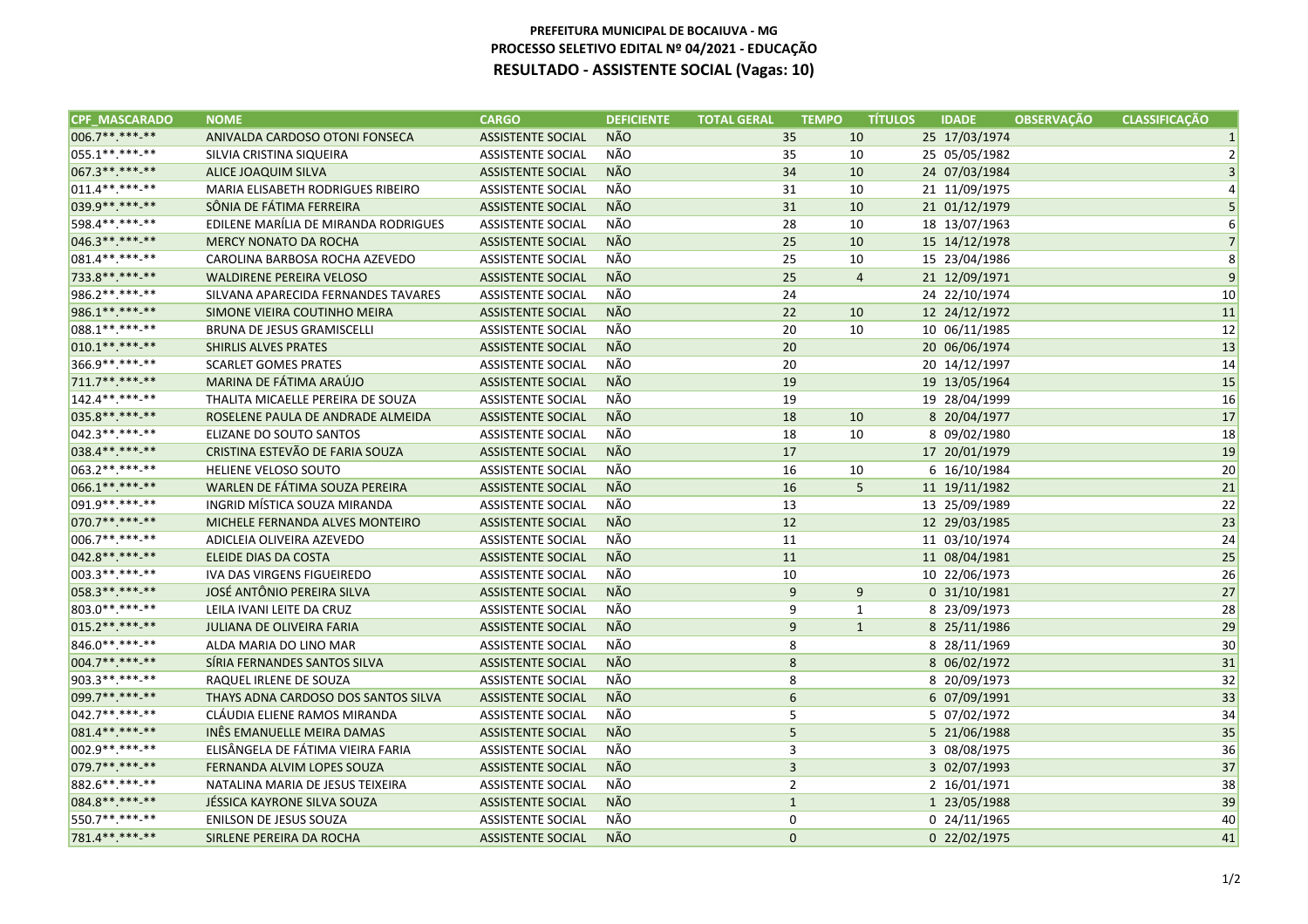## **PREFEITURA MUNICIPAL DE BOCAIUVA - MG PROCESSO SELETIVO EDITAL Nº 04/2021 - EDUCAÇÃORESULTADO - ASSISTENTE SOCIAL (Vagas: 10)**

| <b>CPF MASCARADO</b> | <b>NOME</b>                 | <b>CARGO</b>             | <b>DEFICIENTE</b> | <b>TOTAL GERAL</b> | <b>TEMPO</b> | <b>ATÍTULOS</b> | <b>IDADE</b>      | <b>OBSERVACÃO</b> | <b>CLASSIFICACÃO</b> |
|----------------------|-----------------------------|--------------------------|-------------------|--------------------|--------------|-----------------|-------------------|-------------------|----------------------|
| $ 047.6*********$    | CÉLIA APARECIDA DE SOUZA    | ASSISTENTE SOCIAL        | NÃO               |                    |              |                 | 0 11/07/1981      |                   | 42 <sup>1</sup>      |
| 069.2 ** *** **      | ROSIANE NERE SOARES         | <b>ASSISTENTE SOCIAL</b> | NÃO.              |                    |              |                 | $0$ 10/02/1984    |                   | 43'                  |
| $ 081.6*********$    | DANILLA VIEIRA PRATES COSTA | <b>ASSISTENTE SOCIAL</b> | NÃO               |                    |              |                 | 0 08/04/1986      |                   | 44                   |
| $098.3*********$     | TALITA DAYANE SILVA SANTOS  | ASSISTENTE SOCIAL        | <b>NÃO</b>        |                    |              |                 | $0\ \ 01/07/1990$ |                   | 45'                  |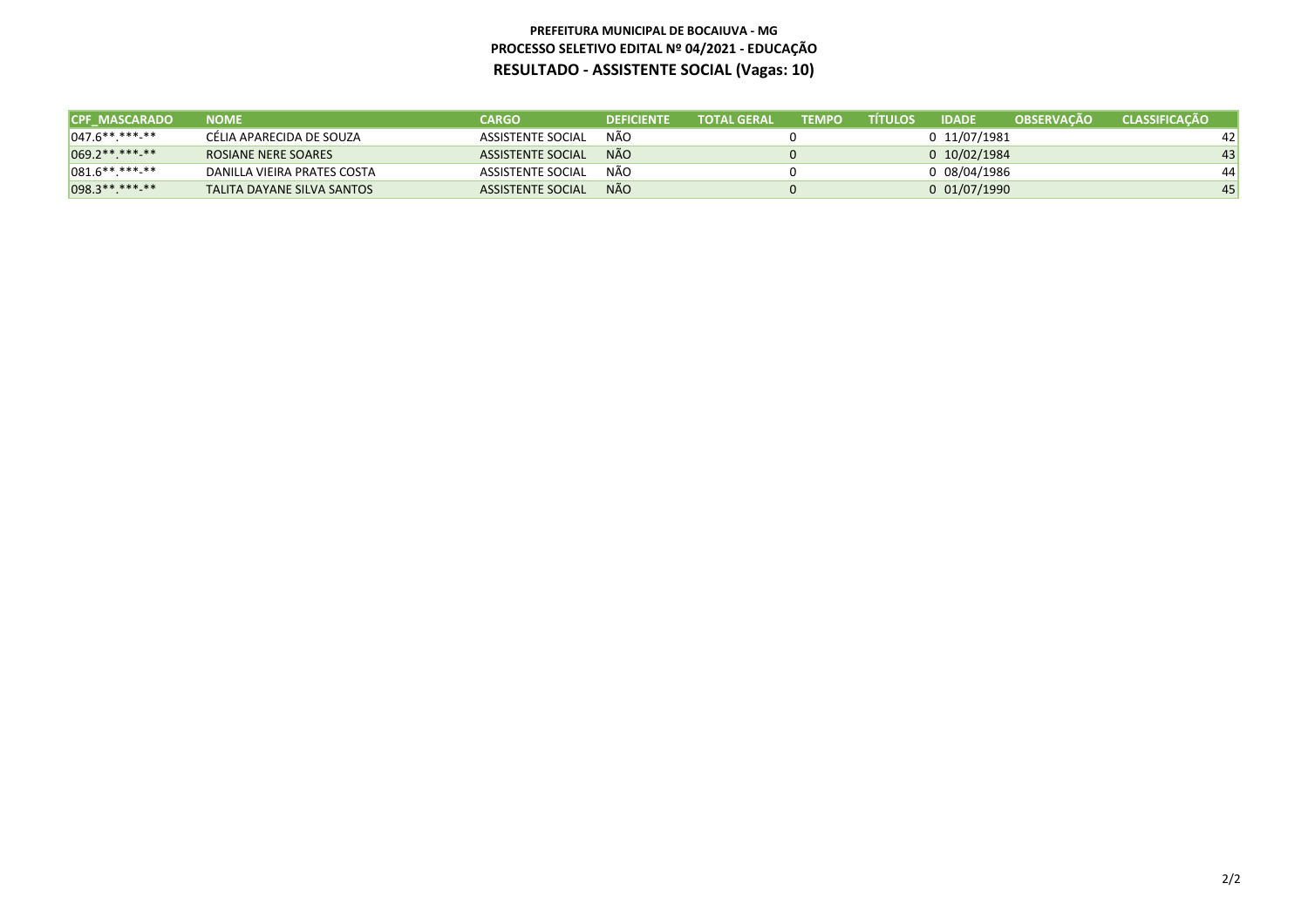| <b>CPF MASCARADO</b> | <b>NOME</b>                       | <b>CARGO</b>                               | <b>DEFICIENTE</b> | <b>TOTAL GERAL</b> | <b>TEMPO</b> | <b>TÍTULOS</b> | <b>IDADE</b>   | <b>OBSERVAÇÃO</b> | <b>CLASSIFICAÇÃO</b> |
|----------------------|-----------------------------------|--------------------------------------------|-------------------|--------------------|--------------|----------------|----------------|-------------------|----------------------|
| 843.0**.***-**       | ROMÉRIO DUARTE NADU               | AUXILIAR SERVIÇOS DA EDUCAÇÃO - ESPECÍFICO | NÃO               | 1799               | 1799         |                | 0 18/05/1977   |                   |                      |
| $ 028.0*********$    | EDUARDO RODRIGUES BENFICA         | AUXILIAR SERVIÇOS DA EDUCAÇÃO - ESPECÍFICO | NÃO               | 349                | 329          |                | 20 06/03/1978  |                   |                      |
| 089.6**.***-**       | <b>GUILHERME ALVES DE SOUZA</b>   | AUXILIAR SERVIÇOS DA EDUCAÇÃO - ESPECÍFICO | NÃO               | 347                | 347          |                | $0$ 10/03/1987 |                   |                      |
| 470.7**.***-**       | PAULO ROBERTO FERREIRA            | AUXILIAR SERVIÇOS DA EDUCAÇÃO - ESPECÍFICO | NÃO               | 334                | 334          |                | 0 15/08/1962   |                   |                      |
| 920.7**.***-**       | PEDRO APARECIDO DOS SANTOS        | AUXILIAR SERVIÇOS DA EDUCAÇÃO - ESPECÍFICO | <b>NÃO</b>        | 334                | 334          |                | 0 05/06/1972   |                   |                      |
| 784.3**.***-**       | JOSILBERTO ANTÔNIO CABRAL         | AUXILIAR SERVIÇOS DA EDUCAÇÃO - ESPECÍFICO | NÃO               | 327                | 327          |                | 0 28/07/1970   |                   |                      |
| 088.3**.***.**       | ALISSON GUILHERME PEREIRA         | AUXILIAR SERVIÇOS DA EDUCAÇÃO - ESPECÍFICO | NÃO               | 327                | 327          |                | $0$ 02/05/1989 |                   |                      |
| 986.1**.***-**       | JOSÉ SILVANO VIEIRA               | AUXILIAR SERVIÇOS DA EDUCAÇÃO - ESPECÍFICO | NÃO               | 326                | 326          |                | 0 22/09/1969   |                   |                      |
| 036.4**.***-**       | EVANDRO DA CRUZ CARDOSO           | AUXILIAR SERVIÇOS DA EDUCAÇÃO - ESPECÍFICO | NÃO               | 320                | 320          |                | 0 13/08/1978   |                   |                      |
| 916.7**.***-**       | JODJOANES DAS DORES CABRAL        | AUXILIAR SERVIÇOS DA EDUCAÇÃO - ESPECÍFICO | NÃO               | 215                | 215          |                | 0 03/08/1966   |                   | 10                   |
| 072.6**.***-**       | ROMILDO DOS REIS ARAUJO MOURA     | AUXILIAR SERVIÇOS DA EDUCAÇÃO - ESPECÍFICO | NÃO               | 152                | 152          |                | $0$ 02/09/1986 |                   | 11                   |
| $160.7*********$     | <b>BRUNO RODRIGUES DURÃES</b>     | AUXILIAR SERVIÇOS DA EDUCAÇÃO - ESPECÍFICO | NÃO               | 152                | 152          |                | $0$ 13/12/2001 |                   | 12                   |
| 032.5** *** **       | <b>CLEONICE FERREIRA SANTIAGO</b> | AUXILIAR SERVIÇOS DA EDUCAÇÃO - ESPECÍFICO | NÃO               |                    | 65<br>65     |                | 0 16/06/1968   |                   | 13                   |
| $056.0*********$     | HIDELBERTO TARCÍSIO DE SOUZA      | AUXILIAR SERVIÇOS DA EDUCAÇÃO - ESPECÍFICO | NÃO               |                    |              |                | 5 31/05/1982   |                   | 14                   |
| 844.4**.***-**       | LACIR COSTA DA SILVA              | AUXILIAR SERVIÇOS DA EDUCAÇÃO - ESPECÍFICO | NÃO               |                    | $\mathbf 0$  |                | 0 23/02/1971   |                   | 15                   |
| $058.4******$        | RONALDO DOS REIS PEREIRA          | AUXILIAR SERVIÇOS DA EDUCAÇÃO - ESPECÍFICO | NÃO               |                    | 0            |                | $0$ 01/09/1983 |                   | 16                   |
| $076.2*********$     | JUCILEY GONÇALVES TEIXEIRA        | AUXILIAR SERVIÇOS DA EDUCAÇÃO - ESPECÍFICO | <b>NÃO</b>        |                    | $\mathbf{0}$ |                | 0 11/01/1984   |                   | 17                   |
| $132.3*********$     | MICHAEL DOUGLAS PEREIRA CURVELO   | AUXILIAR SERVIÇOS DA EDUCAÇÃO - ESPECÍFICO | NÃO               |                    | 0            |                | $0$ 05/10/1993 |                   | 18                   |
| 182.6 ** *** -**     | <b>MATHEUS DA ROCHA CABRAL</b>    | AUXILIAR SERVIÇOS DA EDUCAÇÃO - ESPECÍFICO | NÃO               |                    | $\mathbf{0}$ |                | $0$ 06/05/2001 |                   | 19                   |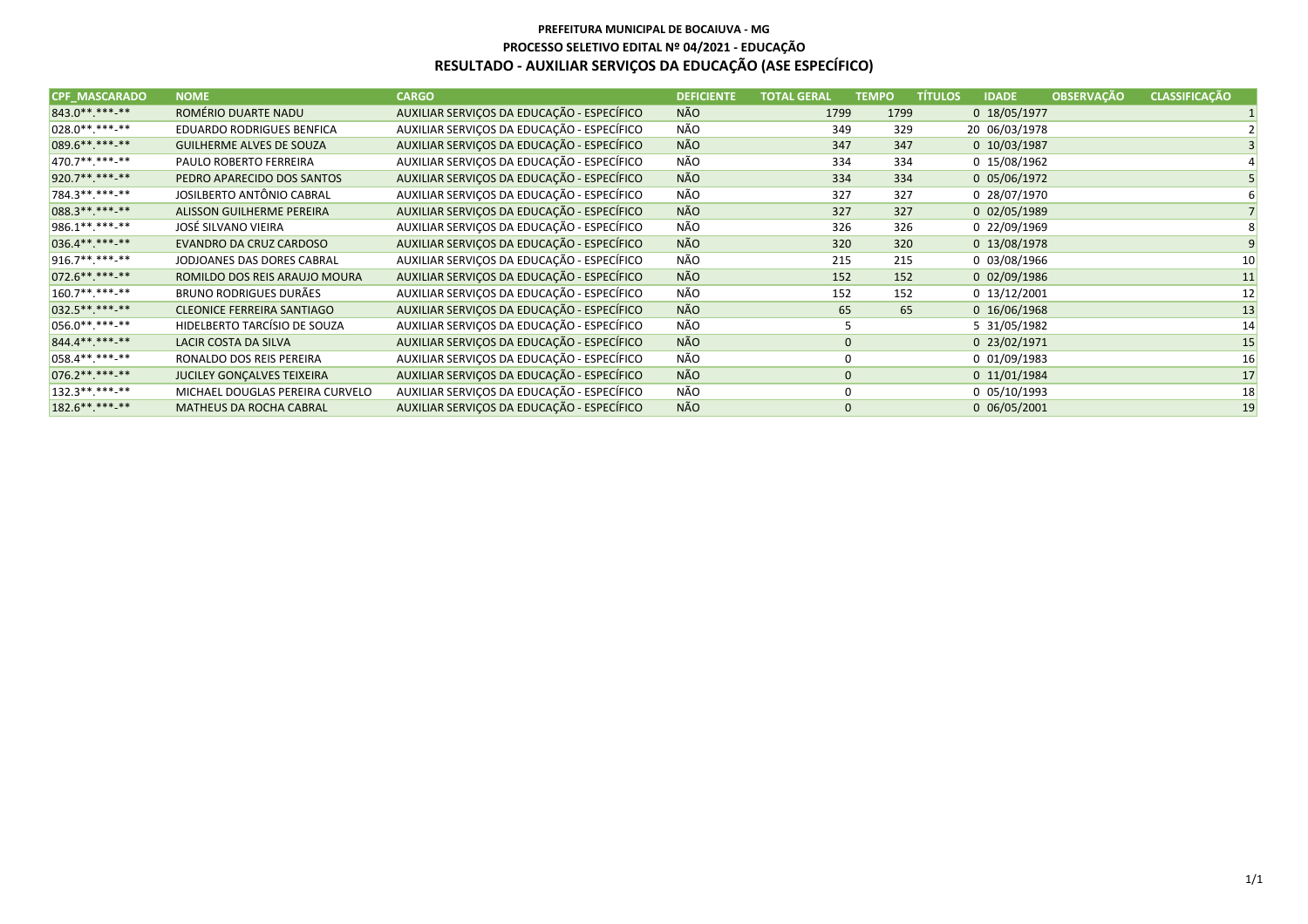| <b>NOME</b><br><b>CARGO</b><br>DEFICIENTE TOTAL GERAL TEMPO TÍTULOS IDADE<br>OBSERVAÇÃO CLASSIFICAÇÃO<br>AUXILIAR SERVIÇOS DA EDUCAÇÃO - GERAL<br>$\mathbf 0$<br>0 12/05/2003<br>PAULO DE TARSO ALVES XAVIER<br><b>SIM</b><br><b>LISTA GERAL</b><br>DEFICIENTE TOTAL GERAL TEMPO TÍTULOS IDADE<br>OBSERVAÇÃO CLASSIFICAÇÃO<br><b>NOME</b><br><b>CARGO</b><br>NÃO<br>MARIA EUNICE MEIRA SOUZA<br>AUXILIAR SERVIÇOS DA EDUCAÇÃO - GERAL<br>7146<br>7 01/05/1959<br>7139<br>$\mathbf{1}$<br>NÃO<br>MARIA NEUZA DOS SANTOS<br>5750<br>5750<br>$\overline{2}$<br>AUXILIAR SERVIÇOS DA EDUCAÇÃO - GERAL<br>0 22/08/1969<br><b>NÃO</b><br>4548<br>4548<br>3<br>ANA MAURA PEREIRA<br>AUXILIAR SERVIÇOS DA EDUCAÇÃO - GERAL<br>0 27/03/1962<br>NÃO<br>AUXILIAR SERVIÇOS DA EDUCAÇÃO - GERAL<br>4210<br>4205<br>5 21/10/1975<br>APARECIDA MARTA MACHADO DE OLIVEIRA<br>$\vert$<br>NÃO<br>AUXILIAR SERVIÇOS DA EDUCAÇÃO - GERAL<br>4173<br>4171<br>5<br><b>CLEUSA DA SILVA</b><br>2 07/02/1962<br>NÃO<br>$6 \mid$<br>MARIA DA CONCEIÇÃO DE SOUZA<br>AUXILIAR SERVIÇOS DA EDUCAÇÃO - GERAL<br>4034<br>4034<br>0 14/07/1965<br>NÃO<br>3984<br>7<br>MARIA AUGUSTA DE SOUSA SANTOS<br>AUXILIAR SERVIÇOS DA EDUCAÇÃO - GERAL<br>3984<br>0 17/06/1961<br>NÃO<br>8<br>3746<br>3746<br>CARMEM SILVA DOS SANTOS<br>AUXILIAR SERVIÇOS DA EDUCAÇÃO - GERAL<br>0 13/09/1977<br> 9 <br><b>NÃO</b><br>LUCIMÉIA DA SILVA MIRANDA LOIOLA<br>AUXILIAR SERVIÇOS DA EDUCAÇÃO - GERAL<br>3631<br>3631<br>0 24/11/1987<br>NÃO<br>3460<br>ROSEMEIRE DIAS DA SILVA ANDRADE<br>AUXILIAR SERVIÇOS DA EDUCAÇÃO - GERAL<br>3460<br>0 19/02/1983<br>10 <sup>°</sup><br>NÃO<br>AUXILIAR SERVIÇOS DA EDUCAÇÃO - GERAL<br>3028<br>3028<br>0 07/04/1971<br>11<br>MARIA LUCIMARIA FERREIRA BENEVIDES<br>NÃO<br>2993<br>2993<br>12<br>MARIA DE FÁTIMA VIEIRA FERNANDES<br>AUXILIAR SERVIÇOS DA EDUCAÇÃO - GERAL<br>0 09/07/1961<br><b>NÃO</b><br>MARIA APARECIDA TEOTÔNIO DA SILVA<br>2905<br>2901<br>13<br>AUXILIAR SERVIÇOS DA EDUCAÇÃO - GERAL<br>4 24/03/1978<br>NÃO<br>2809<br>2795<br>14<br>MARIA ROSEMEYRE FERREIRA SANTOS<br>AUXILIAR SERVIÇOS DA EDUCAÇÃO - GERAL<br>14 07/07/1977<br><b>NÃO</b><br>15<br>MARIA DE LOURDES MEIRA SIQUEIRA<br>AUXILIAR SERVIÇOS DA EDUCAÇÃO - GERAL<br>2805<br>2805<br>0 27/09/1963<br>NÃO<br>2643<br>16<br>CLARICE DE FÁTIMA FIGUEIREDO<br>AUXILIAR SERVIÇOS DA EDUCAÇÃO - GERAL<br>2641<br>2 13/05/1978<br>NÃO<br>2616<br>17<br>MARIA LUCIMAR FERREIRA SANTOS<br>AUXILIAR SERVIÇOS DA EDUCAÇÃO - GERAL<br>2616<br>0 27/06/1964<br>NÃO<br>AUXILIAR SERVIÇOS DA EDUCAÇÃO - GERAL<br>2243<br>2243<br>18<br>MARIA MAGDALHA ANDRADE TEIXEIRA<br>0 13/10/1982<br><b>NÃO</b><br>2225<br>19<br><b>MARIA GORETE SILVA REIS</b><br>AUXILIAR SERVIÇOS DA EDUCAÇÃO - GERAL<br>2225<br>0 29/07/1964<br>NÃO<br>20<br>2194<br>2194<br>ALESSANDRA BATISTA MEIRA<br>AUXILIAR SERVIÇOS DA EDUCAÇÃO - GERAL<br>$0$ 01/03/1979<br>NÃO<br>2054<br>21<br>THAISA MARA DE SOUZA SANTOS<br>AUXILIAR SERVIÇOS DA EDUCAÇÃO - GERAL<br>2054<br>0 08/06/1987<br>NÃO<br>2029<br>2029<br>0 21/02/1972<br>22<br>JOANA APARECIDA SOARES MIQUELINO DUARTE<br>AUXILIAR SERVIÇOS DA EDUCAÇÃO - GERAL<br><b>NÃO</b><br>1917<br>1910<br>23<br>MARIA CARMELITA DE SOUZA SANTOS<br>AUXILIAR SERVIÇOS DA EDUCAÇÃO - GERAL<br>7 22/05/1959<br>NÃO<br>1832<br>24<br>1832<br>DIONE DE FÁTIMA GEJA DOS SANTOS<br>AUXILIAR SERVIÇOS DA EDUCAÇÃO - GERAL<br>0 17/11/1986<br>NÃO<br>TATIANE DO ROSÁRIO BATISTA RODRIGUES<br>AUXILIAR SERVIÇOS DA EDUCAÇÃO - GERAL<br>1829<br>1829<br>25<br>0 19/10/1981<br>NÃO<br>26<br>MARIA DO CARMO SOARES RODRIGUES<br>AUXILIAR SERVIÇOS DA EDUCAÇÃO - GERAL<br>1721<br>1715<br>6 11/12/1968<br>NÃO<br>1694<br>27<br>AUXILIAR SERVIÇOS DA EDUCAÇÃO - GERAL<br>1694<br>JAQUELINE SANTOS DA CRUZ<br>0 27/01/1989<br>NÃO<br>28<br>CLÁUDIA MARIA PEREIRA<br>AUXILIAR SERVIÇOS DA EDUCAÇÃO - GERAL<br>1633<br>1633<br>0 16/04/1972<br>NÃO<br>CHRISTIANE DE FÁTIMA SOARES<br>1597<br>1597<br>29<br>AUXILIAR SERVIÇOS DA EDUCAÇÃO - GERAL<br>0 13/05/1976<br>NÃO<br>1570<br>30<br>VALDIRENE APARECIDA SOARES<br>AUXILIAR SERVIÇOS DA EDUCAÇÃO - GERAL<br>1570<br>$0$ 03/09/1983<br><b>NÃO</b><br>VILMA DE JESUS VIEIRA SANTOS<br>AUXILIAR SERVIÇOS DA EDUCAÇÃO - GERAL<br>1543<br>1543<br>0 07/09/1978<br>31<br>NÃO<br>1534<br>32<br>LUCYNEIDE BATISTA LEAL<br>AUXILIAR SERVIÇOS DA EDUCAÇÃO - GERAL<br>1522<br>12 06/03/1981<br><b>NÃO</b><br>1481<br>33<br>KÁTIA JULIANA RIBEIRO SANTOS<br>AUXILIAR SERVIÇOS DA EDUCAÇÃO - GERAL<br>1461<br>20 16/03/1987<br>MARIA HELENA DOS SANTOS<br>AUXILIAR SERVIÇOS DA EDUCAÇÃO - GERAL<br>NÃO<br>1455<br>34<br>1453<br>2 28/12/1970<br><b>NÃO</b><br>35<br>ROMINA ALVES DE SOUZA<br>AUXILIAR SERVIÇOS DA EDUCAÇÃO - GERAL<br>1339<br>1334<br>5 05/07/1972<br>NÃO<br>1271<br>36<br>APARECIDA ADELSA DA SILVA VIEIRA<br>AUXILIAR SERVIÇOS DA EDUCAÇÃO - GERAL<br>1271<br>0 17/06/1981<br><b>NÃO</b><br>37<br>CARLA PATRÍCIA FERREIRA LIMA<br>AUXILIAR SERVIÇOS DA EDUCAÇÃO - GERAL<br>1238<br>1238<br>0 23/07/1989<br>NÃO<br>1192<br>1182<br>38<br>MARLÚCIA DA SILVA<br>AUXILIAR SERVIÇOS DA EDUCAÇÃO - GERAL<br>10 13/12/1973<br>AUXILIAR SERVIÇOS DA EDUCAÇÃO - GERAL<br><b>NÃO</b><br>1186<br>CARLOS DOMINGOS ALVES DOS SANTOS<br>1186<br>0 03/06/1986<br>39 |                      | PORTADORES DE DEFICIÊNCIA |  |  |  |
|----------------------------------------------------------------------------------------------------------------------------------------------------------------------------------------------------------------------------------------------------------------------------------------------------------------------------------------------------------------------------------------------------------------------------------------------------------------------------------------------------------------------------------------------------------------------------------------------------------------------------------------------------------------------------------------------------------------------------------------------------------------------------------------------------------------------------------------------------------------------------------------------------------------------------------------------------------------------------------------------------------------------------------------------------------------------------------------------------------------------------------------------------------------------------------------------------------------------------------------------------------------------------------------------------------------------------------------------------------------------------------------------------------------------------------------------------------------------------------------------------------------------------------------------------------------------------------------------------------------------------------------------------------------------------------------------------------------------------------------------------------------------------------------------------------------------------------------------------------------------------------------------------------------------------------------------------------------------------------------------------------------------------------------------------------------------------------------------------------------------------------------------------------------------------------------------------------------------------------------------------------------------------------------------------------------------------------------------------------------------------------------------------------------------------------------------------------------------------------------------------------------------------------------------------------------------------------------------------------------------------------------------------------------------------------------------------------------------------------------------------------------------------------------------------------------------------------------------------------------------------------------------------------------------------------------------------------------------------------------------------------------------------------------------------------------------------------------------------------------------------------------------------------------------------------------------------------------------------------------------------------------------------------------------------------------------------------------------------------------------------------------------------------------------------------------------------------------------------------------------------------------------------------------------------------------------------------------------------------------------------------------------------------------------------------------------------------------------------------------------------------------------------------------------------------------------------------------------------------------------------------------------------------------------------------------------------------------------------------------------------------------------------------------------------------------------------------------------------------------------------------------------------------------------------------------------------------------------------------------------------------------------------------------------------------------------------------------------------------------------------------------------------------------------------------------------------------------------------------------------------------------------------------------------------------------------------------------------------------------------------------------------------------------------------------------------------------------------------------------------------------------------------------------------------------------------------------------------------------------------------------------------------------------------------------------------------------------------------------------------------------------------------------------------------------------------------------------------------------------------------------------------------------------------------------------------------------------------------------------------------------------------------------|----------------------|---------------------------|--|--|--|
|                                                                                                                                                                                                                                                                                                                                                                                                                                                                                                                                                                                                                                                                                                                                                                                                                                                                                                                                                                                                                                                                                                                                                                                                                                                                                                                                                                                                                                                                                                                                                                                                                                                                                                                                                                                                                                                                                                                                                                                                                                                                                                                                                                                                                                                                                                                                                                                                                                                                                                                                                                                                                                                                                                                                                                                                                                                                                                                                                                                                                                                                                                                                                                                                                                                                                                                                                                                                                                                                                                                                                                                                                                                                                                                                                                                                                                                                                                                                                                                                                                                                                                                                                                                                                                                                                                                                                                                                                                                                                                                                                                                                                                                                                                                                                                                                                                                                                                                                                                                                                                                                                                                                                                                                                                                                                  | <b>CPF MASCARADO</b> |                           |  |  |  |
|                                                                                                                                                                                                                                                                                                                                                                                                                                                                                                                                                                                                                                                                                                                                                                                                                                                                                                                                                                                                                                                                                                                                                                                                                                                                                                                                                                                                                                                                                                                                                                                                                                                                                                                                                                                                                                                                                                                                                                                                                                                                                                                                                                                                                                                                                                                                                                                                                                                                                                                                                                                                                                                                                                                                                                                                                                                                                                                                                                                                                                                                                                                                                                                                                                                                                                                                                                                                                                                                                                                                                                                                                                                                                                                                                                                                                                                                                                                                                                                                                                                                                                                                                                                                                                                                                                                                                                                                                                                                                                                                                                                                                                                                                                                                                                                                                                                                                                                                                                                                                                                                                                                                                                                                                                                                                  | 110.0**.***-**       |                           |  |  |  |
|                                                                                                                                                                                                                                                                                                                                                                                                                                                                                                                                                                                                                                                                                                                                                                                                                                                                                                                                                                                                                                                                                                                                                                                                                                                                                                                                                                                                                                                                                                                                                                                                                                                                                                                                                                                                                                                                                                                                                                                                                                                                                                                                                                                                                                                                                                                                                                                                                                                                                                                                                                                                                                                                                                                                                                                                                                                                                                                                                                                                                                                                                                                                                                                                                                                                                                                                                                                                                                                                                                                                                                                                                                                                                                                                                                                                                                                                                                                                                                                                                                                                                                                                                                                                                                                                                                                                                                                                                                                                                                                                                                                                                                                                                                                                                                                                                                                                                                                                                                                                                                                                                                                                                                                                                                                                                  |                      |                           |  |  |  |
|                                                                                                                                                                                                                                                                                                                                                                                                                                                                                                                                                                                                                                                                                                                                                                                                                                                                                                                                                                                                                                                                                                                                                                                                                                                                                                                                                                                                                                                                                                                                                                                                                                                                                                                                                                                                                                                                                                                                                                                                                                                                                                                                                                                                                                                                                                                                                                                                                                                                                                                                                                                                                                                                                                                                                                                                                                                                                                                                                                                                                                                                                                                                                                                                                                                                                                                                                                                                                                                                                                                                                                                                                                                                                                                                                                                                                                                                                                                                                                                                                                                                                                                                                                                                                                                                                                                                                                                                                                                                                                                                                                                                                                                                                                                                                                                                                                                                                                                                                                                                                                                                                                                                                                                                                                                                                  |                      |                           |  |  |  |
|                                                                                                                                                                                                                                                                                                                                                                                                                                                                                                                                                                                                                                                                                                                                                                                                                                                                                                                                                                                                                                                                                                                                                                                                                                                                                                                                                                                                                                                                                                                                                                                                                                                                                                                                                                                                                                                                                                                                                                                                                                                                                                                                                                                                                                                                                                                                                                                                                                                                                                                                                                                                                                                                                                                                                                                                                                                                                                                                                                                                                                                                                                                                                                                                                                                                                                                                                                                                                                                                                                                                                                                                                                                                                                                                                                                                                                                                                                                                                                                                                                                                                                                                                                                                                                                                                                                                                                                                                                                                                                                                                                                                                                                                                                                                                                                                                                                                                                                                                                                                                                                                                                                                                                                                                                                                                  | <b>CPF_MASCARADO</b> |                           |  |  |  |
|                                                                                                                                                                                                                                                                                                                                                                                                                                                                                                                                                                                                                                                                                                                                                                                                                                                                                                                                                                                                                                                                                                                                                                                                                                                                                                                                                                                                                                                                                                                                                                                                                                                                                                                                                                                                                                                                                                                                                                                                                                                                                                                                                                                                                                                                                                                                                                                                                                                                                                                                                                                                                                                                                                                                                                                                                                                                                                                                                                                                                                                                                                                                                                                                                                                                                                                                                                                                                                                                                                                                                                                                                                                                                                                                                                                                                                                                                                                                                                                                                                                                                                                                                                                                                                                                                                                                                                                                                                                                                                                                                                                                                                                                                                                                                                                                                                                                                                                                                                                                                                                                                                                                                                                                                                                                                  | 042.5 ** *** -**     |                           |  |  |  |
|                                                                                                                                                                                                                                                                                                                                                                                                                                                                                                                                                                                                                                                                                                                                                                                                                                                                                                                                                                                                                                                                                                                                                                                                                                                                                                                                                                                                                                                                                                                                                                                                                                                                                                                                                                                                                                                                                                                                                                                                                                                                                                                                                                                                                                                                                                                                                                                                                                                                                                                                                                                                                                                                                                                                                                                                                                                                                                                                                                                                                                                                                                                                                                                                                                                                                                                                                                                                                                                                                                                                                                                                                                                                                                                                                                                                                                                                                                                                                                                                                                                                                                                                                                                                                                                                                                                                                                                                                                                                                                                                                                                                                                                                                                                                                                                                                                                                                                                                                                                                                                                                                                                                                                                                                                                                                  | 728.7**.***-**       |                           |  |  |  |
|                                                                                                                                                                                                                                                                                                                                                                                                                                                                                                                                                                                                                                                                                                                                                                                                                                                                                                                                                                                                                                                                                                                                                                                                                                                                                                                                                                                                                                                                                                                                                                                                                                                                                                                                                                                                                                                                                                                                                                                                                                                                                                                                                                                                                                                                                                                                                                                                                                                                                                                                                                                                                                                                                                                                                                                                                                                                                                                                                                                                                                                                                                                                                                                                                                                                                                                                                                                                                                                                                                                                                                                                                                                                                                                                                                                                                                                                                                                                                                                                                                                                                                                                                                                                                                                                                                                                                                                                                                                                                                                                                                                                                                                                                                                                                                                                                                                                                                                                                                                                                                                                                                                                                                                                                                                                                  | 845.0**.***-**       |                           |  |  |  |
|                                                                                                                                                                                                                                                                                                                                                                                                                                                                                                                                                                                                                                                                                                                                                                                                                                                                                                                                                                                                                                                                                                                                                                                                                                                                                                                                                                                                                                                                                                                                                                                                                                                                                                                                                                                                                                                                                                                                                                                                                                                                                                                                                                                                                                                                                                                                                                                                                                                                                                                                                                                                                                                                                                                                                                                                                                                                                                                                                                                                                                                                                                                                                                                                                                                                                                                                                                                                                                                                                                                                                                                                                                                                                                                                                                                                                                                                                                                                                                                                                                                                                                                                                                                                                                                                                                                                                                                                                                                                                                                                                                                                                                                                                                                                                                                                                                                                                                                                                                                                                                                                                                                                                                                                                                                                                  | 040.2 **. ***- **    |                           |  |  |  |
|                                                                                                                                                                                                                                                                                                                                                                                                                                                                                                                                                                                                                                                                                                                                                                                                                                                                                                                                                                                                                                                                                                                                                                                                                                                                                                                                                                                                                                                                                                                                                                                                                                                                                                                                                                                                                                                                                                                                                                                                                                                                                                                                                                                                                                                                                                                                                                                                                                                                                                                                                                                                                                                                                                                                                                                                                                                                                                                                                                                                                                                                                                                                                                                                                                                                                                                                                                                                                                                                                                                                                                                                                                                                                                                                                                                                                                                                                                                                                                                                                                                                                                                                                                                                                                                                                                                                                                                                                                                                                                                                                                                                                                                                                                                                                                                                                                                                                                                                                                                                                                                                                                                                                                                                                                                                                  | 245.6**.***-**       |                           |  |  |  |
|                                                                                                                                                                                                                                                                                                                                                                                                                                                                                                                                                                                                                                                                                                                                                                                                                                                                                                                                                                                                                                                                                                                                                                                                                                                                                                                                                                                                                                                                                                                                                                                                                                                                                                                                                                                                                                                                                                                                                                                                                                                                                                                                                                                                                                                                                                                                                                                                                                                                                                                                                                                                                                                                                                                                                                                                                                                                                                                                                                                                                                                                                                                                                                                                                                                                                                                                                                                                                                                                                                                                                                                                                                                                                                                                                                                                                                                                                                                                                                                                                                                                                                                                                                                                                                                                                                                                                                                                                                                                                                                                                                                                                                                                                                                                                                                                                                                                                                                                                                                                                                                                                                                                                                                                                                                                                  | 042.8**.***-**       |                           |  |  |  |
|                                                                                                                                                                                                                                                                                                                                                                                                                                                                                                                                                                                                                                                                                                                                                                                                                                                                                                                                                                                                                                                                                                                                                                                                                                                                                                                                                                                                                                                                                                                                                                                                                                                                                                                                                                                                                                                                                                                                                                                                                                                                                                                                                                                                                                                                                                                                                                                                                                                                                                                                                                                                                                                                                                                                                                                                                                                                                                                                                                                                                                                                                                                                                                                                                                                                                                                                                                                                                                                                                                                                                                                                                                                                                                                                                                                                                                                                                                                                                                                                                                                                                                                                                                                                                                                                                                                                                                                                                                                                                                                                                                                                                                                                                                                                                                                                                                                                                                                                                                                                                                                                                                                                                                                                                                                                                  | 673.5**.***-**       |                           |  |  |  |
|                                                                                                                                                                                                                                                                                                                                                                                                                                                                                                                                                                                                                                                                                                                                                                                                                                                                                                                                                                                                                                                                                                                                                                                                                                                                                                                                                                                                                                                                                                                                                                                                                                                                                                                                                                                                                                                                                                                                                                                                                                                                                                                                                                                                                                                                                                                                                                                                                                                                                                                                                                                                                                                                                                                                                                                                                                                                                                                                                                                                                                                                                                                                                                                                                                                                                                                                                                                                                                                                                                                                                                                                                                                                                                                                                                                                                                                                                                                                                                                                                                                                                                                                                                                                                                                                                                                                                                                                                                                                                                                                                                                                                                                                                                                                                                                                                                                                                                                                                                                                                                                                                                                                                                                                                                                                                  | 259.4**.***-**       |                           |  |  |  |
|                                                                                                                                                                                                                                                                                                                                                                                                                                                                                                                                                                                                                                                                                                                                                                                                                                                                                                                                                                                                                                                                                                                                                                                                                                                                                                                                                                                                                                                                                                                                                                                                                                                                                                                                                                                                                                                                                                                                                                                                                                                                                                                                                                                                                                                                                                                                                                                                                                                                                                                                                                                                                                                                                                                                                                                                                                                                                                                                                                                                                                                                                                                                                                                                                                                                                                                                                                                                                                                                                                                                                                                                                                                                                                                                                                                                                                                                                                                                                                                                                                                                                                                                                                                                                                                                                                                                                                                                                                                                                                                                                                                                                                                                                                                                                                                                                                                                                                                                                                                                                                                                                                                                                                                                                                                                                  | 091.4**.***-**       |                           |  |  |  |
|                                                                                                                                                                                                                                                                                                                                                                                                                                                                                                                                                                                                                                                                                                                                                                                                                                                                                                                                                                                                                                                                                                                                                                                                                                                                                                                                                                                                                                                                                                                                                                                                                                                                                                                                                                                                                                                                                                                                                                                                                                                                                                                                                                                                                                                                                                                                                                                                                                                                                                                                                                                                                                                                                                                                                                                                                                                                                                                                                                                                                                                                                                                                                                                                                                                                                                                                                                                                                                                                                                                                                                                                                                                                                                                                                                                                                                                                                                                                                                                                                                                                                                                                                                                                                                                                                                                                                                                                                                                                                                                                                                                                                                                                                                                                                                                                                                                                                                                                                                                                                                                                                                                                                                                                                                                                                  | 071.4**.***-**       |                           |  |  |  |
|                                                                                                                                                                                                                                                                                                                                                                                                                                                                                                                                                                                                                                                                                                                                                                                                                                                                                                                                                                                                                                                                                                                                                                                                                                                                                                                                                                                                                                                                                                                                                                                                                                                                                                                                                                                                                                                                                                                                                                                                                                                                                                                                                                                                                                                                                                                                                                                                                                                                                                                                                                                                                                                                                                                                                                                                                                                                                                                                                                                                                                                                                                                                                                                                                                                                                                                                                                                                                                                                                                                                                                                                                                                                                                                                                                                                                                                                                                                                                                                                                                                                                                                                                                                                                                                                                                                                                                                                                                                                                                                                                                                                                                                                                                                                                                                                                                                                                                                                                                                                                                                                                                                                                                                                                                                                                  | 892.7**.***-**       |                           |  |  |  |
|                                                                                                                                                                                                                                                                                                                                                                                                                                                                                                                                                                                                                                                                                                                                                                                                                                                                                                                                                                                                                                                                                                                                                                                                                                                                                                                                                                                                                                                                                                                                                                                                                                                                                                                                                                                                                                                                                                                                                                                                                                                                                                                                                                                                                                                                                                                                                                                                                                                                                                                                                                                                                                                                                                                                                                                                                                                                                                                                                                                                                                                                                                                                                                                                                                                                                                                                                                                                                                                                                                                                                                                                                                                                                                                                                                                                                                                                                                                                                                                                                                                                                                                                                                                                                                                                                                                                                                                                                                                                                                                                                                                                                                                                                                                                                                                                                                                                                                                                                                                                                                                                                                                                                                                                                                                                                  | 587.8**.***-**       |                           |  |  |  |
|                                                                                                                                                                                                                                                                                                                                                                                                                                                                                                                                                                                                                                                                                                                                                                                                                                                                                                                                                                                                                                                                                                                                                                                                                                                                                                                                                                                                                                                                                                                                                                                                                                                                                                                                                                                                                                                                                                                                                                                                                                                                                                                                                                                                                                                                                                                                                                                                                                                                                                                                                                                                                                                                                                                                                                                                                                                                                                                                                                                                                                                                                                                                                                                                                                                                                                                                                                                                                                                                                                                                                                                                                                                                                                                                                                                                                                                                                                                                                                                                                                                                                                                                                                                                                                                                                                                                                                                                                                                                                                                                                                                                                                                                                                                                                                                                                                                                                                                                                                                                                                                                                                                                                                                                                                                                                  | 052.8**.***-**       |                           |  |  |  |
|                                                                                                                                                                                                                                                                                                                                                                                                                                                                                                                                                                                                                                                                                                                                                                                                                                                                                                                                                                                                                                                                                                                                                                                                                                                                                                                                                                                                                                                                                                                                                                                                                                                                                                                                                                                                                                                                                                                                                                                                                                                                                                                                                                                                                                                                                                                                                                                                                                                                                                                                                                                                                                                                                                                                                                                                                                                                                                                                                                                                                                                                                                                                                                                                                                                                                                                                                                                                                                                                                                                                                                                                                                                                                                                                                                                                                                                                                                                                                                                                                                                                                                                                                                                                                                                                                                                                                                                                                                                                                                                                                                                                                                                                                                                                                                                                                                                                                                                                                                                                                                                                                                                                                                                                                                                                                  | 056.8**.***-**       |                           |  |  |  |
|                                                                                                                                                                                                                                                                                                                                                                                                                                                                                                                                                                                                                                                                                                                                                                                                                                                                                                                                                                                                                                                                                                                                                                                                                                                                                                                                                                                                                                                                                                                                                                                                                                                                                                                                                                                                                                                                                                                                                                                                                                                                                                                                                                                                                                                                                                                                                                                                                                                                                                                                                                                                                                                                                                                                                                                                                                                                                                                                                                                                                                                                                                                                                                                                                                                                                                                                                                                                                                                                                                                                                                                                                                                                                                                                                                                                                                                                                                                                                                                                                                                                                                                                                                                                                                                                                                                                                                                                                                                                                                                                                                                                                                                                                                                                                                                                                                                                                                                                                                                                                                                                                                                                                                                                                                                                                  | 654.4** *** -**      |                           |  |  |  |
|                                                                                                                                                                                                                                                                                                                                                                                                                                                                                                                                                                                                                                                                                                                                                                                                                                                                                                                                                                                                                                                                                                                                                                                                                                                                                                                                                                                                                                                                                                                                                                                                                                                                                                                                                                                                                                                                                                                                                                                                                                                                                                                                                                                                                                                                                                                                                                                                                                                                                                                                                                                                                                                                                                                                                                                                                                                                                                                                                                                                                                                                                                                                                                                                                                                                                                                                                                                                                                                                                                                                                                                                                                                                                                                                                                                                                                                                                                                                                                                                                                                                                                                                                                                                                                                                                                                                                                                                                                                                                                                                                                                                                                                                                                                                                                                                                                                                                                                                                                                                                                                                                                                                                                                                                                                                                  | 051.8**.***-**       |                           |  |  |  |
|                                                                                                                                                                                                                                                                                                                                                                                                                                                                                                                                                                                                                                                                                                                                                                                                                                                                                                                                                                                                                                                                                                                                                                                                                                                                                                                                                                                                                                                                                                                                                                                                                                                                                                                                                                                                                                                                                                                                                                                                                                                                                                                                                                                                                                                                                                                                                                                                                                                                                                                                                                                                                                                                                                                                                                                                                                                                                                                                                                                                                                                                                                                                                                                                                                                                                                                                                                                                                                                                                                                                                                                                                                                                                                                                                                                                                                                                                                                                                                                                                                                                                                                                                                                                                                                                                                                                                                                                                                                                                                                                                                                                                                                                                                                                                                                                                                                                                                                                                                                                                                                                                                                                                                                                                                                                                  | 001.1**.***-**       |                           |  |  |  |
|                                                                                                                                                                                                                                                                                                                                                                                                                                                                                                                                                                                                                                                                                                                                                                                                                                                                                                                                                                                                                                                                                                                                                                                                                                                                                                                                                                                                                                                                                                                                                                                                                                                                                                                                                                                                                                                                                                                                                                                                                                                                                                                                                                                                                                                                                                                                                                                                                                                                                                                                                                                                                                                                                                                                                                                                                                                                                                                                                                                                                                                                                                                                                                                                                                                                                                                                                                                                                                                                                                                                                                                                                                                                                                                                                                                                                                                                                                                                                                                                                                                                                                                                                                                                                                                                                                                                                                                                                                                                                                                                                                                                                                                                                                                                                                                                                                                                                                                                                                                                                                                                                                                                                                                                                                                                                  | 077.0**.***-**       |                           |  |  |  |
|                                                                                                                                                                                                                                                                                                                                                                                                                                                                                                                                                                                                                                                                                                                                                                                                                                                                                                                                                                                                                                                                                                                                                                                                                                                                                                                                                                                                                                                                                                                                                                                                                                                                                                                                                                                                                                                                                                                                                                                                                                                                                                                                                                                                                                                                                                                                                                                                                                                                                                                                                                                                                                                                                                                                                                                                                                                                                                                                                                                                                                                                                                                                                                                                                                                                                                                                                                                                                                                                                                                                                                                                                                                                                                                                                                                                                                                                                                                                                                                                                                                                                                                                                                                                                                                                                                                                                                                                                                                                                                                                                                                                                                                                                                                                                                                                                                                                                                                                                                                                                                                                                                                                                                                                                                                                                  | 042.8 ** *** -**     |                           |  |  |  |
|                                                                                                                                                                                                                                                                                                                                                                                                                                                                                                                                                                                                                                                                                                                                                                                                                                                                                                                                                                                                                                                                                                                                                                                                                                                                                                                                                                                                                                                                                                                                                                                                                                                                                                                                                                                                                                                                                                                                                                                                                                                                                                                                                                                                                                                                                                                                                                                                                                                                                                                                                                                                                                                                                                                                                                                                                                                                                                                                                                                                                                                                                                                                                                                                                                                                                                                                                                                                                                                                                                                                                                                                                                                                                                                                                                                                                                                                                                                                                                                                                                                                                                                                                                                                                                                                                                                                                                                                                                                                                                                                                                                                                                                                                                                                                                                                                                                                                                                                                                                                                                                                                                                                                                                                                                                                                  | 046.6**.***-**       |                           |  |  |  |
|                                                                                                                                                                                                                                                                                                                                                                                                                                                                                                                                                                                                                                                                                                                                                                                                                                                                                                                                                                                                                                                                                                                                                                                                                                                                                                                                                                                                                                                                                                                                                                                                                                                                                                                                                                                                                                                                                                                                                                                                                                                                                                                                                                                                                                                                                                                                                                                                                                                                                                                                                                                                                                                                                                                                                                                                                                                                                                                                                                                                                                                                                                                                                                                                                                                                                                                                                                                                                                                                                                                                                                                                                                                                                                                                                                                                                                                                                                                                                                                                                                                                                                                                                                                                                                                                                                                                                                                                                                                                                                                                                                                                                                                                                                                                                                                                                                                                                                                                                                                                                                                                                                                                                                                                                                                                                  | 093.0**.***-**       |                           |  |  |  |
|                                                                                                                                                                                                                                                                                                                                                                                                                                                                                                                                                                                                                                                                                                                                                                                                                                                                                                                                                                                                                                                                                                                                                                                                                                                                                                                                                                                                                                                                                                                                                                                                                                                                                                                                                                                                                                                                                                                                                                                                                                                                                                                                                                                                                                                                                                                                                                                                                                                                                                                                                                                                                                                                                                                                                                                                                                                                                                                                                                                                                                                                                                                                                                                                                                                                                                                                                                                                                                                                                                                                                                                                                                                                                                                                                                                                                                                                                                                                                                                                                                                                                                                                                                                                                                                                                                                                                                                                                                                                                                                                                                                                                                                                                                                                                                                                                                                                                                                                                                                                                                                                                                                                                                                                                                                                                  | 036.6**.***-**       |                           |  |  |  |
|                                                                                                                                                                                                                                                                                                                                                                                                                                                                                                                                                                                                                                                                                                                                                                                                                                                                                                                                                                                                                                                                                                                                                                                                                                                                                                                                                                                                                                                                                                                                                                                                                                                                                                                                                                                                                                                                                                                                                                                                                                                                                                                                                                                                                                                                                                                                                                                                                                                                                                                                                                                                                                                                                                                                                                                                                                                                                                                                                                                                                                                                                                                                                                                                                                                                                                                                                                                                                                                                                                                                                                                                                                                                                                                                                                                                                                                                                                                                                                                                                                                                                                                                                                                                                                                                                                                                                                                                                                                                                                                                                                                                                                                                                                                                                                                                                                                                                                                                                                                                                                                                                                                                                                                                                                                                                  | 733.8**.***-**       |                           |  |  |  |
|                                                                                                                                                                                                                                                                                                                                                                                                                                                                                                                                                                                                                                                                                                                                                                                                                                                                                                                                                                                                                                                                                                                                                                                                                                                                                                                                                                                                                                                                                                                                                                                                                                                                                                                                                                                                                                                                                                                                                                                                                                                                                                                                                                                                                                                                                                                                                                                                                                                                                                                                                                                                                                                                                                                                                                                                                                                                                                                                                                                                                                                                                                                                                                                                                                                                                                                                                                                                                                                                                                                                                                                                                                                                                                                                                                                                                                                                                                                                                                                                                                                                                                                                                                                                                                                                                                                                                                                                                                                                                                                                                                                                                                                                                                                                                                                                                                                                                                                                                                                                                                                                                                                                                                                                                                                                                  | 072.9 ** *** -**     |                           |  |  |  |
|                                                                                                                                                                                                                                                                                                                                                                                                                                                                                                                                                                                                                                                                                                                                                                                                                                                                                                                                                                                                                                                                                                                                                                                                                                                                                                                                                                                                                                                                                                                                                                                                                                                                                                                                                                                                                                                                                                                                                                                                                                                                                                                                                                                                                                                                                                                                                                                                                                                                                                                                                                                                                                                                                                                                                                                                                                                                                                                                                                                                                                                                                                                                                                                                                                                                                                                                                                                                                                                                                                                                                                                                                                                                                                                                                                                                                                                                                                                                                                                                                                                                                                                                                                                                                                                                                                                                                                                                                                                                                                                                                                                                                                                                                                                                                                                                                                                                                                                                                                                                                                                                                                                                                                                                                                                                                  | 059.5**.***-**       |                           |  |  |  |
|                                                                                                                                                                                                                                                                                                                                                                                                                                                                                                                                                                                                                                                                                                                                                                                                                                                                                                                                                                                                                                                                                                                                                                                                                                                                                                                                                                                                                                                                                                                                                                                                                                                                                                                                                                                                                                                                                                                                                                                                                                                                                                                                                                                                                                                                                                                                                                                                                                                                                                                                                                                                                                                                                                                                                                                                                                                                                                                                                                                                                                                                                                                                                                                                                                                                                                                                                                                                                                                                                                                                                                                                                                                                                                                                                                                                                                                                                                                                                                                                                                                                                                                                                                                                                                                                                                                                                                                                                                                                                                                                                                                                                                                                                                                                                                                                                                                                                                                                                                                                                                                                                                                                                                                                                                                                                  | 076.8**.***-**       |                           |  |  |  |
|                                                                                                                                                                                                                                                                                                                                                                                                                                                                                                                                                                                                                                                                                                                                                                                                                                                                                                                                                                                                                                                                                                                                                                                                                                                                                                                                                                                                                                                                                                                                                                                                                                                                                                                                                                                                                                                                                                                                                                                                                                                                                                                                                                                                                                                                                                                                                                                                                                                                                                                                                                                                                                                                                                                                                                                                                                                                                                                                                                                                                                                                                                                                                                                                                                                                                                                                                                                                                                                                                                                                                                                                                                                                                                                                                                                                                                                                                                                                                                                                                                                                                                                                                                                                                                                                                                                                                                                                                                                                                                                                                                                                                                                                                                                                                                                                                                                                                                                                                                                                                                                                                                                                                                                                                                                                                  | 095.8**.***-**       |                           |  |  |  |
|                                                                                                                                                                                                                                                                                                                                                                                                                                                                                                                                                                                                                                                                                                                                                                                                                                                                                                                                                                                                                                                                                                                                                                                                                                                                                                                                                                                                                                                                                                                                                                                                                                                                                                                                                                                                                                                                                                                                                                                                                                                                                                                                                                                                                                                                                                                                                                                                                                                                                                                                                                                                                                                                                                                                                                                                                                                                                                                                                                                                                                                                                                                                                                                                                                                                                                                                                                                                                                                                                                                                                                                                                                                                                                                                                                                                                                                                                                                                                                                                                                                                                                                                                                                                                                                                                                                                                                                                                                                                                                                                                                                                                                                                                                                                                                                                                                                                                                                                                                                                                                                                                                                                                                                                                                                                                  | 004.2**.***-**       |                           |  |  |  |
|                                                                                                                                                                                                                                                                                                                                                                                                                                                                                                                                                                                                                                                                                                                                                                                                                                                                                                                                                                                                                                                                                                                                                                                                                                                                                                                                                                                                                                                                                                                                                                                                                                                                                                                                                                                                                                                                                                                                                                                                                                                                                                                                                                                                                                                                                                                                                                                                                                                                                                                                                                                                                                                                                                                                                                                                                                                                                                                                                                                                                                                                                                                                                                                                                                                                                                                                                                                                                                                                                                                                                                                                                                                                                                                                                                                                                                                                                                                                                                                                                                                                                                                                                                                                                                                                                                                                                                                                                                                                                                                                                                                                                                                                                                                                                                                                                                                                                                                                                                                                                                                                                                                                                                                                                                                                                  | 050.9 ** *** -**     |                           |  |  |  |
|                                                                                                                                                                                                                                                                                                                                                                                                                                                                                                                                                                                                                                                                                                                                                                                                                                                                                                                                                                                                                                                                                                                                                                                                                                                                                                                                                                                                                                                                                                                                                                                                                                                                                                                                                                                                                                                                                                                                                                                                                                                                                                                                                                                                                                                                                                                                                                                                                                                                                                                                                                                                                                                                                                                                                                                                                                                                                                                                                                                                                                                                                                                                                                                                                                                                                                                                                                                                                                                                                                                                                                                                                                                                                                                                                                                                                                                                                                                                                                                                                                                                                                                                                                                                                                                                                                                                                                                                                                                                                                                                                                                                                                                                                                                                                                                                                                                                                                                                                                                                                                                                                                                                                                                                                                                                                  | 063.2**.***-**       |                           |  |  |  |
|                                                                                                                                                                                                                                                                                                                                                                                                                                                                                                                                                                                                                                                                                                                                                                                                                                                                                                                                                                                                                                                                                                                                                                                                                                                                                                                                                                                                                                                                                                                                                                                                                                                                                                                                                                                                                                                                                                                                                                                                                                                                                                                                                                                                                                                                                                                                                                                                                                                                                                                                                                                                                                                                                                                                                                                                                                                                                                                                                                                                                                                                                                                                                                                                                                                                                                                                                                                                                                                                                                                                                                                                                                                                                                                                                                                                                                                                                                                                                                                                                                                                                                                                                                                                                                                                                                                                                                                                                                                                                                                                                                                                                                                                                                                                                                                                                                                                                                                                                                                                                                                                                                                                                                                                                                                                                  | 281.3**.***-**       |                           |  |  |  |
|                                                                                                                                                                                                                                                                                                                                                                                                                                                                                                                                                                                                                                                                                                                                                                                                                                                                                                                                                                                                                                                                                                                                                                                                                                                                                                                                                                                                                                                                                                                                                                                                                                                                                                                                                                                                                                                                                                                                                                                                                                                                                                                                                                                                                                                                                                                                                                                                                                                                                                                                                                                                                                                                                                                                                                                                                                                                                                                                                                                                                                                                                                                                                                                                                                                                                                                                                                                                                                                                                                                                                                                                                                                                                                                                                                                                                                                                                                                                                                                                                                                                                                                                                                                                                                                                                                                                                                                                                                                                                                                                                                                                                                                                                                                                                                                                                                                                                                                                                                                                                                                                                                                                                                                                                                                                                  | 072.9 **. ***-**     |                           |  |  |  |
|                                                                                                                                                                                                                                                                                                                                                                                                                                                                                                                                                                                                                                                                                                                                                                                                                                                                                                                                                                                                                                                                                                                                                                                                                                                                                                                                                                                                                                                                                                                                                                                                                                                                                                                                                                                                                                                                                                                                                                                                                                                                                                                                                                                                                                                                                                                                                                                                                                                                                                                                                                                                                                                                                                                                                                                                                                                                                                                                                                                                                                                                                                                                                                                                                                                                                                                                                                                                                                                                                                                                                                                                                                                                                                                                                                                                                                                                                                                                                                                                                                                                                                                                                                                                                                                                                                                                                                                                                                                                                                                                                                                                                                                                                                                                                                                                                                                                                                                                                                                                                                                                                                                                                                                                                                                                                  | 077.7**.***.**       |                           |  |  |  |
|                                                                                                                                                                                                                                                                                                                                                                                                                                                                                                                                                                                                                                                                                                                                                                                                                                                                                                                                                                                                                                                                                                                                                                                                                                                                                                                                                                                                                                                                                                                                                                                                                                                                                                                                                                                                                                                                                                                                                                                                                                                                                                                                                                                                                                                                                                                                                                                                                                                                                                                                                                                                                                                                                                                                                                                                                                                                                                                                                                                                                                                                                                                                                                                                                                                                                                                                                                                                                                                                                                                                                                                                                                                                                                                                                                                                                                                                                                                                                                                                                                                                                                                                                                                                                                                                                                                                                                                                                                                                                                                                                                                                                                                                                                                                                                                                                                                                                                                                                                                                                                                                                                                                                                                                                                                                                  | 153.0**.***-**       |                           |  |  |  |
|                                                                                                                                                                                                                                                                                                                                                                                                                                                                                                                                                                                                                                                                                                                                                                                                                                                                                                                                                                                                                                                                                                                                                                                                                                                                                                                                                                                                                                                                                                                                                                                                                                                                                                                                                                                                                                                                                                                                                                                                                                                                                                                                                                                                                                                                                                                                                                                                                                                                                                                                                                                                                                                                                                                                                                                                                                                                                                                                                                                                                                                                                                                                                                                                                                                                                                                                                                                                                                                                                                                                                                                                                                                                                                                                                                                                                                                                                                                                                                                                                                                                                                                                                                                                                                                                                                                                                                                                                                                                                                                                                                                                                                                                                                                                                                                                                                                                                                                                                                                                                                                                                                                                                                                                                                                                                  | 037.9 ** *** -**     |                           |  |  |  |
|                                                                                                                                                                                                                                                                                                                                                                                                                                                                                                                                                                                                                                                                                                                                                                                                                                                                                                                                                                                                                                                                                                                                                                                                                                                                                                                                                                                                                                                                                                                                                                                                                                                                                                                                                                                                                                                                                                                                                                                                                                                                                                                                                                                                                                                                                                                                                                                                                                                                                                                                                                                                                                                                                                                                                                                                                                                                                                                                                                                                                                                                                                                                                                                                                                                                                                                                                                                                                                                                                                                                                                                                                                                                                                                                                                                                                                                                                                                                                                                                                                                                                                                                                                                                                                                                                                                                                                                                                                                                                                                                                                                                                                                                                                                                                                                                                                                                                                                                                                                                                                                                                                                                                                                                                                                                                  | 077.0**.***-**       |                           |  |  |  |
|                                                                                                                                                                                                                                                                                                                                                                                                                                                                                                                                                                                                                                                                                                                                                                                                                                                                                                                                                                                                                                                                                                                                                                                                                                                                                                                                                                                                                                                                                                                                                                                                                                                                                                                                                                                                                                                                                                                                                                                                                                                                                                                                                                                                                                                                                                                                                                                                                                                                                                                                                                                                                                                                                                                                                                                                                                                                                                                                                                                                                                                                                                                                                                                                                                                                                                                                                                                                                                                                                                                                                                                                                                                                                                                                                                                                                                                                                                                                                                                                                                                                                                                                                                                                                                                                                                                                                                                                                                                                                                                                                                                                                                                                                                                                                                                                                                                                                                                                                                                                                                                                                                                                                                                                                                                                                  | 092.0**.***-**       |                           |  |  |  |
|                                                                                                                                                                                                                                                                                                                                                                                                                                                                                                                                                                                                                                                                                                                                                                                                                                                                                                                                                                                                                                                                                                                                                                                                                                                                                                                                                                                                                                                                                                                                                                                                                                                                                                                                                                                                                                                                                                                                                                                                                                                                                                                                                                                                                                                                                                                                                                                                                                                                                                                                                                                                                                                                                                                                                                                                                                                                                                                                                                                                                                                                                                                                                                                                                                                                                                                                                                                                                                                                                                                                                                                                                                                                                                                                                                                                                                                                                                                                                                                                                                                                                                                                                                                                                                                                                                                                                                                                                                                                                                                                                                                                                                                                                                                                                                                                                                                                                                                                                                                                                                                                                                                                                                                                                                                                                  | 004.2 **. ***- **    |                           |  |  |  |
|                                                                                                                                                                                                                                                                                                                                                                                                                                                                                                                                                                                                                                                                                                                                                                                                                                                                                                                                                                                                                                                                                                                                                                                                                                                                                                                                                                                                                                                                                                                                                                                                                                                                                                                                                                                                                                                                                                                                                                                                                                                                                                                                                                                                                                                                                                                                                                                                                                                                                                                                                                                                                                                                                                                                                                                                                                                                                                                                                                                                                                                                                                                                                                                                                                                                                                                                                                                                                                                                                                                                                                                                                                                                                                                                                                                                                                                                                                                                                                                                                                                                                                                                                                                                                                                                                                                                                                                                                                                                                                                                                                                                                                                                                                                                                                                                                                                                                                                                                                                                                                                                                                                                                                                                                                                                                  | 088.5**.***-**       |                           |  |  |  |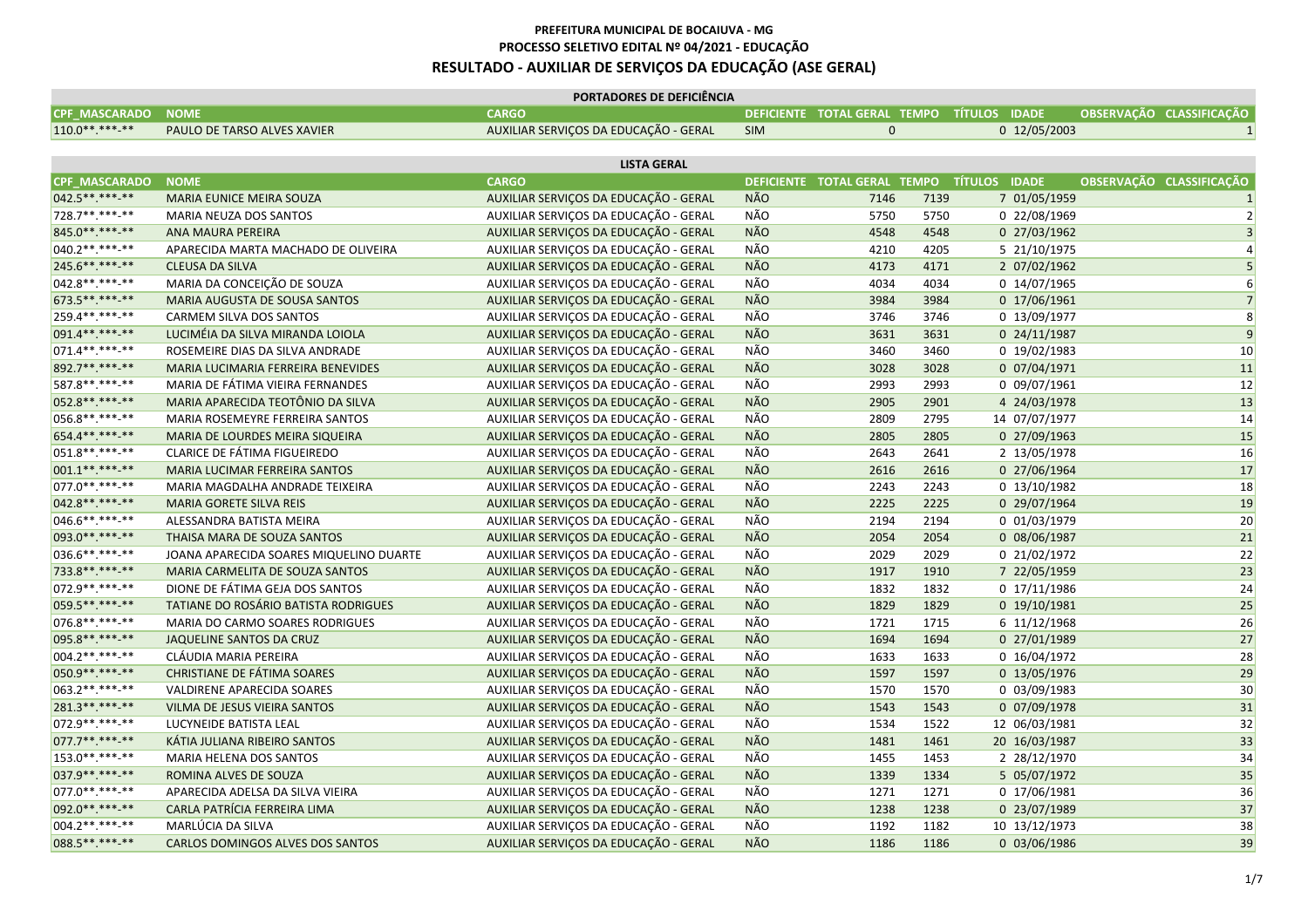| <b>CPF MASCARADO</b> | <b>NOME</b>                          | <b>CARGO</b>                          |            |      |      | DEFICIENTE TOTAL GERAL TEMPO TÍTULOS IDADE | OBSERVAÇÃO CLASSIFICAÇÃO |
|----------------------|--------------------------------------|---------------------------------------|------------|------|------|--------------------------------------------|--------------------------|
| 823.5**.***-**       | SILVANA CLÉIA SILVA OLIVEIRA         | AUXILIAR SERVIÇOS DA EDUCAÇÃO - GERAL | NÃO        | 1138 | 1138 | 0 31/01/1972                               | 40                       |
| 065.2**.***-**       | KARLA SOLEANNE DE FREITAS SILVA      | AUXILIAR SERVIÇOS DA EDUCAÇÃO - GERAL | <b>NÃO</b> | 1102 | 1102 | 0 15/05/1980                               | 41                       |
| 108.6**.***-**       | JANAINA FERREIRA DE OLIVEIRA         | AUXILIAR SERVIÇOS DA EDUCAÇÃO - GERAL | NÃO        | 1083 | 1079 | 4 23/06/1989                               | 42                       |
| 080.5**.***-**       | EVA FRANCIELLE LIMA DOS SANTOS       | AUXILIAR SERVIÇOS DA EDUCAÇÃO - GERAL | <b>NÃO</b> | 1079 | 1079 | 0 21/06/1987                               | 43                       |
| 655.7**.***-**       | SIMONE MACEDO RODRIGUES              | AUXILIAR SERVIÇOS DA EDUCAÇÃO - GERAL | NÃO        | 1073 | 1066 | 7 23/12/1966                               | 44                       |
| 841.7** ***-**       | NEIDE PEREIRA DE OLIVEIRA            | AUXILIAR SERVIÇOS DA EDUCAÇÃO - GERAL | <b>NÃO</b> | 1071 | 1071 | 0 05/06/1970                               | 45                       |
| 117.4**.***-**       | STÉFANI FABIANE AMORIM BOAS          | AUXILIAR SERVIÇOS DA EDUCAÇÃO - GERAL | NÃO        | 989  | 989  | $0$ 03/12/1991                             | 46                       |
| 032.6**.***-**       | MARIA APARECIDA BATISTA DOS SANTOS   | AUXILIAR SERVIÇOS DA EDUCAÇÃO - GERAL | <b>NÃO</b> | 982  | 975  | 7 02/09/1970                               | 47                       |
| 072.6 **. ***- **    | <b>CLEIDIANE RODRIGUES MORAIS</b>    | AUXILIAR SERVIÇOS DA EDUCAÇÃO - GERAL | NÃO        | 969  | 969  | 0 07/01/1983                               | 48                       |
| 052.8**.***-**       | SELMA BARBOSA PEREIRA LIMA           | AUXILIAR SERVIÇOS DA EDUCAÇÃO - GERAL | <b>NÃO</b> | 946  | 946  | 0 27/06/1982                               | 49                       |
| 036.0**.***-**       | LUCIANA DE CÁSSIA SILVA VELOSO       | AUXILIAR SERVIÇOS DA EDUCAÇÃO - GERAL | <b>NÃO</b> | 937  | 937  | 0 21/02/1979                               | 50                       |
| 088.5 ** ***-**      | NATHALIA DAYANNE ALFREDO GERVASIO    | AUXILIAR SERVIÇOS DA EDUCAÇÃO - GERAL | <b>NÃO</b> | 875  | 875  | 0 09/07/1986                               | 51                       |
| 618.1**.***-**       | MARLI APARECIDA FERREIRA             | AUXILIAR SERVIÇOS DA EDUCAÇÃO - GERAL | NÃO        | 855  | 855  | 0 13/09/1966                               | 52                       |
| 074.5 ** *** -**     | MARIA DO AMPARO LOURENÇO DE SOUZA    | AUXILIAR SERVIÇOS DA EDUCAÇÃO - GERAL | <b>NÃO</b> | 845  | 845  | $0$ 25/10/1985                             | 53                       |
| 086.8**.***-**       | MARIA RONILDA BARROSO BARBOSA        | AUXILIAR SERVIÇOS DA EDUCAÇÃO - GERAL | NÃO        | 732  | 732  | 0 20/07/1990                               | 54                       |
| 701.2 ** *** -**     | MARIA ELI OLIVEIRA SANTOS            | AUXILIAR SERVIÇOS DA EDUCAÇÃO - GERAL | <b>NÃO</b> | 723  | 723  | $0$ 13/01/1963                             | 55                       |
| 140.2 **. ***-**     | EMANUEL HENRIQUE RODRIGUES ALCANTARA | AUXILIAR SERVIÇOS DA EDUCAÇÃO - GERAL | <b>NÃO</b> | 708  | 708  | 0 02/04/2000                               | 56                       |
| 070.3 ** *** **      | LUCIENE BORGES PEREIRA               | AUXILIAR SERVIÇOS DA EDUCAÇÃO - GERAL | NÃO        | 699  | 699  | 0 03/08/1979                               | 57                       |
| 057.1 **. ***-**     | FERNANDA DE FREITAS SANTOS           | AUXILIAR SERVIÇOS DA EDUCAÇÃO - GERAL | NÃO        | 690  | 690  | 0 21/09/1983                               | 58                       |
| 074.2**.***-**       | CARLA MARIA DE JESUS SOUZA           | AUXILIAR SERVIÇOS DA EDUCAÇÃO - GERAL | <b>NÃO</b> | 635  | 635  | 0 11/01/1986                               | 59                       |
| 105.0**.***-**       | SHIRLEY FRANCIELE RIBEIRO DE ARAÚJO  | AUXILIAR SERVIÇOS DA EDUCAÇÃO - GERAL | <b>NÃO</b> | 548  | 548  | 0 21/12/1989                               | 60                       |
| 060.5**.***-**       | SIMONE APARECIDA DE CARVALHO         | AUXILIAR SERVIÇOS DA EDUCAÇÃO - GERAL | NÃO        | 539  | 539  | 0 06/09/1973                               | 61                       |
| 056.9 ** *** -**     | ALZIRA MARIA DE SOUZA PEREIRA        | AUXILIAR SERVIÇOS DA EDUCAÇÃO - GERAL | <b>NÃO</b> | 531  | 531  | 0 29/05/1975                               | 62                       |
| 089.3**.***.**       | MARIA ELZA DE OLIVEIRA               | AUXILIAR SERVIÇOS DA EDUCAÇÃO - GERAL | NÃO        | 523  | 523  | 0 18/04/1989                               | 63                       |
| 113.0**.***-**       | KARLA APARECIDA SANTOS LOPES         | AUXILIAR SERVIÇOS DA EDUCAÇÃO - GERAL | NÃO        | 514  | 514  | 0 28/12/1991                               | 64                       |
| 089.7**.***-**       | ANNA PAULA MOTA VELOSO               | AUXILIAR SERVIÇOS DA EDUCAÇÃO - GERAL | <b>NÃO</b> | 493  | 493  | 0 23/10/1987                               | 65                       |
| 143.8**.***-**       | JOSÉ LUCAS CAMPOS ALKMIM             | AUXILIAR SERVIÇOS DA EDUCAÇÃO - GERAL | NÃO        | 486  | 486  | 0 23/03/1996                               | 66                       |
| 112.8**.***-**       | KELLY PATRÍCIA RAMOS SOUZA           | AUXILIAR SERVIÇOS DA EDUCAÇÃO - GERAL | <b>NÃO</b> | 412  | 412  | 0 27/09/1991                               | 67                       |
| 061.4**.***-**       | LUCIENE PEREIRA CARDOSO              | AUXILIAR SERVIÇOS DA EDUCAÇÃO - GERAL | NÃO        | 394  | 394  | 0 06/09/1977                               | 68                       |
| 329.6 ** *** -**     | IRLENE APARECIDA PEREIRA SOUZA       | AUXILIAR SERVIÇOS DA EDUCAÇÃO - GERAL | NÃO        | 382  | 382  | 0 26/10/1982                               | 69                       |
| 082.7**.***-**       | ANA PAULA DURÃES DOS SANTOS          | AUXILIAR SERVIÇOS DA EDUCAÇÃO - GERAL | NÃO        | 369  | 369  | $0$ 02/01/1987                             | 70                       |
| 035.3**.***-**       | <b>GERALDO RIBEIRO AMORIM</b>        | AUXILIAR SERVIÇOS DA EDUCAÇÃO - GERAL | <b>NÃO</b> | 355  | 355  | 0 25/09/1975                               | 71                       |
| 055.7**.***-**       | ELIZANGELA MARIA DE SOUZA            | AUXILIAR SERVIÇOS DA EDUCAÇÃO - GERAL | NÃO        | 350  | 348  | 2 16/12/1979                               | 72                       |
| 122.3 ** *** -**     | <b>ELENICE CHRISTINA SANTOS</b>      | AUXILIAR SERVIÇOS DA EDUCAÇÃO - GERAL | NÃO        | 344  | 344  | 0 03/06/1988                               | 73                       |
| 106.9**.***-**       | <b>GLAYCILENE APARECIDA ALVES</b>    | AUXILIAR SERVIÇOS DA EDUCAÇÃO - GERAL | NÃO        | 334  | 334  | 0 27/10/1985                               | 74                       |
| 462.0**.***-**       | ÉLEN CRISTINA DE SOUZA LIMA          | AUXILIAR SERVIÇOS DA EDUCAÇÃO - GERAL | <b>NÃO</b> | 321  | 321  | 0 18/07/1994                               | 75                       |
| 073.3**.***-**       | JOSIANE GABRIELA CARVALHO DE SOUZA   | AUXILIAR SERVIÇOS DA EDUCAÇÃO - GERAL | <b>NÃO</b> | 310  | 310  | 0 05/01/1983                               | 76                       |
| 770.6**.***-**       | <b>ALICE DE SOUZA</b>                | AUXILIAR SERVIÇOS DA EDUCAÇÃO - GERAL | <b>NÃO</b> | 303  | 303  | 0 27/12/1970                               | 77                       |
| 080.2 ** .*** -**    | ÉLIDA ALVES FERREIRA                 | AUXILIAR SERVIÇOS DA EDUCAÇÃO - GERAL | NÃO        | 298  | 298  | 0 06/05/1985                               | 78                       |
| 372.7**.***-**       | MARLEIDE RODRIGUES VIEIRA CAMARGOS   | AUXILIAR SERVIÇOS DA EDUCAÇÃO - GERAL | NÃO        | 295  | 295  | $0$ 09/12/1964                             | 79                       |
| 002.9 ** *** -**     | DENISE MARIA PEREIRA CALDEIRA        | AUXILIAR SERVIÇOS DA EDUCAÇÃO - GERAL | NÃO        | 244  | 244  | $0$ 08/11/1973                             | 80                       |
| 131.2**.***-**       | HAMILTON ROBERTO PESSOA ROSA         | AUXILIAR SERVIÇOS DA EDUCAÇÃO - GERAL | <b>NÃO</b> | 244  | 244  | 0 27/10/1993                               | 81                       |
| 070.5 **. ***- **    | MARLENE ISABEL SOARES SIQUEIRA       | AUXILIAR SERVIÇOS DA EDUCAÇÃO - GERAL | NÃO        | 241  | 241  | 0 26/07/1983                               | 82                       |
| $067.1******$        | TATIANE TEIXEIRA SANTANA             | AUXILIAR SERVIÇOS DA EDUCAÇÃO - GERAL | <b>NÃO</b> | 231  | 231  | 0 26/01/1985                               | 83                       |
|                      |                                      |                                       |            |      |      |                                            |                          |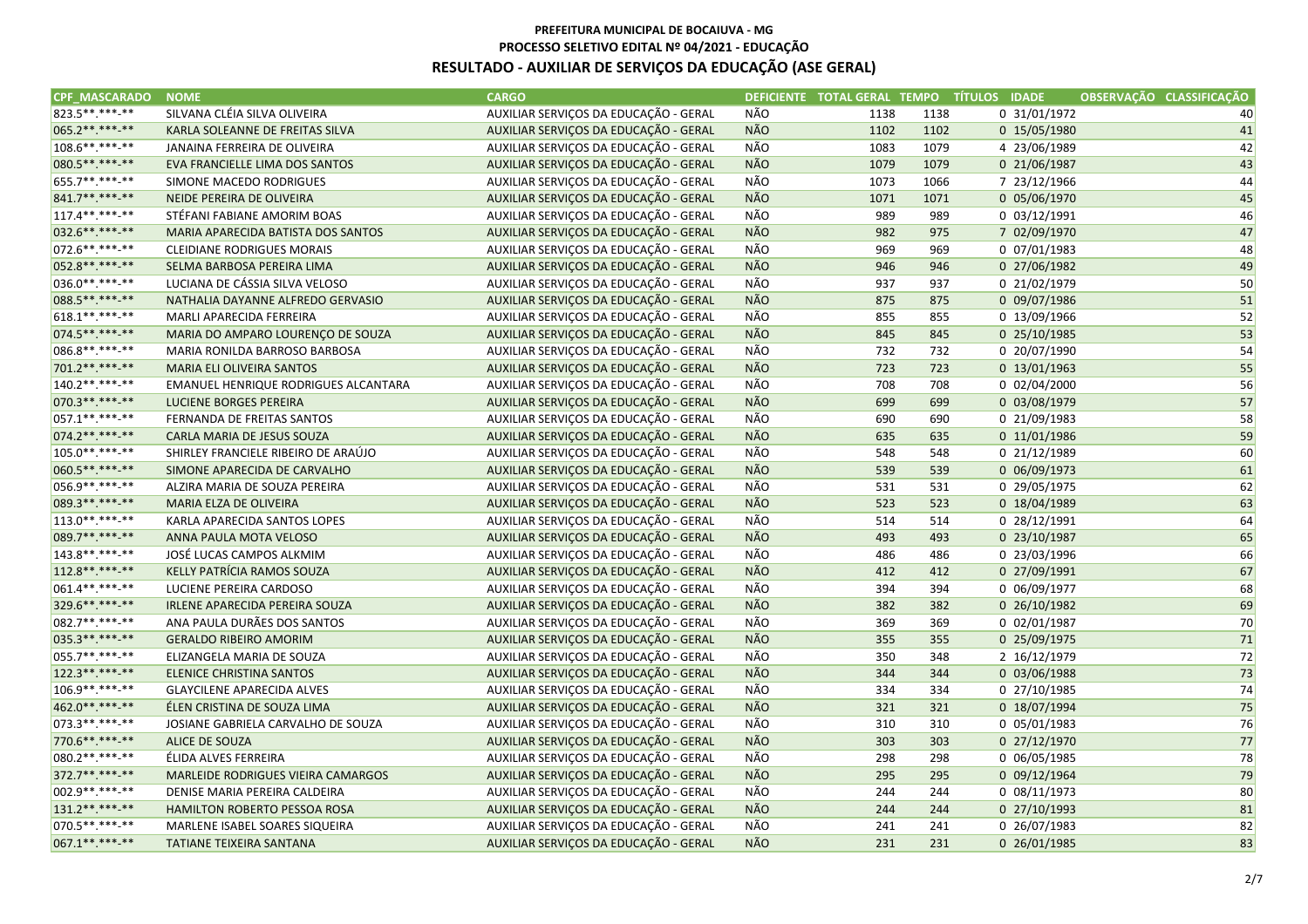| <b>CPF MASCARADO</b> | <b>NOME</b>                          | <b>CARGO</b>                          |            |                     |     | DEFICIENTE TOTAL GERAL TEMPO TÍTULOS IDADE | OBSERVAÇÃO CLASSIFICAÇÃO |     |
|----------------------|--------------------------------------|---------------------------------------|------------|---------------------|-----|--------------------------------------------|--------------------------|-----|
| 006.7**.***-**       | SIRLENE DUQUE MEIRA                  | AUXILIAR SERVIÇOS DA EDUCAÇÃO - GERAL | NÃO        | 217                 | 217 | 0 21/04/1972                               |                          | 84  |
| 784.3**.***.**       | SINVAL PAZ DE MORAIS                 | AUXILIAR SERVIÇOS DA EDUCAÇÃO - GERAL | <b>NÃO</b> | 205                 | 205 | 0 25/09/1959                               |                          | 85  |
| 065.8**.***-**       | ALDILENE DIAS BATISTA                | AUXILIAR SERVIÇOS DA EDUCAÇÃO - GERAL | NÃO        | 178                 | 178 | 0 17/08/1984                               |                          | 86  |
| $101.0*********$     | WALQUÍRIA SANTOS SILVA               | AUXILIAR SERVIÇOS DA EDUCAÇÃO - GERAL | NÃO        | 158                 | 158 | 0 04/03/1989                               |                          | 87  |
| 052.4**.***-**       | LUCIVÂNIA VIEIRA DIAS                | AUXILIAR SERVIÇOS DA EDUCAÇÃO - GERAL | NÃO        | 147                 | 147 | 0 15/04/1973                               |                          | 88  |
| 012.6**.***-**       | ALTINA DE CARVALHO OLIVEIRA          | AUXILIAR SERVIÇOS DA EDUCAÇÃO - GERAL | <b>NÃO</b> | 145                 | 145 | 0 04/09/1982                               |                          | 89  |
| 061.9**.***-**       | JEANNE APARECIDA SOARES              | AUXILIAR SERVIÇOS DA EDUCAÇÃO - GERAL | NÃO        | 135                 | 135 | 0 18/09/1970                               |                          | 90  |
| 702.4**.***.**       | NATHÁLIA TEIXEIRA BARBOSA            | AUXILIAR SERVIÇOS DA EDUCAÇÃO - GERAL | <b>NÃO</b> | 130                 | 130 | 0 01/08/1999                               |                          | 91  |
| 041.5**.***-**       | DELMIRA ALVES MACEDO                 | AUXILIAR SERVIÇOS DA EDUCAÇÃO - GERAL | NÃO        | 103                 | 103 | 0 03/02/1974                               |                          | 92  |
| 770.3**.***-**       | LUZIA RITA BATISTA DOS SANTOS        | AUXILIAR SERVIÇOS DA EDUCAÇÃO - GERAL | NÃO        | 95                  | 85  | 10 19/02/1974                              |                          | 93  |
| 061.0**.***-**       | LUCIANNA BORGES PEREIRA              | AUXILIAR SERVIÇOS DA EDUCAÇÃO - GERAL | <b>NÃO</b> | 89                  | 89  | 0 21/08/1981                               |                          | 94  |
| 148.6**.***-**       | JENNIFER NICOLE SANTOS SOUZA         | AUXILIAR SERVIÇOS DA EDUCAÇÃO - GERAL | <b>NÃO</b> | 89                  | 89  | 0 11/03/2003                               |                          | 95  |
| 032.5**.***-**       | <b>CLEONICE FERREIRA SANTIAGO</b>    | AUXILIAR SERVIÇOS DA EDUCAÇÃO - GERAL | NÃO        | 65                  | 65  | 0 16/06/1968                               |                          | 96  |
| 092.4** *** -**      | SELMA HELOÍSA DE MORAIS LISBOA       | AUXILIAR SERVIÇOS DA EDUCAÇÃO - GERAL | <b>NÃO</b> | 59                  | 59  | 0 24/05/1987                               |                          | 97  |
| 106.1**.***-**       | TAMYRES DE PAULA SILVA NEVES         | AUXILIAR SERVIÇOS DA EDUCAÇÃO - GERAL | NÃO        | 59                  | 59  | 0 28/02/1990                               |                          | 98  |
| 055.7**.***-**       | <b>IVANILDE DAS DORES SANTOS</b>     | AUXILIAR SERVIÇOS DA EDUCAÇÃO - GERAL | NÃO        | 53                  | 53  | 0 24/04/1980                               |                          | 99  |
| 137.7**.***-**       | DAYANNE NAYARA SOARES MORAIS         | AUXILIAR SERVIÇOS DA EDUCAÇÃO - GERAL | <b>NÃO</b> | 45                  | 45  | 0 18/10/1997                               |                          | 100 |
| 121.4** *** **       | JÉSSICA TAÍS CARDOSO OLIVEIRA        | AUXILIAR SERVIÇOS DA EDUCAÇÃO - GERAL | NÃO        | 16                  | 16  | 0 28/09/1992                               |                          | 101 |
| 266.2**.***-**       | DÉBORA DE JESUS DUTRA VIANA          | AUXILIAR SERVIÇOS DA EDUCAÇÃO - GERAL | NÃO        | $\overline{7}$      |     | 7 20/03/1977                               |                          | 102 |
| 951.1**.***-**       | VERA LÚCIA SANTOS LEAL               | AUXILIAR SERVIÇOS DA EDUCAÇÃO - GERAL | <b>NÃO</b> | $\overline{4}$      |     | 4 12/04/1974                               |                          | 103 |
| 065.4**.***-**       | LUCIMAR MACIEL FONSECA SANTOS        | AUXILIAR SERVIÇOS DA EDUCAÇÃO - GERAL | <b>NÃO</b> | $\overline{2}$      |     | 2 02/11/1974                               |                          | 104 |
| 056.5**.***-**       | TELMA DA CONCEIÇÃO PEREIRA ROSA      | AUXILIAR SERVIÇOS DA EDUCAÇÃO - GERAL | NÃO        | $\overline{2}$      |     | 2 06/04/1976                               |                          | 105 |
| 033.0**.***-**       | EUGÊNIO ALVES DE SOUZA NETO          | AUXILIAR SERVIÇOS DA EDUCAÇÃO - GERAL | <b>NÃO</b> | $\overline{2}$      |     | 2 20/09/1976                               |                          | 106 |
| 040.1**.***-**       | MARIA DE LOURDES GOMES DOS REIS      | AUXILIAR SERVIÇOS DA EDUCAÇÃO - GERAL | <b>NÃO</b> | $\overline{2}$      |     | 2 08/07/1977                               |                          | 107 |
| 073.6**.***-**       | EVA CHRISTIANA DE SOUZA              | AUXILIAR SERVIÇOS DA EDUCAÇÃO - GERAL | NÃO        | $\overline{2}$      |     | 2 12/06/1983                               |                          | 108 |
| 076.0**.***-**       | <b>GERALDO CRISTIANO GOMES SILVA</b> | AUXILIAR SERVIÇOS DA EDUCAÇÃO - GERAL | <b>NÃO</b> | $\overline{2}$      |     | 2 05/06/1985                               |                          | 109 |
| 116.3**.***-**       | LIRETE ROCHA DO NASCIMENTO           | AUXILIAR SERVIÇOS DA EDUCAÇÃO - GERAL | NÃO        | $\overline{2}$      |     | 2 03/07/1993                               |                          | 110 |
| 156.0**.***-**       | BIANCA ESTEFANI SILVA QUEIROZ        | AUXILIAR SERVIÇOS DA EDUCAÇÃO - GERAL | <b>NÃO</b> | $\overline{2}$      |     | 2 07/05/2002                               |                          | 111 |
| 813.7**.***-**       | <b>MARIA DIAS DOS SANTOS</b>         | AUXILIAR SERVIÇOS DA EDUCAÇÃO - GERAL | <b>NÃO</b> | 0                   |     | 0 13/03/1959                               |                          | 112 |
| 322.4** ***-**       | PAULO NUNES PEREIRA                  | AUXILIAR SERVIÇOS DA EDUCAÇÃO - GERAL | NÃO        | $\pmb{0}$           |     | 0 16/07/1959                               |                          | 113 |
| 024.4**.***-**       | MARIA DELMA PIMENTA                  | AUXILIAR SERVIÇOS DA EDUCAÇÃO - GERAL | NÃO        | 0                   |     | 0 02/02/1960                               |                          | 114 |
| 075.3**.***-**       | MARISTELA FERREIRA DOS SANTOS        | AUXILIAR SERVIÇOS DA EDUCAÇÃO - GERAL | <b>NÃO</b> | $\mathbf 0$         |     | $0$ 15/11/1962                             |                          | 115 |
| 668.0**.***-**       | MARIA ELIZENA DO MONTE DUARTE        | AUXILIAR SERVIÇOS DA EDUCAÇÃO - GERAL | NÃO        | 0                   |     | 0 09/12/1962                               |                          | 116 |
| 404.2 ** ***-**      | ANTÔNIO CARLOS DRUMOND CALDEIRA      | AUXILIAR SERVIÇOS DA EDUCAÇÃO - GERAL | NÃO        | $\pmb{0}$           |     | 0 18/02/1963                               |                          | 117 |
| 727.1**.***-**       | MARIA HELENA LEITE                   | AUXILIAR SERVIÇOS DA EDUCAÇÃO - GERAL | <b>NÃO</b> | 0                   |     | 0 12/05/1963                               |                          | 118 |
| 640.3**.***-**       | MÉRCIA MARINA BORÉM                  | AUXILIAR SERVIÇOS DA EDUCAÇÃO - GERAL | <b>NÃO</b> | $\pmb{0}$           |     | 0 04/12/1963                               |                          | 119 |
| 489.5**.***-**       | ANTÔNIO WAGNER CATONE ROGÉRIO        | AUXILIAR SERVIÇOS DA EDUCAÇÃO - GERAL | <b>NÃO</b> | 0                   |     | $0$ 13/12/1963                             |                          | 120 |
| 779.5**.***.**       | MARIA ELIZABETH SILVA CALIXTO        | AUXILIAR SERVIÇOS DA EDUCAÇÃO - GERAL | <b>NÃO</b> | $\mathbf 0$         |     | 0 10/01/1964                               |                          | 121 |
| 591.9**.***-**       | MARIA CREUSA RODRIGUES FERREIRA      | AUXILIAR SERVIÇOS DA EDUCAÇÃO - GERAL | NÃO        | 0                   |     | 0 22/05/1964                               |                          | 122 |
| 603.5**.***-**       | JOSÉ NEDIR PEREIRA BENEVIDES         | AUXILIAR SERVIÇOS DA EDUCAÇÃO - GERAL | NÃO        | $\mathsf{O}\xspace$ |     | 0 15/05/1966                               |                          | 123 |
| 764.3**.***-**       | MARIA IVANETE ALMEIDA                | AUXILIAR SERVIÇOS DA EDUCAÇÃO - GERAL | NÃO        | 0                   |     | 0 12/11/1967                               |                          | 124 |
| 818.2**.***-**       | <b>VANIA MARQUES RODRIGUES</b>       | AUXILIAR SERVIÇOS DA EDUCAÇÃO - GERAL | <b>NÃO</b> | $\pmb{0}$           |     | 0 29/01/1968                               |                          | 125 |
| 710.8**.***-**       | TÂNIA APARECIDA FONSECA AMARAL       | AUXILIAR SERVIÇOS DA EDUCAÇÃO - GERAL | NÃO        | 0                   |     | 0 22/04/1969                               |                          | 126 |
| 779.1 ** *** -**     | MARIA CÉLIA DE SOUZA SIQUEIRA        | AUXILIAR SERVIÇOS DA EDUCAÇÃO - GERAL | <b>NÃO</b> | $\mathbf 0$         |     | 0 05/11/1969                               |                          | 127 |
|                      |                                      |                                       |            |                     |     |                                            |                          |     |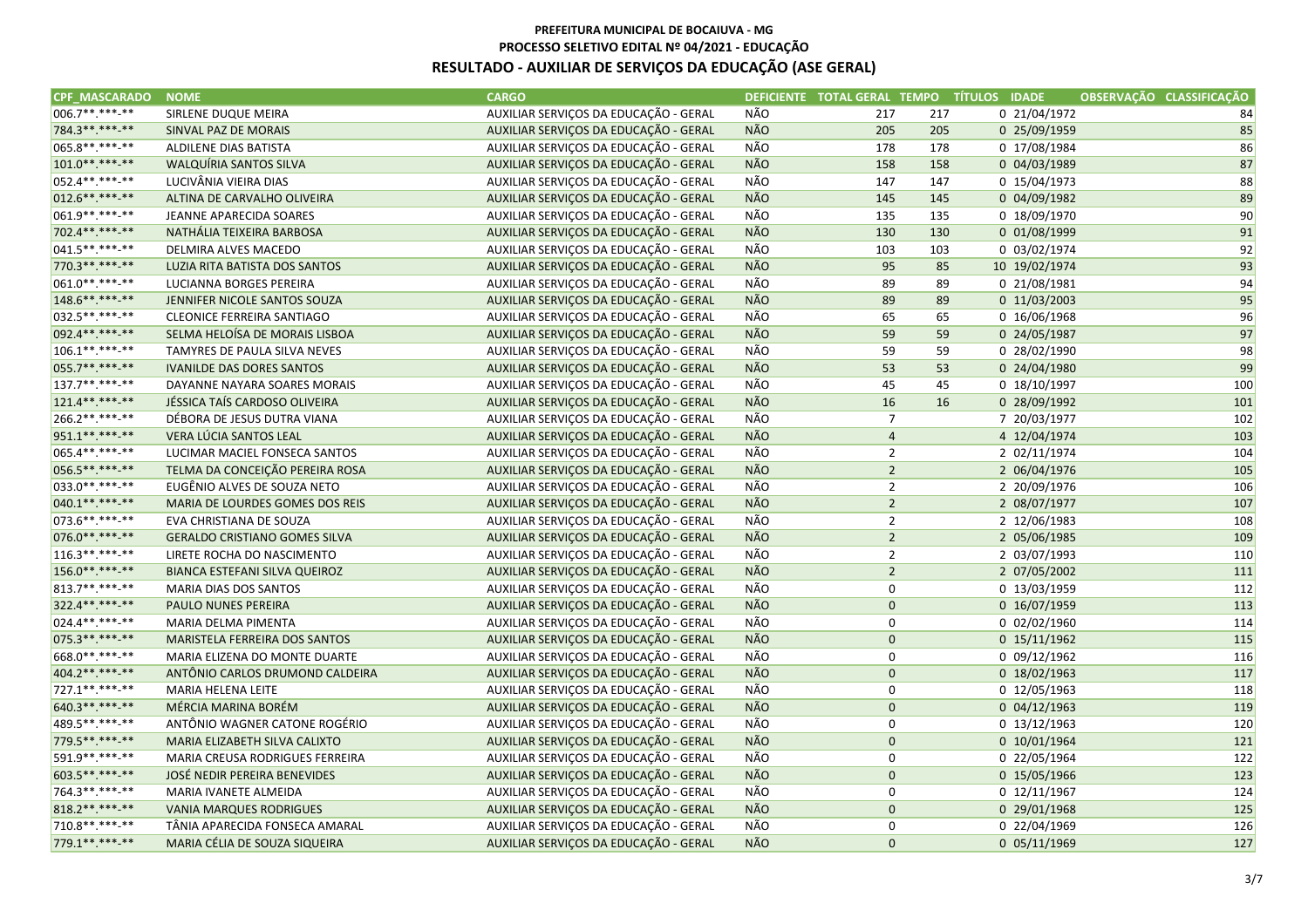| CPF MASCARADO NOME |                                      | <b>CARGO</b>                          |            | DEFICIENTE TOTAL GERAL TEMPO TÍTULOS IDADE |                | OBSERVAÇÃO CLASSIFICAÇÃO |
|--------------------|--------------------------------------|---------------------------------------|------------|--------------------------------------------|----------------|--------------------------|
| 846.0**.***-**     | <b>EDNA MARIA FERNANDES</b>          | AUXILIAR SERVIÇOS DA EDUCAÇÃO - GERAL | NÃO        | 0                                          | 0 20/02/1970   | 128                      |
| 133.0**.***-**     | CLÁUDIA REGINA DURÃES                | AUXILIAR SERVIÇOS DA EDUCAÇÃO - GERAL | <b>NÃO</b> | $\mathbf 0$                                | 0 01/06/1970   | 129                      |
| 938.2 **. ***- **  | MARIA GERALDA VIEIRA                 | AUXILIAR SERVIÇOS DA EDUCAÇÃO - GERAL | <b>NÃO</b> | 0                                          | 0 15/10/1970   | 130                      |
| 966.0**.***-**     | MARIA APARECIDA ALVES PIMENTA        | AUXILIAR SERVIÇOS DA EDUCAÇÃO - GERAL | <b>NÃO</b> | $\pmb{0}$                                  | 0 25/11/1970   | 131                      |
| 778.7**.***-**     | ELIANE PEIXOTO SOUZA MEIRA           | AUXILIAR SERVIÇOS DA EDUCAÇÃO - GERAL | NÃO        | 0                                          | 0 12/12/1970   | 132                      |
| 702.7**.***-**     | ELIANE ALVES DE ZOUZA                | AUXILIAR SERVIÇOS DA EDUCAÇÃO - GERAL | <b>NÃO</b> | $\mathbf 0$                                | 0 19/02/1972   | 133                      |
| 986.1**.***-**     | MARIA NAIR LOPES DURÃES              | AUXILIAR SERVIÇOS DA EDUCAÇÃO - GERAL | NÃO        | 0                                          | 0 25/03/1972   | 134                      |
| 883.1**.***-**     | JOSÉ APARECIDO SOUZA                 | AUXILIAR SERVIÇOS DA EDUCAÇÃO - GERAL | NÃO        | $\pmb{0}$                                  | 0 27/06/1972   | 135                      |
| 846.0**.***-**     | MARIA ANTÔNIA BARBOSA DA SILVA       | AUXILIAR SERVIÇOS DA EDUCAÇÃO - GERAL | <b>NÃO</b> | 0                                          | 0 13/06/1973   | 136                      |
| 097.8 ** *** -**   | <b>WALDEIR RODRIGUES</b>             | AUXILIAR SERVIÇOS DA EDUCAÇÃO - GERAL | <b>NÃO</b> | $\mathbf 0$                                | 0 11/09/1973   | 137                      |
| 044.7**.***-**     | MARIA DA CONCEIÇÃO DA SILVA LOURENÇO | AUXILIAR SERVIÇOS DA EDUCAÇÃO - GERAL | NÃO        | 0                                          | $0$ 04/11/1973 | 138                      |
| 048.0**.***-**     | EDNA TERESINHA VIEIRA SOUZA          | AUXILIAR SERVIÇOS DA EDUCAÇÃO - GERAL | <b>NÃO</b> | $\mathbf 0$                                | 0 13/01/1975   | 139                      |
| 044.4**.***-**     | <b>CLARICE MARIA DE JESUS LOPES</b>  | AUXILIAR SERVIÇOS DA EDUCAÇÃO - GERAL | NÃO        | 0                                          | 0 10/06/1975   | 140                      |
| 059.9 ** *** -**   | LUCIANA BATISTA PEREIRA              | AUXILIAR SERVIÇOS DA EDUCAÇÃO - GERAL | <b>NÃO</b> | $\pmb{0}$                                  | 0 20/12/1975   | 141                      |
| 037.6**.***-**     | <b>GERALDO APARECIDO DE OLIVEIRA</b> | AUXILIAR SERVIÇOS DA EDUCAÇÃO - GERAL | <b>NÃO</b> | 0                                          | 0 17/01/1976   | 142                      |
| 062.3**.***-**     | MARIA JOSÉ PEREIRA                   | AUXILIAR SERVIÇOS DA EDUCAÇÃO - GERAL | <b>NÃO</b> | $\mathbf 0$                                | 0 19/02/1976   | 143                      |
| 004.0**.***-**     | SIMONE APARECIDA BARBOSA             | AUXILIAR SERVIÇOS DA EDUCAÇÃO - GERAL | <b>NÃO</b> | 0                                          | 0 31/03/1976   | 144                      |
| 043.4**.***-**     | VERA LÚCIA DE SOUZA OLIVEIRA         | AUXILIAR SERVIÇOS DA EDUCAÇÃO - GERAL | NÃO        | $\mathbf 0$                                | 0 16/07/1976   | 145                      |
| 055.4**.***-**     | ROSENA MARIA ANDRADE SANTOS          | AUXILIAR SERVIÇOS DA EDUCAÇÃO - GERAL | NÃO        | $\mathbf 0$                                | 0 06/08/1976   | 146                      |
| 959.9**.***-**     | <b>JULIANA TAVARES BARROSO</b>       | AUXILIAR SERVIÇOS DA EDUCAÇÃO - GERAL | <b>NÃO</b> | $\mathbf 0$                                | 0 30/08/1976   | 147                      |
| 013.5**.***-**     | NEIDE APARECIDA SOUZA                | AUXILIAR SERVIÇOS DA EDUCAÇÃO - GERAL | NÃO        | 0                                          | 0 11/10/1976   | 148                      |
| 030.4** ***-**     | <b>MARIA REGINA LOPES</b>            | AUXILIAR SERVIÇOS DA EDUCAÇÃO - GERAL | <b>NÃO</b> | $\mathbf 0$                                | $0$ 07/12/1976 | 149                      |
| 057.5**.***-**     | MARIA HELENA DE JESUS SOARES         | AUXILIAR SERVIÇOS DA EDUCAÇÃO - GERAL | <b>NÃO</b> | 0                                          | 0 26/07/1977   | 150                      |
| 029.9 ** *** -**   | <b>MARCIO MARIANO LOPES</b>          | AUXILIAR SERVIÇOS DA EDUCAÇÃO - GERAL | NÃO        | $\pmb{0}$                                  | 0 06/10/1977   | 151                      |
| 044.1**.***-**     | SANDRA SOUZA CARDOSO                 | AUXILIAR SERVIÇOS DA EDUCAÇÃO - GERAL | <b>NÃO</b> | 0                                          | 0 10/10/1977   | 152                      |
| 037.3**.***-**     | <b>GERALDA LEMES FERREIRA</b>        | AUXILIAR SERVIÇOS DA EDUCAÇÃO - GERAL | <b>NÃO</b> | $\mathbf 0$                                | 0 31/10/1977   | 153                      |
| 075.8 **. ***- **  | MARIA MARCILENE ALVES SANTOS         | AUXILIAR SERVIÇOS DA EDUCAÇÃO - GERAL | NÃO        | 0                                          | 0 07/11/1977   | 154                      |
| 044.8**.***-**     | REINILDE PEREIRA DA SILVA SANTANA    | AUXILIAR SERVIÇOS DA EDUCAÇÃO - GERAL | <b>NÃO</b> | $\pmb{0}$                                  | 0 24/01/1978   | 155                      |
| 057.3 **. ***- **  | SINEIA DA ROCHA SILVA                | AUXILIAR SERVIÇOS DA EDUCAÇÃO - GERAL | NÃO        | 0                                          | 0 10/04/1978   | 156                      |
| 092.1 ** *** -**   | ADRIANA CARDOSO DA SILVA             | AUXILIAR SERVIÇOS DA EDUCAÇÃO - GERAL | NÃO        | $\mathbf 0$                                | 0 16/07/1978   | 157                      |
| 004.0**.***-**     | TERESINHA DE FÁTIMA BARBOSA PEREIRA  | AUXILIAR SERVIÇOS DA EDUCAÇÃO - GERAL | <b>NÃO</b> | 0                                          | 0 03/09/1978   | 158                      |
| 038.6**.***-**     | MARIA GABRIELA DE OLIVEIRA FONSECA   | AUXILIAR SERVIÇOS DA EDUCAÇÃO - GERAL | <b>NÃO</b> | $\mathbf 0$                                | 0 11/11/1978   | 159                      |
| 053.7**.***-**     | EDNÉIA DE SOUZA GOMES                | AUXILIAR SERVIÇOS DA EDUCAÇÃO - GERAL | NÃO        | 0                                          | 0 04/02/1979   | 160                      |
| 048.6**.***-**     | <b>SANDRA SANTOS RIBEIRO</b>         | AUXILIAR SERVIÇOS DA EDUCAÇÃO - GERAL | NÃO        | $\mathbf 0$                                | 0 19/03/1979   | 161                      |
| 085.3 **. ***- **  | PATRÍCIA FERNANDA RODRIGUES          | AUXILIAR SERVIÇOS DA EDUCAÇÃO - GERAL | <b>NÃO</b> | 0                                          | 0 03/01/1980   | 162                      |
| 045.4**.***-**     | <b>LECY BORGES ROSA</b>              | AUXILIAR SERVIÇOS DA EDUCAÇÃO - GERAL | <b>NÃO</b> | $\pmb{0}$                                  | 0 28/07/1980   | 163                      |
| 013.4**.***-**     | JOSÉ LUIZ DURÃES ALVES               | AUXILIAR SERVIÇOS DA EDUCAÇÃO - GERAL | NÃO        | 0                                          | 0 31/08/1980   | 164                      |
| 059.8**.***-**     | ASTERIO JOSÉ DOS REIS                | AUXILIAR SERVIÇOS DA EDUCAÇÃO - GERAL | <b>NÃO</b> | $\mathbf 0$                                | 0 31/08/1980   | 165                      |
| 046.1**.***-**     | ELIZEU OSEIAS ANDRADE ROSA           | AUXILIAR SERVIÇOS DA EDUCAÇÃO - GERAL | NÃO        | 0                                          | 0 19/09/1980   | 166                      |
| 057.0**.***-**     | <b>MARILENE PEREIRA</b>              | AUXILIAR SERVIÇOS DA EDUCAÇÃO - GERAL | <b>NÃO</b> | $\pmb{0}$                                  | 0 13/12/1980   | 167                      |
| 280.0**.***-**     | MARIA CICERA DA SILVA                | AUXILIAR SERVIÇOS DA EDUCAÇÃO - GERAL | NÃO        | 0                                          | 0 20/12/1980   | 168                      |
| 048.3**.***-**     | ADRIANA APARECIDA PEREIRA DUVALDO    | AUXILIAR SERVIÇOS DA EDUCAÇÃO - GERAL | <b>NÃO</b> | $\pmb{0}$                                  | 0 11/02/1981   | 169                      |
| 057.5**.***-**     | MÔNICA APARECIDA RODRIGUES           | AUXILIAR SERVIÇOS DA EDUCAÇÃO - GERAL | NÃO        | 0                                          | 0 26/04/1981   | 170                      |
| 011.8**.***-**     | SELMA MARIA GOMES PEREIRA            | AUXILIAR SERVIÇOS DA EDUCAÇÃO - GERAL | <b>NÃO</b> | $\mathbf 0$                                | 0 24/05/1981   | 171                      |
|                    |                                      |                                       |            |                                            |                |                          |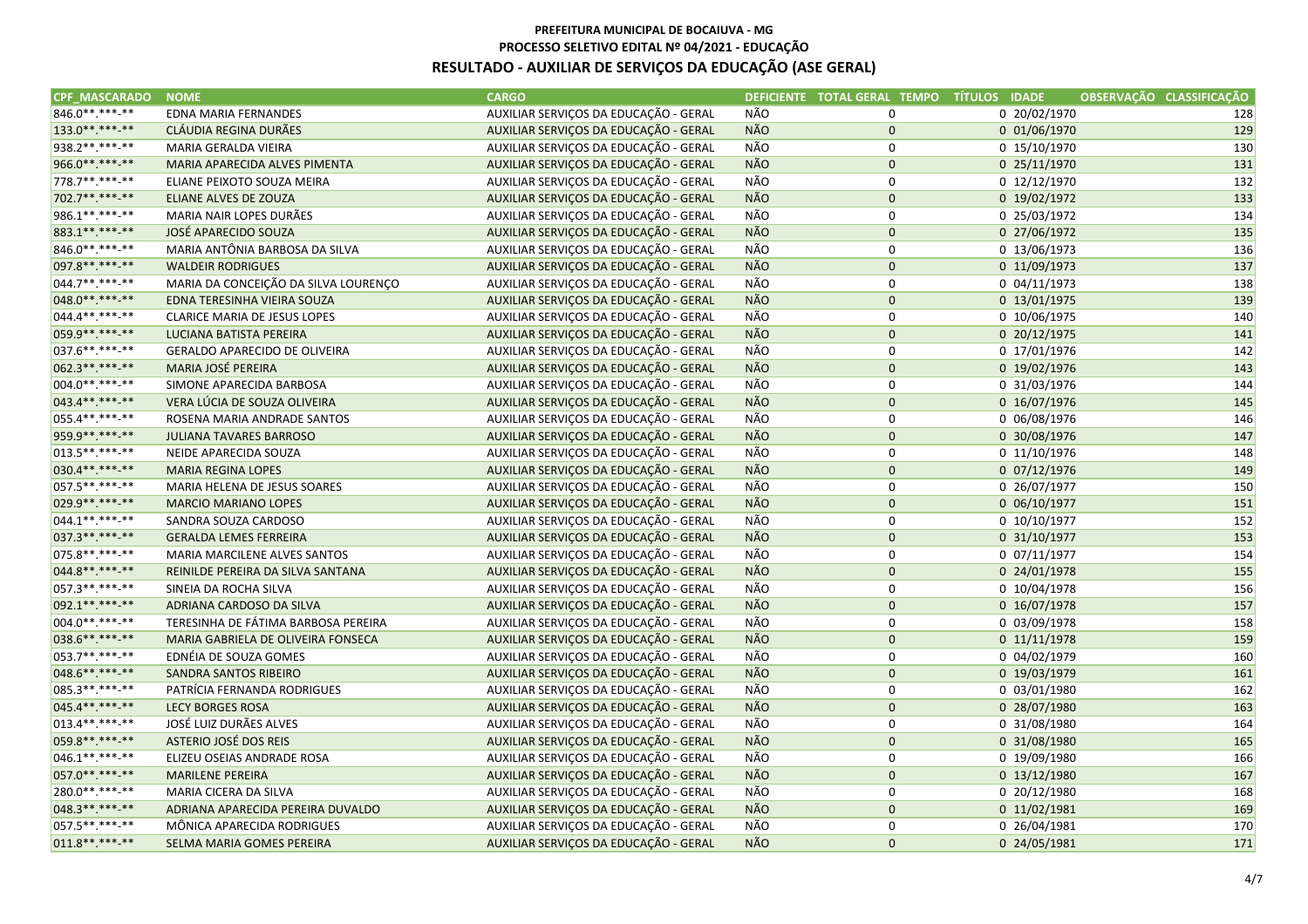| 062.4**.***-**<br>AUXILIAR SERVIÇOS DA EDUCAÇÃO - GERAL<br>NÃO<br>0 17/07/1981<br>RENATA RODRIGUES DA SILVA LOPES<br>$\mathbf 0$<br>172<br>015.4**.***-**<br>PATRÍCIA DURÃES OLIVEIRA<br>NÃO<br>0 29/09/1981<br>173<br>AUXILIAR SERVIÇOS DA EDUCAÇÃO - GERAL<br>$\pmb{0}$<br><b>NÃO</b><br>174<br>055.5**.***-**<br>JUSCELIA APARECIDA DE ARAÚJO<br>AUXILIAR SERVIÇOS DA EDUCAÇÃO - GERAL<br>0<br>0 15/10/1981<br>074.0**.***-**<br><b>NÃO</b><br>175<br>FABIANA KÁTHIA SILVA VELOSO<br>AUXILIAR SERVIÇOS DA EDUCAÇÃO - GERAL<br>$\pmb{0}$<br>0 26/10/1981<br><b>NÃO</b><br>051.4**.***-**<br>176<br>CLEONICE CLAYDE DOS SANTOS VIEIRA<br>AUXILIAR SERVIÇOS DA EDUCAÇÃO - GERAL<br>0<br>0 06/12/1981<br>071.7**.***-**<br><b>NÃO</b><br>$\mathbf 0$<br>177<br><b>MARY FERREIRA</b><br>AUXILIAR SERVIÇOS DA EDUCAÇÃO - GERAL<br>0 09/01/1982<br>296.9**.***-**<br>NÃO<br>ANDRELINA APARECIDA CORRÊA DE BRITO<br>AUXILIAR SERVIÇOS DA EDUCAÇÃO - GERAL<br>$\mathsf 0$<br>0 22/01/1982<br>178<br><b>NÃO</b><br>179<br>070.4**.***-**<br>DANIELLE CHRISTINA FREITAS SANTOS<br>AUXILIAR SERVIÇOS DA EDUCAÇÃO - GERAL<br>$\mathbf 0$<br>0 18/02/1982<br>NÃO<br>066.8**.***-**<br>AUXILIAR SERVIÇOS DA EDUCAÇÃO - GERAL<br>$\mathbf 0$<br>0 05/03/1982<br>180<br>CLAUDIA APARECIDA DE OLIVEIRA TORRES CARVALHO<br><b>NÃO</b><br>086.2 ** *** -**<br>ADRIANA APARECIDA PEREIRA BATISTA<br>AUXILIAR SERVIÇOS DA EDUCAÇÃO - GERAL<br>$\mathbf 0$<br>0 10/03/1982<br>181<br>092.5 **. ***-**<br>NÃO<br>$\mathsf 0$<br>182<br>MARIA ROSELENE GOMES PEREIRA<br>AUXILIAR SERVIÇOS DA EDUCAÇÃO - GERAL<br>0 10/04/1982<br><b>NÃO</b><br>065.6**.***-**<br>$\pmb{0}$<br>0 14/05/1982<br>183<br>MARIA APARECIDA SILVA MIRANDA<br>AUXILIAR SERVIÇOS DA EDUCAÇÃO - GERAL<br>057.4**.***-**<br>NÃO<br>AUXILIAR SERVIÇOS DA EDUCAÇÃO - GERAL<br>0<br>0 06/07/1982<br>184<br>ADRIANA VIEIRA DIAS<br><b>NÃO</b><br>086.1**.***-**<br>$\mathbf 0$<br>185<br>CRISTINA DE FÁTIMA MENDES DUVALDO<br>AUXILIAR SERVIÇOS DA EDUCAÇÃO - GERAL<br>0 19/07/1982<br>NÃO<br>073.0**.***-**<br>MARIA CRISTIANE SOUZA<br>AUXILIAR SERVIÇOS DA EDUCAÇÃO - GERAL<br>$\mathsf 0$<br>0 30/08/1982<br>186<br>NÃO<br>054.2 ** *** -**<br>187<br>LILIANE CRISTINA DA SILVA<br>AUXILIAR SERVIÇOS DA EDUCAÇÃO - GERAL<br>$\pmb{0}$<br>0 27/09/1982<br><b>NÃO</b><br>053.2 **. ***-**<br>HERNANDO BATISTA SANTOS<br>AUXILIAR SERVIÇOS DA EDUCAÇÃO - GERAL<br>0<br>$0$ 06/10/1982<br>188<br>079.0**.***-**<br><b>NÃO</b><br>ROSILÉIA APARECIDA DE SOUZA SANTOS<br>AUXILIAR SERVIÇOS DA EDUCAÇÃO - GERAL<br>$\mathbf 0$<br>0 07/10/1982<br>189<br>NÃO<br>056.3**.***-**<br>$\pmb{0}$<br>190<br>EDNEIDE JESUS SOUZA<br>AUXILIAR SERVIÇOS DA EDUCAÇÃO - GERAL<br>0 13/10/1982<br><b>NÃO</b><br>061.9 ** *** -**<br>191<br>LILIAN DIAS SOUZA<br>AUXILIAR SERVIÇOS DA EDUCAÇÃO - GERAL<br>$\mathbf 0$<br>$0$ $07/12/1982$<br>086.5**.***-**<br>NÃO<br>LUCIENE SANTOS RODRIGUES<br>AUXILIAR SERVIÇOS DA EDUCAÇÃO - GERAL<br>$\mathsf 0$<br>0 05/03/1983<br>192<br><b>NÃO</b><br>094.4**.***-**<br>ELISÊNGELA RIBEIRO DO NASCIMENTO HONORATO<br>AUXILIAR SERVIÇOS DA EDUCAÇÃO - GERAL<br>$\pmb{0}$<br>193<br>0 23/03/1983<br>NÃO<br>073.5 **. ***- **<br>194<br>FÁBIO LUÍS DE ABREU PIMENTA<br>AUXILIAR SERVIÇOS DA EDUCAÇÃO - GERAL<br>0<br>0 22/04/1983<br>068.8**.***-**<br><b>NÃO</b><br>$\mathbf 0$<br>FABIANA DE FÁTIMA PESSOA ALVES<br>AUXILIAR SERVIÇOS DA EDUCAÇÃO - GERAL<br>0 19/05/1983<br>195<br>NÃO<br>056.3**.***-**<br>ANA PATRÍCIA LOPES FARIA<br>AUXILIAR SERVIÇOS DA EDUCAÇÃO - GERAL<br>$\mathsf 0$<br>0 11/07/1983<br>196<br>NÃO<br>064.7**.***-**<br>$\mathbf 0$<br>197<br><b>SUELY SANTOS TEIXEIRA</b><br>AUXILIAR SERVIÇOS DA EDUCAÇÃO - GERAL<br>0 17/08/1983<br>054.1**.***-**<br>NÃO<br><b>ELENY SANTOS SILVA</b><br>AUXILIAR SERVIÇOS DA EDUCAÇÃO - GERAL<br>0<br>0 17/08/1983<br>198<br>061.5**.***-**<br><b>NÃO</b><br>AUXILIAR SERVIÇOS DA EDUCAÇÃO - GERAL<br>$\pmb{0}$<br>199<br>EDINEZIA ALMEIDA TERRA<br>$0$ 03/09/1983<br>NÃO<br>071.4**.***-**<br>$\pmb{0}$<br>200<br>MARIA KATIANE DE JESUS SOUZA<br>AUXILIAR SERVIÇOS DA EDUCAÇÃO - GERAL<br>0 09/09/1983<br>NÃO<br>095.6**.***-**<br>AUXILIAR SERVIÇOS DA EDUCAÇÃO - GERAL<br>$\mathbf 0$<br>0 19/03/1984<br>201<br>EMANUELLE MARIA JOSÉ PEREIRA<br>058.4**.***-**<br>NÃO<br>202<br>KELLY PATRÍCIA OLIVEIRA TORRES<br>AUXILIAR SERVIÇOS DA EDUCAÇÃO - GERAL<br>$\mathsf 0$<br>0 21/04/1984<br><b>NÃO</b><br>062.0**.***-**<br>DARLENE ALESSANDRA SOARES<br>AUXILIAR SERVIÇOS DA EDUCAÇÃO - GERAL<br>$\mathbf 0$<br>0 01/06/1984<br>203<br>NÃO<br>093.1 **. ***- **<br>SHEILA CRISTINA ALVES FERREIRA<br>AUXILIAR SERVIÇOS DA EDUCAÇÃO - GERAL<br>$\mathbf 0$<br>0 18/08/1984<br>204<br><b>NÃO</b><br>085.5 ** ***-**<br>$\mathbf 0$<br><b>MAGNO ROCHA ALVES</b><br>AUXILIAR SERVIÇOS DA EDUCAÇÃO - GERAL<br>0 07/10/1984<br>205<br>NÃO<br>103.0**.***-**<br>AUXILIAR SERVIÇOS DA EDUCAÇÃO - GERAL<br>$\mathsf 0$<br>0 01/11/1984<br>206<br>SIMONE DE JESUS SILVA DE ANDRADE<br><b>NÃO</b><br>065.8**.***-**<br>$\pmb{0}$<br>207<br>ROSÂNGELA APARECIDA CARVALHO PEREIRA<br>AUXILIAR SERVIÇOS DA EDUCAÇÃO - GERAL<br>0 27/11/1984<br><b>NÃO</b><br>062.5**.***-**<br>LÚCIA FERREIRA ROSA<br>AUXILIAR SERVIÇOS DA EDUCAÇÃO - GERAL<br>0<br>0 08/01/1985<br>208<br><b>NÃO</b><br>355.1**.***-**<br>$\mathbf 0$<br><b>GRACIELLE TEIXEIRA CALDEIRA</b><br>AUXILIAR SERVIÇOS DA EDUCAÇÃO - GERAL<br>0 22/04/1985<br>209<br>NÃO<br>065.8**.***-**<br>$\mathsf 0$<br>210<br>PATRÍCIA APARECIDA FERREIRA<br>AUXILIAR SERVIÇOS DA EDUCAÇÃO - GERAL<br>0 05/06/1985<br>NÃO<br>077.0 **. ***-**<br>AUXILIAR SERVIÇOS DA EDUCAÇÃO - GERAL<br>$\mathsf{O}\xspace$<br>AUDIMEIA DOS SANTOS FERREIRA<br>0 14/09/1985<br>211<br>NÃO<br>086.0**.***-**<br>AUXILIAR SERVIÇOS DA EDUCAÇÃO - GERAL<br>0<br>0 10/01/1986<br>212<br>MARIA FERNANDA DA CRUZ SOARES<br><b>NÃO</b><br>081.6**.***-**<br>AUXILIAR SERVIÇOS DA EDUCAÇÃO - GERAL<br>$\mathbf 0$<br>213<br>LUCIANA APARECIDA BORGES MAIA<br>0 28/04/1986<br>NÃO<br>083.0**.***-**<br>BETÂNIA PEREIRA ANDRADE<br>AUXILIAR SERVIÇOS DA EDUCAÇÃO - GERAL<br>0<br>0 04/05/1986<br>214<br>071.9**.***-**<br>AUXILIAR SERVIÇOS DA EDUCAÇÃO - GERAL<br><b>NÃO</b><br>$\mathbf 0$<br>215<br><b>LUCIANA RODRIGUES LEAL</b><br>0 28/05/1986 | CPF MASCARADO NOME | <b>CARGO</b> | DEFICIENTE TOTAL GERAL TEMPO TÍTULOS IDADE | OBSERVAÇÃO CLASSIFICAÇÃO |
|-----------------------------------------------------------------------------------------------------------------------------------------------------------------------------------------------------------------------------------------------------------------------------------------------------------------------------------------------------------------------------------------------------------------------------------------------------------------------------------------------------------------------------------------------------------------------------------------------------------------------------------------------------------------------------------------------------------------------------------------------------------------------------------------------------------------------------------------------------------------------------------------------------------------------------------------------------------------------------------------------------------------------------------------------------------------------------------------------------------------------------------------------------------------------------------------------------------------------------------------------------------------------------------------------------------------------------------------------------------------------------------------------------------------------------------------------------------------------------------------------------------------------------------------------------------------------------------------------------------------------------------------------------------------------------------------------------------------------------------------------------------------------------------------------------------------------------------------------------------------------------------------------------------------------------------------------------------------------------------------------------------------------------------------------------------------------------------------------------------------------------------------------------------------------------------------------------------------------------------------------------------------------------------------------------------------------------------------------------------------------------------------------------------------------------------------------------------------------------------------------------------------------------------------------------------------------------------------------------------------------------------------------------------------------------------------------------------------------------------------------------------------------------------------------------------------------------------------------------------------------------------------------------------------------------------------------------------------------------------------------------------------------------------------------------------------------------------------------------------------------------------------------------------------------------------------------------------------------------------------------------------------------------------------------------------------------------------------------------------------------------------------------------------------------------------------------------------------------------------------------------------------------------------------------------------------------------------------------------------------------------------------------------------------------------------------------------------------------------------------------------------------------------------------------------------------------------------------------------------------------------------------------------------------------------------------------------------------------------------------------------------------------------------------------------------------------------------------------------------------------------------------------------------------------------------------------------------------------------------------------------------------------------------------------------------------------------------------------------------------------------------------------------------------------------------------------------------------------------------------------------------------------------------------------------------------------------------------------------------------------------------------------------------------------------------------------------------------------------------------------------------------------------------------------------------------------------------------------------------------------------------------------------------------------------------------------------------------------------------------------------------------------------------------------------------------------------------------------------------------------------------------------------------------------------------------------------------------------------------------------------------------------------------------------------------------------------------------------------------------------------------------------------------------------------------------------------------------------------------------------------------------------------------------------------------------------------------------------------------------------------------------------------------------------------------------------------------------------------------------------------------------------------------------------------------------------------------------------------------------------------------------------------------------------------------------------------------------------------------------------------------------------------------------------------------------------------------------------------------------------------------------------------------------------------------------------------------------------------------------------------------------------------------------------------|--------------------|--------------|--------------------------------------------|--------------------------|
|                                                                                                                                                                                                                                                                                                                                                                                                                                                                                                                                                                                                                                                                                                                                                                                                                                                                                                                                                                                                                                                                                                                                                                                                                                                                                                                                                                                                                                                                                                                                                                                                                                                                                                                                                                                                                                                                                                                                                                                                                                                                                                                                                                                                                                                                                                                                                                                                                                                                                                                                                                                                                                                                                                                                                                                                                                                                                                                                                                                                                                                                                                                                                                                                                                                                                                                                                                                                                                                                                                                                                                                                                                                                                                                                                                                                                                                                                                                                                                                                                                                                                                                                                                                                                                                                                                                                                                                                                                                                                                                                                                                                                                                                                                                                                                                                                                                                                                                                                                                                                                                                                                                                                                                                                                                                                                                                                                                                                                                                                                                                                                                                                                                                                                                                                                                                                                                                                                                                                                                                                                                                                                                                                                                                                                                                                                     |                    |              |                                            |                          |
|                                                                                                                                                                                                                                                                                                                                                                                                                                                                                                                                                                                                                                                                                                                                                                                                                                                                                                                                                                                                                                                                                                                                                                                                                                                                                                                                                                                                                                                                                                                                                                                                                                                                                                                                                                                                                                                                                                                                                                                                                                                                                                                                                                                                                                                                                                                                                                                                                                                                                                                                                                                                                                                                                                                                                                                                                                                                                                                                                                                                                                                                                                                                                                                                                                                                                                                                                                                                                                                                                                                                                                                                                                                                                                                                                                                                                                                                                                                                                                                                                                                                                                                                                                                                                                                                                                                                                                                                                                                                                                                                                                                                                                                                                                                                                                                                                                                                                                                                                                                                                                                                                                                                                                                                                                                                                                                                                                                                                                                                                                                                                                                                                                                                                                                                                                                                                                                                                                                                                                                                                                                                                                                                                                                                                                                                                                     |                    |              |                                            |                          |
|                                                                                                                                                                                                                                                                                                                                                                                                                                                                                                                                                                                                                                                                                                                                                                                                                                                                                                                                                                                                                                                                                                                                                                                                                                                                                                                                                                                                                                                                                                                                                                                                                                                                                                                                                                                                                                                                                                                                                                                                                                                                                                                                                                                                                                                                                                                                                                                                                                                                                                                                                                                                                                                                                                                                                                                                                                                                                                                                                                                                                                                                                                                                                                                                                                                                                                                                                                                                                                                                                                                                                                                                                                                                                                                                                                                                                                                                                                                                                                                                                                                                                                                                                                                                                                                                                                                                                                                                                                                                                                                                                                                                                                                                                                                                                                                                                                                                                                                                                                                                                                                                                                                                                                                                                                                                                                                                                                                                                                                                                                                                                                                                                                                                                                                                                                                                                                                                                                                                                                                                                                                                                                                                                                                                                                                                                                     |                    |              |                                            |                          |
|                                                                                                                                                                                                                                                                                                                                                                                                                                                                                                                                                                                                                                                                                                                                                                                                                                                                                                                                                                                                                                                                                                                                                                                                                                                                                                                                                                                                                                                                                                                                                                                                                                                                                                                                                                                                                                                                                                                                                                                                                                                                                                                                                                                                                                                                                                                                                                                                                                                                                                                                                                                                                                                                                                                                                                                                                                                                                                                                                                                                                                                                                                                                                                                                                                                                                                                                                                                                                                                                                                                                                                                                                                                                                                                                                                                                                                                                                                                                                                                                                                                                                                                                                                                                                                                                                                                                                                                                                                                                                                                                                                                                                                                                                                                                                                                                                                                                                                                                                                                                                                                                                                                                                                                                                                                                                                                                                                                                                                                                                                                                                                                                                                                                                                                                                                                                                                                                                                                                                                                                                                                                                                                                                                                                                                                                                                     |                    |              |                                            |                          |
|                                                                                                                                                                                                                                                                                                                                                                                                                                                                                                                                                                                                                                                                                                                                                                                                                                                                                                                                                                                                                                                                                                                                                                                                                                                                                                                                                                                                                                                                                                                                                                                                                                                                                                                                                                                                                                                                                                                                                                                                                                                                                                                                                                                                                                                                                                                                                                                                                                                                                                                                                                                                                                                                                                                                                                                                                                                                                                                                                                                                                                                                                                                                                                                                                                                                                                                                                                                                                                                                                                                                                                                                                                                                                                                                                                                                                                                                                                                                                                                                                                                                                                                                                                                                                                                                                                                                                                                                                                                                                                                                                                                                                                                                                                                                                                                                                                                                                                                                                                                                                                                                                                                                                                                                                                                                                                                                                                                                                                                                                                                                                                                                                                                                                                                                                                                                                                                                                                                                                                                                                                                                                                                                                                                                                                                                                                     |                    |              |                                            |                          |
|                                                                                                                                                                                                                                                                                                                                                                                                                                                                                                                                                                                                                                                                                                                                                                                                                                                                                                                                                                                                                                                                                                                                                                                                                                                                                                                                                                                                                                                                                                                                                                                                                                                                                                                                                                                                                                                                                                                                                                                                                                                                                                                                                                                                                                                                                                                                                                                                                                                                                                                                                                                                                                                                                                                                                                                                                                                                                                                                                                                                                                                                                                                                                                                                                                                                                                                                                                                                                                                                                                                                                                                                                                                                                                                                                                                                                                                                                                                                                                                                                                                                                                                                                                                                                                                                                                                                                                                                                                                                                                                                                                                                                                                                                                                                                                                                                                                                                                                                                                                                                                                                                                                                                                                                                                                                                                                                                                                                                                                                                                                                                                                                                                                                                                                                                                                                                                                                                                                                                                                                                                                                                                                                                                                                                                                                                                     |                    |              |                                            |                          |
|                                                                                                                                                                                                                                                                                                                                                                                                                                                                                                                                                                                                                                                                                                                                                                                                                                                                                                                                                                                                                                                                                                                                                                                                                                                                                                                                                                                                                                                                                                                                                                                                                                                                                                                                                                                                                                                                                                                                                                                                                                                                                                                                                                                                                                                                                                                                                                                                                                                                                                                                                                                                                                                                                                                                                                                                                                                                                                                                                                                                                                                                                                                                                                                                                                                                                                                                                                                                                                                                                                                                                                                                                                                                                                                                                                                                                                                                                                                                                                                                                                                                                                                                                                                                                                                                                                                                                                                                                                                                                                                                                                                                                                                                                                                                                                                                                                                                                                                                                                                                                                                                                                                                                                                                                                                                                                                                                                                                                                                                                                                                                                                                                                                                                                                                                                                                                                                                                                                                                                                                                                                                                                                                                                                                                                                                                                     |                    |              |                                            |                          |
|                                                                                                                                                                                                                                                                                                                                                                                                                                                                                                                                                                                                                                                                                                                                                                                                                                                                                                                                                                                                                                                                                                                                                                                                                                                                                                                                                                                                                                                                                                                                                                                                                                                                                                                                                                                                                                                                                                                                                                                                                                                                                                                                                                                                                                                                                                                                                                                                                                                                                                                                                                                                                                                                                                                                                                                                                                                                                                                                                                                                                                                                                                                                                                                                                                                                                                                                                                                                                                                                                                                                                                                                                                                                                                                                                                                                                                                                                                                                                                                                                                                                                                                                                                                                                                                                                                                                                                                                                                                                                                                                                                                                                                                                                                                                                                                                                                                                                                                                                                                                                                                                                                                                                                                                                                                                                                                                                                                                                                                                                                                                                                                                                                                                                                                                                                                                                                                                                                                                                                                                                                                                                                                                                                                                                                                                                                     |                    |              |                                            |                          |
|                                                                                                                                                                                                                                                                                                                                                                                                                                                                                                                                                                                                                                                                                                                                                                                                                                                                                                                                                                                                                                                                                                                                                                                                                                                                                                                                                                                                                                                                                                                                                                                                                                                                                                                                                                                                                                                                                                                                                                                                                                                                                                                                                                                                                                                                                                                                                                                                                                                                                                                                                                                                                                                                                                                                                                                                                                                                                                                                                                                                                                                                                                                                                                                                                                                                                                                                                                                                                                                                                                                                                                                                                                                                                                                                                                                                                                                                                                                                                                                                                                                                                                                                                                                                                                                                                                                                                                                                                                                                                                                                                                                                                                                                                                                                                                                                                                                                                                                                                                                                                                                                                                                                                                                                                                                                                                                                                                                                                                                                                                                                                                                                                                                                                                                                                                                                                                                                                                                                                                                                                                                                                                                                                                                                                                                                                                     |                    |              |                                            |                          |
|                                                                                                                                                                                                                                                                                                                                                                                                                                                                                                                                                                                                                                                                                                                                                                                                                                                                                                                                                                                                                                                                                                                                                                                                                                                                                                                                                                                                                                                                                                                                                                                                                                                                                                                                                                                                                                                                                                                                                                                                                                                                                                                                                                                                                                                                                                                                                                                                                                                                                                                                                                                                                                                                                                                                                                                                                                                                                                                                                                                                                                                                                                                                                                                                                                                                                                                                                                                                                                                                                                                                                                                                                                                                                                                                                                                                                                                                                                                                                                                                                                                                                                                                                                                                                                                                                                                                                                                                                                                                                                                                                                                                                                                                                                                                                                                                                                                                                                                                                                                                                                                                                                                                                                                                                                                                                                                                                                                                                                                                                                                                                                                                                                                                                                                                                                                                                                                                                                                                                                                                                                                                                                                                                                                                                                                                                                     |                    |              |                                            |                          |
|                                                                                                                                                                                                                                                                                                                                                                                                                                                                                                                                                                                                                                                                                                                                                                                                                                                                                                                                                                                                                                                                                                                                                                                                                                                                                                                                                                                                                                                                                                                                                                                                                                                                                                                                                                                                                                                                                                                                                                                                                                                                                                                                                                                                                                                                                                                                                                                                                                                                                                                                                                                                                                                                                                                                                                                                                                                                                                                                                                                                                                                                                                                                                                                                                                                                                                                                                                                                                                                                                                                                                                                                                                                                                                                                                                                                                                                                                                                                                                                                                                                                                                                                                                                                                                                                                                                                                                                                                                                                                                                                                                                                                                                                                                                                                                                                                                                                                                                                                                                                                                                                                                                                                                                                                                                                                                                                                                                                                                                                                                                                                                                                                                                                                                                                                                                                                                                                                                                                                                                                                                                                                                                                                                                                                                                                                                     |                    |              |                                            |                          |
|                                                                                                                                                                                                                                                                                                                                                                                                                                                                                                                                                                                                                                                                                                                                                                                                                                                                                                                                                                                                                                                                                                                                                                                                                                                                                                                                                                                                                                                                                                                                                                                                                                                                                                                                                                                                                                                                                                                                                                                                                                                                                                                                                                                                                                                                                                                                                                                                                                                                                                                                                                                                                                                                                                                                                                                                                                                                                                                                                                                                                                                                                                                                                                                                                                                                                                                                                                                                                                                                                                                                                                                                                                                                                                                                                                                                                                                                                                                                                                                                                                                                                                                                                                                                                                                                                                                                                                                                                                                                                                                                                                                                                                                                                                                                                                                                                                                                                                                                                                                                                                                                                                                                                                                                                                                                                                                                                                                                                                                                                                                                                                                                                                                                                                                                                                                                                                                                                                                                                                                                                                                                                                                                                                                                                                                                                                     |                    |              |                                            |                          |
|                                                                                                                                                                                                                                                                                                                                                                                                                                                                                                                                                                                                                                                                                                                                                                                                                                                                                                                                                                                                                                                                                                                                                                                                                                                                                                                                                                                                                                                                                                                                                                                                                                                                                                                                                                                                                                                                                                                                                                                                                                                                                                                                                                                                                                                                                                                                                                                                                                                                                                                                                                                                                                                                                                                                                                                                                                                                                                                                                                                                                                                                                                                                                                                                                                                                                                                                                                                                                                                                                                                                                                                                                                                                                                                                                                                                                                                                                                                                                                                                                                                                                                                                                                                                                                                                                                                                                                                                                                                                                                                                                                                                                                                                                                                                                                                                                                                                                                                                                                                                                                                                                                                                                                                                                                                                                                                                                                                                                                                                                                                                                                                                                                                                                                                                                                                                                                                                                                                                                                                                                                                                                                                                                                                                                                                                                                     |                    |              |                                            |                          |
|                                                                                                                                                                                                                                                                                                                                                                                                                                                                                                                                                                                                                                                                                                                                                                                                                                                                                                                                                                                                                                                                                                                                                                                                                                                                                                                                                                                                                                                                                                                                                                                                                                                                                                                                                                                                                                                                                                                                                                                                                                                                                                                                                                                                                                                                                                                                                                                                                                                                                                                                                                                                                                                                                                                                                                                                                                                                                                                                                                                                                                                                                                                                                                                                                                                                                                                                                                                                                                                                                                                                                                                                                                                                                                                                                                                                                                                                                                                                                                                                                                                                                                                                                                                                                                                                                                                                                                                                                                                                                                                                                                                                                                                                                                                                                                                                                                                                                                                                                                                                                                                                                                                                                                                                                                                                                                                                                                                                                                                                                                                                                                                                                                                                                                                                                                                                                                                                                                                                                                                                                                                                                                                                                                                                                                                                                                     |                    |              |                                            |                          |
|                                                                                                                                                                                                                                                                                                                                                                                                                                                                                                                                                                                                                                                                                                                                                                                                                                                                                                                                                                                                                                                                                                                                                                                                                                                                                                                                                                                                                                                                                                                                                                                                                                                                                                                                                                                                                                                                                                                                                                                                                                                                                                                                                                                                                                                                                                                                                                                                                                                                                                                                                                                                                                                                                                                                                                                                                                                                                                                                                                                                                                                                                                                                                                                                                                                                                                                                                                                                                                                                                                                                                                                                                                                                                                                                                                                                                                                                                                                                                                                                                                                                                                                                                                                                                                                                                                                                                                                                                                                                                                                                                                                                                                                                                                                                                                                                                                                                                                                                                                                                                                                                                                                                                                                                                                                                                                                                                                                                                                                                                                                                                                                                                                                                                                                                                                                                                                                                                                                                                                                                                                                                                                                                                                                                                                                                                                     |                    |              |                                            |                          |
|                                                                                                                                                                                                                                                                                                                                                                                                                                                                                                                                                                                                                                                                                                                                                                                                                                                                                                                                                                                                                                                                                                                                                                                                                                                                                                                                                                                                                                                                                                                                                                                                                                                                                                                                                                                                                                                                                                                                                                                                                                                                                                                                                                                                                                                                                                                                                                                                                                                                                                                                                                                                                                                                                                                                                                                                                                                                                                                                                                                                                                                                                                                                                                                                                                                                                                                                                                                                                                                                                                                                                                                                                                                                                                                                                                                                                                                                                                                                                                                                                                                                                                                                                                                                                                                                                                                                                                                                                                                                                                                                                                                                                                                                                                                                                                                                                                                                                                                                                                                                                                                                                                                                                                                                                                                                                                                                                                                                                                                                                                                                                                                                                                                                                                                                                                                                                                                                                                                                                                                                                                                                                                                                                                                                                                                                                                     |                    |              |                                            |                          |
|                                                                                                                                                                                                                                                                                                                                                                                                                                                                                                                                                                                                                                                                                                                                                                                                                                                                                                                                                                                                                                                                                                                                                                                                                                                                                                                                                                                                                                                                                                                                                                                                                                                                                                                                                                                                                                                                                                                                                                                                                                                                                                                                                                                                                                                                                                                                                                                                                                                                                                                                                                                                                                                                                                                                                                                                                                                                                                                                                                                                                                                                                                                                                                                                                                                                                                                                                                                                                                                                                                                                                                                                                                                                                                                                                                                                                                                                                                                                                                                                                                                                                                                                                                                                                                                                                                                                                                                                                                                                                                                                                                                                                                                                                                                                                                                                                                                                                                                                                                                                                                                                                                                                                                                                                                                                                                                                                                                                                                                                                                                                                                                                                                                                                                                                                                                                                                                                                                                                                                                                                                                                                                                                                                                                                                                                                                     |                    |              |                                            |                          |
|                                                                                                                                                                                                                                                                                                                                                                                                                                                                                                                                                                                                                                                                                                                                                                                                                                                                                                                                                                                                                                                                                                                                                                                                                                                                                                                                                                                                                                                                                                                                                                                                                                                                                                                                                                                                                                                                                                                                                                                                                                                                                                                                                                                                                                                                                                                                                                                                                                                                                                                                                                                                                                                                                                                                                                                                                                                                                                                                                                                                                                                                                                                                                                                                                                                                                                                                                                                                                                                                                                                                                                                                                                                                                                                                                                                                                                                                                                                                                                                                                                                                                                                                                                                                                                                                                                                                                                                                                                                                                                                                                                                                                                                                                                                                                                                                                                                                                                                                                                                                                                                                                                                                                                                                                                                                                                                                                                                                                                                                                                                                                                                                                                                                                                                                                                                                                                                                                                                                                                                                                                                                                                                                                                                                                                                                                                     |                    |              |                                            |                          |
|                                                                                                                                                                                                                                                                                                                                                                                                                                                                                                                                                                                                                                                                                                                                                                                                                                                                                                                                                                                                                                                                                                                                                                                                                                                                                                                                                                                                                                                                                                                                                                                                                                                                                                                                                                                                                                                                                                                                                                                                                                                                                                                                                                                                                                                                                                                                                                                                                                                                                                                                                                                                                                                                                                                                                                                                                                                                                                                                                                                                                                                                                                                                                                                                                                                                                                                                                                                                                                                                                                                                                                                                                                                                                                                                                                                                                                                                                                                                                                                                                                                                                                                                                                                                                                                                                                                                                                                                                                                                                                                                                                                                                                                                                                                                                                                                                                                                                                                                                                                                                                                                                                                                                                                                                                                                                                                                                                                                                                                                                                                                                                                                                                                                                                                                                                                                                                                                                                                                                                                                                                                                                                                                                                                                                                                                                                     |                    |              |                                            |                          |
|                                                                                                                                                                                                                                                                                                                                                                                                                                                                                                                                                                                                                                                                                                                                                                                                                                                                                                                                                                                                                                                                                                                                                                                                                                                                                                                                                                                                                                                                                                                                                                                                                                                                                                                                                                                                                                                                                                                                                                                                                                                                                                                                                                                                                                                                                                                                                                                                                                                                                                                                                                                                                                                                                                                                                                                                                                                                                                                                                                                                                                                                                                                                                                                                                                                                                                                                                                                                                                                                                                                                                                                                                                                                                                                                                                                                                                                                                                                                                                                                                                                                                                                                                                                                                                                                                                                                                                                                                                                                                                                                                                                                                                                                                                                                                                                                                                                                                                                                                                                                                                                                                                                                                                                                                                                                                                                                                                                                                                                                                                                                                                                                                                                                                                                                                                                                                                                                                                                                                                                                                                                                                                                                                                                                                                                                                                     |                    |              |                                            |                          |
|                                                                                                                                                                                                                                                                                                                                                                                                                                                                                                                                                                                                                                                                                                                                                                                                                                                                                                                                                                                                                                                                                                                                                                                                                                                                                                                                                                                                                                                                                                                                                                                                                                                                                                                                                                                                                                                                                                                                                                                                                                                                                                                                                                                                                                                                                                                                                                                                                                                                                                                                                                                                                                                                                                                                                                                                                                                                                                                                                                                                                                                                                                                                                                                                                                                                                                                                                                                                                                                                                                                                                                                                                                                                                                                                                                                                                                                                                                                                                                                                                                                                                                                                                                                                                                                                                                                                                                                                                                                                                                                                                                                                                                                                                                                                                                                                                                                                                                                                                                                                                                                                                                                                                                                                                                                                                                                                                                                                                                                                                                                                                                                                                                                                                                                                                                                                                                                                                                                                                                                                                                                                                                                                                                                                                                                                                                     |                    |              |                                            |                          |
|                                                                                                                                                                                                                                                                                                                                                                                                                                                                                                                                                                                                                                                                                                                                                                                                                                                                                                                                                                                                                                                                                                                                                                                                                                                                                                                                                                                                                                                                                                                                                                                                                                                                                                                                                                                                                                                                                                                                                                                                                                                                                                                                                                                                                                                                                                                                                                                                                                                                                                                                                                                                                                                                                                                                                                                                                                                                                                                                                                                                                                                                                                                                                                                                                                                                                                                                                                                                                                                                                                                                                                                                                                                                                                                                                                                                                                                                                                                                                                                                                                                                                                                                                                                                                                                                                                                                                                                                                                                                                                                                                                                                                                                                                                                                                                                                                                                                                                                                                                                                                                                                                                                                                                                                                                                                                                                                                                                                                                                                                                                                                                                                                                                                                                                                                                                                                                                                                                                                                                                                                                                                                                                                                                                                                                                                                                     |                    |              |                                            |                          |
|                                                                                                                                                                                                                                                                                                                                                                                                                                                                                                                                                                                                                                                                                                                                                                                                                                                                                                                                                                                                                                                                                                                                                                                                                                                                                                                                                                                                                                                                                                                                                                                                                                                                                                                                                                                                                                                                                                                                                                                                                                                                                                                                                                                                                                                                                                                                                                                                                                                                                                                                                                                                                                                                                                                                                                                                                                                                                                                                                                                                                                                                                                                                                                                                                                                                                                                                                                                                                                                                                                                                                                                                                                                                                                                                                                                                                                                                                                                                                                                                                                                                                                                                                                                                                                                                                                                                                                                                                                                                                                                                                                                                                                                                                                                                                                                                                                                                                                                                                                                                                                                                                                                                                                                                                                                                                                                                                                                                                                                                                                                                                                                                                                                                                                                                                                                                                                                                                                                                                                                                                                                                                                                                                                                                                                                                                                     |                    |              |                                            |                          |
|                                                                                                                                                                                                                                                                                                                                                                                                                                                                                                                                                                                                                                                                                                                                                                                                                                                                                                                                                                                                                                                                                                                                                                                                                                                                                                                                                                                                                                                                                                                                                                                                                                                                                                                                                                                                                                                                                                                                                                                                                                                                                                                                                                                                                                                                                                                                                                                                                                                                                                                                                                                                                                                                                                                                                                                                                                                                                                                                                                                                                                                                                                                                                                                                                                                                                                                                                                                                                                                                                                                                                                                                                                                                                                                                                                                                                                                                                                                                                                                                                                                                                                                                                                                                                                                                                                                                                                                                                                                                                                                                                                                                                                                                                                                                                                                                                                                                                                                                                                                                                                                                                                                                                                                                                                                                                                                                                                                                                                                                                                                                                                                                                                                                                                                                                                                                                                                                                                                                                                                                                                                                                                                                                                                                                                                                                                     |                    |              |                                            |                          |
|                                                                                                                                                                                                                                                                                                                                                                                                                                                                                                                                                                                                                                                                                                                                                                                                                                                                                                                                                                                                                                                                                                                                                                                                                                                                                                                                                                                                                                                                                                                                                                                                                                                                                                                                                                                                                                                                                                                                                                                                                                                                                                                                                                                                                                                                                                                                                                                                                                                                                                                                                                                                                                                                                                                                                                                                                                                                                                                                                                                                                                                                                                                                                                                                                                                                                                                                                                                                                                                                                                                                                                                                                                                                                                                                                                                                                                                                                                                                                                                                                                                                                                                                                                                                                                                                                                                                                                                                                                                                                                                                                                                                                                                                                                                                                                                                                                                                                                                                                                                                                                                                                                                                                                                                                                                                                                                                                                                                                                                                                                                                                                                                                                                                                                                                                                                                                                                                                                                                                                                                                                                                                                                                                                                                                                                                                                     |                    |              |                                            |                          |
|                                                                                                                                                                                                                                                                                                                                                                                                                                                                                                                                                                                                                                                                                                                                                                                                                                                                                                                                                                                                                                                                                                                                                                                                                                                                                                                                                                                                                                                                                                                                                                                                                                                                                                                                                                                                                                                                                                                                                                                                                                                                                                                                                                                                                                                                                                                                                                                                                                                                                                                                                                                                                                                                                                                                                                                                                                                                                                                                                                                                                                                                                                                                                                                                                                                                                                                                                                                                                                                                                                                                                                                                                                                                                                                                                                                                                                                                                                                                                                                                                                                                                                                                                                                                                                                                                                                                                                                                                                                                                                                                                                                                                                                                                                                                                                                                                                                                                                                                                                                                                                                                                                                                                                                                                                                                                                                                                                                                                                                                                                                                                                                                                                                                                                                                                                                                                                                                                                                                                                                                                                                                                                                                                                                                                                                                                                     |                    |              |                                            |                          |
|                                                                                                                                                                                                                                                                                                                                                                                                                                                                                                                                                                                                                                                                                                                                                                                                                                                                                                                                                                                                                                                                                                                                                                                                                                                                                                                                                                                                                                                                                                                                                                                                                                                                                                                                                                                                                                                                                                                                                                                                                                                                                                                                                                                                                                                                                                                                                                                                                                                                                                                                                                                                                                                                                                                                                                                                                                                                                                                                                                                                                                                                                                                                                                                                                                                                                                                                                                                                                                                                                                                                                                                                                                                                                                                                                                                                                                                                                                                                                                                                                                                                                                                                                                                                                                                                                                                                                                                                                                                                                                                                                                                                                                                                                                                                                                                                                                                                                                                                                                                                                                                                                                                                                                                                                                                                                                                                                                                                                                                                                                                                                                                                                                                                                                                                                                                                                                                                                                                                                                                                                                                                                                                                                                                                                                                                                                     |                    |              |                                            |                          |
|                                                                                                                                                                                                                                                                                                                                                                                                                                                                                                                                                                                                                                                                                                                                                                                                                                                                                                                                                                                                                                                                                                                                                                                                                                                                                                                                                                                                                                                                                                                                                                                                                                                                                                                                                                                                                                                                                                                                                                                                                                                                                                                                                                                                                                                                                                                                                                                                                                                                                                                                                                                                                                                                                                                                                                                                                                                                                                                                                                                                                                                                                                                                                                                                                                                                                                                                                                                                                                                                                                                                                                                                                                                                                                                                                                                                                                                                                                                                                                                                                                                                                                                                                                                                                                                                                                                                                                                                                                                                                                                                                                                                                                                                                                                                                                                                                                                                                                                                                                                                                                                                                                                                                                                                                                                                                                                                                                                                                                                                                                                                                                                                                                                                                                                                                                                                                                                                                                                                                                                                                                                                                                                                                                                                                                                                                                     |                    |              |                                            |                          |
|                                                                                                                                                                                                                                                                                                                                                                                                                                                                                                                                                                                                                                                                                                                                                                                                                                                                                                                                                                                                                                                                                                                                                                                                                                                                                                                                                                                                                                                                                                                                                                                                                                                                                                                                                                                                                                                                                                                                                                                                                                                                                                                                                                                                                                                                                                                                                                                                                                                                                                                                                                                                                                                                                                                                                                                                                                                                                                                                                                                                                                                                                                                                                                                                                                                                                                                                                                                                                                                                                                                                                                                                                                                                                                                                                                                                                                                                                                                                                                                                                                                                                                                                                                                                                                                                                                                                                                                                                                                                                                                                                                                                                                                                                                                                                                                                                                                                                                                                                                                                                                                                                                                                                                                                                                                                                                                                                                                                                                                                                                                                                                                                                                                                                                                                                                                                                                                                                                                                                                                                                                                                                                                                                                                                                                                                                                     |                    |              |                                            |                          |
|                                                                                                                                                                                                                                                                                                                                                                                                                                                                                                                                                                                                                                                                                                                                                                                                                                                                                                                                                                                                                                                                                                                                                                                                                                                                                                                                                                                                                                                                                                                                                                                                                                                                                                                                                                                                                                                                                                                                                                                                                                                                                                                                                                                                                                                                                                                                                                                                                                                                                                                                                                                                                                                                                                                                                                                                                                                                                                                                                                                                                                                                                                                                                                                                                                                                                                                                                                                                                                                                                                                                                                                                                                                                                                                                                                                                                                                                                                                                                                                                                                                                                                                                                                                                                                                                                                                                                                                                                                                                                                                                                                                                                                                                                                                                                                                                                                                                                                                                                                                                                                                                                                                                                                                                                                                                                                                                                                                                                                                                                                                                                                                                                                                                                                                                                                                                                                                                                                                                                                                                                                                                                                                                                                                                                                                                                                     |                    |              |                                            |                          |
|                                                                                                                                                                                                                                                                                                                                                                                                                                                                                                                                                                                                                                                                                                                                                                                                                                                                                                                                                                                                                                                                                                                                                                                                                                                                                                                                                                                                                                                                                                                                                                                                                                                                                                                                                                                                                                                                                                                                                                                                                                                                                                                                                                                                                                                                                                                                                                                                                                                                                                                                                                                                                                                                                                                                                                                                                                                                                                                                                                                                                                                                                                                                                                                                                                                                                                                                                                                                                                                                                                                                                                                                                                                                                                                                                                                                                                                                                                                                                                                                                                                                                                                                                                                                                                                                                                                                                                                                                                                                                                                                                                                                                                                                                                                                                                                                                                                                                                                                                                                                                                                                                                                                                                                                                                                                                                                                                                                                                                                                                                                                                                                                                                                                                                                                                                                                                                                                                                                                                                                                                                                                                                                                                                                                                                                                                                     |                    |              |                                            |                          |
|                                                                                                                                                                                                                                                                                                                                                                                                                                                                                                                                                                                                                                                                                                                                                                                                                                                                                                                                                                                                                                                                                                                                                                                                                                                                                                                                                                                                                                                                                                                                                                                                                                                                                                                                                                                                                                                                                                                                                                                                                                                                                                                                                                                                                                                                                                                                                                                                                                                                                                                                                                                                                                                                                                                                                                                                                                                                                                                                                                                                                                                                                                                                                                                                                                                                                                                                                                                                                                                                                                                                                                                                                                                                                                                                                                                                                                                                                                                                                                                                                                                                                                                                                                                                                                                                                                                                                                                                                                                                                                                                                                                                                                                                                                                                                                                                                                                                                                                                                                                                                                                                                                                                                                                                                                                                                                                                                                                                                                                                                                                                                                                                                                                                                                                                                                                                                                                                                                                                                                                                                                                                                                                                                                                                                                                                                                     |                    |              |                                            |                          |
|                                                                                                                                                                                                                                                                                                                                                                                                                                                                                                                                                                                                                                                                                                                                                                                                                                                                                                                                                                                                                                                                                                                                                                                                                                                                                                                                                                                                                                                                                                                                                                                                                                                                                                                                                                                                                                                                                                                                                                                                                                                                                                                                                                                                                                                                                                                                                                                                                                                                                                                                                                                                                                                                                                                                                                                                                                                                                                                                                                                                                                                                                                                                                                                                                                                                                                                                                                                                                                                                                                                                                                                                                                                                                                                                                                                                                                                                                                                                                                                                                                                                                                                                                                                                                                                                                                                                                                                                                                                                                                                                                                                                                                                                                                                                                                                                                                                                                                                                                                                                                                                                                                                                                                                                                                                                                                                                                                                                                                                                                                                                                                                                                                                                                                                                                                                                                                                                                                                                                                                                                                                                                                                                                                                                                                                                                                     |                    |              |                                            |                          |
|                                                                                                                                                                                                                                                                                                                                                                                                                                                                                                                                                                                                                                                                                                                                                                                                                                                                                                                                                                                                                                                                                                                                                                                                                                                                                                                                                                                                                                                                                                                                                                                                                                                                                                                                                                                                                                                                                                                                                                                                                                                                                                                                                                                                                                                                                                                                                                                                                                                                                                                                                                                                                                                                                                                                                                                                                                                                                                                                                                                                                                                                                                                                                                                                                                                                                                                                                                                                                                                                                                                                                                                                                                                                                                                                                                                                                                                                                                                                                                                                                                                                                                                                                                                                                                                                                                                                                                                                                                                                                                                                                                                                                                                                                                                                                                                                                                                                                                                                                                                                                                                                                                                                                                                                                                                                                                                                                                                                                                                                                                                                                                                                                                                                                                                                                                                                                                                                                                                                                                                                                                                                                                                                                                                                                                                                                                     |                    |              |                                            |                          |
|                                                                                                                                                                                                                                                                                                                                                                                                                                                                                                                                                                                                                                                                                                                                                                                                                                                                                                                                                                                                                                                                                                                                                                                                                                                                                                                                                                                                                                                                                                                                                                                                                                                                                                                                                                                                                                                                                                                                                                                                                                                                                                                                                                                                                                                                                                                                                                                                                                                                                                                                                                                                                                                                                                                                                                                                                                                                                                                                                                                                                                                                                                                                                                                                                                                                                                                                                                                                                                                                                                                                                                                                                                                                                                                                                                                                                                                                                                                                                                                                                                                                                                                                                                                                                                                                                                                                                                                                                                                                                                                                                                                                                                                                                                                                                                                                                                                                                                                                                                                                                                                                                                                                                                                                                                                                                                                                                                                                                                                                                                                                                                                                                                                                                                                                                                                                                                                                                                                                                                                                                                                                                                                                                                                                                                                                                                     |                    |              |                                            |                          |
|                                                                                                                                                                                                                                                                                                                                                                                                                                                                                                                                                                                                                                                                                                                                                                                                                                                                                                                                                                                                                                                                                                                                                                                                                                                                                                                                                                                                                                                                                                                                                                                                                                                                                                                                                                                                                                                                                                                                                                                                                                                                                                                                                                                                                                                                                                                                                                                                                                                                                                                                                                                                                                                                                                                                                                                                                                                                                                                                                                                                                                                                                                                                                                                                                                                                                                                                                                                                                                                                                                                                                                                                                                                                                                                                                                                                                                                                                                                                                                                                                                                                                                                                                                                                                                                                                                                                                                                                                                                                                                                                                                                                                                                                                                                                                                                                                                                                                                                                                                                                                                                                                                                                                                                                                                                                                                                                                                                                                                                                                                                                                                                                                                                                                                                                                                                                                                                                                                                                                                                                                                                                                                                                                                                                                                                                                                     |                    |              |                                            |                          |
|                                                                                                                                                                                                                                                                                                                                                                                                                                                                                                                                                                                                                                                                                                                                                                                                                                                                                                                                                                                                                                                                                                                                                                                                                                                                                                                                                                                                                                                                                                                                                                                                                                                                                                                                                                                                                                                                                                                                                                                                                                                                                                                                                                                                                                                                                                                                                                                                                                                                                                                                                                                                                                                                                                                                                                                                                                                                                                                                                                                                                                                                                                                                                                                                                                                                                                                                                                                                                                                                                                                                                                                                                                                                                                                                                                                                                                                                                                                                                                                                                                                                                                                                                                                                                                                                                                                                                                                                                                                                                                                                                                                                                                                                                                                                                                                                                                                                                                                                                                                                                                                                                                                                                                                                                                                                                                                                                                                                                                                                                                                                                                                                                                                                                                                                                                                                                                                                                                                                                                                                                                                                                                                                                                                                                                                                                                     |                    |              |                                            |                          |
|                                                                                                                                                                                                                                                                                                                                                                                                                                                                                                                                                                                                                                                                                                                                                                                                                                                                                                                                                                                                                                                                                                                                                                                                                                                                                                                                                                                                                                                                                                                                                                                                                                                                                                                                                                                                                                                                                                                                                                                                                                                                                                                                                                                                                                                                                                                                                                                                                                                                                                                                                                                                                                                                                                                                                                                                                                                                                                                                                                                                                                                                                                                                                                                                                                                                                                                                                                                                                                                                                                                                                                                                                                                                                                                                                                                                                                                                                                                                                                                                                                                                                                                                                                                                                                                                                                                                                                                                                                                                                                                                                                                                                                                                                                                                                                                                                                                                                                                                                                                                                                                                                                                                                                                                                                                                                                                                                                                                                                                                                                                                                                                                                                                                                                                                                                                                                                                                                                                                                                                                                                                                                                                                                                                                                                                                                                     |                    |              |                                            |                          |
|                                                                                                                                                                                                                                                                                                                                                                                                                                                                                                                                                                                                                                                                                                                                                                                                                                                                                                                                                                                                                                                                                                                                                                                                                                                                                                                                                                                                                                                                                                                                                                                                                                                                                                                                                                                                                                                                                                                                                                                                                                                                                                                                                                                                                                                                                                                                                                                                                                                                                                                                                                                                                                                                                                                                                                                                                                                                                                                                                                                                                                                                                                                                                                                                                                                                                                                                                                                                                                                                                                                                                                                                                                                                                                                                                                                                                                                                                                                                                                                                                                                                                                                                                                                                                                                                                                                                                                                                                                                                                                                                                                                                                                                                                                                                                                                                                                                                                                                                                                                                                                                                                                                                                                                                                                                                                                                                                                                                                                                                                                                                                                                                                                                                                                                                                                                                                                                                                                                                                                                                                                                                                                                                                                                                                                                                                                     |                    |              |                                            |                          |
|                                                                                                                                                                                                                                                                                                                                                                                                                                                                                                                                                                                                                                                                                                                                                                                                                                                                                                                                                                                                                                                                                                                                                                                                                                                                                                                                                                                                                                                                                                                                                                                                                                                                                                                                                                                                                                                                                                                                                                                                                                                                                                                                                                                                                                                                                                                                                                                                                                                                                                                                                                                                                                                                                                                                                                                                                                                                                                                                                                                                                                                                                                                                                                                                                                                                                                                                                                                                                                                                                                                                                                                                                                                                                                                                                                                                                                                                                                                                                                                                                                                                                                                                                                                                                                                                                                                                                                                                                                                                                                                                                                                                                                                                                                                                                                                                                                                                                                                                                                                                                                                                                                                                                                                                                                                                                                                                                                                                                                                                                                                                                                                                                                                                                                                                                                                                                                                                                                                                                                                                                                                                                                                                                                                                                                                                                                     |                    |              |                                            |                          |
|                                                                                                                                                                                                                                                                                                                                                                                                                                                                                                                                                                                                                                                                                                                                                                                                                                                                                                                                                                                                                                                                                                                                                                                                                                                                                                                                                                                                                                                                                                                                                                                                                                                                                                                                                                                                                                                                                                                                                                                                                                                                                                                                                                                                                                                                                                                                                                                                                                                                                                                                                                                                                                                                                                                                                                                                                                                                                                                                                                                                                                                                                                                                                                                                                                                                                                                                                                                                                                                                                                                                                                                                                                                                                                                                                                                                                                                                                                                                                                                                                                                                                                                                                                                                                                                                                                                                                                                                                                                                                                                                                                                                                                                                                                                                                                                                                                                                                                                                                                                                                                                                                                                                                                                                                                                                                                                                                                                                                                                                                                                                                                                                                                                                                                                                                                                                                                                                                                                                                                                                                                                                                                                                                                                                                                                                                                     |                    |              |                                            |                          |
|                                                                                                                                                                                                                                                                                                                                                                                                                                                                                                                                                                                                                                                                                                                                                                                                                                                                                                                                                                                                                                                                                                                                                                                                                                                                                                                                                                                                                                                                                                                                                                                                                                                                                                                                                                                                                                                                                                                                                                                                                                                                                                                                                                                                                                                                                                                                                                                                                                                                                                                                                                                                                                                                                                                                                                                                                                                                                                                                                                                                                                                                                                                                                                                                                                                                                                                                                                                                                                                                                                                                                                                                                                                                                                                                                                                                                                                                                                                                                                                                                                                                                                                                                                                                                                                                                                                                                                                                                                                                                                                                                                                                                                                                                                                                                                                                                                                                                                                                                                                                                                                                                                                                                                                                                                                                                                                                                                                                                                                                                                                                                                                                                                                                                                                                                                                                                                                                                                                                                                                                                                                                                                                                                                                                                                                                                                     |                    |              |                                            |                          |
|                                                                                                                                                                                                                                                                                                                                                                                                                                                                                                                                                                                                                                                                                                                                                                                                                                                                                                                                                                                                                                                                                                                                                                                                                                                                                                                                                                                                                                                                                                                                                                                                                                                                                                                                                                                                                                                                                                                                                                                                                                                                                                                                                                                                                                                                                                                                                                                                                                                                                                                                                                                                                                                                                                                                                                                                                                                                                                                                                                                                                                                                                                                                                                                                                                                                                                                                                                                                                                                                                                                                                                                                                                                                                                                                                                                                                                                                                                                                                                                                                                                                                                                                                                                                                                                                                                                                                                                                                                                                                                                                                                                                                                                                                                                                                                                                                                                                                                                                                                                                                                                                                                                                                                                                                                                                                                                                                                                                                                                                                                                                                                                                                                                                                                                                                                                                                                                                                                                                                                                                                                                                                                                                                                                                                                                                                                     |                    |              |                                            |                          |
|                                                                                                                                                                                                                                                                                                                                                                                                                                                                                                                                                                                                                                                                                                                                                                                                                                                                                                                                                                                                                                                                                                                                                                                                                                                                                                                                                                                                                                                                                                                                                                                                                                                                                                                                                                                                                                                                                                                                                                                                                                                                                                                                                                                                                                                                                                                                                                                                                                                                                                                                                                                                                                                                                                                                                                                                                                                                                                                                                                                                                                                                                                                                                                                                                                                                                                                                                                                                                                                                                                                                                                                                                                                                                                                                                                                                                                                                                                                                                                                                                                                                                                                                                                                                                                                                                                                                                                                                                                                                                                                                                                                                                                                                                                                                                                                                                                                                                                                                                                                                                                                                                                                                                                                                                                                                                                                                                                                                                                                                                                                                                                                                                                                                                                                                                                                                                                                                                                                                                                                                                                                                                                                                                                                                                                                                                                     |                    |              |                                            |                          |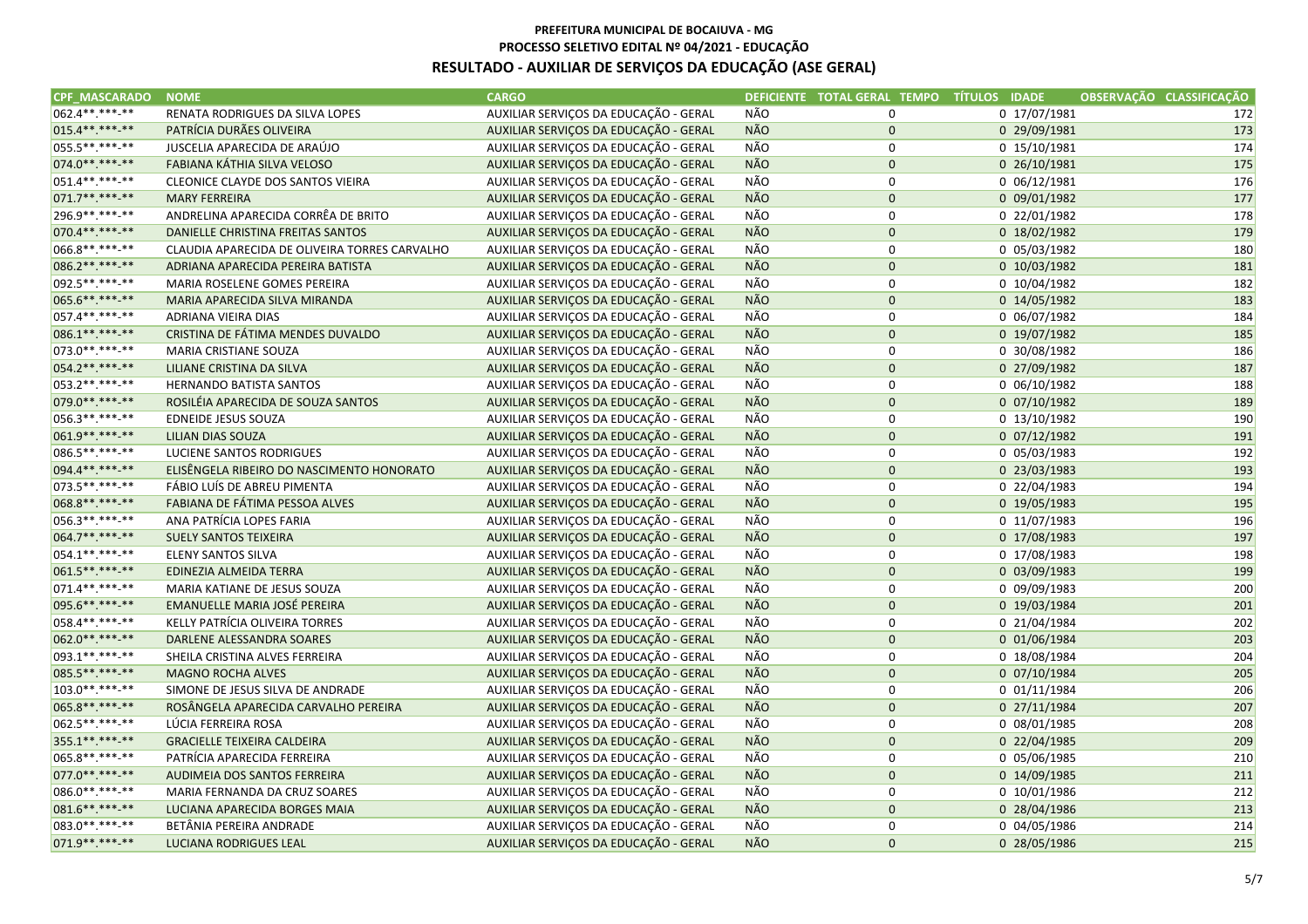| CPF MASCARADO NOME |                                      | <b>CARGO</b>                          |            | DEFICIENTE TOTAL GERAL TEMPO TÍTULOS IDADE |                | OBSERVAÇÃO CLASSIFICAÇÃO |
|--------------------|--------------------------------------|---------------------------------------|------------|--------------------------------------------|----------------|--------------------------|
| 081.8**.***-**     | CLÉIA SILVA SANTOS                   | AUXILIAR SERVIÇOS DA EDUCAÇÃO - GERAL | NÃO        | $\mathbf 0$                                | 0 23/07/1986   | 216                      |
| 099.5**.***-**     | <b>GORETE SOARES FERREIRA</b>        | AUXILIAR SERVIÇOS DA EDUCAÇÃO - GERAL | NÃO        | $\pmb{0}$                                  | 0 27/09/1986   | 217                      |
| 089.9**.***-**     | LUCIANA APARECIDA LIMA MOREIRA       | AUXILIAR SERVIÇOS DA EDUCAÇÃO - GERAL | <b>NÃO</b> | 0                                          | 0 11/10/1986   | 218                      |
| 099.0 ** *** -**   | <b>FERNANDA MENDES MORAIS</b>        | AUXILIAR SERVIÇOS DA EDUCAÇÃO - GERAL | <b>NÃO</b> | $\pmb{0}$                                  | 0 01/11/1986   | 219                      |
| 089.4**.***-**     | MILENE APARECIDA SILVA VIEIRA        | AUXILIAR SERVIÇOS DA EDUCAÇÃO - GERAL | <b>NÃO</b> | 0                                          | 0 23/04/1987   | 220                      |
| 090.5**.***-**     | ANA MARIA RIBEIRO SILVA              | AUXILIAR SERVIÇOS DA EDUCAÇÃO - GERAL | NÃO        | $\mathbf 0$                                | 0 07/05/1987   | 221                      |
| 095.7**.***-**     | FERNANDA ROSA DOS SANTOS             | AUXILIAR SERVIÇOS DA EDUCAÇÃO - GERAL | NÃO        | $\mathsf 0$                                | 0 11/05/1987   | 222                      |
| 090.4**.***-**     | ROSIANE DIAS SANTOS                  | AUXILIAR SERVIÇOS DA EDUCAÇÃO - GERAL | <b>NÃO</b> | $\mathbf 0$                                | 0 30/05/1987   | 223                      |
| 114.0**.***-**     | LUCIANA SOUZA VIEIRA                 | AUXILIAR SERVIÇOS DA EDUCAÇÃO - GERAL | NÃO        | $\mathbf 0$                                | 0 02/06/1987   | 224                      |
| 094.7**.***-**     | SILVANIA DIAS DE SOUZA               | AUXILIAR SERVIÇOS DA EDUCAÇÃO - GERAL | <b>NÃO</b> | $\mathbf 0$                                | 0 13/08/1987   | 225                      |
| 092.7**.***-**     | APARECIDA DE JESUS AQUINO            | AUXILIAR SERVIÇOS DA EDUCAÇÃO - GERAL | NÃO        | $\mathsf 0$                                | 0 06/10/1987   | 226                      |
| 093.1**.***-**     | ANDREIA MARIA DA SILVA               | AUXILIAR SERVIÇOS DA EDUCAÇÃO - GERAL | <b>NÃO</b> | $\pmb{0}$                                  | $0$ 10/10/1987 | 227                      |
| 098.4**.***-**     | POLYANNA OLIVEIRA SANTOS             | AUXILIAR SERVIÇOS DA EDUCAÇÃO - GERAL | NÃO        | 0                                          | 0 29/10/1987   | 228                      |
| 083.8 ** ***-**    | ALINE APARECIDA SOARES PEREIRA SILVA | AUXILIAR SERVIÇOS DA EDUCAÇÃO - GERAL | <b>NÃO</b> | $\mathbf 0$                                | 0 02/02/1989   | 229                      |
| 081.5**.***-**     | WANDA CHRISTINA PEREIRA DOS SANTOS   | AUXILIAR SERVIÇOS DA EDUCAÇÃO - GERAL | NÃO        | $\mathsf 0$                                | 0 13/03/1989   | 230                      |
| 092.0**.***-**     | LAURIETE APARECIDA DE JESUS          | AUXILIAR SERVIÇOS DA EDUCAÇÃO - GERAL | NÃO        | $\pmb{0}$                                  | 0 28/04/1989   | 231                      |
| 093.7**.***-**     | EDIMEIA FERNANDA DIAS LEITE OLIVEIRA | AUXILIAR SERVIÇOS DA EDUCAÇÃO - GERAL | <b>NÃO</b> | 0                                          | 0 23/05/1989   | 232                      |
| 099.3 ** ***-**    | CYNTHIA FRANCIELLE ALVES DE CARVALHO | AUXILIAR SERVIÇOS DA EDUCAÇÃO - GERAL | <b>NÃO</b> | $\mathbf 0$                                | 0 15/06/1989   | 233                      |
| 097.2 **. ***- **  | ELIARA LEAL SOUZA ALVES              | AUXILIAR SERVIÇOS DA EDUCAÇÃO - GERAL | NÃO        | $\pmb{0}$                                  | 0 20/10/1989   | 234                      |
| 121.8**.***-**     | MARLÚCIA TELES SANTOS                | AUXILIAR SERVIÇOS DA EDUCAÇÃO - GERAL | <b>NÃO</b> | $\mathbf 0$                                | 0 13/11/1989   | 235                      |
| 111.3**.***-**     | VIVIANE LIMA DA SILVA                | AUXILIAR SERVIÇOS DA EDUCAÇÃO - GERAL | NÃO        | $\mathsf 0$                                | 0 01/01/1990   | 236                      |
| 101.0**.***-**     | JANETE SUELY DIAS MARQUES            | AUXILIAR SERVIÇOS DA EDUCAÇÃO - GERAL | <b>NÃO</b> | $\pmb{0}$                                  | 0 24/02/1990   | 237                      |
| 105.8**.***-**     | <b>IRLENE SANTOS FERREIRA</b>        | AUXILIAR SERVIÇOS DA EDUCAÇÃO - GERAL | NÃO        | 0                                          | 0 07/08/1990   | 238                      |
| 098.2 ** ***-**    | JANAINA FRANCIELLE DE SOUZA          | AUXILIAR SERVIÇOS DA EDUCAÇÃO - GERAL | <b>NÃO</b> | $\mathbf 0$                                | 0 30/08/1990   | 239                      |
| 101.6**.***-**     | SHEILA DANIELA APARECIDA GOMES       | AUXILIAR SERVIÇOS DA EDUCAÇÃO - GERAL | NÃO        | 0                                          | 0 17/10/1990   | 240                      |
| 107.0**.***-**     | DANIELLE DOS SANTOS BATISTA          | AUXILIAR SERVIÇOS DA EDUCAÇÃO - GERAL | NÃO        | $\mathbf{0}$                               | 0 19/10/1990   | 241                      |
| 096.6**.***-**     | KARINE SILVA TEIXEIRA                | AUXILIAR SERVIÇOS DA EDUCAÇÃO - GERAL | NÃO        | 0                                          | 0 23/10/1990   | 242                      |
| 098.2 ** *** -**   | FLAVIO HENRIQUE VELOSO PINTO         | AUXILIAR SERVIÇOS DA EDUCAÇÃO - GERAL | <b>NÃO</b> | $\pmb{0}$                                  | 0 15/04/1991   | 243                      |
| 120.9**.***-**     | SORAIA ANTUNES                       | AUXILIAR SERVIÇOS DA EDUCAÇÃO - GERAL | NÃO        | $\pmb{0}$                                  | 0 24/09/1991   | 244                      |
| 103.3**.***-**     | NILSON ROBERTO DE MOURA JÚNIOR       | AUXILIAR SERVIÇOS DA EDUCAÇÃO - GERAL | NÃO        | $\mathbf 0$                                | 0 30/04/1992   | 245                      |
| 131.6**.***-**     | <b>ISAAC LOPES DE OLIVEIRA</b>       | AUXILIAR SERVIÇOS DA EDUCAÇÃO - GERAL | NÃO        | $\mathsf 0$                                | 0 17/08/1992   | 246                      |
| 070.8**.***-**     | DOUGLAS SIQUEIRA AGUIAR LUNA         | AUXILIAR SERVIÇOS DA EDUCAÇÃO - GERAL | <b>NÃO</b> | $\mathbf 0$                                | 0 25/02/1993   | 247                      |
| 114.9 **. ***- **  | FRANCIELLY DOS SANTOS COSTA          | AUXILIAR SERVIÇOS DA EDUCAÇÃO - GERAL | NÃO        | 0                                          | 0 08/06/1993   | 248                      |
| 114.2 ** *** -**   | KELLY DAYANE DIAS DE JESUS           | AUXILIAR SERVIÇOS DA EDUCAÇÃO - GERAL | <b>NÃO</b> | $\pmb{0}$                                  | 0 31/08/1993   | 249                      |
| 117.9 **. ***- **  | MARCOS HENRIQUE DURÃES SILVA         | AUXILIAR SERVIÇOS DA EDUCAÇÃO - GERAL | NÃO        | $\mathsf 0$                                | 0 25/10/1993   | 250                      |
| 124.3**.***-**     | RAYANNE LARISSA TAVARES              | AUXILIAR SERVIÇOS DA EDUCAÇÃO - GERAL | <b>NÃO</b> | $\pmb{0}$                                  | 0 21/03/1994   | 251                      |
| 122.8**.***-**     | JULIANA THEREZA FERREIRA COSTA       | AUXILIAR SERVIÇOS DA EDUCAÇÃO - GERAL | <b>NÃO</b> | 0                                          | 0 11/04/1994   | 252                      |
| 093.4**.***-**     | RAFAELA MARIA SOARES                 | AUXILIAR SERVIÇOS DA EDUCAÇÃO - GERAL | <b>NÃO</b> | $\mathbf 0$                                | 0 19/04/1994   | 253                      |
| 131.2**.***-**     | RICARDO RODRIGUES ACÁCIO COSTA       | AUXILIAR SERVIÇOS DA EDUCAÇÃO - GERAL | NÃO        | $\mathsf 0$                                | 0 18/07/1994   | 254                      |
| 107.5**.***-**     | DANIELLE APARECIDA SOUSA             | AUXILIAR SERVIÇOS DA EDUCAÇÃO - GERAL | NÃO        | $\mathsf{O}\xspace$                        | 0 13/09/1994   | 255                      |
| 123.4**.***-**     | CHRISTINA DE FÁTIMA MACHADO          | AUXILIAR SERVIÇOS DA EDUCAÇÃO - GERAL | NÃO        | 0                                          | 0 22/09/1994   | 256                      |
| 119.5**.***-**     | <b>MARINA PEREIRA MARQUES</b>        | AUXILIAR SERVIÇOS DA EDUCAÇÃO - GERAL | <b>NÃO</b> | $\pmb{0}$                                  | 0 25/04/1995   | 257                      |
| 131.1**.***-**     | JOSIANNE DE OLIVEIRA PEREIRA         | AUXILIAR SERVIÇOS DA EDUCAÇÃO - GERAL | NÃO        | 0                                          | 0 30/05/1995   | 258                      |
| $128.0*********$   | JEANNE PEREIRA DOS SANTOS            | AUXILIAR SERVIÇOS DA EDUCAÇÃO - GERAL | <b>NÃO</b> | $\mathbf 0$                                | 0 12/06/1995   | 259                      |
|                    |                                      |                                       |            |                                            |                |                          |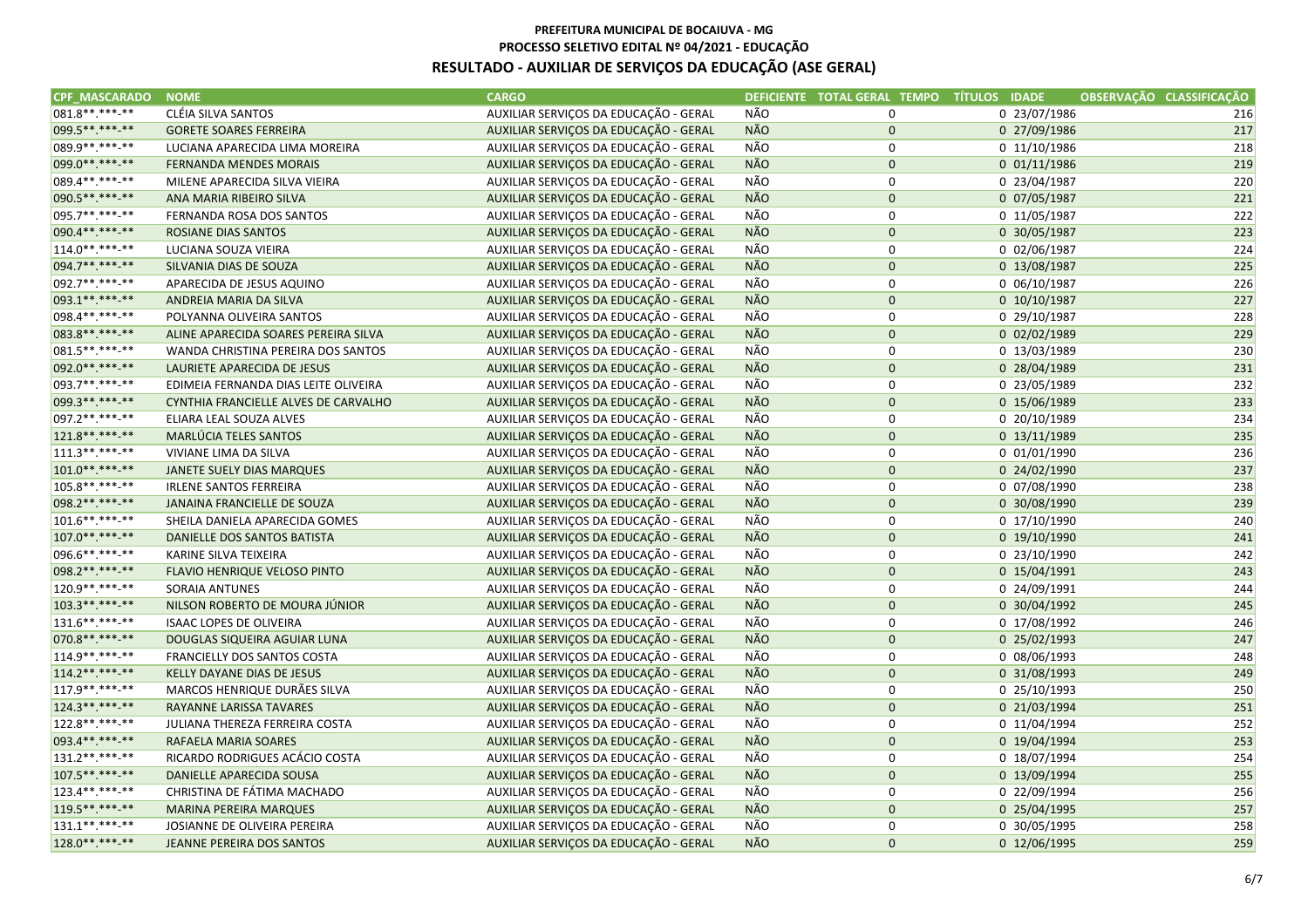| <b>CPF MASCARADO</b> | <b>NOME</b>                                 | <b>CARGO</b>                          |            | DEFICIENTE TOTAL GERAL TEMPO TÍTULOS IDADE |              | OBSERVAÇÃO CLASSIFICAÇÃO |
|----------------------|---------------------------------------------|---------------------------------------|------------|--------------------------------------------|--------------|--------------------------|
| 123.8 **. ***-**     | <b>FRANCIELE NATALI LOPES</b>               | AUXILIAR SERVIÇOS DA EDUCAÇÃO - GERAL | NÃO        | 0                                          | 0 19/06/1995 | 260                      |
| 121.4**.***-**       | PRISCILLA BARROSO FERREIRA                  | AUXILIAR SERVIÇOS DA EDUCAÇÃO - GERAL | NÃO        | $\mathbf 0$                                | 0 28/06/1995 | 261                      |
| 124.9 **. ***- **    | WANESSA DANIELLE PEREIRA LEITE              | AUXILIAR SERVIÇOS DA EDUCAÇÃO - GERAL | NÃO        | 0                                          | 0 18/07/1995 | 262                      |
| 120.9**.***-**       | MELSA RELITA DE MOURA LEMES                 | AUXILIAR SERVIÇOS DA EDUCAÇÃO - GERAL | NÃO        | $\mathsf{O}\xspace$                        | 0 05/11/1995 | 263                      |
| 132.1**.***-**       | DAYANNE CHRISTINA RODRIGUES SILVA           | AUXILIAR SERVIÇOS DA EDUCAÇÃO - GERAL | NÃO        | $\mathbf 0$                                | 0 16/01/1996 | 264                      |
| 132.3**.***-**       | <b>TATIELE CRISTINA SOUZA</b>               | AUXILIAR SERVIÇOS DA EDUCAÇÃO - GERAL | <b>NÃO</b> | $\mathbf 0$                                | 0 02/02/1996 | 265                      |
| 098.8 **. ***- **    | FYAMA MELROLY DURÃES DA SILVA DIAS SIQUEIRA | AUXILIAR SERVIÇOS DA EDUCAÇÃO - GERAL | NÃO        | 0                                          | 0 10/04/1996 | 266                      |
| 128.6**.***-**       | IRIS MARIA JOSÉ RIBEIRO RABELO              | AUXILIAR SERVIÇOS DA EDUCAÇÃO - GERAL | <b>NÃO</b> | $\pmb{0}$                                  | 0 06/05/1996 | 267                      |
| 134.3**.***-**       | SAMARA DE JESUS SILVA MACEDO                | AUXILIAR SERVIÇOS DA EDUCAÇÃO - GERAL | <b>NÃO</b> | $\mathsf 0$                                | 0 11/05/1996 | 268                      |
| 127.6**.***-**       | ALAINE APARECIDA DE SOUZA RODRIGUES         | AUXILIAR SERVIÇOS DA EDUCAÇÃO - GERAL | NÃO        | $\pmb{0}$                                  | 0 01/06/1996 | 269                      |
| 140.8**.***-**       | JOYCE THAMIRES SANTOS FRÓES                 | AUXILIAR SERVIÇOS DA EDUCAÇÃO - GERAL | NÃO        | 0                                          | 0 07/11/1996 | 270                      |
| 137.1**.***-**       | <b>JUAN FILIPE SILVA</b>                    | AUXILIAR SERVIÇOS DA EDUCAÇÃO - GERAL | NÃO        | $\mathbf 0$                                | 0 20/11/1996 | 271                      |
| 128.3**.***-**       | <b>BRUNA SILVA ALMEIDA</b>                  | AUXILIAR SERVIÇOS DA EDUCAÇÃO - GERAL | NÃO        | 0                                          | 0 27/02/1997 | 272                      |
| 146.6**.***-**       | <b>IGOR RAFAEL SILVA TERRA</b>              | AUXILIAR SERVIÇOS DA EDUCAÇÃO - GERAL | <b>NÃO</b> | $\mathbf 0$                                | 0 16/04/1997 | 273                      |
| 070.8 **. ***-**     | DANIEL SIQUEIRA AGUIAR LUNA                 | AUXILIAR SERVIÇOS DA EDUCAÇÃO - GERAL | <b>NÃO</b> | 0                                          | 0 05/06/1997 | 274                      |
| 138.1**.***-**       | JAINE CASSIA OLIVEIRA PEREIRA               | AUXILIAR SERVIÇOS DA EDUCAÇÃO - GERAL | NÃO        | $\mathbf 0$                                | 0 10/07/1997 | 275                      |
| 138.9**.***-**       | SABRINA ALEXANDRA FERNANDES LOURENÇO        | AUXILIAR SERVIÇOS DA EDUCAÇÃO - GERAL | NÃO        | 0                                          | 0 17/08/1997 | 276                      |
| 137.3** ***-**       | <b>ARYANNE SILVA REIS</b>                   | AUXILIAR SERVIÇOS DA EDUCAÇÃO - GERAL | NÃO        | $\mathbf 0$                                | 0 28/09/1997 | 277                      |
| 145.4**.***-**       | CÍNTIA PATRÍCIA DA ROCHA SILVA VIEIRA       | AUXILIAR SERVIÇOS DA EDUCAÇÃO - GERAL | NÃO        | 0                                          | 0 02/10/1997 | 278                      |
| 137.3**.***-**       | ALINE RODRIGUES POLICIANO                   | AUXILIAR SERVIÇOS DA EDUCAÇÃO - GERAL | <b>NÃO</b> | $\mathbf 0$                                | 0 07/02/1998 | 279                      |
| 132.8**.***-**       | GEISA ADRIELLE CAMPUS CARDOSO               | AUXILIAR SERVIÇOS DA EDUCAÇÃO - GERAL | <b>NÃO</b> | 0                                          | 0 21/02/1998 | 280                      |
| 149.6**.***-**       | MARIA PRISCILLA PEREIRA FONSECA             | AUXILIAR SERVIÇOS DA EDUCAÇÃO - GERAL | <b>NÃO</b> | $\mathbf 0$                                | 0 14/05/1998 | 281                      |
| 138.4**.***-**       | JÉSSICA RODRIGUES FURTADO                   | AUXILIAR SERVIÇOS DA EDUCAÇÃO - GERAL | NÃO        | 0                                          | 0 16/06/1998 | 282                      |
| 085.1**.***-**       | IRENE EPONINA DA SILVA REIS                 | AUXILIAR SERVIÇOS DA EDUCAÇÃO - GERAL | <b>NÃO</b> | $\mathbf 0$                                | 0 25/08/1998 | 283                      |
| 149.2 ** .*** -**    | JAINA CIBELE DA SILVA                       | AUXILIAR SERVIÇOS DA EDUCAÇÃO - GERAL | NÃO        | 0                                          | 0 02/09/1998 | 284                      |
| 150.8**.***-**       | GUILHERME THIAGO DE SOUZA AMORIM            | AUXILIAR SERVIÇOS DA EDUCAÇÃO - GERAL | NÃO        | $\mathbf 0$                                | 0 13/11/1998 | 285                      |
| 145.4**.***-**       | ADILSON RENAN PESSOA ROSA                   | AUXILIAR SERVIÇOS DA EDUCAÇÃO - GERAL | NÃO        | 0                                          | 0 12/02/1999 | 286                      |
| 701.9**.***-**       | ELIZABETH SANTOS FERREIRA                   | AUXILIAR SERVIÇOS DA EDUCAÇÃO - GERAL | <b>NÃO</b> | $\pmb{0}$                                  | 0 20/08/2000 | 287                      |
| 155.2 **. ***-**     | FERNANDA FERREIRA DE OLIVEIRA               | AUXILIAR SERVIÇOS DA EDUCAÇÃO - GERAL | NÃO        | 0                                          | 0 07/09/2000 | 288                      |
| 160.5**.***-**       | VITÓRIA MÉRCIA PESSOA ROSA                  | AUXILIAR SERVIÇOS DA EDUCAÇÃO - GERAL | <b>NÃO</b> | $\mathbf 0$                                | 0 25/02/2001 | 289                      |
| 164.6**.***-**       | SUELLEN VITÓRIA PEREIRA DE PAULA            | AUXILIAR SERVIÇOS DA EDUCAÇÃO - GERAL | NÃO        | $\mathsf 0$                                | 0 14/06/2001 | 290                      |
| 022.7**.***-**       | ANA CAMILA OLIVEIRA SILVA                   | AUXILIAR SERVIÇOS DA EDUCAÇÃO - GERAL | NÃO        | $\pmb{0}$                                  | 0 08/08/2001 | 291                      |
| 359.5**.***-**       | <b>BEATRIZ FREIRE LIMA</b>                  | AUXILIAR SERVIÇOS DA EDUCAÇÃO - GERAL | <b>NÃO</b> | $\mathsf 0$                                | 0 23/03/2002 | 292                      |
| 070.8 ** *** -**     | <b>ISABELA MARIA SIQUEIRA LUNA</b>          | AUXILIAR SERVIÇOS DA EDUCAÇÃO - GERAL | NÃO        | $\mathbf 0$                                | 0 24/04/2002 | 293                      |
| 162.3**.***-**       | ANA FLÁVIA LOPES PEREIRA                    | AUXILIAR SERVIÇOS DA EDUCAÇÃO - GERAL | <b>NÃO</b> | 0                                          | 0 07/08/2002 | 294                      |
| 156.7**.***-**       | <b>SABRINA SANTOS DIAS</b>                  | AUXILIAR SERVIÇOS DA EDUCAÇÃO - GERAL | NÃO        | $\mathbf 0$                                | 0 21/10/2002 | 295                      |
| 159.1**.***-**       | LUCIELE OLIVEIRA SANTOS                     | AUXILIAR SERVIÇOS DA EDUCAÇÃO - GERAL | NÃO        | 0                                          | 0 26/02/2003 | 296                      |
| 168.1**.***-**       | LORRANE EMANUELE LOIOLA CALDEIRA            | AUXILIAR SERVIÇOS DA EDUCAÇÃO - GERAL | NÃO        | $\mathbf 0$                                | 0 09/07/2003 | 297                      |
| 142.5 **. ***- **    | HITALO JOSÉ FONSECA SANTOS                  | AUXILIAR SERVIÇOS DA EDUCAÇÃO - GERAL | NÃO        | 0                                          | 0 31/07/2004 | 298                      |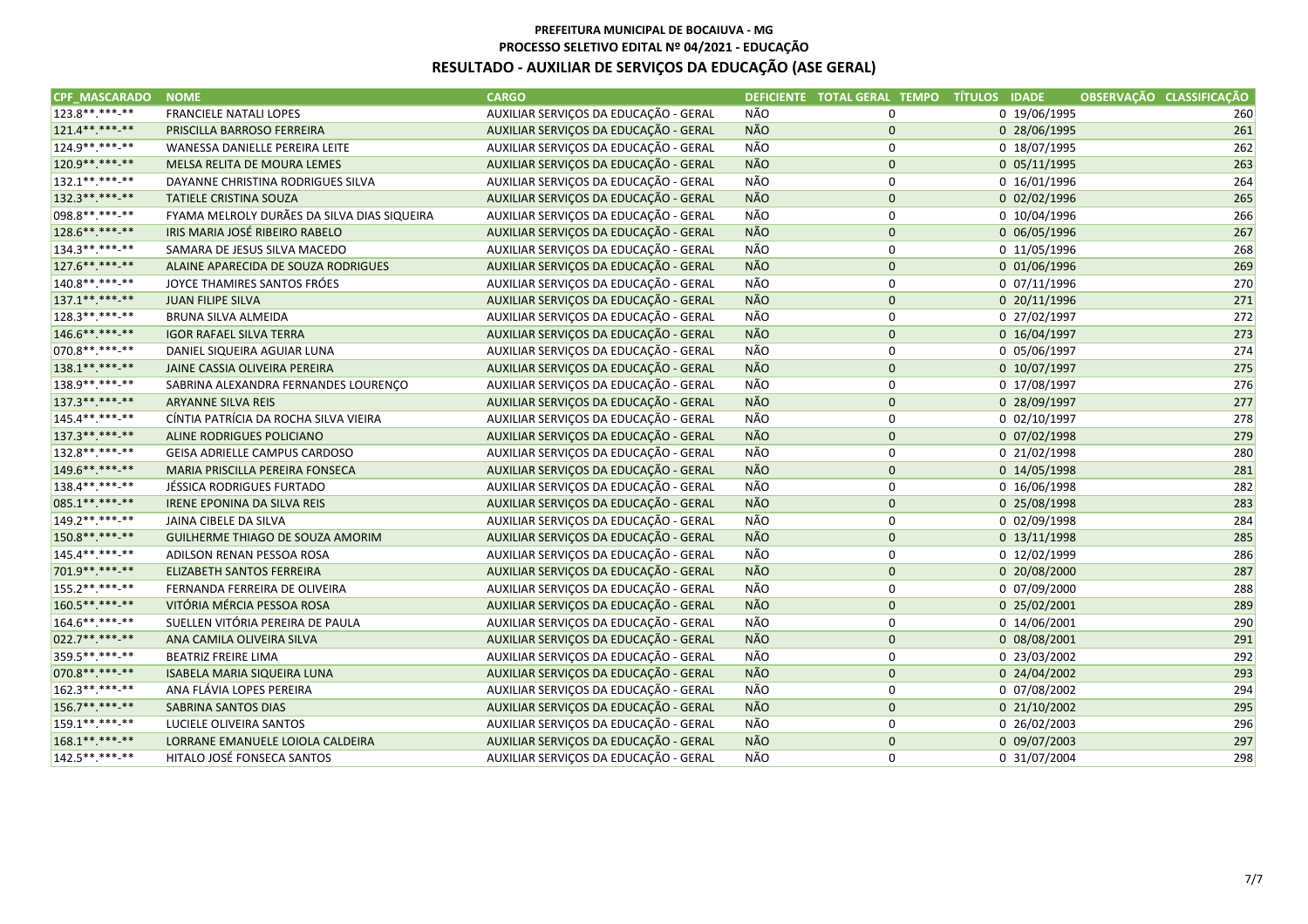| <b>CPF MASCARADO</b> | <b>NOME</b>                             | <b>CARGO</b>           | <b>DEFICIENTE</b> | <b>TOTAL GERAL</b> | <b>TEMPO</b> | <b>IDADE</b><br><b>TITULOS</b> | <b>OBSERVAÇÃO</b> | <b>CLASSIFICACÃO</b> |
|----------------------|-----------------------------------------|------------------------|-------------------|--------------------|--------------|--------------------------------|-------------------|----------------------|
| 058.0**.***-**       | MARIELE APARECIDA DE SOUZA SIQUEIRA     | <b>MONITOR ESCOLAR</b> | NÃO               | 2161               | 2161         | 0 06/03/1983                   |                   | $1\vert$             |
| 779.5**.***-**       | VANIA PATRICIA ALMEIDA DE SOUZA         | <b>MONITOR ESCOLAR</b> | NÃO               | 2077               | 2077         | 0 12/05/1970                   |                   | $\overline{2}$       |
| 065.8**.***-**       | LUCINÉIA LIMA MOREIRA                   | <b>MONITOR ESCOLAR</b> | NÃO               | 1744               | 1726         | 18 03/12/1984                  |                   | 3 <sup>1</sup>       |
| 059.5**.***-**       | ANNA LUCIA SIMÃO DE SOUZA               | <b>MONITOR ESCOLAR</b> | NÃO               | 1617               | 1617         | 0 23/03/1982                   |                   | $\vert$              |
| 035.0**.***-**       | LUCINÉIA SIQUEIRA ALVES                 | <b>MONITOR ESCOLAR</b> | NÃO               | 1584               | 1574         | 10 06/11/1975                  |                   | 5 <sup>1</sup>       |
| 073.3**.***-**       | JOSIANE GABRIELA CARVALHO DE SOUZA      | <b>MONITOR ESCOLAR</b> | NÃO               | 1464               | 1464         | 0 05/01/1983                   |                   | 6                    |
| 121.4**.***-**       | JESSICA TAIS CARDOSO OLIVEIRA           | <b>MONITOR ESCOLAR</b> | NÃO               | 1391               | 1379         | 12 28/09/1992                  |                   | 7                    |
| 046.2 **. ***-**     | ELIANE SOARES DA SILVA                  | <b>MONITOR ESCOLAR</b> | NÃO               | 1363               | 1358         | 5 30/05/1978                   |                   | 8 <sup>1</sup>       |
| 039.6**.***-**       | ANA CÉLIA LOPES MARTINS                 | <b>MONITOR ESCOLAR</b> | NÃO               | 1322               | 1322         | 0 03/04/1975                   |                   | 9                    |
| 121.3 **. ***-**     | DANIELA ROMARA PIRES                    | <b>MONITOR ESCOLAR</b> | NÃO               | 1230               | 1230         | 0 21/07/1992                   |                   | 10 <sup>1</sup>      |
| 070.3 ** *** **      | <b>LUCIENE BORGES PEREIRA</b>           | <b>MONITOR ESCOLAR</b> | NÃO               | 1216               | 1210         | 6 03/08/1979                   |                   | 11                   |
| 044.5**.***-**       | APARECIDA ROSANA DE MORAES SANTOS       | <b>MONITOR ESCOLAR</b> | NÃO               | 1191               | 1191         | 0 12/10/1975                   |                   | 12                   |
| 098.8**.***.**       | MICHELLE FABIANE RODRIGUES SANTOS ALVES | <b>MONITOR ESCOLAR</b> | NÃO               | 1174               | 1174         | 0 03/10/1990                   |                   | 13                   |
| 104.3**.***-**       | <b>JULIANA PEREIRA DOS REIS MOREIRA</b> | <b>MONITOR ESCOLAR</b> | NÃO               | 1171               | 1158         | 13 05/07/1989                  |                   | 14                   |
| 067.1**.***-**       | TATIANE TEIXEIRA SANTANA                | <b>MONITOR ESCOLAR</b> | NÃO               | 1162               | 1162         | 0 26/01/1985                   |                   | 15                   |
| 100.1**.***-**       | ANA PAULA LOURENÇO SOARES               | <b>MONITOR ESCOLAR</b> | NÃO               | 1146               | 1138         | 8 09/08/1988                   |                   | 16                   |
| 040.5**.***-**       | SANDRA MARIA DIAS SILVA                 | <b>MONITOR ESCOLAR</b> | NÃO               | 1051               | 1051         | 0 19/02/1969                   |                   | 17                   |
| 072.9 ** .***-**     | AMANDA CARLA SILVA CARNEIRO             | <b>MONITOR ESCOLAR</b> | NÃO               | 1027               | 1027         | 0 19/04/1985                   |                   | 18                   |
| 093.0**.***-**       | THAISA MARA DE SOUSA SANTOS             | <b>MONITOR ESCOLAR</b> | <b>NÃO</b>        | 991                | 987          | 4 08/06/1987                   |                   | 19                   |
| 060.5**.***-**       | SIMONE APARECIDA DE CARVALHO            | <b>MONITOR ESCOLAR</b> | NÃO               | 689                | 689          | 0 06/09/1973                   |                   | 20                   |
| 052.8**.***-**       | SELMA BARBOSA PEREIRA LIMA              | <b>MONITOR ESCOLAR</b> | NÃO               | 631                | 631          | 0 27/06/1982                   |                   | 21                   |
| 717.2 ** *** -**     | JOENE MARIA CABRAL                      | <b>MONITOR ESCOLAR</b> | NÃO               | 614                | 612          | 2 06/12/1967                   |                   | 22                   |
| 104.4**.***-**       | SHEILLA FABIANA PEREIRA                 | <b>MONITOR ESCOLAR</b> | NÃO               | 601                | 599          | 2 02/07/1990                   |                   | 23                   |
| 778.3 **. ***- **    | SUELY GONÇALVES DA SILVA                | <b>MONITOR ESCOLAR</b> | NÃO               | 596                | 586          | 10 18/09/1970                  |                   | 24                   |
| 097.3**.***-**       | HÉRICA DE CÁSSIA SILVA                  | <b>MONITOR ESCOLAR</b> | <b>NÃO</b>        | 570                | 570          | 0 31/10/1990                   |                   | 25                   |
| 089.0 **. ***-**     | ANE GRACIELLE DE OLIVEIRA               | <b>MONITOR ESCOLAR</b> | NÃO               | 453                | 453          | 0 30/04/1988                   |                   | 26                   |
| 089.4**.***-**       | THÁIS DAYANNE CARDOSO BOAS              | <b>MONITOR ESCOLAR</b> | NÃO               | 450                | 450          | 0 09/03/1988                   |                   | 27                   |
| 056.5**.***-**       | MARIA VANDERLEIA DE OLIVEIRA AMARAL     | <b>MONITOR ESCOLAR</b> | NÃO               | 409                | 407          | 2 25/07/1974                   |                   | 28                   |
| 089.1**.***-**       | MARIA ROSELI RIBEIRO FERREIRA           | <b>MONITOR ESCOLAR</b> | NÃO               | 334                | 334          | 0 27/06/1988                   |                   | 29                   |
| 587.5**.***-**       | REGINA HELENA VELOSO CARDOSO            | <b>MONITOR ESCOLAR</b> | NÃO               | 326                | 306          | 20 08/11/1966                  |                   | 30                   |
| 081.0**.***.**       | RAQUEL RAMOS BARROSO                    | <b>MONITOR ESCOLAR</b> | NÃO               | 305                | 305          | 0 13/08/1987                   |                   | 31                   |
| 086.8**.***-**       | MARIA RONILDA BARROSO BARBOSA           | <b>MONITOR ESCOLAR</b> | NÃO               | 281                | 273          | 8 20/07/1990                   |                   | 32                   |
| 117.3**.***.**       | LEILA FRANCIELLA OLIVEIRA LOPES         | <b>MONITOR ESCOLAR</b> | NÃO               | 235                | 235          | 0 11/07/1992                   |                   | 33                   |
| 113.4**.***-**       | <b>GRAYCE POLIANA FERREIRA</b>          | <b>MONITOR ESCOLAR</b> | NÃO               | 210                | 208          | 2 03/10/1990                   |                   | 34                   |
| 717.2 ** *** -**     | MARIA JULIA ALMEIDA LEITE               | <b>MONITOR ESCOLAR</b> | NÃO               | 191                | 191          | 0 06/06/1963                   |                   | 35                   |
| 006.7**.***-**       | VIRGÍNIA APARECIDA AMORIM               | <b>MONITOR ESCOLAR</b> | NÃO               | 182                | 177          | 5 22/09/1972                   |                   | 36                   |
| 082.8**.***.**       | ADELIA FONSECA SANTANA                  | <b>MONITOR ESCOLAR</b> | NÃO               | 141                | 121          | 20 27/05/1988                  |                   | 37                   |
| 711.7**.***-**       | ANGELA MARIA VIEIRA SOUZA               | <b>MONITOR ESCOLAR</b> | NÃO               | 124                | 117          | 7 13/07/1968                   |                   | 38                   |
| 004.2 ** *** -**     | CLAUDIA MARIA PEREIRA                   | <b>MONITOR ESCOLAR</b> | NÃO               | 116                | 116          | 0 16/04/1972                   |                   | 39                   |
| 105.5**.***-**       | PALOMA RAFAELA VIEIRA SOUZA             | <b>MONITOR ESCOLAR</b> | NÃO               | 110                | 110          | 0 26/02/1991                   |                   | 40                   |
| 153.0**.***-**       | <b>MARIA HELENA DOS SANTOS</b>          | <b>MONITOR ESCOLAR</b> | NÃO               | 87                 | 81           | 6 28/12/1970                   |                   | 41                   |
|                      |                                         |                        |                   |                    |              |                                |                   |                      |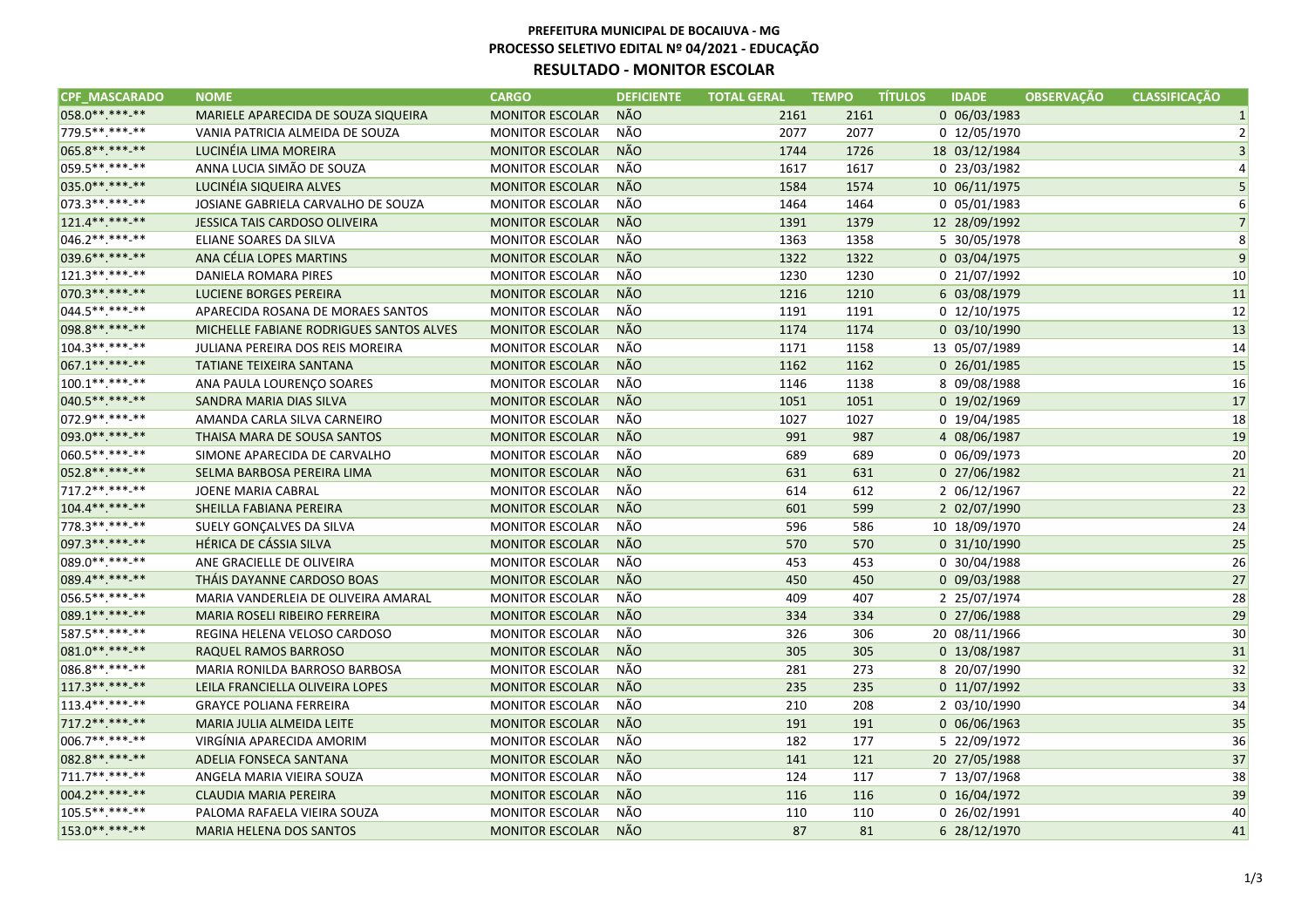| <b>CPF MASCARADO</b> | <b>NOME</b>                         | <b>CARGO</b>           | <b>DEFICIENTE</b> | <b>TEMPO</b><br><b>TOTAL GERAL</b> | <b>TÍTULOS</b> | <b>IDADE</b>  | <b>OBSERVAÇÃO</b> | <b>CLASSIFICAÇÃO</b> |
|----------------------|-------------------------------------|------------------------|-------------------|------------------------------------|----------------|---------------|-------------------|----------------------|
| 119.9 ** *** **      | LUDMILLA THATIANNE PEREIRA DIAS     | <b>MONITOR ESCOLAR</b> | NÃO               | 84                                 | 82             | 2 01/04/1990  |                   | 42                   |
| 084.8**.***-**       | ANNA CLÁUDIA RIBEIRO                | <b>MONITOR ESCOLAR</b> | NÃO               | 80                                 | 59             | 21 14/04/1989 |                   | 43                   |
| 042.5 **. ***-**     | DEUSILHA DE SOUZA SILVA             | <b>MONITOR ESCOLAR</b> | NÃO               | 38                                 |                | 38 04/08/1978 |                   | 44                   |
| 823.1**.***.**       | MAGDA RAQUEL DA SILVA CÂMARA        | <b>MONITOR ESCOLAR</b> | NÃO               | 30                                 |                | 30 16/02/1971 |                   | 45                   |
| 085.2 **. ***-**     | NUBIA TATIANA OLIVEIRA              | <b>MONITOR ESCOLAR</b> | NÃO               | 23                                 | 23             | 0 13/08/1992  |                   | 46                   |
| 044.4**.***-**       | <b>CLARICE MARIA DE JESUS LOPES</b> | <b>MONITOR ESCOLAR</b> | NÃO               | 22                                 |                | 22 10/06/1975 |                   | 47                   |
| 066.9**.***-**       | LILIAN PEREIRA DOS SANTOS NORONHA   | <b>MONITOR ESCOLAR</b> | NÃO               | 20                                 |                | 20 08/08/1979 |                   | 48                   |
| 141.4**.***-**       | KAMILA TEIXEIRA DO NASCIMENTO       | <b>MONITOR ESCOLAR</b> | NÃO               | 20                                 |                | 20 23/05/1998 |                   | 49                   |
| 025.2 ** *** -**     | MARIA DENIULZA COSTA                | <b>MONITOR ESCOLAR</b> | NÃO               | 14                                 |                | 14 22/02/1975 |                   | 50                   |
| 141.9**.***-**       | JANAINA THAINÁ DE SOUZA DIAS        | <b>MONITOR ESCOLAR</b> | NÃO               | 14                                 |                | 14 09/08/1998 |                   | 51                   |
| 638.0**.***-**       | AMERITA MARIA DE ARAUJO             | <b>MONITOR ESCOLAR</b> | NÃO               | 10                                 |                | 10 08/06/1953 |                   | 52                   |
| 049.6**.***-**       | DELMA CONCEIÇÃO BRANDÃO DA PAIXÃO   | <b>MONITOR ESCOLAR</b> | NÃO               | 10                                 |                | 10 08/12/1976 |                   | 53                   |
| 053.7**.***-**       | EDNEIA DE SOUZA GOMES               | <b>MONITOR ESCOLAR</b> | NÃO               | 10                                 |                | 10 04/02/1979 |                   | 54                   |
| 727.1**.***-**       | <b>MARIA DO SOCORRO FROIS</b>       | <b>MONITOR ESCOLAR</b> | NÃO               | $\,$ 8 $\,$                        |                | 8 26/09/1965  |                   | 55                   |
| 846.0**.***-**       | ALMIRA DO LINO MAR                  | <b>MONITOR ESCOLAR</b> | NÃO               | 8                                  |                | 8 17/05/1966  |                   | 56                   |
| 109.8**.***-**       | JANINE SIQUEIRA DOS REIS            | <b>MONITOR ESCOLAR</b> | <b>NÃO</b>        | 6                                  |                | 6 06/08/1992  |                   | 57                   |
| 823.1**.***-**       | MARIA APARECIDA VIEIRA RIBEIRO      | <b>MONITOR ESCOLAR</b> | NÃO               | 4                                  |                | 4 28/05/1967  |                   | 58                   |
| 086.8**.***-**       | <b>LECI TATIANE SILVA</b>           | <b>MONITOR ESCOLAR</b> | NÃO               | $\overline{4}$                     |                | 4 12/01/1983  |                   | 59                   |
| 056.5**.***-**       | TELMA DA CONCEIÇÃO PEREIRA ROSA     | <b>MONITOR ESCOLAR</b> | NÃO               | $\overline{2}$                     |                | 2 06/04/1976  |                   | 60                   |
| 060.1**.***-**       | KÁSSIA TAMIRES OLIVEIRA ASSIS       | <b>MONITOR ESCOLAR</b> | NÃO               | $\overline{2}$                     |                | 2 27/12/1993  |                   | 61                   |
| 569.3 **. ***-**     | EUNIDES HERMINIA DE SOUZA DURÃES    | <b>MONITOR ESCOLAR</b> | NÃO               | $\mathbf 0$                        |                | 0 28/08/1962  |                   | 62                   |
| 818.2**.***-**       | VÂNIA MARQUES RODRIGUES             | <b>MONITOR ESCOLAR</b> | NÃO               | $\mathbf{0}$                       |                | 0 29/01/1968  |                   | 63                   |
| 050.9 **. ***- **    | REGIANE MARÇAL BISPO                | <b>MONITOR ESCOLAR</b> | NÃO               | $\mathbf 0$                        |                | 0 17/09/1968  |                   | 64                   |
| 846.0**.***-**       | ALDA MARIA DO LINO MAR              | <b>MONITOR ESCOLAR</b> | NÃO               | $\mathbf{0}$                       |                | 0 28/11/1969  |                   | 65                   |
| 757.9 ** *** -**     | <b>GERALDA ROSEANA ARAUJO</b>       | <b>MONITOR ESCOLAR</b> | NÃO               | 0                                  |                | 0 06/03/1970  |                   | 66                   |
| 810.5**.***-**       | VERA LÚCIA BOREM                    | <b>MONITOR ESCOLAR</b> | NÃO               | $\mathbf 0$                        |                | 0 13/08/1970  |                   | 67                   |
| 258.1 **. ***- **    | ANTÔNIA FERREIRA PIMENTA NETA       | <b>MONITOR ESCOLAR</b> | NÃO               | $\mathbf 0$                        |                | 0 06/02/1973  |                   | 68                   |
| 030.4**.***-**       | MARIA ROSEMARY GONCALVES RIBEIRO    | <b>MONITOR ESCOLAR</b> | NÃO               | $\mathbf 0$                        |                | 0 24/02/1974  |                   | 69                   |
| 039.8 ** .*** -**    | DAMIANA APARECIDA NASCIMENTO SILVA  | <b>MONITOR ESCOLAR</b> | NÃO               | 0                                  |                | 0 12/10/1975  |                   | 70                   |
| 061.7**.***-**       | <b>TATIANE SOUZA ALKMIM</b>         | <b>MONITOR ESCOLAR</b> | <b>NÃO</b>        | $\mathbf{0}$                       |                | 0 06/10/1977  |                   | 71                   |
| 046.3**.***-**       | MARIA DE FÁTIMA ANDRADE ROSA        | <b>MONITOR ESCOLAR</b> | NÃO               | $\pmb{0}$                          |                | 0 22/05/1978  |                   | 72                   |
| 048.9 ** *** -**     | MARIA HELENICE ALVES GOMES          | <b>MONITOR ESCOLAR</b> | NÃO               | $\mathbf 0$                        |                | 0 25/12/1978  |                   | 73                   |
| 055.1**.***-**       | EDNA MARCIA FERREIRA SILVA          | <b>MONITOR ESCOLAR</b> | NÃO               | 0                                  |                | 0 19/08/1979  |                   | 74                   |
| 060.4**.***-**       | AILCE DE SOUZA SANTOS OLIVEIRA      | <b>MONITOR ESCOLAR</b> | NÃO               | $\mathbf 0$                        |                | 0 19/08/1979  |                   | 75                   |
| 040.6**.***-**       | ELIANA DURÃES ARAUJO                | <b>MONITOR ESCOLAR</b> | NÃO               | 0                                  |                | 0 29/08/1979  |                   | 76                   |
| 058.5**.***-**       | MARINEYDE DAS GRAÇAS ANDRADE ROSA   | <b>MONITOR ESCOLAR</b> | <b>NÃO</b>        | $\pmb{0}$                          |                | 0 03/11/1981  |                   | 77                   |
| 702.2 ** *** -**     | LÍSIA DE CASSIA RIBEIRO NASCIMENTO  | <b>MONITOR ESCOLAR</b> | NÃO               | 0                                  |                | 0 06/12/1981  |                   | 78                   |
| 065.6**.***-**       | MARIA APARECIDA SILVA MIRANDA       | <b>MONITOR ESCOLAR</b> | NÃO               | $\mathbf 0$                        |                | 0 14/05/1982  |                   | 79                   |
| 057.4**.***-**       | ADRIANA VIEIRA DIAS                 | <b>MONITOR ESCOLAR</b> | NÃO               | 0                                  |                | 0 06/07/1982  |                   | 80                   |
| 068.1**.***-**       | <b>ELVIRA ALVES GOMES</b>           | <b>MONITOR ESCOLAR</b> | NÃO               | $\mathbf 0$                        |                | 0 11/08/1982  |                   | 81                   |
| 012.6**.***-**       | ALTINA DE CARVALHO OLIVEIRA         | <b>MONITOR ESCOLAR</b> | NÃO               | $\Omega$                           |                | 0 04/09/1982  |                   | 82                   |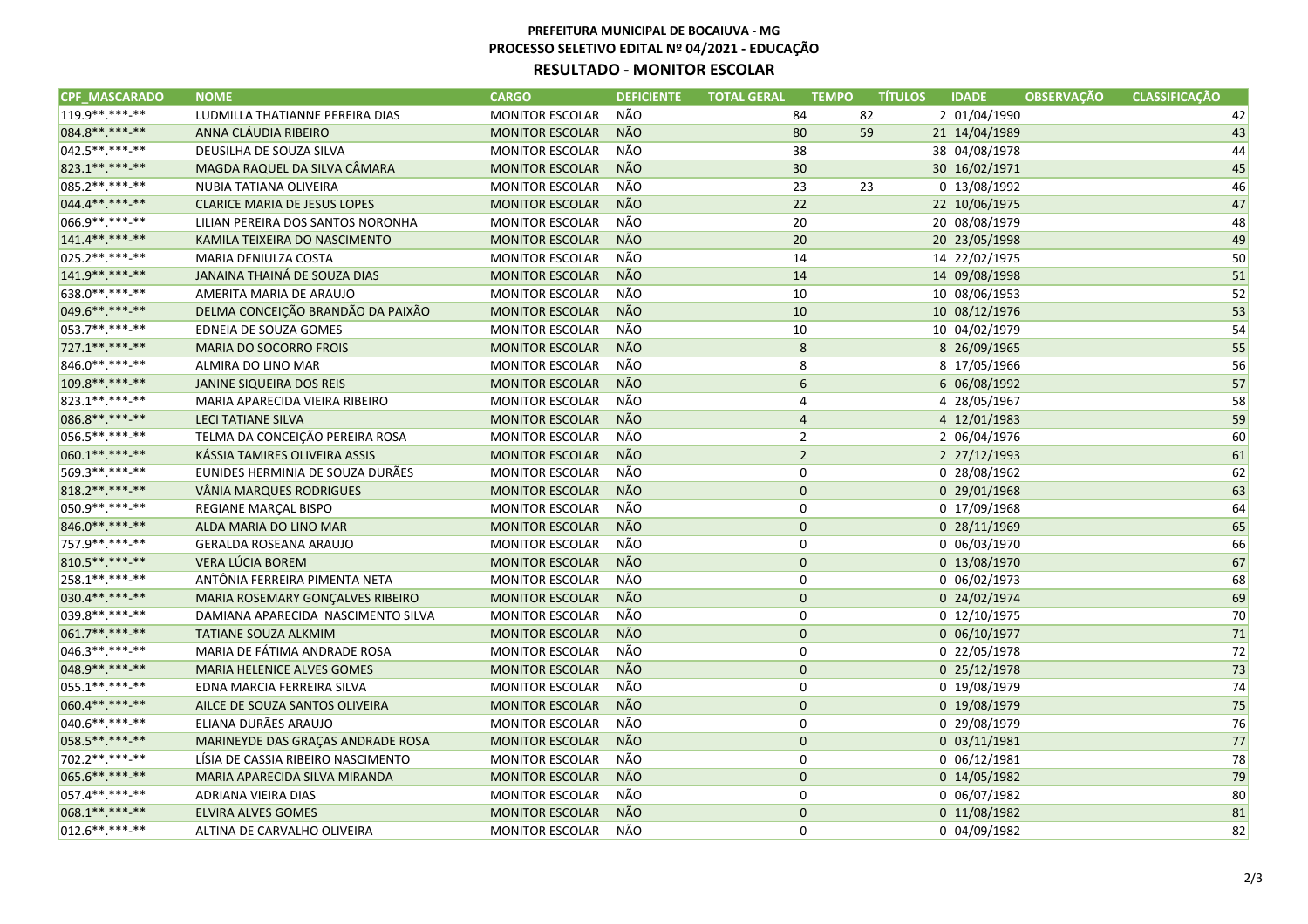| <b>CPF MASCARADO</b> | <b>NOME</b>                           | <b>CARGO</b>           | <b>DEFICIENTE</b> | <b>TOTAL GERAL</b> | <b>TÍTULOS</b><br><b>TEMPO</b> | <b>IDADE</b>     | <b>OBSERVACÃO</b> | <b>CLASSIFICAÇÃO</b> |
|----------------------|---------------------------------------|------------------------|-------------------|--------------------|--------------------------------|------------------|-------------------|----------------------|
| 071.4**.***-**       | ROSEMEIRE DIAS DA SILVA ANDRADE       | <b>MONITOR ESCOLAR</b> | <b>NÃO</b>        | $\mathbf 0$        |                                | 0 19/02/1983     |                   | 83                   |
| $1063.2*********$    | VALDIRENE APARECIDA SOARES            | <b>MONITOR ESCOLAR</b> | NÃO               | 0                  |                                | 0 03/09/1983     |                   | 84                   |
| 092.6**.***-**       | MIRIAM FERNANDA FONSECA DOS SANTOS    | <b>MONITOR ESCOLAR</b> | NÃO               | $\mathbf 0$        |                                | $0$ 04/10/1983   |                   | 85                   |
| $068.7*********$     | RAFAELA GONÇALVES SANTOS NEVES        | <b>MONITOR ESCOLAR</b> | NÃO               | 0                  |                                | 0 17/11/1983     |                   | 86                   |
| 068.8**.***.**       | <b>BRUNA MURTA ALVES</b>              | <b>MONITOR ESCOLAR</b> | NÃO               | $\mathbf{0}$       |                                | 0 17/02/1984     |                   | 87                   |
| 103.0**.***-**       | SIMONE DE JESUS SILVA DE ANDRADE      | <b>MONITOR ESCOLAR</b> | NÃO               | 0                  |                                | $0$ $01/11/1984$ |                   | 88                   |
| 065.8**.***-**       | ROSÂNGELA APARECIDA CARVALHO PEREIRA  | <b>MONITOR ESCOLAR</b> | <b>NÃO</b>        | $\mathbf 0$        |                                | 0 27/11/1984     |                   | 89                   |
| $074.5******$        | SAMYRA ANNY FREIRE                    | <b>MONITOR ESCOLAR</b> | NÃO               | 0                  |                                | 0 30/11/1984     |                   | 90                   |
| 074.5**.***.**       | <b>JULIANA REGINA SANTOS FERREIRA</b> | <b>MONITOR ESCOLAR</b> | NÃO               | $\mathbf 0$        |                                | 0 17/02/1986     |                   | 91                   |
| $100.3*********$     | CÍCERA PEREIRA DA SILVA               | <b>MONITOR ESCOLAR</b> | NÃO               | 0                  |                                | 0 24/03/1986     |                   | 92                   |
| 088.5**.***.**       | CARLOS DOMINGOS ALVES DOS SANTOS      | <b>MONITOR ESCOLAR</b> | NÃO               | $\mathbf 0$        |                                | 0 03/06/1986     |                   | 93                   |
| 819.7**.***-**       | ANA PAULA DA SILVA                    | <b>MONITOR ESCOLAR</b> | NÃO               | 0                  |                                | 0 25/06/1986     |                   | 94                   |
| $104.0******$        | LILIAN FERNANDA PESSOA PINTO          | <b>MONITOR ESCOLAR</b> | NÃO               | $\mathbf 0$        |                                | 0 30/09/1986     |                   | 95                   |
| 095.7**.***-**       | FERNANDA ROSA DOS SANTOS              | <b>MONITOR ESCOLAR</b> | NÃO               | 0                  |                                | 0 11/05/1987     |                   | 96                   |
| 089.7**.***-**       | <b>TACIANNA SOUZA SANTOS</b>          | <b>MONITOR ESCOLAR</b> | NÃO               | $\mathbf 0$        |                                | 0 26/02/1988     |                   | 97                   |
| 107.9 ** *** **      | CAMILA APARECIDA GONÇALVES BOAS       | <b>MONITOR ESCOLAR</b> | NÃO               | 0                  |                                | 0 23/10/1988     |                   | 98                   |
| 094.8**.***-**       | ELIENE DE FÁTIMA FERREIRA             | <b>MONITOR ESCOLAR</b> | <b>NÃO</b>        | $\mathbf 0$        |                                | 0 06/05/1989     |                   | 99                   |
| $103.2*********$     | ANNA PAULA MEIRA DE OLIVEIRA          | <b>MONITOR ESCOLAR</b> | NÃO               | 0                  |                                | 0 24/12/1989     |                   | 100                  |
| 086.8**.***-**       | <b>FERNANDA FERREIRA</b>              | <b>MONITOR ESCOLAR</b> | <b>NÃO</b>        | $\mathbf 0$        |                                | 0 22/07/1990     |                   | 101                  |
| $107.8*********$     | RAQUEL MONICA DE OLIVEIRA             | <b>MONITOR ESCOLAR</b> | NÃO               | 0                  |                                | 0 05/05/1991     |                   | 102                  |
| $111.6*********$     | ANNA CECILIA SIQUEIRA SILVA BRAGANÇA  | <b>MONITOR ESCOLAR</b> | NÃO               | $\mathbf 0$        |                                | 0 26/06/1992     |                   | 103                  |
| 107.9 ** *** **      | THAÍS ALESSANDRA LEITE SOUZA          | <b>MONITOR ESCOLAR</b> | NÃO               | $\mathbf 0$        |                                | 0 13/07/1992     |                   | 104                  |
| 119.3 ** *** -**     | JÉSSICA CRUZ MARINHO ANDRADE          | <b>MONITOR ESCOLAR</b> | NÃO               | $\mathbf 0$        |                                | 0 24/02/1994     |                   | 105                  |
| $114.2******$        | SAMARA FRANCIELLE SIQUEIRA SANTOS     | <b>MONITOR ESCOLAR</b> | NÃO               | 0                  |                                | 0 11/03/1994     |                   | 106                  |
| $110.1******$        | SARA RAQUEL SANTOS MOURA              | <b>MONITOR ESCOLAR</b> | <b>NÃO</b>        | $\mathbf 0$        |                                | 0 03/06/1994     |                   | 107                  |
| 107.5**.***-**       | DANIELLE APARECIDA SOUSA              | <b>MONITOR ESCOLAR</b> | NÃO               | 0                  |                                | 0 13/09/1994     |                   | 108                  |
| 127.2**.***.**       | JÉSSICA SANTIAGO ROCHA                | <b>MONITOR ESCOLAR</b> | <b>NÃO</b>        | $\mathbf 0$        |                                | 0 25/01/1996     |                   | 109                  |
| $132.6*********$     | <b>MATHEUS FELIPE LOPES SANTOS</b>    | <b>MONITOR ESCOLAR</b> | NÃO               | 0                  |                                | 0 26/05/1997     |                   | 110                  |
| 137.7**.***-**       | ANA CATARINA XAVIER SANTOS            | <b>MONITOR ESCOLAR</b> | <b>NÃO</b>        | $\mathbf{0}$       |                                | 0 03/07/1998     |                   | 111                  |
| 148.3**.***-**       | MARIA ALICE FERREIRA                  | <b>MONITOR ESCOLAR</b> | NÃO               | 0                  |                                | 0 25/05/1999     |                   | 112                  |
|                      |                                       |                        |                   |                    |                                |                  |                   |                      |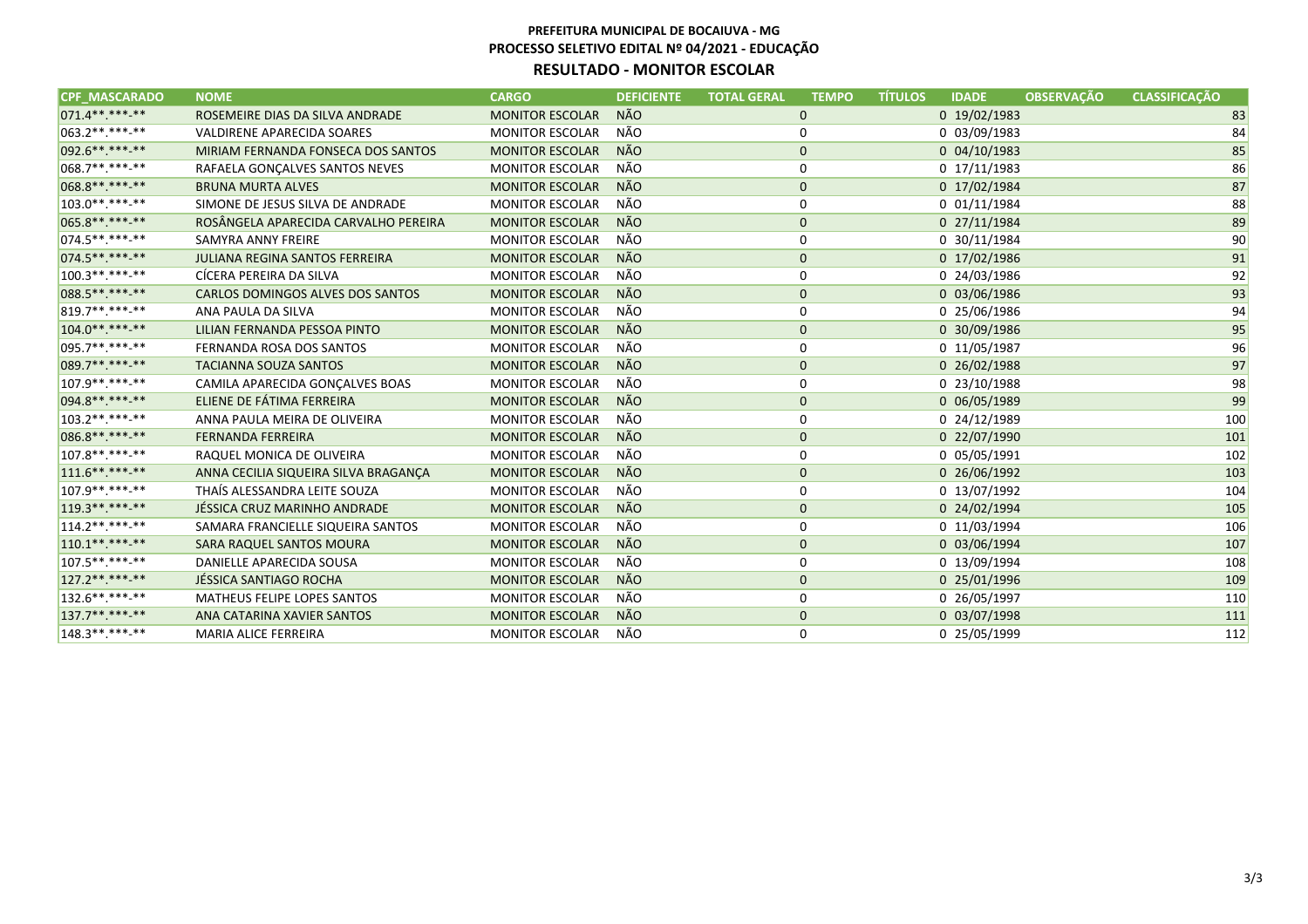| <b>CPF MASCARADO</b> | <b>NOME</b>                         | <b>CARGO</b>     | <b>DEFICIENTE</b> | <b>TOTAL GERAL</b> | <b>TEMPO</b> | <b>TÍTULOS</b> | <b>IDADE</b>   | <b>OBSERVAÇÃO</b> | <b>CLASSIFICAÇÃO</b> |    |
|----------------------|-------------------------------------|------------------|-------------------|--------------------|--------------|----------------|----------------|-------------------|----------------------|----|
| 002.9 ** *** -**     | JARBAS WANDERLUCIO MACEDO SILVA     | <b>MOTORISTA</b> | <b>NÃO</b>        |                    | 42           | 10             | 32 16/08/1975  |                   |                      |    |
| $071.7*********$     | LAÉRCIO AFONSO DA SILVA             | <b>MOTORISTA</b> | NÃO               |                    | 30           | 30             | 0 13/05/1985   |                   |                      |    |
| 056.5**.***-**       | AUGUSTO MANOEL ANDRADE ROSA         | <b>MOTORISTA</b> | <b>NÃO</b>        |                    | 28           | 28             | 0 22/10/1983   |                   |                      |    |
| $107.3*********$     | HUDSON DE SOUZA SIQUEIRA            | MOTORISTA        | NÃO               |                    | 22           | 10             | 12 15/08/1994  |                   |                      |    |
| 823.1** ***-**       | <b>GISELTON LÚCIO PEREIRA LEITE</b> | <b>MOTORISTA</b> | <b>NÃO</b>        |                    | 20           | 10             | 10 13/12/1974  |                   |                      |    |
| $ 061.7******$       | <b>GILMAR MARCOS VIEIRA</b>         | MOTORISTA        | NÃO               |                    | 20           | 10             | 10 05/09/1983  |                   |                      |    |
| 068.0** ***-**       | JÚLIO CESAR GONÇALVES SILVA         | <b>MOTORISTA</b> | <b>NÃO</b>        |                    | 17           | 10             | 7 04/01/1983   |                   |                      |    |
| 887.6**.***-**       | GILSON DE OLIVEIRA SOUZA            | <b>MOTORISTA</b> | NÃO               |                    | 10           | 10             | 0 20/03/1973   |                   |                      |    |
| 089.3**.***-**       | PAULO HENRIQUE PEREIRA SANTOS       | <b>MOTORISTA</b> | <b>NÃO</b>        |                    | 10           | 10             | 0 18/05/1987   |                   |                      |    |
| 788.9 ** *** -**     | SIDNEY MACEDO                       | <b>MOTORISTA</b> | NÃO               |                    | 10           |                | 10 27/09/1970  |                   |                      | 10 |
| 002.9** ***-**       | <b>WALDEIR RODRIGUES</b>            | <b>MOTORISTA</b> | NÃO               |                    | $\mathbf 0$  |                | $0$ 11/09/1973 |                   |                      | 11 |
| $184.9******$        | <b>ALTAIR ALVES BARROSO</b>         | MOTORISTA        | NÃO               |                    | 0            |                | 0 11/03/1974   |                   |                      | 12 |
| 057.9 ** *** -**     | KLEDISON TAVARES GONÇALVES SILVA    | <b>MOTORISTA</b> | <b>NÃO</b>        |                    | $\mathbf 0$  |                | 0 08/10/1982   |                   |                      | 13 |
| $101.7*********$     | <b>EDSON PEREIRA MARQUES</b>        | <b>MOTORISTA</b> | NÃO               |                    | 0            |                | 0 27/02/1991   |                   |                      | 14 |
| $115.3*********$     | JOÃO PEDRO MAIA SILVA               | <b>MOTORISTA</b> | NÃO               |                    | $\mathbf 0$  |                | 0 22/12/1994   |                   |                      | 15 |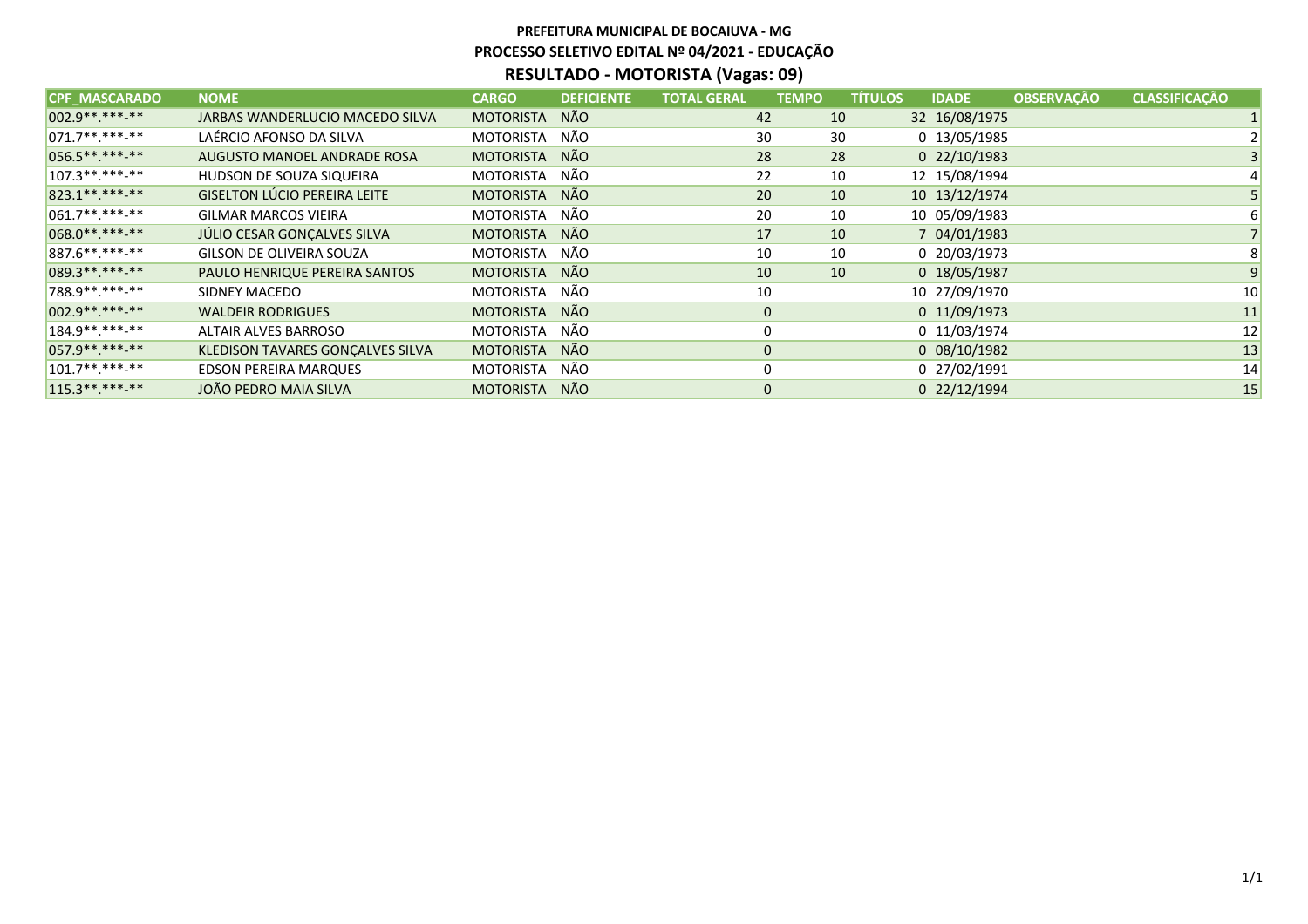| <b>NÃO</b><br>LUCIANA DOS REIS SOUTO MARQUES<br><b>PROFESSOR PEB-1</b><br>8707<br>8699<br>8 06/01/1971<br>1<br>NÃO<br>7877<br>18 04/01/1972<br>ROSANA DE JESUS RODRIGUES DURAES PIRES<br><b>PROFESSOR PEB-1</b><br>7895<br>$\overline{2}$<br>NÃO<br>$\overline{3}$<br><b>MARIA DE LOURDES REIS NEVES</b><br><b>PROFESSOR PEB-1</b><br>7502<br>7494<br>8 26/10/1964<br>NÃO<br>PROFESSOR PEB-1<br>7386<br>19 19/06/1967<br>MARIA RAILMA VIEIRA DE MACEDO<br>7405<br>NÃO<br>IVANILDA DAS GRAÇAS LEITE SANTOS<br><b>PROFESSOR PEB-1</b><br>7253<br>7245<br>8 26/11/1970<br>IVONE FERNANDES DURÃES TEIXEIRA<br>NÃO<br>21 27/10/1974<br><b>PROFESSOR PEB-1</b><br>6772<br>6751<br>6<br><b>NÃO</b><br>SONIA DE LOURDES SANTOS<br><b>PROFESSOR PEB-1</b><br>6262<br>6248<br>14 03/03/1966<br>$\overline{7}$<br>NÃO<br>6054<br>LUCIENE ALVES SIQUEIRA<br><b>PROFESSOR PEB-1</b><br>6079<br>25 15/03/1972<br>8<br><b>NÃO</b><br>9<br><b>PROFESSOR PEB-1</b><br>5642<br>5632<br>10 10/12/1980<br>MARIA DE FATIMA BERNARDO<br>NÃO<br>KARLA FABIANA VIEIRA SOUZA<br>PROFESSOR PEB-1<br>5423<br>5401<br>22 22/02/1981<br>10<br><b>NÃO</b><br>SIRLEY DOS SANTOS SILVA PEREIRA<br><b>PROFESSOR PEB-1</b><br>5280<br>0 11/02/1971<br>11<br>5280<br>NÃO<br>12<br>PROFESSOR PEB-1<br>5192<br>REGINA HELENA VELOSO CARDOSO<br>5206<br>14 08/11/1966<br>NÃO<br>13<br><b>PROFESSOR PEB-1</b><br>ROSILENE MARIA PRAES MACEDO<br>5105<br>5085<br>20 05/07/1973<br>NÃO<br>PROFESSOR PEB-1<br>17 03/04/1975<br>14<br>ANA CELIA LOPES MARTINS<br>4872<br>4855<br>NÃO<br>15<br>MARIA IRENE OLIVEIRA AMORIM<br><b>PROFESSOR PEB-1</b><br>4826<br>4803<br>23 08/05/1976<br>NÃO<br>16<br>JÁCIA CARLA OLIVEIRA LEITE<br><b>PROFESSOR PEB-1</b><br>4745<br>4721<br>24 08/08/1971<br>NÃO<br>17<br>ROSÂNGELA APARECIDA GONÇALVES CUNHA<br><b>PROFESSOR PEB-1</b><br>4717<br>4698<br>19 21/08/1972<br><b>PROFESSOR PEB-1</b><br>NÃO<br>18<br>ANDRÉA FABÍOLA PEREIRA DE SOUZA<br>4609<br>4590<br>19 28/08/1970<br><b>NÃO</b><br>19<br><b>ISABEL CRISTINA VIEIRA</b><br><b>PROFESSOR PEB-1</b><br>4590<br>3 18/04/1968<br>4593<br>NÃO<br>20<br>MARIA APARECIDA CARDOSO SOUZA<br><b>PROFESSOR PEB-1</b><br>4591<br>4577<br>14 04/09/1968<br>NÃO<br>21<br>FÁBIA APARECIDA VIEIRA SOUZA<br><b>PROFESSOR PEB-1</b><br>4387<br>22 18/07/1966<br>4409<br>NÃO<br>22<br>MARIA ALICE GONÇALVES QUESADO PINHEIRO<br>PROFESSOR PEB-1<br>4371<br>18 20/11/1980<br>4389<br><b>PROFESSOR PEB-1</b><br><b>NÃO</b><br>23<br>MARIA IMACULADA CARDOSO<br>4370<br>4351<br>19 19/02/1968<br>NÃO<br>PROFESSOR PEB-1<br>4315<br>24<br>NILMA MARINA AZEVEDO<br>4329<br>14 26/02/1958<br>NÃO<br><b>PROFESSOR PEB-1</b><br>25<br>MARIA SOLANJA NEPOMUCENO<br>4327<br>4305<br>22 24/09/1972<br>NÃO<br>4272<br>21 27/06/1971<br>26<br>ELIEGE PIRES FERREIRA<br><b>PROFESSOR PEB-1</b><br>4293<br>NÃO<br>4222<br>27<br><b>PROFESSOR PEB-1</b><br>19 20/01/1978<br><b>RENATA BORGES ROSA</b><br>4241<br>NÃO<br>28<br>MARIA LUCINÉIA DOS SANTOS<br><b>PROFESSOR PEB-1</b><br>4210<br>4201<br>9 24/08/1968<br><b>NÃO</b><br>29<br>ARLEIDE CRISTINA FERREIRA<br><b>PROFESSOR PEB-1</b><br>4092<br>21 28/07/1979<br>4113<br>NÃO<br>30<br><b>PROFESSOR PEB-1</b><br>4013<br>25 16/03/1962<br><b>HELENICE MARIA SANTOS</b><br>4038<br><b>NÃO</b><br><b>PROFESSOR PEB-1</b><br>31<br><b>VILMA DOS SANTOS NERES</b><br>4024<br>4016<br>8 24/04/1974<br>NÃO<br>VANDERLEIA APARECIDA DE SOUZA<br>PROFESSOR PEB-1<br>4015<br>3995<br>20 17/09/1981<br>32<br><b>NÃO</b><br><b>MARIA ELIZENA NEVES DOS SANTOS</b><br><b>PROFESSOR PEB-1</b><br>3824<br>33<br>3841<br>17 18/07/1965<br>NÃO<br>PROFESSOR PEB-1<br>3824<br>3808<br>34<br>SILVANA MARIA SANTOS MOREIRA<br>16 13/04/1976<br><b>FABIANA NEVES FERREIRA</b><br><b>PROFESSOR PEB-1</b><br>NÃO<br>3766<br>3752<br>35<br>14 04/02/1983<br>NÃO<br><b>PROFESSOR PEB-1</b><br>36<br>JAINICE ARLENE TERRA DIAS<br>3700<br>3692<br>8 20/11/1971<br>MARIA JOSÉ GARCIA FERREIRA SANTOS<br>NÃO<br>37<br><b>PROFESSOR PEB-1</b><br>3689<br>3664<br>25 31/07/1972<br>NÃO<br>38<br>MARIA DE FÁTIMA PEREIRA BARROSO<br><b>PROFESSOR PEB-1</b><br>3632<br>3618<br>14 26/01/1964<br><b>NÃO</b><br>39<br>ZILMA APARECIDA SOUTO ARAUJO<br><b>PROFESSOR PEB-1</b><br>3617<br>3617<br>0 03/04/1968<br>NÃO<br>EDINALVA APARECIDA RAMOS GONÇALVES<br><b>PROFESSOR PEB-1</b><br>3582<br>3574<br>8 31/12/1967<br>40<br>NÃO<br><b>PROFESSOR PEB-1</b><br>3572<br>3547<br>25 18/05/1980<br>ROSELY APARECIDA SOUZA DUARTE<br>41 | <b>CPF_MASCARADO</b> | <b>NOME</b> | <b>CARGO</b> | <b>DEFICIENTE</b> | <b>TOTAL GERAL</b> | <b>TEMPO</b> | <b>TÍTULOS</b> | <b>IDADE</b> | <b>OBSERVAÇÃO</b> | <b>CLASSIFICAÇÃO</b> |
|------------------------------------------------------------------------------------------------------------------------------------------------------------------------------------------------------------------------------------------------------------------------------------------------------------------------------------------------------------------------------------------------------------------------------------------------------------------------------------------------------------------------------------------------------------------------------------------------------------------------------------------------------------------------------------------------------------------------------------------------------------------------------------------------------------------------------------------------------------------------------------------------------------------------------------------------------------------------------------------------------------------------------------------------------------------------------------------------------------------------------------------------------------------------------------------------------------------------------------------------------------------------------------------------------------------------------------------------------------------------------------------------------------------------------------------------------------------------------------------------------------------------------------------------------------------------------------------------------------------------------------------------------------------------------------------------------------------------------------------------------------------------------------------------------------------------------------------------------------------------------------------------------------------------------------------------------------------------------------------------------------------------------------------------------------------------------------------------------------------------------------------------------------------------------------------------------------------------------------------------------------------------------------------------------------------------------------------------------------------------------------------------------------------------------------------------------------------------------------------------------------------------------------------------------------------------------------------------------------------------------------------------------------------------------------------------------------------------------------------------------------------------------------------------------------------------------------------------------------------------------------------------------------------------------------------------------------------------------------------------------------------------------------------------------------------------------------------------------------------------------------------------------------------------------------------------------------------------------------------------------------------------------------------------------------------------------------------------------------------------------------------------------------------------------------------------------------------------------------------------------------------------------------------------------------------------------------------------------------------------------------------------------------------------------------------------------------------------------------------------------------------------------------------------------------------------------------------------------------------------------------------------------------------------------------------------------------------------------------------------------------------------------------------------------------------------------------------------------------------------------------------------------------------------------------------------------------------------------------------------------------------------------------------------------------------------------------------------------------------------------------------------------------------------------------------------------------------------------|----------------------|-------------|--------------|-------------------|--------------------|--------------|----------------|--------------|-------------------|----------------------|
|                                                                                                                                                                                                                                                                                                                                                                                                                                                                                                                                                                                                                                                                                                                                                                                                                                                                                                                                                                                                                                                                                                                                                                                                                                                                                                                                                                                                                                                                                                                                                                                                                                                                                                                                                                                                                                                                                                                                                                                                                                                                                                                                                                                                                                                                                                                                                                                                                                                                                                                                                                                                                                                                                                                                                                                                                                                                                                                                                                                                                                                                                                                                                                                                                                                                                                                                                                                                                                                                                                                                                                                                                                                                                                                                                                                                                                                                                                                                                                                                                                                                                                                                                                                                                                                                                                                                                                                                                                                                              | 023.9**.***-**       |             |              |                   |                    |              |                |              |                   |                      |
|                                                                                                                                                                                                                                                                                                                                                                                                                                                                                                                                                                                                                                                                                                                                                                                                                                                                                                                                                                                                                                                                                                                                                                                                                                                                                                                                                                                                                                                                                                                                                                                                                                                                                                                                                                                                                                                                                                                                                                                                                                                                                                                                                                                                                                                                                                                                                                                                                                                                                                                                                                                                                                                                                                                                                                                                                                                                                                                                                                                                                                                                                                                                                                                                                                                                                                                                                                                                                                                                                                                                                                                                                                                                                                                                                                                                                                                                                                                                                                                                                                                                                                                                                                                                                                                                                                                                                                                                                                                                              | 873.4**.***-**       |             |              |                   |                    |              |                |              |                   |                      |
|                                                                                                                                                                                                                                                                                                                                                                                                                                                                                                                                                                                                                                                                                                                                                                                                                                                                                                                                                                                                                                                                                                                                                                                                                                                                                                                                                                                                                                                                                                                                                                                                                                                                                                                                                                                                                                                                                                                                                                                                                                                                                                                                                                                                                                                                                                                                                                                                                                                                                                                                                                                                                                                                                                                                                                                                                                                                                                                                                                                                                                                                                                                                                                                                                                                                                                                                                                                                                                                                                                                                                                                                                                                                                                                                                                                                                                                                                                                                                                                                                                                                                                                                                                                                                                                                                                                                                                                                                                                                              | 692.7**.***.**       |             |              |                   |                    |              |                |              |                   |                      |
|                                                                                                                                                                                                                                                                                                                                                                                                                                                                                                                                                                                                                                                                                                                                                                                                                                                                                                                                                                                                                                                                                                                                                                                                                                                                                                                                                                                                                                                                                                                                                                                                                                                                                                                                                                                                                                                                                                                                                                                                                                                                                                                                                                                                                                                                                                                                                                                                                                                                                                                                                                                                                                                                                                                                                                                                                                                                                                                                                                                                                                                                                                                                                                                                                                                                                                                                                                                                                                                                                                                                                                                                                                                                                                                                                                                                                                                                                                                                                                                                                                                                                                                                                                                                                                                                                                                                                                                                                                                                              | 823.1**.***-**       |             |              |                   |                    |              |                |              |                   |                      |
|                                                                                                                                                                                                                                                                                                                                                                                                                                                                                                                                                                                                                                                                                                                                                                                                                                                                                                                                                                                                                                                                                                                                                                                                                                                                                                                                                                                                                                                                                                                                                                                                                                                                                                                                                                                                                                                                                                                                                                                                                                                                                                                                                                                                                                                                                                                                                                                                                                                                                                                                                                                                                                                                                                                                                                                                                                                                                                                                                                                                                                                                                                                                                                                                                                                                                                                                                                                                                                                                                                                                                                                                                                                                                                                                                                                                                                                                                                                                                                                                                                                                                                                                                                                                                                                                                                                                                                                                                                                                              | 735.2**.***-**       |             |              |                   |                    |              |                |              |                   |                      |
|                                                                                                                                                                                                                                                                                                                                                                                                                                                                                                                                                                                                                                                                                                                                                                                                                                                                                                                                                                                                                                                                                                                                                                                                                                                                                                                                                                                                                                                                                                                                                                                                                                                                                                                                                                                                                                                                                                                                                                                                                                                                                                                                                                                                                                                                                                                                                                                                                                                                                                                                                                                                                                                                                                                                                                                                                                                                                                                                                                                                                                                                                                                                                                                                                                                                                                                                                                                                                                                                                                                                                                                                                                                                                                                                                                                                                                                                                                                                                                                                                                                                                                                                                                                                                                                                                                                                                                                                                                                                              | 031.5**.***-**       |             |              |                   |                    |              |                |              |                   |                      |
|                                                                                                                                                                                                                                                                                                                                                                                                                                                                                                                                                                                                                                                                                                                                                                                                                                                                                                                                                                                                                                                                                                                                                                                                                                                                                                                                                                                                                                                                                                                                                                                                                                                                                                                                                                                                                                                                                                                                                                                                                                                                                                                                                                                                                                                                                                                                                                                                                                                                                                                                                                                                                                                                                                                                                                                                                                                                                                                                                                                                                                                                                                                                                                                                                                                                                                                                                                                                                                                                                                                                                                                                                                                                                                                                                                                                                                                                                                                                                                                                                                                                                                                                                                                                                                                                                                                                                                                                                                                                              | 626.7**.***-**       |             |              |                   |                    |              |                |              |                   |                      |
|                                                                                                                                                                                                                                                                                                                                                                                                                                                                                                                                                                                                                                                                                                                                                                                                                                                                                                                                                                                                                                                                                                                                                                                                                                                                                                                                                                                                                                                                                                                                                                                                                                                                                                                                                                                                                                                                                                                                                                                                                                                                                                                                                                                                                                                                                                                                                                                                                                                                                                                                                                                                                                                                                                                                                                                                                                                                                                                                                                                                                                                                                                                                                                                                                                                                                                                                                                                                                                                                                                                                                                                                                                                                                                                                                                                                                                                                                                                                                                                                                                                                                                                                                                                                                                                                                                                                                                                                                                                                              | 001.4**.***.**       |             |              |                   |                    |              |                |              |                   |                      |
|                                                                                                                                                                                                                                                                                                                                                                                                                                                                                                                                                                                                                                                                                                                                                                                                                                                                                                                                                                                                                                                                                                                                                                                                                                                                                                                                                                                                                                                                                                                                                                                                                                                                                                                                                                                                                                                                                                                                                                                                                                                                                                                                                                                                                                                                                                                                                                                                                                                                                                                                                                                                                                                                                                                                                                                                                                                                                                                                                                                                                                                                                                                                                                                                                                                                                                                                                                                                                                                                                                                                                                                                                                                                                                                                                                                                                                                                                                                                                                                                                                                                                                                                                                                                                                                                                                                                                                                                                                                                              | 045.5**.***-**       |             |              |                   |                    |              |                |              |                   |                      |
|                                                                                                                                                                                                                                                                                                                                                                                                                                                                                                                                                                                                                                                                                                                                                                                                                                                                                                                                                                                                                                                                                                                                                                                                                                                                                                                                                                                                                                                                                                                                                                                                                                                                                                                                                                                                                                                                                                                                                                                                                                                                                                                                                                                                                                                                                                                                                                                                                                                                                                                                                                                                                                                                                                                                                                                                                                                                                                                                                                                                                                                                                                                                                                                                                                                                                                                                                                                                                                                                                                                                                                                                                                                                                                                                                                                                                                                                                                                                                                                                                                                                                                                                                                                                                                                                                                                                                                                                                                                                              | 047.7**.***.**       |             |              |                   |                    |              |                |              |                   |                      |
|                                                                                                                                                                                                                                                                                                                                                                                                                                                                                                                                                                                                                                                                                                                                                                                                                                                                                                                                                                                                                                                                                                                                                                                                                                                                                                                                                                                                                                                                                                                                                                                                                                                                                                                                                                                                                                                                                                                                                                                                                                                                                                                                                                                                                                                                                                                                                                                                                                                                                                                                                                                                                                                                                                                                                                                                                                                                                                                                                                                                                                                                                                                                                                                                                                                                                                                                                                                                                                                                                                                                                                                                                                                                                                                                                                                                                                                                                                                                                                                                                                                                                                                                                                                                                                                                                                                                                                                                                                                                              | 815.5**.***-**       |             |              |                   |                    |              |                |              |                   |                      |
|                                                                                                                                                                                                                                                                                                                                                                                                                                                                                                                                                                                                                                                                                                                                                                                                                                                                                                                                                                                                                                                                                                                                                                                                                                                                                                                                                                                                                                                                                                                                                                                                                                                                                                                                                                                                                                                                                                                                                                                                                                                                                                                                                                                                                                                                                                                                                                                                                                                                                                                                                                                                                                                                                                                                                                                                                                                                                                                                                                                                                                                                                                                                                                                                                                                                                                                                                                                                                                                                                                                                                                                                                                                                                                                                                                                                                                                                                                                                                                                                                                                                                                                                                                                                                                                                                                                                                                                                                                                                              | 587.5 **. ***-**     |             |              |                   |                    |              |                |              |                   |                      |
|                                                                                                                                                                                                                                                                                                                                                                                                                                                                                                                                                                                                                                                                                                                                                                                                                                                                                                                                                                                                                                                                                                                                                                                                                                                                                                                                                                                                                                                                                                                                                                                                                                                                                                                                                                                                                                                                                                                                                                                                                                                                                                                                                                                                                                                                                                                                                                                                                                                                                                                                                                                                                                                                                                                                                                                                                                                                                                                                                                                                                                                                                                                                                                                                                                                                                                                                                                                                                                                                                                                                                                                                                                                                                                                                                                                                                                                                                                                                                                                                                                                                                                                                                                                                                                                                                                                                                                                                                                                                              | 880.2 ** *** -**     |             |              |                   |                    |              |                |              |                   |                      |
|                                                                                                                                                                                                                                                                                                                                                                                                                                                                                                                                                                                                                                                                                                                                                                                                                                                                                                                                                                                                                                                                                                                                                                                                                                                                                                                                                                                                                                                                                                                                                                                                                                                                                                                                                                                                                                                                                                                                                                                                                                                                                                                                                                                                                                                                                                                                                                                                                                                                                                                                                                                                                                                                                                                                                                                                                                                                                                                                                                                                                                                                                                                                                                                                                                                                                                                                                                                                                                                                                                                                                                                                                                                                                                                                                                                                                                                                                                                                                                                                                                                                                                                                                                                                                                                                                                                                                                                                                                                                              | 039.6**.***-**       |             |              |                   |                    |              |                |              |                   |                      |
|                                                                                                                                                                                                                                                                                                                                                                                                                                                                                                                                                                                                                                                                                                                                                                                                                                                                                                                                                                                                                                                                                                                                                                                                                                                                                                                                                                                                                                                                                                                                                                                                                                                                                                                                                                                                                                                                                                                                                                                                                                                                                                                                                                                                                                                                                                                                                                                                                                                                                                                                                                                                                                                                                                                                                                                                                                                                                                                                                                                                                                                                                                                                                                                                                                                                                                                                                                                                                                                                                                                                                                                                                                                                                                                                                                                                                                                                                                                                                                                                                                                                                                                                                                                                                                                                                                                                                                                                                                                                              | 031.4**.***.**       |             |              |                   |                    |              |                |              |                   |                      |
|                                                                                                                                                                                                                                                                                                                                                                                                                                                                                                                                                                                                                                                                                                                                                                                                                                                                                                                                                                                                                                                                                                                                                                                                                                                                                                                                                                                                                                                                                                                                                                                                                                                                                                                                                                                                                                                                                                                                                                                                                                                                                                                                                                                                                                                                                                                                                                                                                                                                                                                                                                                                                                                                                                                                                                                                                                                                                                                                                                                                                                                                                                                                                                                                                                                                                                                                                                                                                                                                                                                                                                                                                                                                                                                                                                                                                                                                                                                                                                                                                                                                                                                                                                                                                                                                                                                                                                                                                                                                              | 823.1**.***-**       |             |              |                   |                    |              |                |              |                   |                      |
|                                                                                                                                                                                                                                                                                                                                                                                                                                                                                                                                                                                                                                                                                                                                                                                                                                                                                                                                                                                                                                                                                                                                                                                                                                                                                                                                                                                                                                                                                                                                                                                                                                                                                                                                                                                                                                                                                                                                                                                                                                                                                                                                                                                                                                                                                                                                                                                                                                                                                                                                                                                                                                                                                                                                                                                                                                                                                                                                                                                                                                                                                                                                                                                                                                                                                                                                                                                                                                                                                                                                                                                                                                                                                                                                                                                                                                                                                                                                                                                                                                                                                                                                                                                                                                                                                                                                                                                                                                                                              | 001.0**.***.**       |             |              |                   |                    |              |                |              |                   |                      |
|                                                                                                                                                                                                                                                                                                                                                                                                                                                                                                                                                                                                                                                                                                                                                                                                                                                                                                                                                                                                                                                                                                                                                                                                                                                                                                                                                                                                                                                                                                                                                                                                                                                                                                                                                                                                                                                                                                                                                                                                                                                                                                                                                                                                                                                                                                                                                                                                                                                                                                                                                                                                                                                                                                                                                                                                                                                                                                                                                                                                                                                                                                                                                                                                                                                                                                                                                                                                                                                                                                                                                                                                                                                                                                                                                                                                                                                                                                                                                                                                                                                                                                                                                                                                                                                                                                                                                                                                                                                                              | 850.0**.***-**       |             |              |                   |                    |              |                |              |                   |                      |
|                                                                                                                                                                                                                                                                                                                                                                                                                                                                                                                                                                                                                                                                                                                                                                                                                                                                                                                                                                                                                                                                                                                                                                                                                                                                                                                                                                                                                                                                                                                                                                                                                                                                                                                                                                                                                                                                                                                                                                                                                                                                                                                                                                                                                                                                                                                                                                                                                                                                                                                                                                                                                                                                                                                                                                                                                                                                                                                                                                                                                                                                                                                                                                                                                                                                                                                                                                                                                                                                                                                                                                                                                                                                                                                                                                                                                                                                                                                                                                                                                                                                                                                                                                                                                                                                                                                                                                                                                                                                              | 861.2 ** *** -**     |             |              |                   |                    |              |                |              |                   |                      |
|                                                                                                                                                                                                                                                                                                                                                                                                                                                                                                                                                                                                                                                                                                                                                                                                                                                                                                                                                                                                                                                                                                                                                                                                                                                                                                                                                                                                                                                                                                                                                                                                                                                                                                                                                                                                                                                                                                                                                                                                                                                                                                                                                                                                                                                                                                                                                                                                                                                                                                                                                                                                                                                                                                                                                                                                                                                                                                                                                                                                                                                                                                                                                                                                                                                                                                                                                                                                                                                                                                                                                                                                                                                                                                                                                                                                                                                                                                                                                                                                                                                                                                                                                                                                                                                                                                                                                                                                                                                                              | 770.6**.***-**       |             |              |                   |                    |              |                |              |                   |                      |
|                                                                                                                                                                                                                                                                                                                                                                                                                                                                                                                                                                                                                                                                                                                                                                                                                                                                                                                                                                                                                                                                                                                                                                                                                                                                                                                                                                                                                                                                                                                                                                                                                                                                                                                                                                                                                                                                                                                                                                                                                                                                                                                                                                                                                                                                                                                                                                                                                                                                                                                                                                                                                                                                                                                                                                                                                                                                                                                                                                                                                                                                                                                                                                                                                                                                                                                                                                                                                                                                                                                                                                                                                                                                                                                                                                                                                                                                                                                                                                                                                                                                                                                                                                                                                                                                                                                                                                                                                                                                              | 655.7**.***-**       |             |              |                   |                    |              |                |              |                   |                      |
|                                                                                                                                                                                                                                                                                                                                                                                                                                                                                                                                                                                                                                                                                                                                                                                                                                                                                                                                                                                                                                                                                                                                                                                                                                                                                                                                                                                                                                                                                                                                                                                                                                                                                                                                                                                                                                                                                                                                                                                                                                                                                                                                                                                                                                                                                                                                                                                                                                                                                                                                                                                                                                                                                                                                                                                                                                                                                                                                                                                                                                                                                                                                                                                                                                                                                                                                                                                                                                                                                                                                                                                                                                                                                                                                                                                                                                                                                                                                                                                                                                                                                                                                                                                                                                                                                                                                                                                                                                                                              | 050.9**.***-**       |             |              |                   |                    |              |                |              |                   |                      |
|                                                                                                                                                                                                                                                                                                                                                                                                                                                                                                                                                                                                                                                                                                                                                                                                                                                                                                                                                                                                                                                                                                                                                                                                                                                                                                                                                                                                                                                                                                                                                                                                                                                                                                                                                                                                                                                                                                                                                                                                                                                                                                                                                                                                                                                                                                                                                                                                                                                                                                                                                                                                                                                                                                                                                                                                                                                                                                                                                                                                                                                                                                                                                                                                                                                                                                                                                                                                                                                                                                                                                                                                                                                                                                                                                                                                                                                                                                                                                                                                                                                                                                                                                                                                                                                                                                                                                                                                                                                                              | 770.6**.***-**       |             |              |                   |                    |              |                |              |                   |                      |
|                                                                                                                                                                                                                                                                                                                                                                                                                                                                                                                                                                                                                                                                                                                                                                                                                                                                                                                                                                                                                                                                                                                                                                                                                                                                                                                                                                                                                                                                                                                                                                                                                                                                                                                                                                                                                                                                                                                                                                                                                                                                                                                                                                                                                                                                                                                                                                                                                                                                                                                                                                                                                                                                                                                                                                                                                                                                                                                                                                                                                                                                                                                                                                                                                                                                                                                                                                                                                                                                                                                                                                                                                                                                                                                                                                                                                                                                                                                                                                                                                                                                                                                                                                                                                                                                                                                                                                                                                                                                              | 745.3 **. ***-**     |             |              |                   |                    |              |                |              |                   |                      |
|                                                                                                                                                                                                                                                                                                                                                                                                                                                                                                                                                                                                                                                                                                                                                                                                                                                                                                                                                                                                                                                                                                                                                                                                                                                                                                                                                                                                                                                                                                                                                                                                                                                                                                                                                                                                                                                                                                                                                                                                                                                                                                                                                                                                                                                                                                                                                                                                                                                                                                                                                                                                                                                                                                                                                                                                                                                                                                                                                                                                                                                                                                                                                                                                                                                                                                                                                                                                                                                                                                                                                                                                                                                                                                                                                                                                                                                                                                                                                                                                                                                                                                                                                                                                                                                                                                                                                                                                                                                                              | 000.9**.***-**       |             |              |                   |                    |              |                |              |                   |                      |
|                                                                                                                                                                                                                                                                                                                                                                                                                                                                                                                                                                                                                                                                                                                                                                                                                                                                                                                                                                                                                                                                                                                                                                                                                                                                                                                                                                                                                                                                                                                                                                                                                                                                                                                                                                                                                                                                                                                                                                                                                                                                                                                                                                                                                                                                                                                                                                                                                                                                                                                                                                                                                                                                                                                                                                                                                                                                                                                                                                                                                                                                                                                                                                                                                                                                                                                                                                                                                                                                                                                                                                                                                                                                                                                                                                                                                                                                                                                                                                                                                                                                                                                                                                                                                                                                                                                                                                                                                                                                              | 986.1**.***-**       |             |              |                   |                    |              |                |              |                   |                      |
|                                                                                                                                                                                                                                                                                                                                                                                                                                                                                                                                                                                                                                                                                                                                                                                                                                                                                                                                                                                                                                                                                                                                                                                                                                                                                                                                                                                                                                                                                                                                                                                                                                                                                                                                                                                                                                                                                                                                                                                                                                                                                                                                                                                                                                                                                                                                                                                                                                                                                                                                                                                                                                                                                                                                                                                                                                                                                                                                                                                                                                                                                                                                                                                                                                                                                                                                                                                                                                                                                                                                                                                                                                                                                                                                                                                                                                                                                                                                                                                                                                                                                                                                                                                                                                                                                                                                                                                                                                                                              | 034.7**.***.**       |             |              |                   |                    |              |                |              |                   |                      |
|                                                                                                                                                                                                                                                                                                                                                                                                                                                                                                                                                                                                                                                                                                                                                                                                                                                                                                                                                                                                                                                                                                                                                                                                                                                                                                                                                                                                                                                                                                                                                                                                                                                                                                                                                                                                                                                                                                                                                                                                                                                                                                                                                                                                                                                                                                                                                                                                                                                                                                                                                                                                                                                                                                                                                                                                                                                                                                                                                                                                                                                                                                                                                                                                                                                                                                                                                                                                                                                                                                                                                                                                                                                                                                                                                                                                                                                                                                                                                                                                                                                                                                                                                                                                                                                                                                                                                                                                                                                                              | 711.7**.***-**       |             |              |                   |                    |              |                |              |                   |                      |
|                                                                                                                                                                                                                                                                                                                                                                                                                                                                                                                                                                                                                                                                                                                                                                                                                                                                                                                                                                                                                                                                                                                                                                                                                                                                                                                                                                                                                                                                                                                                                                                                                                                                                                                                                                                                                                                                                                                                                                                                                                                                                                                                                                                                                                                                                                                                                                                                                                                                                                                                                                                                                                                                                                                                                                                                                                                                                                                                                                                                                                                                                                                                                                                                                                                                                                                                                                                                                                                                                                                                                                                                                                                                                                                                                                                                                                                                                                                                                                                                                                                                                                                                                                                                                                                                                                                                                                                                                                                                              | 035.1**.***-**       |             |              |                   |                    |              |                |              |                   |                      |
|                                                                                                                                                                                                                                                                                                                                                                                                                                                                                                                                                                                                                                                                                                                                                                                                                                                                                                                                                                                                                                                                                                                                                                                                                                                                                                                                                                                                                                                                                                                                                                                                                                                                                                                                                                                                                                                                                                                                                                                                                                                                                                                                                                                                                                                                                                                                                                                                                                                                                                                                                                                                                                                                                                                                                                                                                                                                                                                                                                                                                                                                                                                                                                                                                                                                                                                                                                                                                                                                                                                                                                                                                                                                                                                                                                                                                                                                                                                                                                                                                                                                                                                                                                                                                                                                                                                                                                                                                                                                              | 001.0**.***-**       |             |              |                   |                    |              |                |              |                   |                      |
|                                                                                                                                                                                                                                                                                                                                                                                                                                                                                                                                                                                                                                                                                                                                                                                                                                                                                                                                                                                                                                                                                                                                                                                                                                                                                                                                                                                                                                                                                                                                                                                                                                                                                                                                                                                                                                                                                                                                                                                                                                                                                                                                                                                                                                                                                                                                                                                                                                                                                                                                                                                                                                                                                                                                                                                                                                                                                                                                                                                                                                                                                                                                                                                                                                                                                                                                                                                                                                                                                                                                                                                                                                                                                                                                                                                                                                                                                                                                                                                                                                                                                                                                                                                                                                                                                                                                                                                                                                                                              | 001.0**.***-**       |             |              |                   |                    |              |                |              |                   |                      |
|                                                                                                                                                                                                                                                                                                                                                                                                                                                                                                                                                                                                                                                                                                                                                                                                                                                                                                                                                                                                                                                                                                                                                                                                                                                                                                                                                                                                                                                                                                                                                                                                                                                                                                                                                                                                                                                                                                                                                                                                                                                                                                                                                                                                                                                                                                                                                                                                                                                                                                                                                                                                                                                                                                                                                                                                                                                                                                                                                                                                                                                                                                                                                                                                                                                                                                                                                                                                                                                                                                                                                                                                                                                                                                                                                                                                                                                                                                                                                                                                                                                                                                                                                                                                                                                                                                                                                                                                                                                                              | 056.5**.***-**       |             |              |                   |                    |              |                |              |                   |                      |
|                                                                                                                                                                                                                                                                                                                                                                                                                                                                                                                                                                                                                                                                                                                                                                                                                                                                                                                                                                                                                                                                                                                                                                                                                                                                                                                                                                                                                                                                                                                                                                                                                                                                                                                                                                                                                                                                                                                                                                                                                                                                                                                                                                                                                                                                                                                                                                                                                                                                                                                                                                                                                                                                                                                                                                                                                                                                                                                                                                                                                                                                                                                                                                                                                                                                                                                                                                                                                                                                                                                                                                                                                                                                                                                                                                                                                                                                                                                                                                                                                                                                                                                                                                                                                                                                                                                                                                                                                                                                              | 032.8 ** *** **      |             |              |                   |                    |              |                |              |                   |                      |
|                                                                                                                                                                                                                                                                                                                                                                                                                                                                                                                                                                                                                                                                                                                                                                                                                                                                                                                                                                                                                                                                                                                                                                                                                                                                                                                                                                                                                                                                                                                                                                                                                                                                                                                                                                                                                                                                                                                                                                                                                                                                                                                                                                                                                                                                                                                                                                                                                                                                                                                                                                                                                                                                                                                                                                                                                                                                                                                                                                                                                                                                                                                                                                                                                                                                                                                                                                                                                                                                                                                                                                                                                                                                                                                                                                                                                                                                                                                                                                                                                                                                                                                                                                                                                                                                                                                                                                                                                                                                              | 031.0**.***-**       |             |              |                   |                    |              |                |              |                   |                      |
|                                                                                                                                                                                                                                                                                                                                                                                                                                                                                                                                                                                                                                                                                                                                                                                                                                                                                                                                                                                                                                                                                                                                                                                                                                                                                                                                                                                                                                                                                                                                                                                                                                                                                                                                                                                                                                                                                                                                                                                                                                                                                                                                                                                                                                                                                                                                                                                                                                                                                                                                                                                                                                                                                                                                                                                                                                                                                                                                                                                                                                                                                                                                                                                                                                                                                                                                                                                                                                                                                                                                                                                                                                                                                                                                                                                                                                                                                                                                                                                                                                                                                                                                                                                                                                                                                                                                                                                                                                                                              | 080.4**.***.**       |             |              |                   |                    |              |                |              |                   |                      |
|                                                                                                                                                                                                                                                                                                                                                                                                                                                                                                                                                                                                                                                                                                                                                                                                                                                                                                                                                                                                                                                                                                                                                                                                                                                                                                                                                                                                                                                                                                                                                                                                                                                                                                                                                                                                                                                                                                                                                                                                                                                                                                                                                                                                                                                                                                                                                                                                                                                                                                                                                                                                                                                                                                                                                                                                                                                                                                                                                                                                                                                                                                                                                                                                                                                                                                                                                                                                                                                                                                                                                                                                                                                                                                                                                                                                                                                                                                                                                                                                                                                                                                                                                                                                                                                                                                                                                                                                                                                                              | 002.9 ** *** -**     |             |              |                   |                    |              |                |              |                   |                      |
|                                                                                                                                                                                                                                                                                                                                                                                                                                                                                                                                                                                                                                                                                                                                                                                                                                                                                                                                                                                                                                                                                                                                                                                                                                                                                                                                                                                                                                                                                                                                                                                                                                                                                                                                                                                                                                                                                                                                                                                                                                                                                                                                                                                                                                                                                                                                                                                                                                                                                                                                                                                                                                                                                                                                                                                                                                                                                                                                                                                                                                                                                                                                                                                                                                                                                                                                                                                                                                                                                                                                                                                                                                                                                                                                                                                                                                                                                                                                                                                                                                                                                                                                                                                                                                                                                                                                                                                                                                                                              | 002.9**.***.**       |             |              |                   |                    |              |                |              |                   |                      |
|                                                                                                                                                                                                                                                                                                                                                                                                                                                                                                                                                                                                                                                                                                                                                                                                                                                                                                                                                                                                                                                                                                                                                                                                                                                                                                                                                                                                                                                                                                                                                                                                                                                                                                                                                                                                                                                                                                                                                                                                                                                                                                                                                                                                                                                                                                                                                                                                                                                                                                                                                                                                                                                                                                                                                                                                                                                                                                                                                                                                                                                                                                                                                                                                                                                                                                                                                                                                                                                                                                                                                                                                                                                                                                                                                                                                                                                                                                                                                                                                                                                                                                                                                                                                                                                                                                                                                                                                                                                                              | 572.2 ** *** -**     |             |              |                   |                    |              |                |              |                   |                      |
|                                                                                                                                                                                                                                                                                                                                                                                                                                                                                                                                                                                                                                                                                                                                                                                                                                                                                                                                                                                                                                                                                                                                                                                                                                                                                                                                                                                                                                                                                                                                                                                                                                                                                                                                                                                                                                                                                                                                                                                                                                                                                                                                                                                                                                                                                                                                                                                                                                                                                                                                                                                                                                                                                                                                                                                                                                                                                                                                                                                                                                                                                                                                                                                                                                                                                                                                                                                                                                                                                                                                                                                                                                                                                                                                                                                                                                                                                                                                                                                                                                                                                                                                                                                                                                                                                                                                                                                                                                                                              | 692.1**.***-**       |             |              |                   |                    |              |                |              |                   |                      |
|                                                                                                                                                                                                                                                                                                                                                                                                                                                                                                                                                                                                                                                                                                                                                                                                                                                                                                                                                                                                                                                                                                                                                                                                                                                                                                                                                                                                                                                                                                                                                                                                                                                                                                                                                                                                                                                                                                                                                                                                                                                                                                                                                                                                                                                                                                                                                                                                                                                                                                                                                                                                                                                                                                                                                                                                                                                                                                                                                                                                                                                                                                                                                                                                                                                                                                                                                                                                                                                                                                                                                                                                                                                                                                                                                                                                                                                                                                                                                                                                                                                                                                                                                                                                                                                                                                                                                                                                                                                                              | 726.4**.***.**       |             |              |                   |                    |              |                |              |                   |                      |
|                                                                                                                                                                                                                                                                                                                                                                                                                                                                                                                                                                                                                                                                                                                                                                                                                                                                                                                                                                                                                                                                                                                                                                                                                                                                                                                                                                                                                                                                                                                                                                                                                                                                                                                                                                                                                                                                                                                                                                                                                                                                                                                                                                                                                                                                                                                                                                                                                                                                                                                                                                                                                                                                                                                                                                                                                                                                                                                                                                                                                                                                                                                                                                                                                                                                                                                                                                                                                                                                                                                                                                                                                                                                                                                                                                                                                                                                                                                                                                                                                                                                                                                                                                                                                                                                                                                                                                                                                                                                              | 059.7**.***-**       |             |              |                   |                    |              |                |              |                   |                      |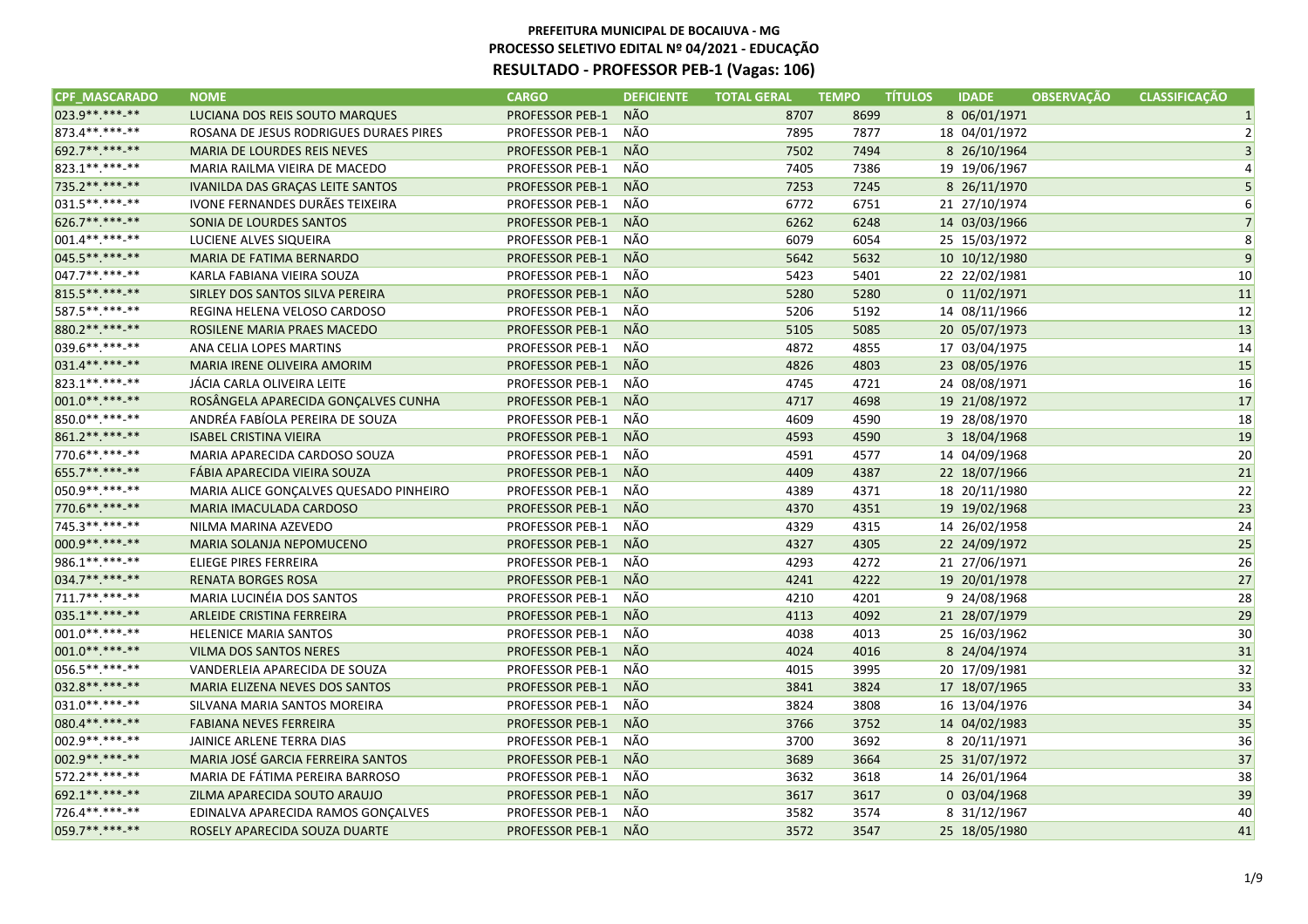| <b>CPF MASCARADO</b> | <b>NOME</b>                             | <b>CARGO</b>           | <b>DEFICIENTE</b> | <b>TOTAL GERAL</b> | <b>TEMPO</b> | TÍTULOS<br><b>IDADE</b> | <b>OBSERVAÇÃO</b> | <b>CLASSIFICAÇÃO</b> |
|----------------------|-----------------------------------------|------------------------|-------------------|--------------------|--------------|-------------------------|-------------------|----------------------|
| 764.3 **. ***-**     | SILMARA DE CARVALHO LEITE               | PROFESSOR PEB-1        | NÃO               | 3562               | 3553         | 9 10/11/1970            |                   | 42                   |
| 036.2 ** *** **      | ANDREIA MARIA DE JESUS SERRA            | <b>PROFESSOR PEB-1</b> | NÃO               | 3472               | 3456         | 16 19/03/1971           |                   | 43                   |
| 986.2 ** *** -**     | ANGELA MARIA DA SILVA PIRES             | <b>PROFESSOR PEB-1</b> | NÃO               | 3396               | 3375         | 21 18/09/1973           |                   | 44                   |
| 733.8 ** *** -**     | SELMA WANDERLEIA FERREIRA DE ALMEIDA    | <b>PROFESSOR PEB-1</b> | NÃO               | 3328               | 3320         | 8 19/11/1968            |                   | 45                   |
| 037.7**.***-**       | CARLIENE CARDOSO MONTEIRO               | PROFESSOR PEB-1        | NÃO               | 3260               | 3237         | 23 16/12/1977           |                   | 46                   |
| 924.9 ** *** -**     | MARIA MARLENE XAVIER DE SOUZA           | <b>PROFESSOR PEB-1</b> | NÃO               | 3198               | 3191         | 7 20/03/1965            |                   | 47                   |
| 686.4**.***-**       | SIBERIE CRISTINA DA SILVA CASTRO        | <b>PROFESSOR PEB-1</b> | NÃO               | 3138               | 3119         | 19 31/12/1963           |                   | 48                   |
| 989.6**.***-**       | CARLA PEIXOTO DE ALMEIDA                | <b>PROFESSOR PEB-1</b> | <b>NÃO</b>        | 3104               | 3090         | 14 06/08/1977           |                   | 49                   |
| 606.6**.***-**       | ROBERTO VIEIRA DE ATAÍDES               | PROFESSOR PEB-1        | NÃO               | 3097               | 3097         | 0 06/07/1966            |                   | 50                   |
| 769.8**.***-**       | OSWALDINA MARIA ALFREDO BORGES          | <b>PROFESSOR PEB-1</b> | NÃO               | 3062               | 3044         | 18 09/11/1963           |                   | 51                   |
| 035.1 **. ***-**     | ELIANA DE FÁTIMA PEREIRA SANTOS         | <b>PROFESSOR PEB-1</b> | NÃO               | 2871               | 2871         | 0 24/05/1979            |                   | 52                   |
| 027.6 ** *** **      | <b>WILMA BARBOSA FREIRE</b>             | <b>PROFESSOR PEB-1</b> | NÃO               | 2851               | 2830         | 21 03/07/1973           |                   | 53                   |
| 035.0**.***-**       | LUCIMAURA DE SOUZA SANTOS               | <b>PROFESSOR PEB-1</b> | NÃO               | 2790               | 2769         | 21 03/01/1979           |                   | 54                   |
| 618.4** *** **       | MIRTES APARECIDA DE OLIVEIRA PESSOA     | <b>PROFESSOR PEB-1</b> | NÃO               | 2782               | 2765         | 17 27/09/1966           |                   | 55                   |
| 845.0**.***-**       | PATRICIA ARAUJO BOREM                   | <b>PROFESSOR PEB-1</b> | NÃO               | 2775               | 2767         | 8 29/01/1972            |                   | 56                   |
| 034.5**.***-**       | <b>GILVANIA DURAES ALVES</b>            | <b>PROFESSOR PEB-1</b> | NÃO               | 2755               | 2735         | 20 14/07/1978           |                   | 57                   |
| 986.3**.***-**       | ELISABETH APARECIDA SOARES SANTOS       | <b>PROFESSOR PEB-1</b> | NÃO               | 2711               | 2690         | 21 05/11/1967           |                   | 58                   |
| 460.0**.***-**       | ANA MARIA DE SOUZA FIGUEIREDO           | <b>PROFESSOR PEB-1</b> | <b>NÃO</b>        | 2701               | 2694         | 7 29/10/1958            |                   | 59                   |
| $043.0*********$     | DINALVA TEIXEIRA SOUZA                  | <b>PROFESSOR PEB-1</b> | NÃO               | 2530               | 2522         | 8 16/11/1966            |                   | 60                   |
| 083.0 ** *** **      | LEILA RAQUEL DO CARMO ANTUNES           | <b>PROFESSOR PEB-1</b> | <b>NÃO</b>        | 2529               | 2521         | 8 12/08/1989            |                   | 61                   |
| 047.6**.***-**       | JOSELY ADRIANE SANTOS MACHADO           | <b>PROFESSOR PEB-1</b> | NÃO               | 2476               | 2468         | 8 21/09/1980            |                   | 62                   |
| 028.3 ** *** **      | <b>JEANE BASTOS ANDRADE</b>             | <b>PROFESSOR PEB-1</b> | <b>NÃO</b>        | 2451               | 2443         | 8 26/05/1976            |                   | 63                   |
| 717.1 **. ***- **    | ELIANE MARINA ARAUJO ANANIAS            | <b>PROFESSOR PEB-1</b> | NÃO               | 2445               | 2437         | 8 15/03/1964            |                   | 64                   |
| 846.0**.***-**       | SINELÂNIA HÉLICA FREIRE                 | <b>PROFESSOR PEB-1</b> | NÃO               | 2429               | 2423         | 6 15/08/1971            |                   | 65                   |
| 986.3**.***-**       | MARIA DE JESUS SILVA CARDOSO            | <b>PROFESSOR PEB-1</b> | NÃO               | 2405               | 2388         | 17 14/08/1972           |                   | 66                   |
| 006.0**.***-**       | MARIZETE TEIXEIRA DE MATOS              | <b>PROFESSOR PEB-1</b> | NÃO               | 2320               | 2320         | 0 29/04/1971            |                   | 67                   |
| 700.9**.***-**       | GILVÂNIA DA SILVA                       | PROFESSOR PEB-1        | NÃO               | 2251               | 2230         | 21 23/03/1962           |                   | 68                   |
| 080.2 ** *** **      | JOYCE KARINNA BARROSO SILVA             | <b>PROFESSOR PEB-1</b> | NÃO               | 2249               | 2231         | 18 23/03/1986           |                   | 69                   |
| 756.4**.***-**       | CÉLIA VIEIRA COUTINHO                   | <b>PROFESSOR PEB-1</b> | NÃO               | 2241               | 2236         | 5 16/07/1964            |                   | 70                   |
| 861.2 ** *** **      | MARIA ALMERINDA PEREIRA BOREM           | <b>PROFESSOR PEB-1</b> | NÃO               | 2238               | 2238         | 0 20/02/1966            |                   | 71                   |
| 086.8**.***-**       | EDNA VANUSA OLIVEIRA DA SILVA           | <b>PROFESSOR PEB-1</b> | NÃO               | 2229               | 2223         | 6 17/12/1992            |                   | 72                   |
| $041.3******$        | <b>LUCIANA DE MENEZES</b>               | <b>PROFESSOR PEB-1</b> | <b>NÃO</b>        | 2182               | 2164         | 18 24/06/1980           |                   | 73                   |
| 825.3 ** *** -**     | MARILSA MARIA DE BRITO                  | PROFESSOR PEB-1        | NÃO               | 2126               | 2105         | 21 10/10/1968           |                   | 74                   |
| 089.4**.***-**       | VANDA ROCHA LIMA                        | <b>PROFESSOR PEB-1</b> | NÃO               | 2089               | 2081         | 8 28/12/1987            |                   | 75                   |
| 882.3 **. ***-**     | MARIA APARECIDA BOAS PEREIRA            | PROFESSOR PEB-1        | NÃO               | 2080               | 2074         | 6 24/01/1972            |                   | 76                   |
| 043.7**.***-**       | ROSANIA DE FATIMA SANTOS                | <b>PROFESSOR PEB-1</b> | NÃO               | 2074               | 2066         | 8 13/10/1979            |                   | 77                   |
| 044.5**.***-**       | APARECIDA ROSANA DE MORAES SANTOS       | PROFESSOR PEB-1        | NÃO               | 2034               | 2034         | 0 12/10/1975            |                   | 78                   |
| 997.9**.***-**       | ROSÂNGELA BATISTA DOS SANTOS            | <b>PROFESSOR PEB-1</b> | NÃO               | 1997               | 1974         | 23 13/01/1973           |                   | 79                   |
| 986.1**.***-**       | <b>MARIA LUCIMARTA SANTOS SILVA</b>     | PROFESSOR PEB-1        | NÃO               | 1968               | 1954         | 14 17/09/1972           |                   | 80                   |
| 586.4**.***-**       | <b>IVANILDE MARIA DE SOUZA LIBRELON</b> | <b>PROFESSOR PEB-1</b> | NÃO               | 1964               | 1956         | 8 02/01/1965            |                   | 81                   |
| 778.7**.***-**       | MÁRCIA LUCIENE SILVA                    | <b>PROFESSOR PEB-1</b> | NÃO               | 1934               | 1926         | 8 04/03/1971            |                   | 82                   |
|                      |                                         |                        |                   |                    |              |                         |                   |                      |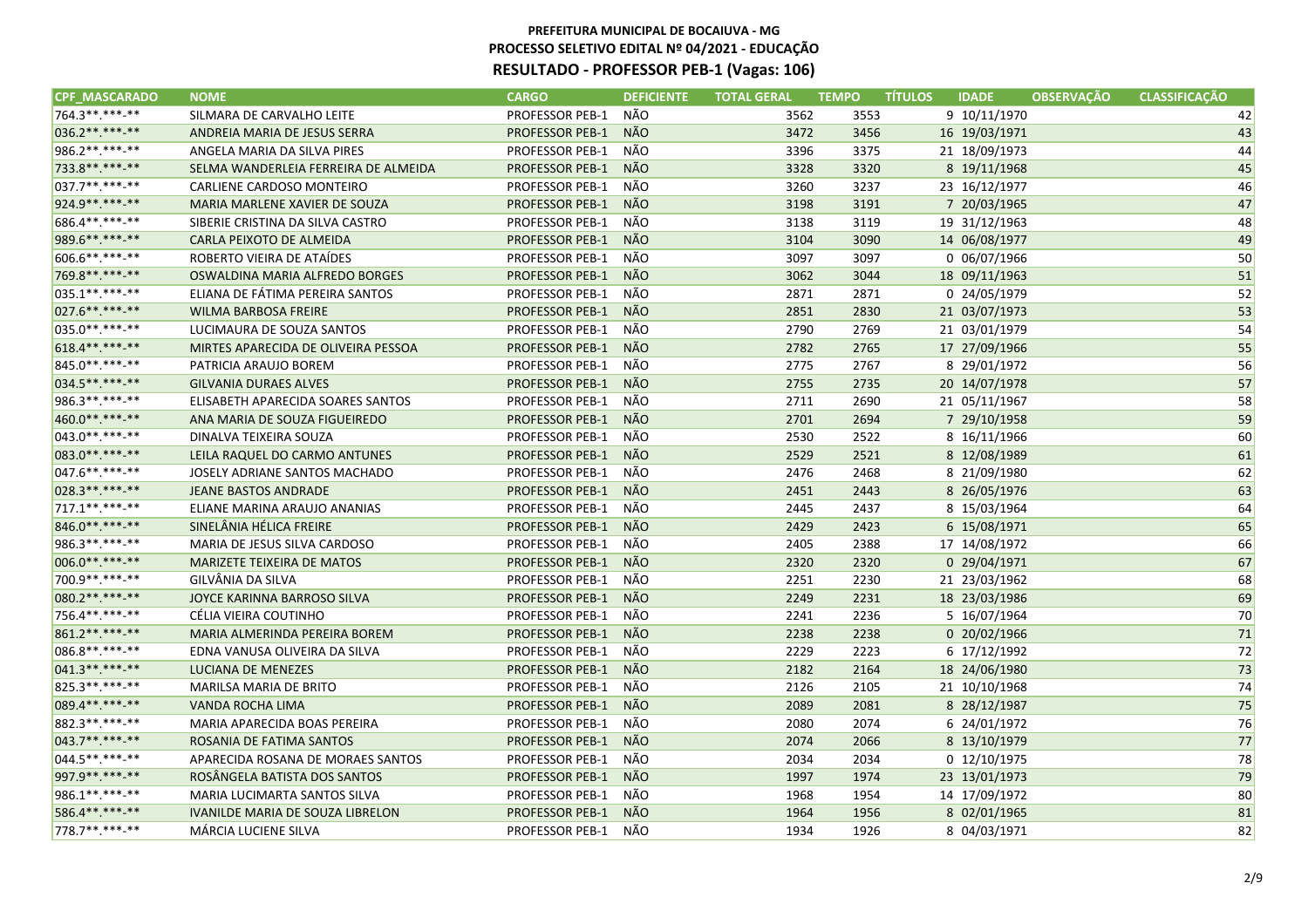| <b>CPF_MASCARADO</b> | <b>NOME</b>                           | <b>CARGO</b>           | <b>DEFICIENTE</b> | <b>TOTAL GERAL</b> | <b>TEMPO</b> | <b>IDADE</b><br><b>TITULOS</b> | <b>OBSERVAÇÃO</b> | <b>CLASSIFICAÇÃO</b> |
|----------------------|---------------------------------------|------------------------|-------------------|--------------------|--------------|--------------------------------|-------------------|----------------------|
| 104.3**.***.**       | JULIANA PEREIRA DOS REIS MOREIRA      | <b>PROFESSOR PEB-1</b> | <b>NÃO</b>        | 1889               | 1879         | 10 05/07/1989                  |                   | 83                   |
| 727.1 **. ***-**     | MARIA DO SOCORRO FROIS                | <b>PROFESSOR PEB-1</b> | NÃO               | 1879               | 1865         | 14 26/09/1965                  |                   | 84                   |
| 054.2**.***.**       | MARIA SILVANA AMARAL GOMES            | <b>PROFESSOR PEB-1</b> | <b>NÃO</b>        | 1846               | 1823         | 23 15/12/1976                  |                   | 85                   |
| $040.7*********$     | LILIAN LUCIANA LIBRELON               | <b>PROFESSOR PEB-1</b> | NÃO               | 1839               | 1835         | 4 07/09/1972                   |                   | 86                   |
| 059.9**.***-**       | JOSIANNE APARECIDA SOUTO ANDRADE      | <b>PROFESSOR PEB-1</b> | <b>NÃO</b>        | 1829               | 1821         | 8 13/03/1982                   |                   | 87                   |
| 093.0**.***-**       | ROSELI RODRIGUES DE SOUZA             | <b>PROFESSOR PEB-1</b> | NÃO               | 1779               | 1762         | 17 01/11/1985                  |                   | 88                   |
| 069.4** *** -**      | LUCIANA CARDOSO DOS SANTOS FERREIRA   | <b>PROFESSOR PEB-1</b> | <b>NÃO</b>        | 1772               | 1755         | 17 10/03/1983                  |                   | 89                   |
| 089.0 ** *** **      | ANDRELINA DE JESUS GOMES              | PROFESSOR PEB-1        | NÃO               | 1770               | 1760         | 10 09/04/1985                  |                   | 90                   |
| 815.5**.***-**       | RENILDA KARLA DE CARVALHO LEITE BRANT | <b>PROFESSOR PEB-1</b> | NÃO               | 1753               | 1745         | 8 14/12/1968                   |                   | 91                   |
| 478.3 **. ***-**     | <b>MARIA MARGARETH BISPO</b>          | PROFESSOR PEB-1        | NÃO               | 1728               | 1712         | 16 25/01/1963                  |                   | 92                   |
| 065.8**.***.**       | KARLA PATRICIA ROBEIRO SANTOS         | <b>PROFESSOR PEB-1</b> | NÃO               | 1706               | 1692         | 14 12/08/1985                  |                   | 93                   |
| 042.9 ** *** -**     | <b>TATIANE BOTELHO VIEIRA</b>         | <b>PROFESSOR PEB-1</b> | NÃO               | 1691               | 1681         | 10 04/08/1980                  |                   | 94                   |
| 741.1**.***.**       | ROSANGELA APARECIDA TORRES CARNEIRO   | <b>PROFESSOR PEB-1</b> | NÃO               | 1647               | 1629         | 18 14/12/1968                  |                   | 95                   |
| 039.7**.***-**       | KARLA VIVIANNE VIEIRA                 | <b>PROFESSOR PEB-1</b> | NÃO               | 1645               | 1637         | 8 17/01/1979                   |                   | 96                   |
| 733.8 ** *** **      | <b>WALDIRENE PEREIRA VELOSO</b>       | <b>PROFESSOR PEB-1</b> | <b>NÃO</b>        | 1643               | 1620         | 23 12/09/1971                  |                   | 97                   |
| 036.7**.***.**       | JULIANA FERNANDES RIBEIRO             | <b>PROFESSOR PEB-1</b> | NÃO               | 1630               | 1616         | 14 04/06/1977                  |                   | 98                   |
| 804.6**.***-**       | ADALGISA GOMES DE SOUZA               | <b>PROFESSOR PEB-1</b> | NÃO               | 1547               | 1547         | 0 22/10/1972                   |                   | 99                   |
| 793.8**.***.**       | JANAINA DE PAULA OLIVEIRA GOMES       | <b>PROFESSOR PEB-1</b> | NÃO               | 1471               | 1460         | 11 20/06/1972                  |                   | 100                  |
| 085.2 ** *** -**     | NUBIA TATIANA OLIVEIRA                | <b>PROFESSOR PEB-1</b> | NÃO               | 1461               | 1461         | 0 13/08/1992                   |                   | 101                  |
| 006.7**.***-**       | NEUSA CAMILA DOS SANTOS               | <b>PROFESSOR PEB-1</b> | NÃO               | 1449               | 1431         | 18 04/12/1972                  |                   | 102                  |
| 080.4**.***.**       | ELAINE CHRISTINA SOUZA DE JESUS       | <b>PROFESSOR PEB-1</b> | NÃO               | 1443               | 1435         | 8 15/02/1987                   |                   | 103                  |
| 002.9 ** *** -**     | DELMA LEITE FONSECA FREIRE            | <b>PROFESSOR PEB-1</b> | NÃO               | 1424               | 1406         | 18 22/04/1973                  |                   | 104                  |
| 040.9**.***.**       | <b>KATIA PATRICIA MEIRA</b>           | <b>PROFESSOR PEB-1</b> | NÃO               | 1359               | 1339         | 20 09/11/1977                  |                   | 105                  |
| 031.3**.***.**       | ANDRÉIA ADRIANA DOS SANTOS            | <b>PROFESSOR PEB-1</b> | NÃO               | 1348               | 1347         | 1 09/02/1977                   |                   | 106                  |
| 081.0**.***.**       | RAQUEL RAMOS BARROSO                  | <b>PROFESSOR PEB-1</b> | <b>NÃO</b>        | 1320               | 1320         | 0 13/08/1987                   |                   | 107                  |
| 770.6**.***-**       | OTÁVIA LUÍZA DUARTE                   | <b>PROFESSOR PEB-1</b> | NÃO               | 1292               | 1292         | 0 19/04/1966                   |                   | 108                  |
| 078.9 ** *** -**     | ELLEN KATIANE DA ROCHA                | <b>PROFESSOR PEB-1</b> | NÃO               | 1289               | 1281         | 8 06/09/1986                   |                   | 109                  |
| 056.3**.***-**       | ANA CAROLINA DE MOURA                 | <b>PROFESSOR PEB-1</b> | NÃO               | 1277               | 1268         | 9 21/11/1983                   |                   | 110                  |
| 073.9 ** *** **      | SABRINA ANGELA DE SOUZA GONÇALVES     | <b>PROFESSOR PEB-1</b> | NÃO               | 1272               | 1247         | 25 24/11/1986                  |                   | 111                  |
| $017.0*********$     | FERNANDA APARECIDA CARDOSO            | PROFESSOR PEB-1        | NÃO               | 1267               | 1246         | 21 17/06/1985                  |                   | 112                  |
| 024.0**.***-**       | JUNIA CLEIA SIQUEIRA SANTOS           | <b>PROFESSOR PEB-1</b> | NÃO               | 1249               | 1224         | 25 13/04/1975                  |                   | 113                  |
| 033.4**.***-**       | ANA MARIA RODRIGUES SANTOS CAIRES     | <b>PROFESSOR PEB-1</b> | NÃO               | 1242               | 1231         | 11 06/12/1977                  |                   | 114                  |
| 111.5**.***-**       | DIUMARA APARECIDA PEREIRA LEITE       | <b>PROFESSOR PEB-1</b> | <b>NÃO</b>        | 1215               | 1212         | 3 23/03/1993                   |                   | 115                  |
| 065.4**.***-**       | VANUSA SANTOS MARQUES                 | PROFESSOR PEB-1        | NÃO               | 1199               | 1185         | 14 30/01/1982                  |                   | 116                  |
| 684.5**.***-**       | VANDA APARECIDA ARAUJO FONSECA        | <b>PROFESSOR PEB-1</b> | NÃO               | 1191               | 1178         | 13 23/10/1971                  |                   | 117                  |
| 044.5**.***-**       | MARTA ALMEIDA SILVA                   | PROFESSOR PEB-1        | NÃO               | 1181               | 1181         | 0 14/10/1979                   |                   | 118                  |
| 034.7**.***-**       | RIVANIA DURAES ALVES                  | <b>PROFESSOR PEB-1</b> | NÃO               | 1179               | 1174         | 5 14/11/1973                   |                   | 119                  |
| 056.9**.***-**       | ALZIRA MARIA DE SOUZA PEREIRA         | <b>PROFESSOR PEB-1</b> | NÃO               | 1162               | 1162         | 0 29/05/1975                   |                   | 120                  |
| 100.1**.***.**       | ANA PAULA LOURENÇO SOARES             | <b>PROFESSOR PEB-1</b> | NÃO               | 1126               | 1118         | 8 09/08/1988                   |                   | 121                  |
| 035.0**.***-**       | ELISANGELA APARECIDA PEREIRA          | <b>PROFESSOR PEB-1</b> | NÃO               | 1052               | 1033         | 19 01/07/1977                  |                   | 122                  |
| 057.6**.***-**       | MARIA APARECIDA BOREM DUARTE          | <b>PROFESSOR PEB-1</b> | <b>NÃO</b>        | 1035               | 1020         | 15 12/01/1983                  |                   | 123                  |
|                      |                                       |                        |                   |                    |              |                                |                   |                      |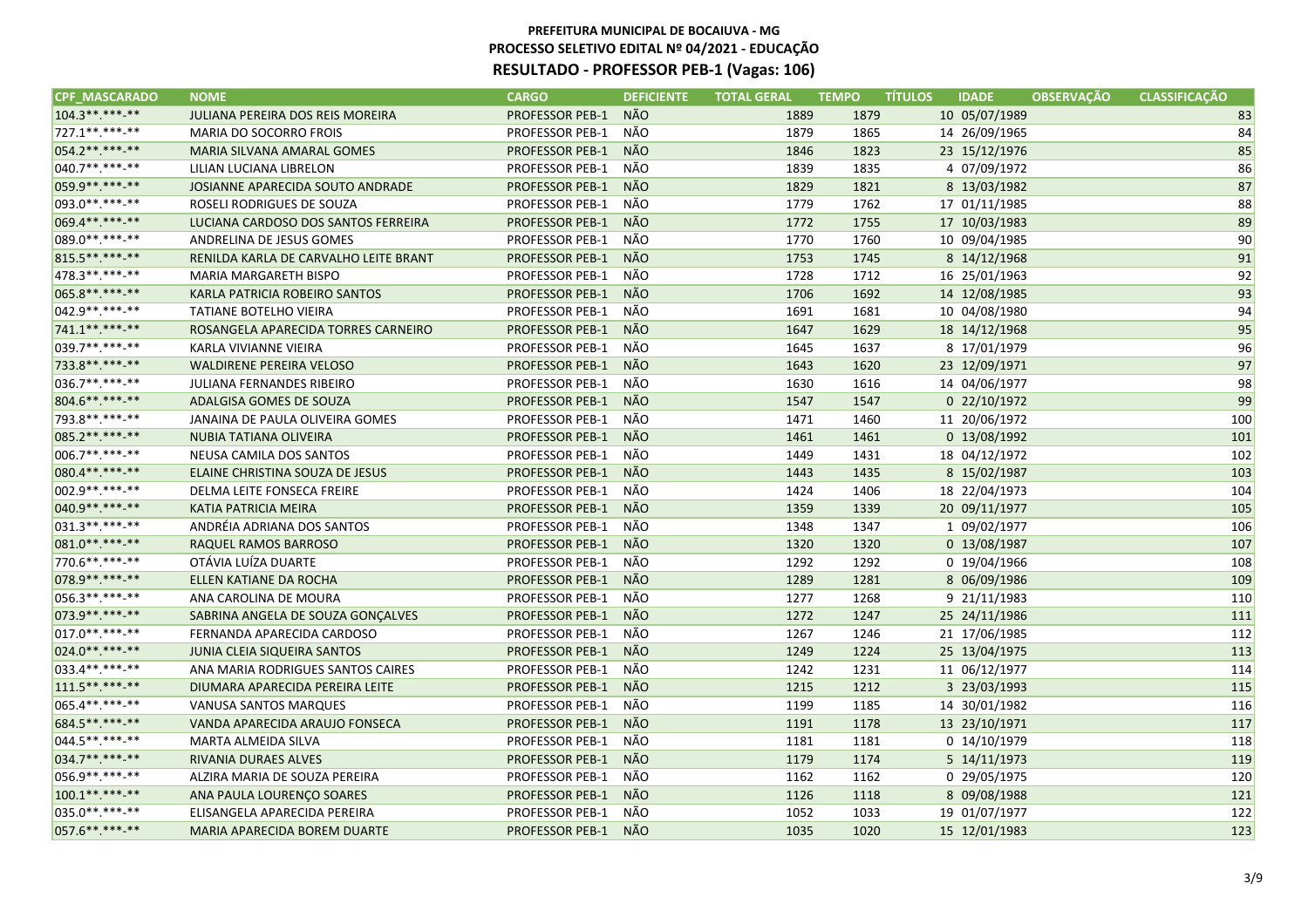| 060.0**.***-**<br>NÃO<br>VERA LUCIA PEREIRA CELESTINO<br><b>PROFESSOR PEB-1</b><br>8 17/10/1979<br>1013<br>1005<br>$105.6*********$<br><b>NÃO</b><br><b>PROFESSOR PEB-1</b><br>1011<br>1001<br>10 18/02/1989<br><b>GRACIELE APARECIDA PEREIRA</b><br>103.7**.***-**<br>NÃO<br>MICHELLE ANDRESSA SANTOS PRAES<br><b>PROFESSOR PEB-1</b><br>1003 | 124<br>125<br>126 |
|------------------------------------------------------------------------------------------------------------------------------------------------------------------------------------------------------------------------------------------------------------------------------------------------------------------------------------------------|-------------------|
|                                                                                                                                                                                                                                                                                                                                                |                   |
|                                                                                                                                                                                                                                                                                                                                                |                   |
| 996<br>7 02/01/1990                                                                                                                                                                                                                                                                                                                            |                   |
| 097.3**.***-**<br>NÃO<br>HÉRICA DE CÁSSIA SILVA<br><b>PROFESSOR PEB-1</b><br>966<br>958<br>8 31/10/1990                                                                                                                                                                                                                                        | 127               |
| 012.3 **. ***-**<br>NÃO<br>ELAINE APARECIDA VELOSO<br>PROFESSOR PEB-1<br>946<br>929<br>17 08/10/1969                                                                                                                                                                                                                                           | 128               |
| NÃO<br>986.3 ** *** **<br><b>PROFESSOR PEB-1</b><br>20 16/11/1973<br><b>GENY DOS ANJOS RODRIGUES SANTOS PEIXOTO</b><br>940<br>920                                                                                                                                                                                                              | 129               |
| 028.6 **. ***-**<br>NÃO<br>ÉRIKA FABRÍCIA DE CASTRO AZEVEDO PEREIRA<br><b>PROFESSOR PEB-1</b><br>926<br>918<br>8 23/08/1977                                                                                                                                                                                                                    | 130               |
| 097.8 ** *** -**<br>NÃO<br><b>PROFESSOR PEB-1</b><br>894<br>TATIANE GONÇALVES SILVA<br>900<br>6 19/04/1989                                                                                                                                                                                                                                     | 131               |
| NÃO<br>036.3**.***-**<br><b>PROFESSOR PEB-1</b><br>895<br>885<br>10 16/04/1979<br>MARILSA LOPES DA SILVA                                                                                                                                                                                                                                       | 132               |
| $007.2*********$<br><b>NÃO</b><br>9 06/10/1976<br>LIDIJANE APARECIDA BARROSO<br><b>PROFESSOR PEB-1</b><br>883<br>874                                                                                                                                                                                                                           | 133               |
| NÃO<br>006.7**.***-**<br>KÁTIA ROSSINE DE MOURA GOMES<br><b>PROFESSOR PEB-1</b><br>879<br>873<br>6 27/04/1976                                                                                                                                                                                                                                  | 134               |
| 006.0**.***-**<br>NÃO<br><b>PROFESSOR PEB-1</b><br>841<br>ZELIA APARECIDA FERNANDES ARAUJO<br>863<br>22 11/11/1968                                                                                                                                                                                                                             | 135               |
| 035.0**.***-**<br>NÃO<br>PROFESSOR PEB-1<br>844<br>833<br>11 10/08/1975<br>ELENICE DE FATIMA SILVA                                                                                                                                                                                                                                             | 136               |
| 520.1**.***-**<br>NÃO<br><b>MARIA DE JESUS SILVA</b><br><b>PROFESSOR PEB-1</b><br>841<br>836<br>5 24/10/1962                                                                                                                                                                                                                                   | 137               |
| 757.9 ** *** -**<br>NÃO<br>VANIA MARIA SILVA CARDOSO<br><b>PROFESSOR PEB-1</b><br>837<br>9 15/09/1969<br>828                                                                                                                                                                                                                                   | 138               |
| NÃO<br>006.7**.***-**<br><b>MAGDA CHRISTIAN RIBEIRO</b><br><b>PROFESSOR PEB-1</b><br>837<br>817<br>20 10/01/1975                                                                                                                                                                                                                               | 139               |
| 039.6**.***-**<br>NÃO<br>PROFESSOR PEB-1<br>821<br>1 08/08/1978<br>GISLENE MARQUES VALÉRIO<br>820                                                                                                                                                                                                                                              | 140               |
| 903.3**.***.**<br>NÃO<br>817<br>795<br>MARIA ELZA SIQUEIRA MURTA ALVES<br><b>PROFESSOR PEB-1</b><br>22 29/07/1973                                                                                                                                                                                                                              | 141               |
| 733.8**.***-**<br>PROFESSOR PEB-1<br>NÃO<br>14 08/07/1968<br>ALAISE LEITE FERREIRA<br>802<br>788                                                                                                                                                                                                                                               | 142               |
| <b>NÃO</b><br>056.9**.***-**<br><b>LIGIA DIAS SOUZA</b><br><b>PROFESSOR PEB-1</b><br>766<br>766<br>0 03/02/1981                                                                                                                                                                                                                                | 143               |
| NÃO<br>078.1 **. ***- **<br>DARCY ALESSANDRA FERREIRA<br><b>PROFESSOR PEB-1</b><br>742<br>742<br>0 13/02/1985                                                                                                                                                                                                                                  | 144               |
| 090.5 **. ***-**<br><b>NÃO</b><br>JANAÍNA ARAÚJO DE SOUZA<br><b>PROFESSOR PEB-1</b><br>730<br>714<br>16 20/01/1990                                                                                                                                                                                                                             | 145               |
| 084.0**.***-**<br>NÃO<br>ANGÉLICA PÁSCOA RIBEIRO SOUZA LUZ<br><b>PROFESSOR PEB-1</b><br>703<br>695<br>8 27/11/1988                                                                                                                                                                                                                             | 146               |
| NÃO<br>002.9 ** *** **<br>ANDREIA GEOVANA DA SILVA SOUZA FERREIRA<br><b>PROFESSOR PEB-1</b><br>684<br>684<br>0 01/08/1974                                                                                                                                                                                                                      | 147               |
| 586.4**.***-**<br>NÃO<br><b>PROFESSOR PEB-1</b><br>675<br>667<br>8 21/05/1966<br>MARIA VALDENICE NORONHA BARBOSA                                                                                                                                                                                                                               | 148               |
| NÃO<br>084.8**.***.**<br>640<br>DAYANNE DUARTE DURAES LEITE<br><b>PROFESSOR PEB-1</b><br>648<br>8 07/01/1989                                                                                                                                                                                                                                   | 149               |
| 052.4**.***-**<br>NÃO<br>634<br>0 25/12/1975<br>EUZA APARECIDA PEREIRA<br><b>PROFESSOR PEB-1</b><br>634                                                                                                                                                                                                                                        | 150               |
| 055.8 ** *** **<br><b>NÃO</b><br><b>VERONICA DE CASSIA TEIXEIRA</b><br><b>PROFESSOR PEB-1</b><br>603<br>600<br>3 04/11/1983                                                                                                                                                                                                                    | 151               |
| NÃO<br>025.8**.***-**<br>MARIA DA SOLEDADE LOPES PERPÉTUO<br>PROFESSOR PEB-1<br>578<br>2 17/08/1974<br>576                                                                                                                                                                                                                                     | 152               |
| NÃO<br>034.5 ** *** **<br>MARÍLIA MARIA BARBOSA GOMES<br><b>PROFESSOR PEB-1</b><br>574<br>566<br>8 16/02/1978                                                                                                                                                                                                                                  | 153               |
| 073.6**.***-**<br>NÃO<br>MARIELEIDE BOAS SIQUEIRA<br><b>PROFESSOR PEB-1</b><br>562<br>548<br>14 22/09/1983                                                                                                                                                                                                                                     | 154               |
| 040.1**.***-**<br>NÃO<br>DEISIANE CARDOSO DURÃES<br><b>PROFESSOR PEB-1</b><br>538<br>536<br>2 01/10/1979                                                                                                                                                                                                                                       | 155               |
| 065.8**.***-**<br>NÃO<br>LUCINÉIA LIMA MOREIRA<br><b>PROFESSOR PEB-1</b><br>492<br>479<br>13 03/12/1984                                                                                                                                                                                                                                        | 156               |
| NÃO<br>089.4**.***-**<br><b>CLAUDETE PEREIRA SANTOS NEVES</b><br><b>PROFESSOR PEB-1</b><br>476<br>476<br>0 03/01/1984                                                                                                                                                                                                                          | 157               |
| 002.9 ** *** -**<br>NÃO<br><b>PROFESSOR PEB-1</b><br>ROSELI GOMES COSTA<br>467<br>459<br>8 13/10/1976                                                                                                                                                                                                                                          | 158               |
| $006.7*********$<br><b>NÃO</b><br>LIVIA ROSIANE LIBRELON DE ARAUJO<br><b>PROFESSOR PEB-1</b><br>466<br>458<br>8 26/10/1976                                                                                                                                                                                                                     | 159               |
| 047.6**.***-**<br>NÃO<br>CELIA APARECIDA DE SOUZA<br><b>PROFESSOR PEB-1</b><br>459<br>451<br>8 11/07/1981                                                                                                                                                                                                                                      | 160               |
| 067.1**.***.**<br><b>NÃO</b><br><b>PROFESSOR PEB-1</b><br>14 20/07/1984<br>LETICIA DA SILVA SANTOS SALES<br>451<br>437                                                                                                                                                                                                                         | 161               |
| 077.7**.***-**<br>NÃO<br>KÁTIA JULIANA RIBEIRO SANTOS<br>PROFESSOR PEB-1<br>0 16/03/1987<br>441<br>441                                                                                                                                                                                                                                         | 162               |
| 065.8**.***-**<br><b>PROFESSOR PEB-1</b><br><b>NÃO</b><br>IRAIZA APARECIDA DA CRUZ SOUZA<br>437<br>428<br>9 27/05/1981                                                                                                                                                                                                                         | 163               |
| 729.2 ** .*** -**<br>NÃO<br><b>PROFESSOR PEB-1</b><br>14 02/08/1963<br>LUZIA JOANA DARK CABRAL DE SOUZA<br>433<br>419                                                                                                                                                                                                                          | 164               |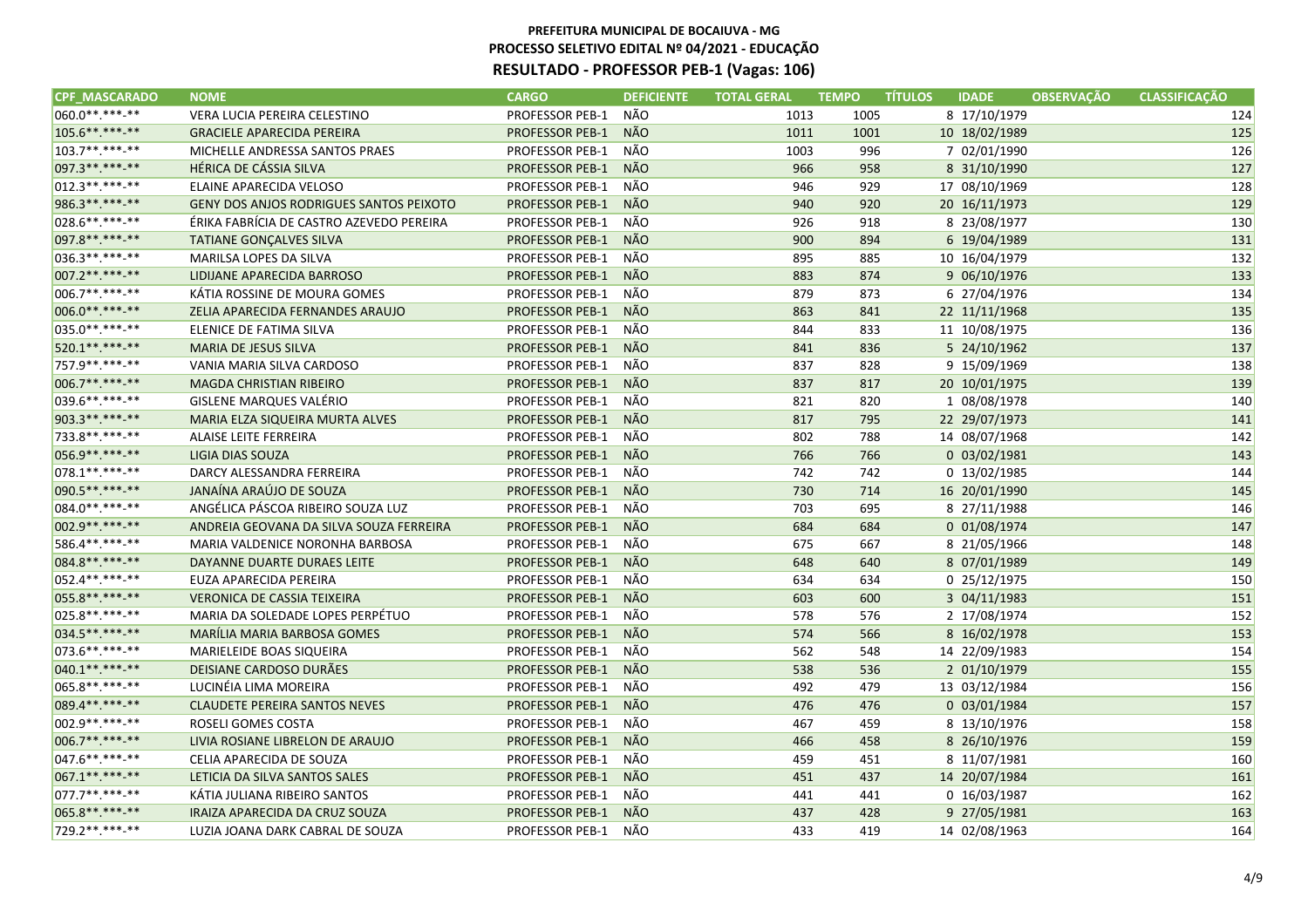| <b>CPF MASCARADO</b> | <b>NOME</b>                             | <b>CARGO</b>           | <b>DEFICIENTE</b> | <b>TOTAL GERAL</b> | <b>TEMPO</b> | <b>TÍTULOS</b><br><b>IDADE</b> | <b>OBSERVAÇÃO</b> | <b>CLASSIFICACÃO</b> |
|----------------------|-----------------------------------------|------------------------|-------------------|--------------------|--------------|--------------------------------|-------------------|----------------------|
| 059.5**.***-**       | ANNA LÚCIA SIMÃO DE SOUZA               | <b>PROFESSOR PEB-1</b> | <b>NÃO</b>        | 424                | 402          | 22 23/05/1982                  |                   | 165                  |
| 091.5**.***-**       | SILVANIA APARECIDA MARTINS BERNARDO     | <b>PROFESSOR PEB-1</b> | NÃO               | 421                | 421          | 0 21/01/1986                   |                   | 166                  |
| 030.2**.***-**       | <b>CLAUDIA DURAES ALVES GUIMARAES</b>   | <b>PROFESSOR PEB-1</b> | <b>NÃO</b>        | 413                | 399          | 14 28/09/1969                  |                   | 167                  |
| 024.3**.***-**       | ELLEN CRISTINA AMORIM                   | PROFESSOR PEB-1        | NÃO               | 391                | 376          | 15 30/03/1973                  |                   | 168                  |
| 040.6**.***.**       | ELIANA DURAIS ARAUJO                    | <b>PROFESSOR PEB-1</b> | NÃO               | 366                | 366          | 0 29/08/1979                   |                   | 169                  |
| 084.0**.***-**       | ELENICE OLIVEIRA DOS SANTOS             | <b>PROFESSOR PEB-1</b> | NÃO               | 356                | 348          | 8 08/01/1988                   |                   | 170                  |
| 059.4** *** **       | HELGA GERLANE DE SOUZA                  | <b>PROFESSOR PEB-1</b> | NÃO               | 349                | 328          | 21 05/08/1979                  |                   | 171                  |
| $ 066.6*********$    | ILMA CINARA DA FONSECA OLIVEIRA         | <b>PROFESSOR PEB-1</b> | NÃO               | 347                | 333          | 14 17/10/1985                  |                   | 172                  |
| 082.3 ** *** **      | EDINEI APARECIDA SANTOS LEAL ALKMIM     | <b>PROFESSOR PEB-1</b> | NÃO               | 333                | 323          | 10 16/12/1973                  |                   | 173                  |
| 089.1**.***-**       | MARIA ROSELI RIBEIRO FERREIRA           | <b>PROFESSOR PEB-1</b> | NÃO               | 330                | 330          | 0 27/06/1988                   |                   | 174                  |
| 044.7**.***.**       | ELANE DE FÁTIMA SANTOS LEAL             | <b>PROFESSOR PEB-1</b> | NÃO               | 327                | 316          | 11 16/06/1978                  |                   | 175                  |
| 583.1 **. ***. **    | ROSANIA MARIA LOPES                     | <b>PROFESSOR PEB-1</b> | NÃO               | 321                | 304          | 17 18/04/1966                  |                   | 176                  |
| 091.9 ** *** **      | LEYDMAR RODRIGUES DOS SANTOS            | <b>PROFESSOR PEB-1</b> | NÃO               | 319                | 308          | 11 25/08/1990                  |                   | 177                  |
| 180.4**.***.**       | EUZA APARECIDA PEREIRA                  | <b>PROFESSOR PEB-1</b> | NÃO               | 292                | 276          | 16 16/05/1974                  |                   | 178                  |
| $077.7******$        | ALINE ELOISA MELO MOREIRA               | <b>PROFESSOR PEB-1</b> | NÃO               | 291                | 278          | 13 17/06/1987                  |                   | 179                  |
| 012.5 **. ***- **    | JOELMA ROSITA DOS REIS CORDEIRO         | <b>PROFESSOR PEB-1</b> | NÃO               | 287                | 287          | 0 24/09/1978                   |                   | 180                  |
| 006.7**.***-**       | ELIANE MARTINS DE SOUZA                 | <b>PROFESSOR PEB-1</b> | NÃO               | 286                | 278          | 8 15/04/1974                   |                   | 181                  |
| 025.2 ** *** **      | MARIA DENIULZA COSTA ALVES              | PROFESSOR PEB-1        | NÃO               | 274                | 263          | 11 22/02/1975                  |                   | 182                  |
| 075.7**.***-**       | FRANCIELLE RODRIGUES ALMEIDA            | <b>PROFESSOR PEB-1</b> | NÃO               | 262                | 262          | 0 01/08/1985                   |                   | 183                  |
| 084.8**.***-**       | FRANCIELLE DE PAULA LOPES DIAS ARAÚJO   | <b>PROFESSOR PEB-1</b> | NÃO               | 262                | 251          | 11 12/05/1989                  |                   | 184                  |
| 121.3**.***-**       | <b>DANIELA ROMARA PIRES</b>             | <b>PROFESSOR PEB-1</b> | NÃO               | 236                | 235          | 1 21/07/1992                   |                   | 185                  |
| 040.6**.***-**       | ANGELA MARIA SOUZA SIQUEIRA             | <b>PROFESSOR PEB-1</b> | NÃO               | 225                | 205          | 20 29/06/1974                  |                   | 186                  |
| 045.5**.***-**       | MARIA SUELY DA SILVA                    | <b>PROFESSOR PEB-1</b> | <b>NÃO</b>        | 192                | 181          | 11 14/07/1978                  |                   | 187                  |
| 084.9**.***-**       | ANA MARIA DURÃES ALVES                  | <b>PROFESSOR PEB-1</b> | NÃO               | 186                | 179          | 7 09/11/1987                   |                   | 188                  |
| 151.1**.***.**       | EDILENE APARECIDA PEREIRA SOUZA         | <b>PROFESSOR PEB-1</b> | NÃO               | 183                | 183          | $0$ 02/09/1973                 |                   | 189                  |
| 366.7**.***-**       | ENEIDE DE JESUS PESSOA                  | PROFESSOR PEB-1        | NÃO               | 156                | 148          | 8 21/08/1960                   |                   | 190                  |
| $110.3*********$     | ROSILENE PATRÍCIA PEREIRA               | <b>PROFESSOR PEB-1</b> | <b>NÃO</b>        | 148                | 125          | 23 06/04/1990                  |                   | 191                  |
| 004.2 **. ***-**     | FÁTIMA APARECIDA RIBEIRO DURÃES         | <b>PROFESSOR PEB-1</b> | NÃO               | 147                | 124          | 23 23/04/1970                  |                   | 192                  |
| 033.7**.***-**       | <b>MEIRIELLE FREITAS MAIA</b>           | <b>PROFESSOR PEB-1</b> | <b>NÃO</b>        | 138                | 124          | 14 27/01/1976                  |                   | 193                  |
| 273.3 **. ***- **    | ELAINE CHRISTINA RIBEIRO GOMES          | <b>PROFESSOR PEB-1</b> | NÃO               | 132                | 130          | 2 27/06/1977                   |                   | 194                  |
| 004.2**.***-**       | <b>MARLUCIA DA SILVA</b>                | <b>PROFESSOR PEB-1</b> | NÃO               | 129                | 110          | 19 13/12/1973                  |                   | 195                  |
| 033.6**.***-**       | LENY ARAÚJO DE SOUZA                    | <b>PROFESSOR PEB-1</b> | NÃO               | 127                | 113          | 14 20/12/1974                  |                   | 196                  |
| 089.0 ** *** **      | ANE GRACIELLE DE OLIVEIRA               | <b>PROFESSOR PEB-1</b> | <b>NÃO</b>        | 110                | 110          | 0 30/04/1988                   |                   | 197                  |
| 040.7**.***.**       | <b>GRACE KELLY DE OLIVEIRA</b>          | <b>PROFESSOR PEB-1</b> | NÃO               | 109                | 96           | 13 07/01/1977                  |                   | 198                  |
| 098.8**.***.**       | MICHELLE FABIANE RODRIGUES SANTOS ALVES | <b>PROFESSOR PEB-1</b> | NÃO               | 93                 | 93           | $0$ 03/10/1990                 |                   | 199                  |
| 123.4**.***-**       | ANNA PAULA SILVA VIEIRA                 | <b>PROFESSOR PEB-1</b> | NÃO               | 77                 | 77           | 0 08/09/1993                   |                   | 200                  |
| 048.0**.***-**       | IVANILDA CALDEIRA SOUZA ALVES           | <b>PROFESSOR PEB-1</b> | NÃO               | 75                 | 68           | 7 10/03/1980                   |                   | 201                  |
| 002.9 ** *** -**     | MARIA ELIZABETH SOUZA DE OLIVEIRA       | <b>PROFESSOR PEB-1</b> | NÃO               | 73                 | 59           | 14 02/05/1972                  |                   | 202                  |
| 074.5 **. ***-**     | MARIA DO AMPARO LOURENÇO DE SOUZA       | <b>PROFESSOR PEB-1</b> | <b>NÃO</b>        | 70                 | 70           | 0 25/10/1985                   |                   | 203                  |
| 083.0**.***-**       | SOLANGE APARECIDA REIS                  | <b>PROFESSOR PEB-1</b> | NÃO               | 64                 | 64           | 0 06/03/1987                   |                   | 204                  |
| 644.0**.***-**       | <b>GISLENE APARECIDA DE SOUZA</b>       | <b>PROFESSOR PEB-1</b> | <b>NÃO</b>        | 64                 | 53           | 11 01/09/1963                  |                   | 205                  |
|                      |                                         |                        |                   |                    |              |                                |                   |                      |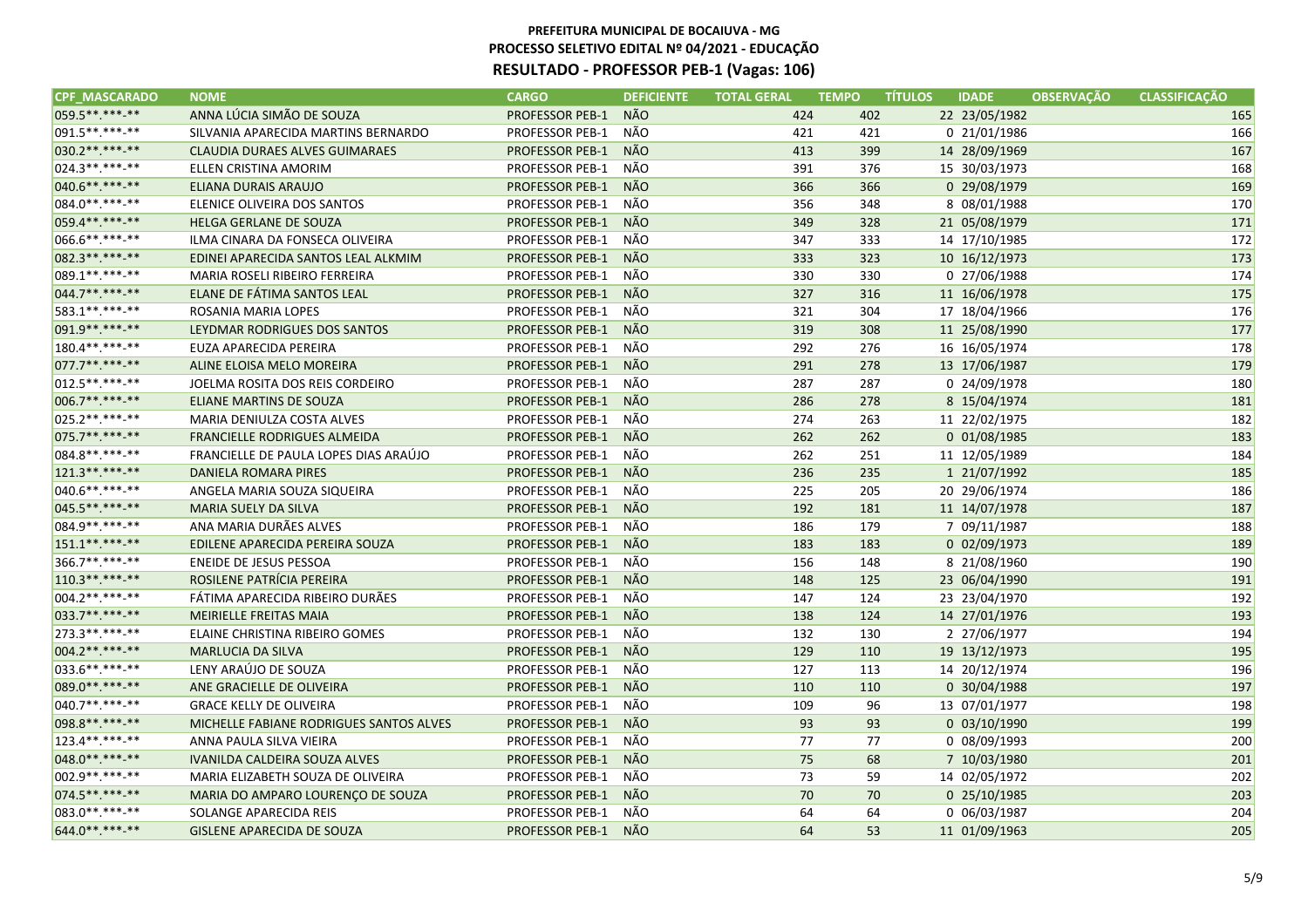| <b>CPF MASCARADO</b> | <b>NOME</b>                            | <b>CARGO</b>           | <b>DEFICIENTE</b> | <b>TOTAL GERAL</b><br><b>TEMPO</b> | <b>TÍTULOS</b> | <b>IDADE</b>        | <b>OBSERVAÇÃO</b> | <b>CLASSIFICAÇÃO</b> |
|----------------------|----------------------------------------|------------------------|-------------------|------------------------------------|----------------|---------------------|-------------------|----------------------|
| $117.3******$        | LEILA FRANCIELLE OLIVEIRA LOPES        | <b>PROFESSOR PEB-1</b> | NÃO               | 59                                 | 52             | 7 11/07/1992        |                   | 206                  |
| 074.9 ** *** -**     | <b>FRANCINE DUARTE SILVA</b>           | <b>PROFESSOR PEB-1</b> | NÃO               | 30                                 | 26             | 4 05/08/1986        |                   | 207                  |
| 058.9 ** *** -**     | MARIA LUCIA PEREIRA SANTOS             | PROFESSOR PEB-1        | NÃO               | 25                                 |                | 25 22/10/1979       |                   | 208                  |
| 048.4**.***-**       | CLAUDIA APARECIDA CAMARA               | <b>PROFESSOR PEB-1</b> | <b>NÃO</b>        | 25                                 |                | 25 16/06/1981       |                   | 209                  |
| 110.4**.***.**       | KARLA DANIELLE LOPES SOUZA             | PROFESSOR PEB-1        | NÃO               | 25                                 |                | 25 13/02/1994       |                   | 210                  |
| 052.8 ** *** -**     | MARIA ELENY RODRIGUES SOARES           | <b>PROFESSOR PEB-1</b> | NÃO               | 23                                 |                | 23 21/06/1978       |                   | 211                  |
| 091.6**.***-**       | <b>FAGNER TALLES DOS SANTOS</b>        | PROFESSOR PEB-1        | NÃO               | 22                                 |                | 22 20/01/1989       |                   | 212                  |
| 106.1**.***-**       | <b>TAMYRES DE PAULA SILVA NEVES</b>    | <b>PROFESSOR PEB-1</b> | <b>NÃO</b>        | 22                                 |                | 22 28/02/1990       |                   | 213                  |
| 115.5**.***-**       | AMANDA GISELE SANTOS MOREIRA           | <b>PROFESSOR PEB-1</b> | NÃO               | 21                                 | $\overline{7}$ | 14 02/11/1994       |                   | 214                  |
| 045.2 ** *** -**     | ALENICE DE SOUZA SANTOS COSTA          | <b>PROFESSOR PEB-1</b> | NÃO               | 21                                 |                | 21 22/09/1981       |                   | 215                  |
| $001.0*********$     | <b>HELENICE MARIA SANTOS</b>           | <b>PROFESSOR PEB-1</b> | NÃO               | 19                                 |                | 19 16/03/1962       |                   | 216                  |
| 051.4**.***-**       | ELIZABETH DE FATIMA DIAS SILVA         | <b>PROFESSOR PEB-1</b> | NÃO               | 19                                 |                | 19 08/03/1974       |                   | 217                  |
| 006.0**.***-**       | SIMONE ALVES LEAL                      | <b>PROFESSOR PEB-1</b> | NÃO               | 19                                 |                | 19 25/02/1976       |                   | 218                  |
| 079.4**.***-**       | KARIANNE PATES DOS SANTOS              | <b>PROFESSOR PEB-1</b> | <b>NÃO</b>        | 19                                 |                | 19 07/12/1985       |                   | 219                  |
| 769.8**.***-**       | OSWALDINA MARIA ALFREDO BORGES         | <b>PROFESSOR PEB-1</b> | NÃO               | 18                                 |                | 18 09/11/1963 APOIO |                   | 220                  |
| 036.2 ** *** **      | <b>HELENICE PEREIRA DUARTE SOARES</b>  | <b>PROFESSOR PEB-1</b> | <b>NÃO</b>        | 18                                 |                | 18 10/06/1976       |                   | 221                  |
| 042.5 **. ***- **    | DEUSILHA DE SOUZA SILVA                | PROFESSOR PEB-1        | NÃO               | 18                                 |                | 18 04/08/1978       |                   | 222                  |
| 089.4**.***.**       | RITA DE CÁSSIA FERREIRA                | <b>PROFESSOR PEB-1</b> | <b>NÃO</b>        | 18                                 |                | 18 23/04/1988       |                   | 223                  |
| 920.7**.***-**       | ELAINE CARLA LOPES CÂMARA              | <b>PROFESSOR PEB-1</b> | NÃO               | 17                                 |                | 17 28/05/1975       |                   | 224                  |
| 084.6**.***.**       | <b>FERNANDO FONSECA VELOSO</b>         | <b>PROFESSOR PEB-1</b> | NÃO               | 17                                 |                | 17 03/04/1989       |                   | 225                  |
| 084.8**.***-**       | ANNA CLAUDIA RIBEIRO                   | PROFESSOR PEB-1        | NÃO               | 17                                 |                | 17 14/04/1989       |                   | 226                  |
| 108.4** *** **       | <b>CAMILA ARIELE LOPES SOARES</b>      | <b>PROFESSOR PEB-1</b> | NÃO               | 17                                 |                | 17 23/05/1989       |                   | 227                  |
| 095.2 ** *** -**     | MARLA THAYSLANE DE OLIVEIRA SILVA      | <b>PROFESSOR PEB-1</b> | NÃO               | 17                                 |                | 17 06/11/1990       |                   | 228                  |
| 655.7**.***-**       | MARIA MADALENA ALVES RIBEIRO           | <b>PROFESSOR PEB-1</b> | <b>NÃO</b>        | 16                                 |                | 16 28/08/1967       |                   | 229                  |
| 034.8**.***.**       | ANA PAULA ALMEIDA DOS SANTOS           | PROFESSOR PEB-1        | NÃO               | 16                                 |                | 16 26/09/1977       |                   | 230                  |
| 042.1 ** *** **      | APARECIDA DAYANE BARROSO SILVA         | <b>PROFESSOR PEB-1</b> | <b>NÃO</b>        | 16                                 |                | 16 16/12/1978       |                   | 231                  |
| 779.5**.***-**       | <b>MARCIA PEREIRA DURAES</b>           | <b>PROFESSOR PEB-1</b> | NÃO               | 15                                 |                | 15 10/03/1972       |                   | 232                  |
| 037.0 ** *** **      | ANA CARLA DUARTE COSTA                 | <b>PROFESSOR PEB-1</b> | NÃO               | 15                                 |                | 15 18/05/1979       |                   | 233                  |
| 062.2 ** *** -**     | ELAINE DE CASSIA OLIVEIRA SILVA VIEIRA | <b>PROFESSOR PEB-1</b> | NÃO               | 15                                 |                | 15 01/06/1983       |                   | 234                  |
| 750.8**.***-**       | MARIA DE JESUS FURTADO BRANDÃO         | <b>PROFESSOR PEB-1</b> | NÃO               | 14                                 |                | 14 10/11/1963       |                   | 235                  |
| 883.1**.***-**       | MARIA LINDAURA CARDOSO DAMAS           | <b>PROFESSOR PEB-1</b> | NÃO               | 14                                 |                | 14 14/10/1965       |                   | 236                  |
| 784.3**.***.**       | ROSANGELA APARECIDA FROIS TAVARES      | <b>PROFESSOR PEB-1</b> | NÃO               | 14                                 |                | 14 28/03/1970       |                   | 237                  |
| 711.4**.***-**       | ELIZABETH DE FATIMA DIAS SILVA         | <b>PROFESSOR PEB-1</b> | NÃO               | 14                                 |                | 14 08/03/1974       |                   | 238                  |
| 059.0**.***-**       | MARIA BETANIA FRANÇA                   | <b>PROFESSOR PEB-1</b> | <b>NÃO</b>        | 14                                 |                | 14 06/02/1979       |                   | 239                  |
| 051.4**.***-**       | ESMERALDA RODRIGUES CAMPOS             | <b>PROFESSOR PEB-1</b> | NÃO               | 14                                 |                | 14 10/04/1982       |                   | 240                  |
| 339.4**.***-**       | <b>MARIA RENATA PIRES</b>              | <b>PROFESSOR PEB-1</b> | <b>NÃO</b>        | 14                                 |                | 14 02/05/1984       |                   | 241                  |
| 079.8**.***-**       | JOSIANE VIEIRA DA SILVA                | PROFESSOR PEB-1        | NÃO               | 14                                 |                | 14 02/12/1984       |                   | 242                  |
| 083.9**.***.**       | KELLY CRISTINA GONÇALVES DIAS          | <b>PROFESSOR PEB-1</b> | <b>NÃO</b>        | 14                                 |                | 14 28/05/1985       |                   | 243                  |
| 103.4**.***.**       | TAMIRES RAFAELA SILVA VIEIRA           | PROFESSOR PEB-1        | NÃO               | 14                                 |                | 14 22/11/1992       |                   | 244                  |
| 039.8**.***-**       | LUCIMARA DA SILVA                      | <b>PROFESSOR PEB-1</b> | <b>NÃO</b>        | 13                                 |                | 13 13/12/1973       |                   | 245                  |
| 123.7**.***-**       | CIBELE DAYANNA LOPES DA SILVA          | <b>PROFESSOR PEB-1</b> | NÃO               | 13                                 |                | 13 27/02/1995       |                   | 246                  |
|                      |                                        |                        |                   |                                    |                |                     |                   |                      |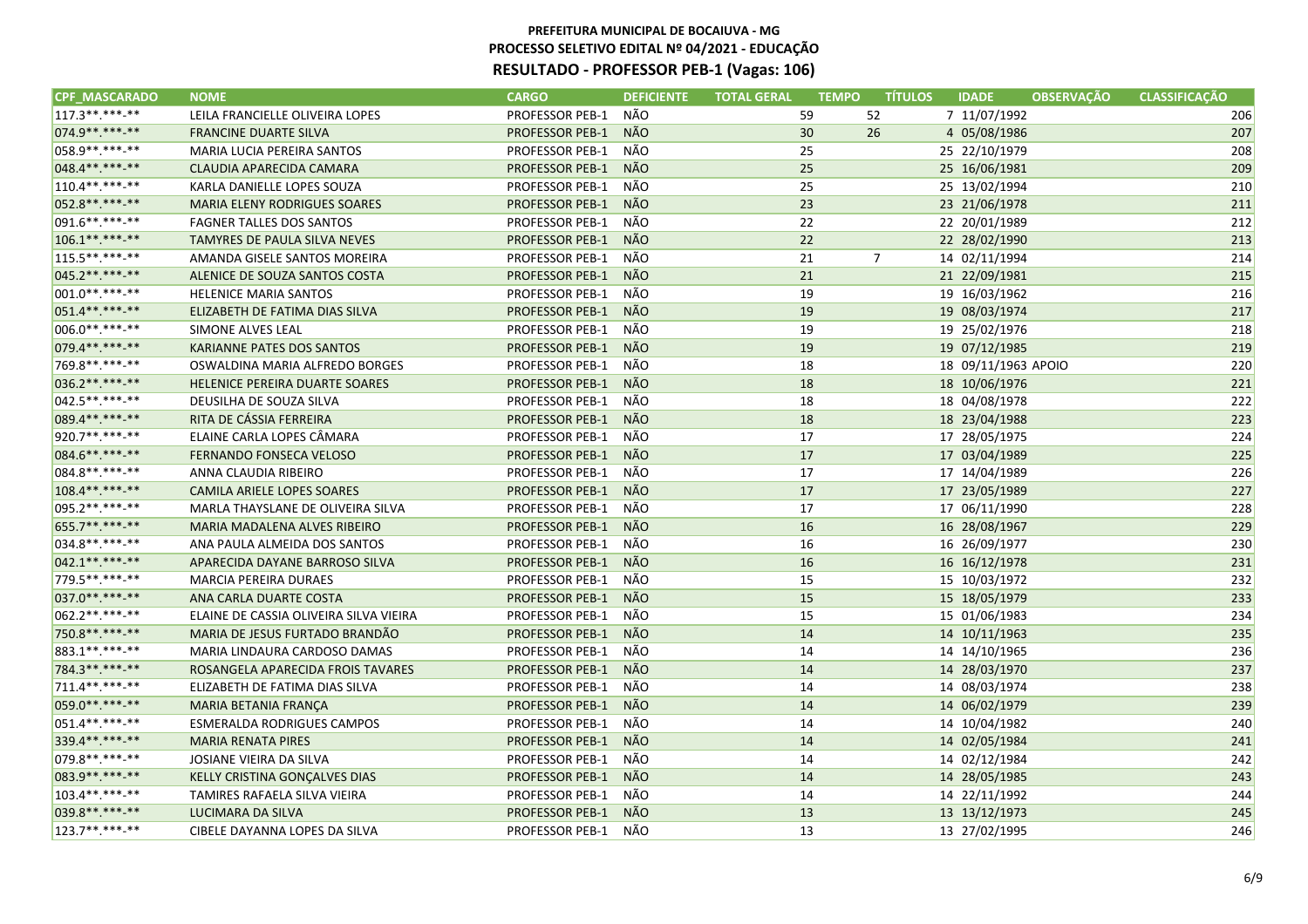| <b>CPF MASCARADO</b> | <b>NOME</b>                                 | <b>CARGO</b>           | <b>DEFICIENTE</b> | <b>TOTAL GERAL</b><br><b>TEMPO</b> | <b>IDADE</b><br><b>TÍTULOS</b><br><b>OBSERVAÇÃO</b> | <b>CLASSIFICACÃO</b> |
|----------------------|---------------------------------------------|------------------------|-------------------|------------------------------------|-----------------------------------------------------|----------------------|
| 113.5**.***-**       | SARAH TAMIRES LEITE OLIVEIRA                | <b>PROFESSOR PEB-1</b> | <b>NÃO</b>        | 13                                 | 13 08/06/1995                                       | 247                  |
| 014.2 **. ***- **    | SÔNIA MARIA GOMES VIEIRA                    | PROFESSOR PEB-1        | NÃO               | 12                                 | 12 06/05/1971                                       | 248                  |
| $014.2*********$     | SONIA MARIA GOMES VIEIRA                    | <b>PROFESSOR PEB-1</b> | <b>NÃO</b>        | 12                                 | 12 06/05/1975                                       | 249                  |
| 060.2 ** .*** -**    | <b>GEZIELE CRISTIANE AMORIM CALDEIRA</b>    | PROFESSOR PEB-1        | NÃO               | 12                                 | 12 15/03/1978                                       | 250                  |
| 084.8**.***.**       | <b>FRANCIELE LEITE MARTINS</b>              | <b>PROFESSOR PEB-1</b> | <b>NÃO</b>        | 12                                 | 12 17/10/1988                                       | 251                  |
| 092.2 ** *** -**     | LARA PRISCILA DA SILVA ZUBA                 | <b>PROFESSOR PEB-1</b> | NÃO               | 12                                 | 12 19/07/1989                                       | 252                  |
| 733.8**.***.**       | MARIA IDIA SECUNDA SIQUEIRA                 | <b>PROFESSOR PEB-1</b> | NÃO               | 11                                 | 11 01/04/1968                                       | 253                  |
| 035.2 ** *** -**     | MARILENE DE JESUS ANDRADE ROSA              | PROFESSOR PEB-1        | NÃO               | 11                                 | 11 08/08/1979                                       | 254                  |
| 058.4**.***-**       | JANILSE ALVES SANTOS DE AZEVEDO             | <b>PROFESSOR PEB-1</b> | NÃO               | 11                                 | 11 18/04/1982                                       | 255                  |
| 072.2 ** .*** -**    | GISELLE DE FATIMA SOUZA                     | PROFESSOR PEB-1        | NÃO               | 10                                 | 10 06/07/1983                                       | 256                  |
| 141.4** *** **       | KAMILA TEIXEIRA DO NASCIMENTO LIMA          | <b>PROFESSOR PEB-1</b> | NÃO               | 10                                 | 10 23/05/1998                                       | 257                  |
| 141.9 **. ***- **    | DAYANNE MORAIS SOARES                       | PROFESSOR PEB-1        | NÃO               | 10                                 | 10 23/03/1999                                       | 258                  |
| 035.0**.***-**       | MARINALVA PEREIRA AMORIM                    | <b>PROFESSOR PEB-1</b> | NÃO               | 9                                  | 9 28/05/1970                                        | 259                  |
| 042.2 ** *** -**     | <b>GRACIELLE FERNANDA ALMEIDA SANTOS</b>    | PROFESSOR PEB-1        | NÃO               | 9                                  | 9 29/12/1978                                        | 260                  |
| 075.3**.***-**       | LETICIA DE CASTRO SILVA OLIVEIRA            | <b>PROFESSOR PEB-1</b> | <b>NÃO</b>        | 9                                  | 9 29/12/1984                                        | 261                  |
| 113.4**.***-**       | <b>GRAYCE POLIANA FERREIRA</b>              | <b>PROFESSOR PEB-1</b> | NÃO               | 9                                  | 9 03/10/1990                                        | 262                  |
| 022.1**.***-**       | VITORIA GABRIELLY DE SOUZA DIAS             | <b>PROFESSOR PEB-1</b> | NÃO               | 9                                  | 9 10/06/1999                                        | 263                  |
| 530.2 **. ***- **    | MARIA APARECIDA SIQUEIRA OLIVEIRA           | PROFESSOR PEB-1        | NÃO               | 8                                  | 8 19/11/1964                                        | 264                  |
| 846.0**.***-**       | ALMIRA DO LINO MAR                          | <b>PROFESSOR PEB-1</b> | NÃO               | 8                                  | 8 17/05/1966                                        | 265                  |
| 961.6**.***-**       | RAQUEL DIAS DE ALMEIDA RIBEIRO              | <b>PROFESSOR PEB-1</b> | NÃO               | 8                                  | 8 21/10/1972                                        | 266                  |
| 843.4**.***.**       | ELIZÂNGELA NUNES FRANCO CARDOSO             | <b>PROFESSOR PEB-1</b> | NÃO               | 8                                  | 8 03/12/1972                                        | 267                  |
| $041.2******-*$      | LUCIMERE PEREIRA SOUZA                      | <b>PROFESSOR PEB-1</b> | NÃO               | 8                                  | 8 18/02/1973                                        | 268                  |
| 056.1**.***.**       | FRANCINETH APARECIDA FONSECA PINHEIRO       | <b>PROFESSOR PEB-1</b> | NÃO               | 8                                  | 8 02/09/1974                                        | 269                  |
| 004.3**.***-**       | TANIA MARIA PINHEIRO DA SILVA               | <b>PROFESSOR PEB-1</b> | NÃO               | 8                                  | 8 26/10/1974                                        | 270                  |
| 028.2 ** *** -**     | ÉLICA AMANDA SANTOS ALMEIDA                 | <b>PROFESSOR PEB-1</b> | NÃO               | 8                                  | 8 13/07/1975                                        | 271                  |
| $004.2*********$     | ELUANA GERALDA PIRES TROVÃO                 | <b>PROFESSOR PEB-1</b> | NÃO               | 8                                  | 8 04/09/1975                                        | 272                  |
| 039.1**.***-**       | <b>RAQUEL DA DALT</b>                       | <b>PROFESSOR PEB-1</b> | <b>NÃO</b>        | 8                                  | 8 22/05/1978                                        | 273                  |
| 032.3 ** .***- **    | SHEYLA MURTA ALVES                          | PROFESSOR PEB-1        | NÃO               | 8                                  | 8 06/01/1979                                        | 274                  |
| 056.4**.***-**       | <b>GEOVÂNIA CRISTINA FERREIRA BRITO</b>     | <b>PROFESSOR PEB-1</b> | <b>NÃO</b>        | 8                                  | 8 03/02/1979                                        | 275                  |
| 042.0**.***-**       | DANIELLE GOMES FERREIRA                     | PROFESSOR PEB-1        | NÃO               | 8                                  | 8 10/11/1979                                        | 276                  |
| 054.0**.***.**       | KELLY EDILANE DE SOUZA NEVES                | <b>PROFESSOR PEB-1</b> | <b>NÃO</b>        | 8                                  | 8 18/09/1980                                        | 277                  |
| 068.1**.***-**       | ELVIRA ALVES GOMES                          | <b>PROFESSOR PEB-1</b> | NÃO               | 8                                  | 8 11/08/1982                                        | 278                  |
| 060.5**.***-**       | <b>ELIENE DUQUE NUNES</b>                   | <b>PROFESSOR PEB-1</b> | <b>NÃO</b>        | 8                                  | 8 08/10/1982                                        | 279                  |
| 083.0 **. ***- **    | JULIANE APARECIDA REIS PINHEIRO             | <b>PROFESSOR PEB-1</b> | NÃO               | 8                                  | 8 03/08/1984                                        | 280                  |
| 079.5 **. ***- **    | <b>GRAZIELE GONÇALVES LEAL</b>              | <b>PROFESSOR PEB-1</b> | NÃO               | 8                                  | 8 09/04/1987                                        | 281                  |
| 094.0**.***-**       | ELIZANA ALVES TEIXEIRA                      | <b>PROFESSOR PEB-1</b> | NÃO               | 8                                  | 8 08/11/1988                                        | 282                  |
| 103.7**.***-**       | ANA FLÁVIA DE CARVALHO                      | <b>PROFESSOR PEB-1</b> | NÃO               | 8                                  | 8 12/08/1989                                        | 283                  |
| 083.0**.***-**       | ROSELY APARECIDA SANTOS PIRES BARBOSA       | PROFESSOR PEB-1        | NÃO               | 8                                  | 8 02/01/1991                                        | 284                  |
| 111.8**.***-**       | EDNALVA DE OLIVEIRA PESSOA DA SILVA PEREIRA | <b>PROFESSOR PEB-1</b> | NÃO               | 8                                  | 8 10/03/1992                                        | 285                  |
| 083.0**.***-**       | JEANE ROSANE DE SOUZA PIRES OLIVEIRA        | <b>PROFESSOR PEB-1</b> | NÃO               | 8                                  | 8 10/02/1994                                        | 286                  |
| 130.3**.***-**       | <b>LORENNA RIBEIRO SILVA</b>                | <b>PROFESSOR PEB-1</b> | NÃO               | 8                                  | 8 05/09/1995                                        | 287                  |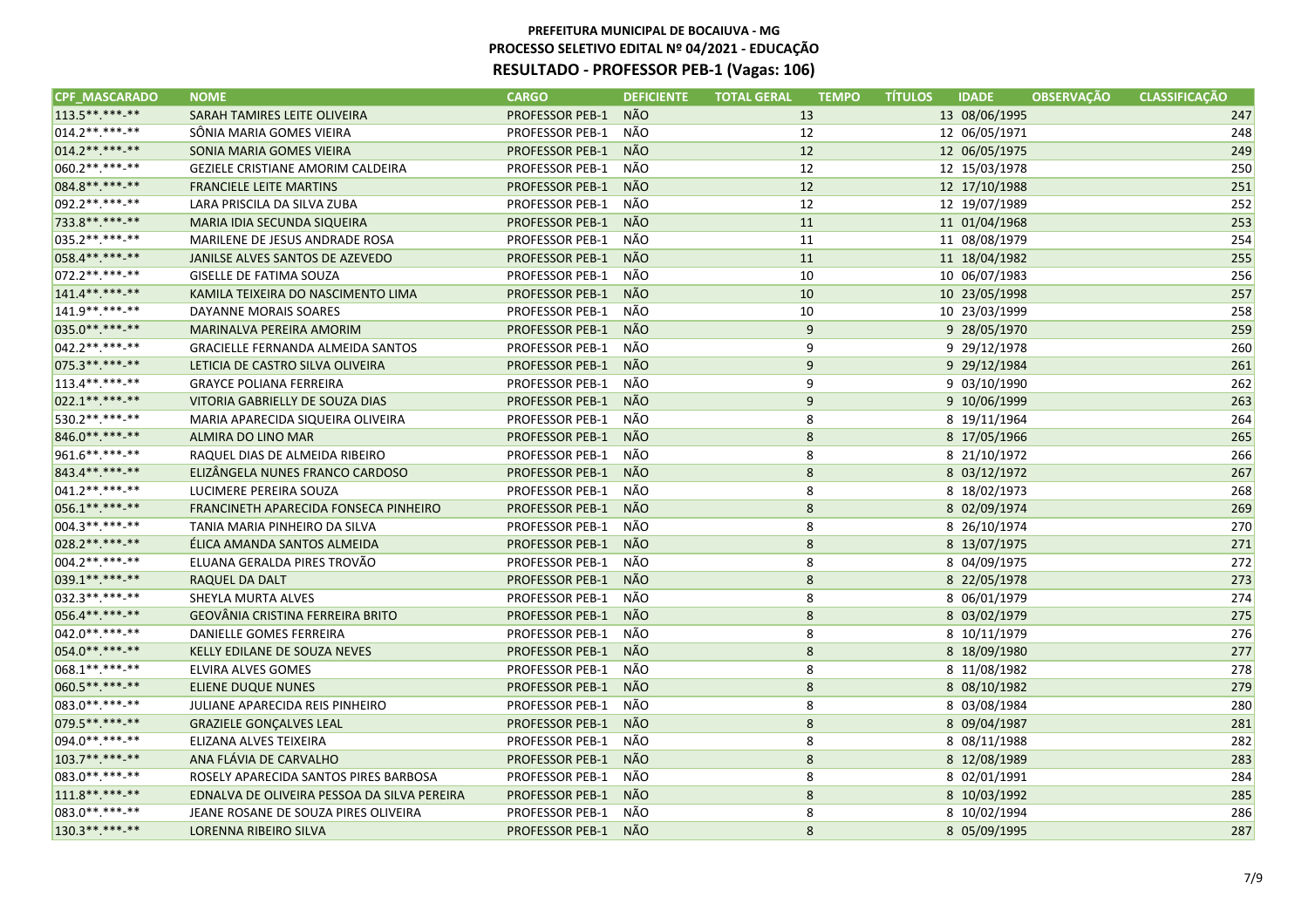| <b>CPF MASCARADO</b> | <b>NOME</b>                              | <b>CARGO</b>           | <b>DEFICIENTE</b> | <b>TOTAL GERAL</b> | <b>TEMPO</b>   | <b>TÍTULOS</b> | <b>IDADE</b>   | <b>OBSERVAÇÃO</b> | <b>CLASSIFICAÇÃO</b> |
|----------------------|------------------------------------------|------------------------|-------------------|--------------------|----------------|----------------|----------------|-------------------|----------------------|
| 950.7**.***.**       | LUCIANA MARCIA DE SOUZA                  | <b>PROFESSOR PEB-1</b> | NÃO               |                    | $\overline{7}$ |                | 7 01/07/1973   |                   | 288                  |
| 089.1**.***-**       | <b>CLAUDIMEIRE MENDES MORAIS</b>         | <b>PROFESSOR PEB-1</b> | NÃO               |                    | $\overline{7}$ |                | 7 08/01/1984   |                   | 289                  |
| 103.9**.***-**       | ALINE BARBOSA VIEIRA                     | PROFESSOR PEB-1        | NÃO               |                    | $\overline{7}$ |                | 7 22/08/1989   |                   | 290                  |
| 109.8**.***-**       | <b>JANINE SIQUEIRA DOS REIS</b>          | <b>PROFESSOR PEB-1</b> | NÃO               |                    | $\overline{7}$ |                | 7 06/08/1992   |                   | 291                  |
| 368.9**.***-**       | EVA GOMES DE LIMA                        | PROFESSOR PEB-1        | NÃO               |                    | 6              |                | 6 17/09/1953   |                   | 292                  |
| 520.1**.***-**       | ELIZABETH MOREIRA DE ARAUJO              | <b>PROFESSOR PEB-1</b> | NÃO               |                    | 6              |                | 6 19/04/1960   |                   | 293                  |
| 703.1**.***.**       | EUNICE CONCEIÇÃO CATARINO PEREIRA FREIRE | PROFESSOR PEB-1        | NÃO               |                    | 6              |                | 6 13/07/1964   |                   | 294                  |
| 757.0 ** *** **      | <b>IONICE TEREZINHA DE SOUZA</b>         | <b>PROFESSOR PEB-1</b> | NÃO               |                    | 6              |                | 6 05/05/1968   |                   | 295                  |
| 916.7**.***-**       | MARIA MARLENE BARROSO GUIMARÃES          | <b>PROFESSOR PEB-1</b> | NÃO               |                    | 6              |                | 6 12/10/1970   |                   | 296                  |
| 778.7**.***-**       | EDILENE RAMOS DE SOUZA                   | <b>PROFESSOR PEB-1</b> | NÃO               |                    | 6              |                | 6 04/02/1971   |                   | 297                  |
| 055.6**.***-**       | EZIENE TEODOLINO FERREIRA                | PROFESSOR PEB-1        | NÃO               |                    | 6              |                | 6 23/11/1980   |                   | 298                  |
| 058.8**.***-**       | SARAH FERNANDES ANDRADE ALKMIM           | <b>PROFESSOR PEB-1</b> | NÃO               |                    | 6              |                | 6 27/06/1983   |                   | 299                  |
| $111.4******$        | CAMILLA FRANCIELLE DE ALMEIDA GOMES DIAS | <b>PROFESSOR PEB-1</b> | NÃO               |                    | 6              |                | 6 02/07/1993   |                   | 300                  |
| 010.7**.***-**       | ALAÉRCIO CÁSSIO VIEIRA                   | <b>PROFESSOR PEB-1</b> | <b>NÃO</b>        |                    | 5              |                | 5 22/03/1977   |                   | 301                  |
| 034.1**.***-**       | EDNA SANTOS MENEZES ALMEIDA              | <b>PROFESSOR PEB-1</b> | NÃO               |                    | 5              |                | 5 15/10/1978   |                   | 302                  |
| 066.9**.***-**       | LILIAN PEREIRA DOS SANTOS NORONHA        | <b>PROFESSOR PEB-1</b> | <b>NÃO</b>        |                    | 5              |                | 5 08/08/1979   |                   | 303                  |
| 119.9**.***-**       | LUDMILLA THATIANNE PEREIRA DIAS          | PROFESSOR PEB-1        | NÃO               |                    | 5              |                | 5 01/04/1990   |                   | 304                  |
| 090.5**.***-**       | RAFAELA CARDOSO DA SILVA FERREIRA        | <b>PROFESSOR PEB-1</b> | NÃO               |                    | $\overline{4}$ |                | 4 24/02/1989   |                   | 305                  |
| 893.4 ** ** * * * *  | ROSANA PATRÍCIA FURTADO LEITE            | <b>PROFESSOR PEB-1</b> | NÃO               |                    | 3              |                | 3 08/09/1979   |                   | 306                  |
| 119.9** *** **       | LUDMILLA TTHATIANNE PEREIRA DIAS         | <b>PROFESSOR PEB-1</b> | NÃO               |                    | $\overline{3}$ |                | 3 01/04/1990   |                   | 307                  |
| 120.9 ** *** -**     | SUENY FRANCIELLE DUARTE DA SILVA         | <b>PROFESSOR PEB-1</b> | NÃO               |                    | 3              |                | 3 16/02/1995   |                   | 308                  |
| 145.2 ** *** **      | <b>BRUNA RAFAELA TEIXEIRA</b>            | <b>PROFESSOR PEB-1</b> | NÃO               |                    | $\overline{2}$ |                | 2 02/02/1999   |                   | 309                  |
| 004.7**.***-**       | LUCIENE DE ALMEIDA SILVA                 | <b>PROFESSOR PEB-1</b> | NÃO               |                    | $\mathbf{1}$   |                | 1 23/08/1974   |                   | 310                  |
| 092.2 ** *** -**     | ELLEN TATIANE VIEIRA DIAS                | <b>PROFESSOR PEB-1</b> | <b>NÃO</b>        |                    | $\mathbf{1}$   |                | 1 12/06/1989   |                   | 311                  |
| 104.4**.***.**       | SHEILLA FABIANA PEREIRA                  | PROFESSOR PEB-1        | NÃO               |                    | $\mathbf{1}$   |                | 1 02/07/1990   |                   | 312                  |
| 531.7**.***-**       | <b>NELCI DO CARMO MEIRA</b>              | <b>PROFESSOR PEB-1</b> | NÃO               |                    | $\mathbf{0}$   |                | 0 09/07/1963   |                   | 313                  |
| 711.7**.***-**       | ÂNGELA MARIA VIEIRA SOUZA                | <b>PROFESSOR PEB-1</b> | NÃO               |                    | 0              |                | 0 13/07/1968   |                   | 314                  |
| 900.1**.***-**       | <b>GERALDA IDENIR COSTA</b>              | <b>PROFESSOR PEB-1</b> | NÃO               |                    | $\mathbf 0$    |                | 0 26/11/1970   |                   | 315                  |
| 903.3**.***-**       | MARIA LENY FERREIRA LOPES                | <b>PROFESSOR PEB-1</b> | NÃO               |                    | 0              |                | 0 04/02/1973   |                   | 316                  |
| 044.7**.***-**       | <b>JULIANA PEREIRA SANTOS</b>            | <b>PROFESSOR PEB-1</b> | NÃO               |                    | $\mathbf 0$    |                | 0 16/01/1974   |                   | 317                  |
| 030.9**.***-**       | CLÉIA RAMOS SOUZA                        | <b>PROFESSOR PEB-1</b> | NÃO               |                    | 0              |                | 0 17/03/1974   |                   | 318                  |
| 001.0**.***.**       | <b>JUSSANDRA MARIA PRATES DUARTE</b>     | <b>PROFESSOR PEB-1</b> | NÃO               |                    | $\mathbf 0$    |                | 0 22/03/1974   |                   | 319                  |
| 047.5 **. ***-**     | MARIA APARECIDA INES                     | <b>PROFESSOR PEB-1</b> | NÃO               |                    | 0              |                | 0 15/08/1975   |                   | 320                  |
| 045.6**.***-**       | DELMA CONCEIÇÃO BRANDÃO DA PAIXÃO        | <b>PROFESSOR PEB-1</b> | <b>NÃO</b>        |                    | $\mathbf{0}$   |                | 0 08/12/1976   |                   | 321                  |
| $012.1******$        | SELMA LEITE DOS SANTOS                   | <b>PROFESSOR PEB-1</b> | NÃO               |                    | 0              |                | 0 11/04/1977   |                   | 322                  |
| 050.9**.***-**       | LUZIANA CALDEIRA TIAGO DUARTE            | <b>PROFESSOR PEB-1</b> | NÃO               |                    | $\mathbf{0}$   |                | $0$ 11/12/1977 |                   | 323                  |
| 192.6**.***-**       | ELISÂNGELA MOREIRA MIRANDA               | PROFESSOR PEB-1        | NÃO               |                    | 0              |                | 0 29/12/1977   |                   | 324                  |
| 036.9**.***-**       | BETHANIA DUTRA DE MENEZES VIEIRA         | <b>PROFESSOR PEB-1</b> | NÃO               |                    | $\mathbf 0$    |                | 0 18/09/1978   |                   | 325                  |
| 060.4**.***-**       | ALICE DE SOUZA SANTOS OLIVEIRA           | PROFESSOR PEB-1        | NÃO               |                    | 0              |                | 0 19/08/1979   |                   | 326                  |
| 047.3 ** *** -**     | ELMA CRISTIANA LOPES MARTINS PEREIRA     | <b>PROFESSOR PEB-1</b> | <b>NÃO</b>        |                    | $\mathbf{0}$   |                | $0$ 10/11/1979 |                   | 327                  |
| 044.9 ** *** -**     | LEILA MARIA MACEDO DUARTE                | <b>PROFESSOR PEB-1</b> | NÃO               |                    | $\Omega$       |                | 0 16/02/1980   |                   | 328                  |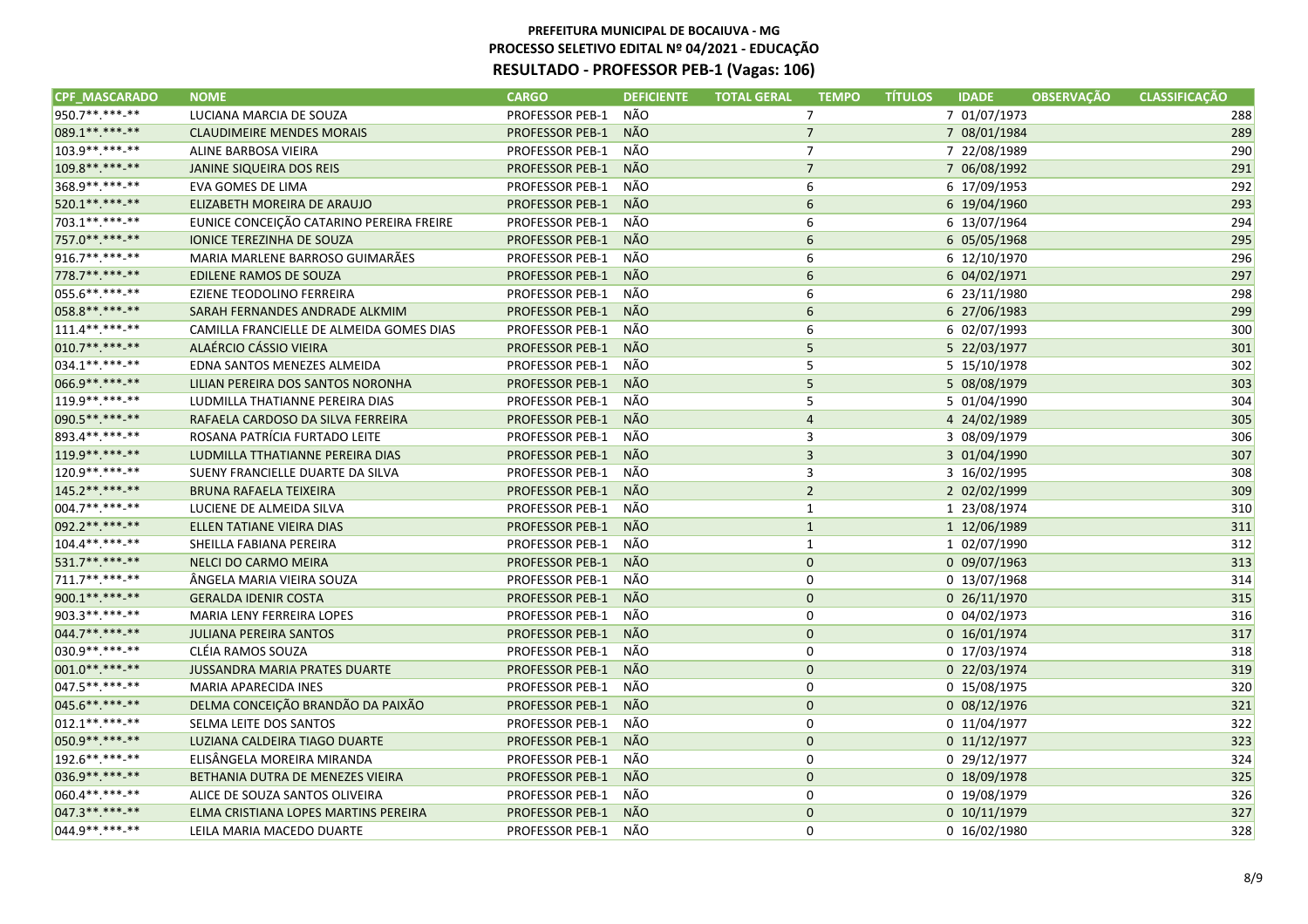| <b>CPF MASCARADO</b> | <b>NOME</b>                              | <b>CARGO</b>           | <b>DEFICIENTE</b> | <b>TOTAL GERAL</b> | <b>TEMPO</b> | <b>TÍTULOS</b> | <b>IDADE</b>       | <b>OBSERVAÇÃO</b> | <b>CLASSIFICAÇÃO</b> |
|----------------------|------------------------------------------|------------------------|-------------------|--------------------|--------------|----------------|--------------------|-------------------|----------------------|
| 050.8**.***.**       | LEILA DE FATIMA CARDOSO                  | <b>PROFESSOR PEB-1</b> | NÃO.              |                    | 0            |                | 0 12/04/1981       |                   | 329                  |
| $ 060.0*********$    | CLAUDIA TATYANE DO MONTE DUARTE CARVALHO | PROFESSOR PEB-1        | NÃO               |                    | 0            |                | 0 26/05/1982       |                   | 330                  |
| 092.6**.***-**       | MIRIAM FERNANDA FONSECA DOS SANTOS       | <b>PROFESSOR PEB-1</b> | NÃO               |                    | $\mathbf{0}$ |                | $0\ 04/10/1983$    |                   | 331                  |
| $064.1******$        | ROSILENE JARDIM DE SOUZA                 | PROFESSOR PEB-1        | NÃO               |                    | 0            |                | 0 05/01/1984       |                   | 332                  |
| 067.0**.***-**       | SIDÁLIA MARIA ANTUNES VIEIRA             | <b>PROFESSOR PEB-1</b> | NÃO               |                    | $\mathbf 0$  |                | 0 29/04/1984       |                   | 333                  |
| $074.5******$        | SAMYRA ANNY FREIRE                       | PROFESSOR PEB-1        | NÃO               |                    |              |                | 0 30/11/1984       |                   | 334                  |
| $113.1******$        | LYDIANE DAMARIS DA SILVA RODRIGUES       | <b>PROFESSOR PEB-1</b> | NÃO.              |                    | $\mathbf 0$  |                | $0\quad16/11/1985$ |                   | 335                  |
| $090.4*********$     | LEONEDE LIMA BOTELHO                     | PROFESSOR PEB-1        | NÃO               |                    | 0            |                | 0 05/03/1986       |                   | 336                  |
| 092.4**.***-**       | SELMA HELOÍSA DE MORAIS LISBOA           | <b>PROFESSOR PEB-1</b> | NÃO               |                    | $\mathbf 0$  |                | 0 24/02/1987       |                   | 337                  |
| $091.4*********$     | LUCIANA NEVES DE JESUS SOARES            | PROFESSOR PEB-1        | NÃO               |                    | 0            |                | 0 17/07/1987       |                   | 338                  |
| $107.1******$        | MARINETE LEITE DE OLIVEIRA               | <b>PROFESSOR PEB-1</b> | NÃO               |                    | $\mathbf{0}$ |                | 0 15/09/1988       |                   | 339                  |
| 083.0 ** *** **      | GIZELE JANIETE DE SOUZA MORAIS           | PROFESSOR PEB-1        | NÃO               |                    | 0            |                | 0 08/01/1989       |                   | 340                  |
| 092.0 ** *** **      | JANAYNE SOARES DA CRUZ NORONHA           | <b>PROFESSOR PEB-1</b> | NÃO               |                    | 0            |                | 0 10/09/1989       |                   | 341                  |
| $086.8*********$     | <b>FERNANDA FERREIRA</b>                 | PROFESSOR PEB-1        | NÃO               |                    |              |                | 0 22/07/1990       |                   | 342                  |
| 093.1 ** *** -**     | CYNTHIA FERNANDES DURÃES                 | <b>PROFESSOR PEB-1</b> | NÃO               |                    | $\mathbf{0}$ |                | 0 23/11/1990       |                   | 343                  |
| $411.7******$        | ANA CAROLINA PIMENTA RODRIGUEZ           | PROFESSOR PEB-1        | NÃO               |                    | 0            |                | 0 26/02/1991       |                   | 344                  |
| $105.1******$        | LARISSA CANDIDA ALVES OLIVEIRA           | <b>PROFESSOR PEB-1</b> | NÃO.              |                    | $\mathbf 0$  |                | 0 31/07/1991       |                   | 345                  |
| $112.8*********$     | KELLY PATRICIA RAMOS SOUZA               | PROFESSOR PEB-1        | NÃO               |                    | 0            |                | 0 27/09/1991       |                   | 346                  |
| 104.9 ** *** -**     | THAÍS ALESSANDRA LEITE SOUZA             | <b>PROFESSOR PEB-1</b> | NÃO               |                    | $\mathbf 0$  |                | 0 13/07/1992       |                   | 347                  |
| $118.1******$        | LÍVIA MARIA PEREIRA FONSECA              | PROFESSOR PEB-1        | NÃO               |                    | 0            |                | 0 14/06/1993       |                   | 348                  |
| $127.2*********$     | JÉSSICA SANTIAGO ROCHA                   | <b>PROFESSOR PEB-1</b> | NÃO               |                    | $\mathbf 0$  |                | 0 25/01/1996       |                   | 349                  |
| $148.3*********$     | MARIA ALICE FERREIRA                     | <b>PROFESSOR PEB-1</b> | NÃO               |                    | 0            |                | 0 25/05/1999       |                   | 350                  |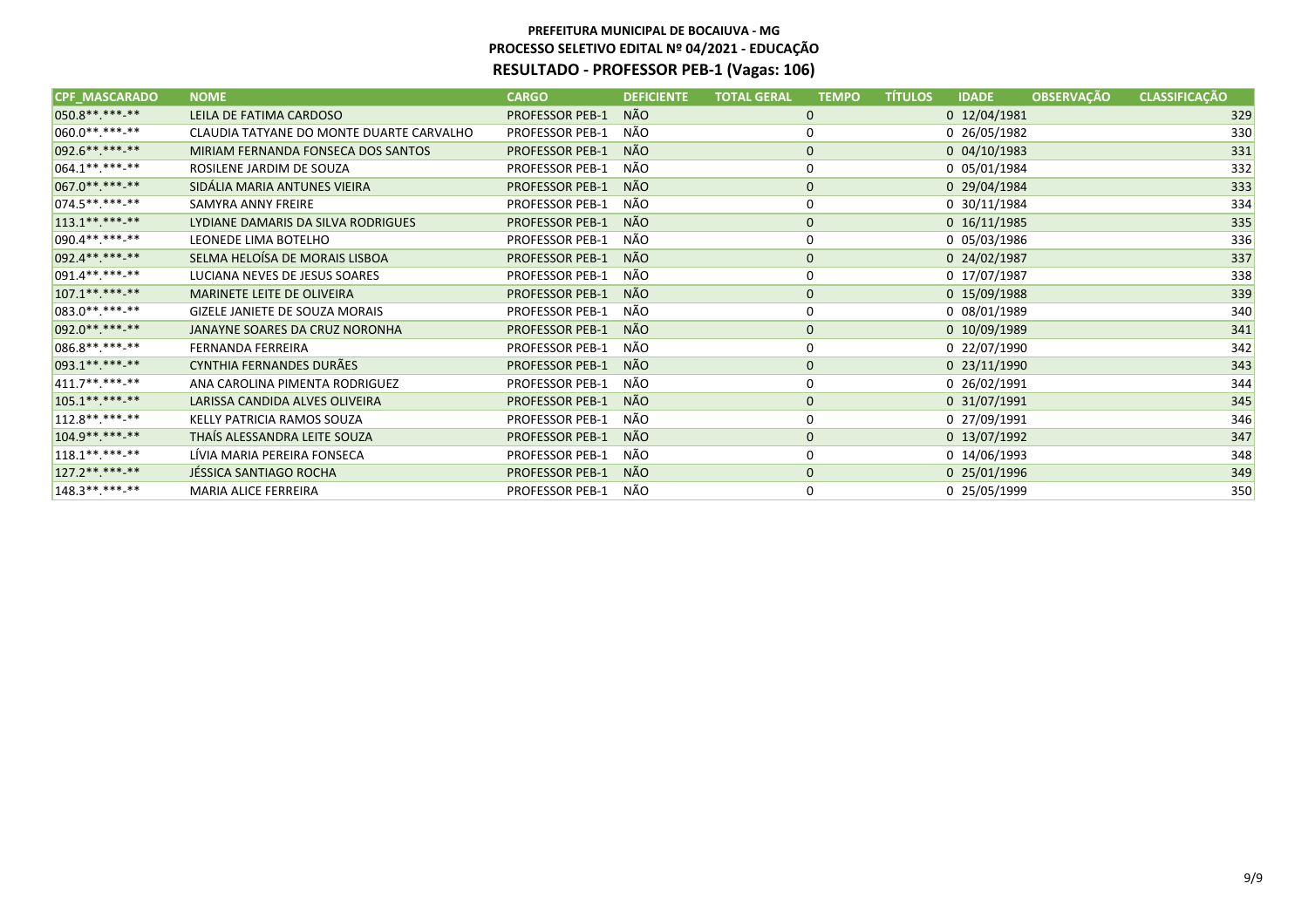| <b>CPF MASCARADO</b> | <b>NOME</b>                           | <b>CARGO</b>                   | <b>DEFICIENTE</b> | <b>TOTAL GERAL</b> | <b>TEMPO</b> | <b>TITULOS</b> | <b>IDADE</b>  | <b>OBSERVACÃO</b> | <b>CLASSIFICAÇÃO</b> |  |
|----------------------|---------------------------------------|--------------------------------|-------------------|--------------------|--------------|----------------|---------------|-------------------|----------------------|--|
| $049.7*********$     | <b>ROSILENE GOMES DOS REIS SANTOS</b> | <b>PROFESSOR PEB-5 - ARTES</b> | NÃO               | 1544               | 1544         |                | 0 08/09/1979  |                   |                      |  |
| $ 089.4*********$    | CLEUDE PEREIRA SANTOS NEVES           | <b>PROFESSOR PEB-5 - ARTES</b> | NÃO               | 476                | 476          |                | 0 03/01/1984  |                   |                      |  |
| $074.6*********$     | JOSIMEIRY DE PAULA SANTOS TEIXEIRA    | <b>PROFESSOR PEB-5 - ARTES</b> | NÃO               | 17                 |              |                | 17 22/02/1986 |                   |                      |  |
| $115.5*********$     | LUIS RICARDO SANTOS SILVA             | <b>PROFESSOR PEB-5 - ARTES</b> | NÃO               |                    |              |                | 8 01/07/1993  |                   |                      |  |
| $141.6*********$     | PEDRO LUCAS CORREA TEIXEIRA           | <b>PROFESSOR PEB-5 - ARTES</b> | NÃO               |                    |              |                | 4 17/04/1997  |                   |                      |  |
| $100.4*********$     | MARIA DAS DORES FERNANDES VITOR       | <b>PROFESSOR PEB-5 - ARTES</b> | NÃO               |                    |              |                | 0 30/08/1988  |                   |                      |  |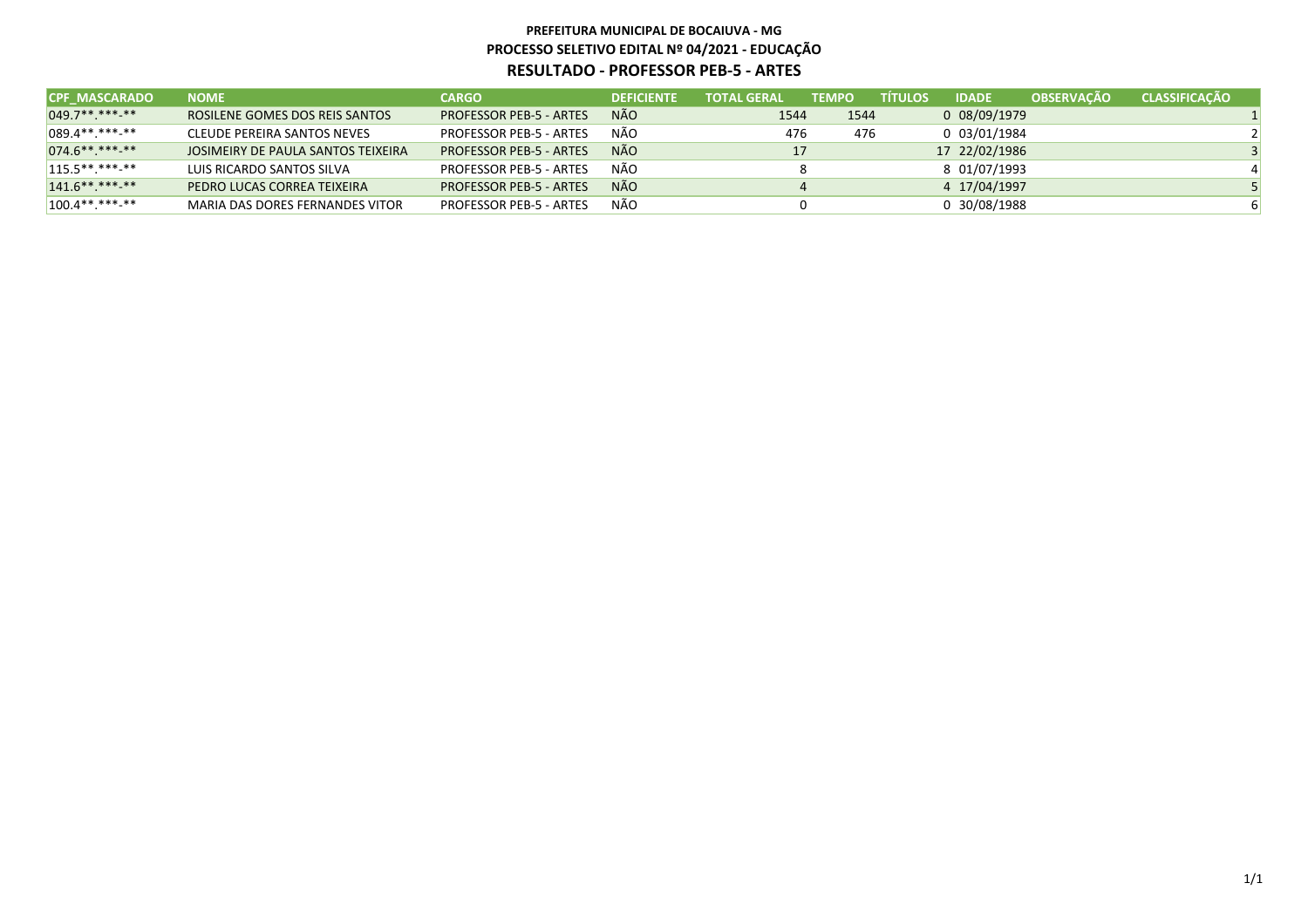| <b>CPF MASCARADO</b> | <b>NOME</b>                          | <b>CARGO</b>                      | <b>DEFICIENTE</b> | <b>TOTAL GERAL</b> | <b>TEMPO</b> | <b>TÍTULOS</b> | <b>IDADE</b>   | <b>OBSERVAÇÃO</b> | <b>CLASSIFICAÇÃO</b> |
|----------------------|--------------------------------------|-----------------------------------|-------------------|--------------------|--------------|----------------|----------------|-------------------|----------------------|
| $117.0******$        | ANA PAULA FERREIRA DE OLIVEIRA       | <b>PROFESSOR PEB-5 - CIÊNCIAS</b> | <b>NÃO</b>        | 3504               | 3496         |                | 8 30/11/1992   |                   |                      |
| $045.2*********$     | ALENICE DE SOUZA SANTOS COSTA        | PROFESSOR PEB-5 - CIÊNCIAS        | NÃO               | 1256               | 1240         |                | 16 22/09/1981  |                   |                      |
| $116.4*********$     | KESIA FERNANDA CRUZ DOS SANTOS       | <b>PROFESSOR PEB-5 - CIÊNCIAS</b> | NÃO               | 457                | 454          |                | 3 15/06/1994   |                   |                      |
| $144.7******$        | LETICIA GABRIELA SANTOS SILVA        | PROFESSOR PEB-5 - CIÊNCIAS        | NÃO               | 347                | 347          |                | 0 28/03/1997   |                   |                      |
| $113.6*********$     | PRISCILLA KAROLLINY PEREIRA LUCENA   | <b>PROFESSOR PEB-5 - CIÊNCIAS</b> | <b>NÃO</b>        | 304                | 304          |                | $0$ 09/11/1993 |                   |                      |
| $092.0*********$     | JANAYNE SOARES DA CRUZ NORONHA       | PROFESSOR PEB-5 - CIÊNCIAS        | NÃO               | 4                  |              |                | 4 10/09/1989   |                   |                      |
| 058.4**.***-**       | <b>VERA LUCIA ALVES</b>              | PROFESSOR PEB-5 - CIÊNCIAS        | <b>NÃO</b>        | 3                  |              |                | 3 25/11/1981   |                   |                      |
| $915.1******$        | CLAUDIA REGINA AZEVEDO RIBEIRO       | <b>PROFESSOR PEB-5 - CIÊNCIAS</b> | NÃO               | 0                  |              |                | 0 02/11/1974   |                   |                      |
| 026.9** *** **       | ALDO JACKSON DA SILVA                | <b>PROFESSOR PEB-5 - CIÊNCIAS</b> | <b>NÃO</b>        | $\mathbf 0$        |              |                | 0 04/04/1975   |                   |                      |
| $070.7******$        | REJANE CRISTINA CALDAS DOS SANTOS    | <b>PROFESSOR PEB-5 - CIÊNCIAS</b> | NÃO               | 0                  |              |                | 0 14/06/1986   |                   | 10 <sup>1</sup>      |
| $110.4******$        | SABRINA PEREIRA SIQUEIRA SANTOS      | <b>PROFESSOR PEB-5 - CIÊNCIAS</b> | <b>NÃO</b>        | $\mathbf 0$        |              |                | 0 14/09/1992   |                   | 11                   |
| 399.1**.***-**       | JENIFFER NEVES DE SOUSA              | PROFESSOR PEB-5 - CIÊNCIAS        | NÃO               | 0                  |              |                | 0 27/01/1997   |                   | 12                   |
| 138.9**.***-**       | SABRINA ALEXANDRA FERNANDES LOURENCO | <b>PROFESSOR PEB-5 - CIÊNCIAS</b> | <b>NÃO</b>        | $\mathbf 0$        |              |                | 0 17/08/1997   |                   | 13                   |
| $144.3******$        | ALINE FERNANDA SANTOS SILVA          | PROFESSOR PEB-5 - CIÊNCIAS        | NÃO               | 0                  |              |                | 0 05/07/1998   |                   | 14                   |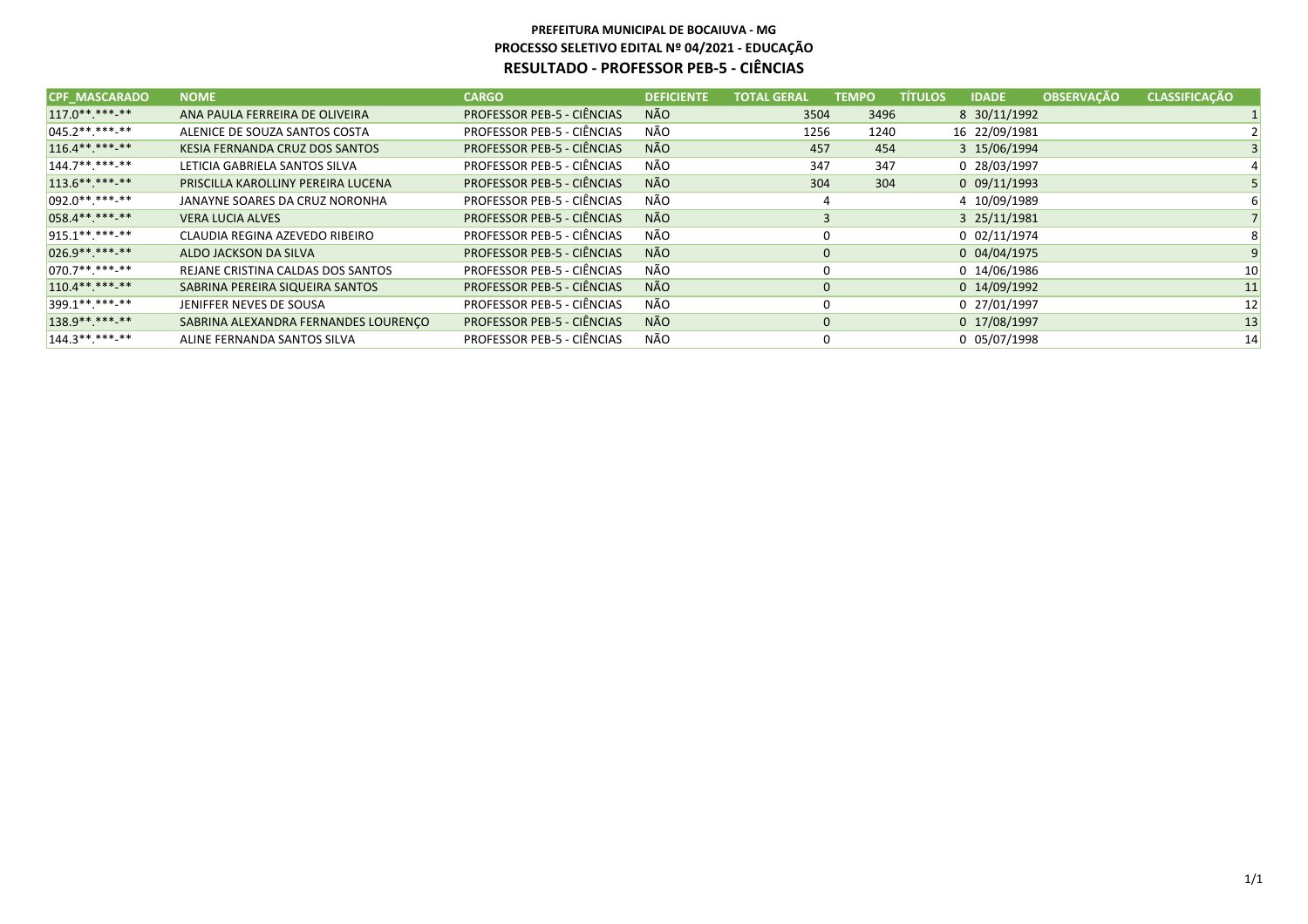#### **PREFEITURA MUNICIPAL DE BOCAIUVA - MG PROCESSO SELETIVO EDITAL Nº 04/2021 - EDUCAÇÃORESULTADO - PROFESSOR PEB-5 - EDUCAÇÃO FÍSICA**

| <b>CPF MASCARADO</b> | <b>NOME</b>                              | <b>CARGO</b>                      | <b>DEFICIENTE</b> | <b>TOTAL GERAL</b> | <b>TEMPO</b> | <b>TÍTULOS</b> | <b>IDADE</b>   | <b>OBSERVAÇÃO</b> | <b>CLASSIFICAÇÃO</b> |
|----------------------|------------------------------------------|-----------------------------------|-------------------|--------------------|--------------|----------------|----------------|-------------------|----------------------|
| 094.4**.***-**       | LUCIENE DOS SANTOS CARDOSO               | PROFESSOR PEB-5 - EDUCAÇÃO FÍSICA | <b>NÃO</b>        | 3519               | 3519         |                | 0 20/08/1987   |                   |                      |
| $040.8*********$     | EDIMAR GONÇALVES PEREIRA                 | PROFESSOR PEB-5 - EDUCAÇÃO FÍSICA | NÃO               | 2112               | 2104         |                | 8 21/04/1979   |                   |                      |
| 067.6**.***-**       | GUILHERME GREIK DE SOUZA SILVA           | PROFESSOR PEB-5 - EDUCAÇÃO FÍSICA | <b>NÃO</b>        | 1554               | 1554         |                | 0 12/04/1983   |                   |                      |
| 084.6**.***.**       | FERNANDO FONSECA VELOSO                  | PROFESSOR PEB-5 - EDUCAÇÃO FÍSICA | NÃO               | 1186               | 1169         |                | 17 03/04/1989  |                   |                      |
| 061.0**.***.**       | LETICIA MARQUES FERREIRA DUARTE          | PROFESSOR PEB-5 - EDUCAÇÃO FÍSICA | <b>NÃO</b>        | 879                | 871          |                | 8 26/04/1983   |                   |                      |
| 068.8**.***-**       | <b>BRUNA MURTA ALVES</b>                 | PROFESSOR PEB-5 - EDUCAÇÃO FÍSICA | NÃO               | 577                | 566          |                | 11 17/02/1984  |                   |                      |
| 083.4********        | PAULO CESAR DA CRUZ FILHO                | PROFESSOR PEB-5 - EDUCAÇÃO FÍSICA | <b>NÃO</b>        | 451                | 426          |                | 25 27/09/1989  |                   |                      |
| 339.4**.***.**       | <b>MARIA RENATA PIRES</b>                | PROFESSOR PEB-5 - EDUCAÇÃO FÍSICA | NÃO               | 429                | 415          |                | 14 02/05/1984  |                   |                      |
| 042.0**.***.**       | ANTONIO JOSÉ FERREIRA JUNIOR             | PROFESSOR PEB-5 - EDUCAÇÃO FÍSICA | <b>NÃO</b>        | 400                | 400          |                | 0 15/07/1977   |                   |                      |
| $104.7******$        | ANA MARIA CAETANO                        | PROFESSOR PEB-5 - EDUCAÇÃO FÍSICA | NÃO               | 236                | 236          |                | 0 20/11/1991   |                   | 10                   |
| $106.7*********$     | LERINY DAYANE DE ALMEIDA CARDOSO         | PROFESSOR PEB-5 - EDUCAÇÃO FÍSICA | <b>NÃO</b>        | 189                | 189          |                | 0 08/06/1990   |                   | 11                   |
| 089.4**.***-**       | <b>VICENTE CARLOS SOARES</b>             | PROFESSOR PEB-5 - EDUCAÇÃO FÍSICA | NÃO               | 24                 | 24           |                | 0 31/01/1987   |                   | 12                   |
| 055.6**.***.**       | <b>EZIENE TEODOLINO FERREIRA</b>         | PROFESSOR PEB-5 - EDUCAÇÃO FÍSICA | <b>NÃO</b>        | 14                 |              |                | 14 23/11/1980  |                   | 13                   |
| $ 002.9*********$    | ANDREIA GEOVANA DA SILVA SOUZA FERREIRA  | PROFESSOR PEB-5 - EDUCAÇÃO FÍSICA | NÃO               | 12                 |              |                | 12 19/08/1974  |                   | 14                   |
| 082.8**.***.**       | JEANE EZEQUIELE COSTA DAMAS              | PROFESSOR PEB-5 - EDUCAÇÃO FÍSICA | <b>NÃO</b>        | 10                 |              |                | 10 27/11/1987  |                   | 15                   |
| $121.4******$        | MARIA JACQUELINE REIS MELO               | PROFESSOR PEB-5 - EDUCAÇÃO FÍSICA | NÃO               | 10                 |              |                | 10 23/09/1993  |                   | 16                   |
| 841.6** *** **       | ROGERIA SANTOS DA DALT                   | PROFESSOR PEB-5 - EDUCAÇÃO FÍSICA | <b>NÃO</b>        | 8                  |              |                | 8 09/12/1972   |                   | 17                   |
| $ 097.4******$       | WAGNER RICARDO DO MONTE DUARTE           | PROFESSOR PEB-5 - EDUCAÇÃO FÍSICA | NÃO               | 5                  |              |                | 5 20/03/1989   |                   | 18                   |
| 095.7**.***.**       | SUE ELLEN DAYANE DIAS                    | PROFESSOR PEB-5 - EDUCAÇÃO FÍSICA | <b>NÃO</b>        | 4                  |              |                | 4 01/02/1988   |                   | 19                   |
| 056.5**.***-**       | MARIA VANDERLEIA DE OLIVEIRA AMARAL      | PROFESSOR PEB-5 - EDUCAÇÃO FÍSICA | NÃO               | 3                  |              |                | 3 25/07/1974   |                   | 20                   |
| 129.5** *** **       | ANYELLE SABRINA DOS SANTOS               | PROFESSOR PEB-5 - EDUCAÇÃO FÍSICA | <b>NÃO</b>        | $\overline{3}$     |              |                | 3 06/07/1998   |                   | 21                   |
| $021.6*********$     | LARISSA GABRIELLE FREITAS SANTOS         | PROFESSOR PEB-5 - EDUCAÇÃO FÍSICA | NÃO               | 3                  |              |                | 3 17/11/1998   |                   | 22                   |
| 032.4 ** *** **      | LUCIANA BOREM SILVEIRA VIEIRA            | PROFESSOR PEB-5 - EDUCAÇÃO FÍSICA | <b>NÃO</b>        | $\mathbf{1}$       |              |                | 1 30/01/1965   |                   | 23                   |
| 888.0 **. ***-**     | SILOÉ BARBOSA                            | PROFESSOR PEB-5 - EDUCAÇÃO FÍSICA | NÃO               | 0                  |              |                | 0 11/09/1973   |                   | 24                   |
| 068.5 ** *** **      | ILDIS LUIZA ALVES DE MELO                | PROFESSOR PEB-5 - EDUCAÇÃO FÍSICA | <b>NÃO</b>        | $\mathbf{0}$       |              |                | 0 23/10/1985   |                   | 25                   |
| $ 081.3*********$    | ANNA CLAUDIA APARECIDA OLIVEIRA DA SILVA | PROFESSOR PEB-5 - EDUCAÇÃO FÍSICA | NÃO               | 0                  |              |                | $0$ 01/10/1988 |                   | 26                   |
| 124.2 ** *** **      | TALITA DE OLIVEIRA BOITRAGO              | PROFESSOR PEB-5 - EDUCAÇÃO FÍSICA | <b>NÃO</b>        | $\mathbf 0$        |              |                | 0 17/12/1996   |                   | 27                   |
| $110.9*********$     | PEDRO VICTOR DIAS DE ALMEIDA SILVEIRA    | PROFESSOR PEB-5 - EDUCAÇÃO FÍSICA | NÃO               | 0                  |              |                | 0 24/03/1998   |                   | 28                   |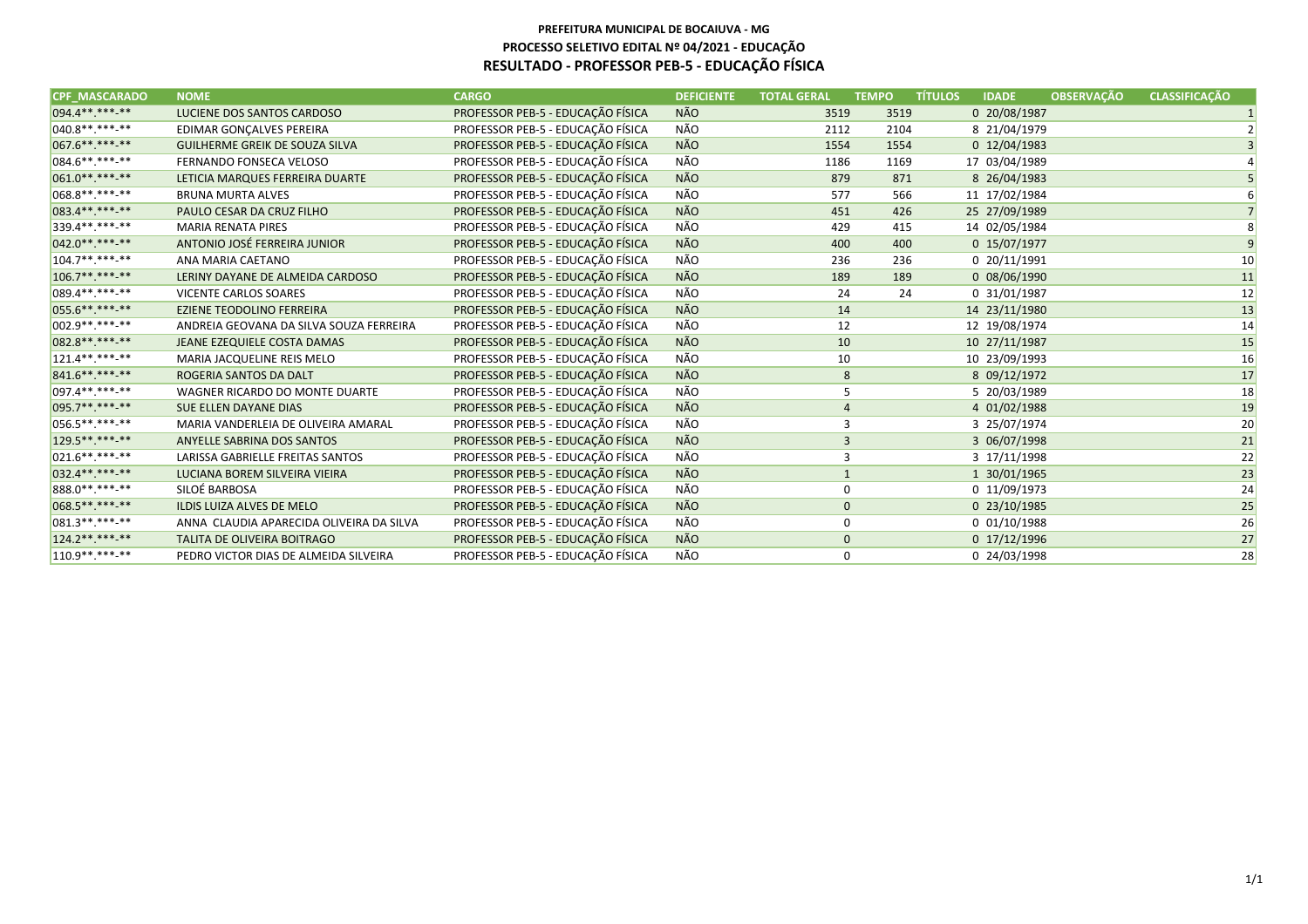#### **PREFEITURA MUNICIPAL DE BOCAIUVA - MG PROCESSO SELETIVO EDITAL Nº 04/2021 - EDUCAÇÃORESULTADO - PROFESSOR PEB-5 - EDUCAÇÃO RELIGIOSA**

| <b>CPF MASCARADO</b> | <b>NOME</b>                             | CARGO                                       | <b>DEFICIENTE</b> | <b>TOTAL GERAL</b> | <b>TEMPO</b> | <b>\TÍTULOS</b> | <b>IDADE</b>  | <b>OBSERVACÃO</b> | <b>CLASSIFICACÃO</b> |
|----------------------|-----------------------------------------|---------------------------------------------|-------------------|--------------------|--------------|-----------------|---------------|-------------------|----------------------|
| $038.3*********$     | <b>JULIANNA DE SOUZA RODRIGUES LEAL</b> | <b>PROFESSOR PEB-5 - EDUCAÇÃO RELIGIOSA</b> | <b>NÃO</b>        | 1173               | 1165         |                 | 8 11/06/1980  |                   |                      |
| $687.5*********$     | JOSÉ ROBERTO LIMAS DA SILVA             | PROFESSOR PEB-5 - EDUCAÇÃO RELIGIOSA        | NÃO               |                    | 20           |                 | 20 31/01/1966 |                   |                      |
| $464.1*********$     | JERÔNIMO DOS REIS RUAS PEREIRA          | PROFESSOR PEB-5 - EDUCAÇÃO RELIGIOSA        | <b>NÃO</b>        | 14                 |              |                 | 14 06/01/1962 |                   |                      |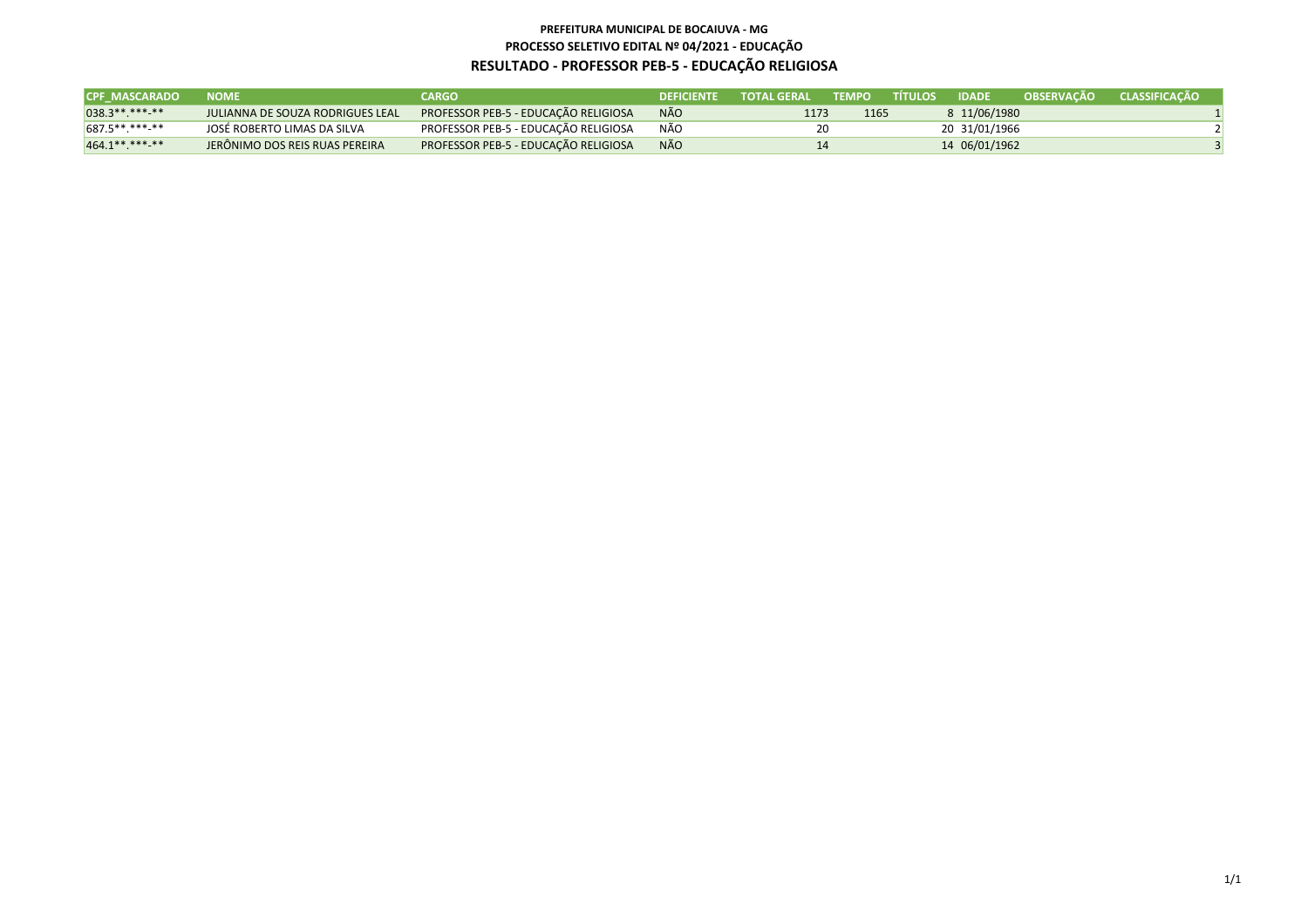| <b>CPF MASCARADO</b> | <b>NOME</b>                         | <b>CARGO</b>                | <b>DEFICIENTE</b> | <b>TOTAL GERAL</b> | <b>TEMPO</b> | <b>TÍTULOS</b> | <b>IDADE</b>  | <b>OBSERVAÇÃO</b> | <b>CLASSIFICAÇÃO</b> |
|----------------------|-------------------------------------|-----------------------------|-------------------|--------------------|--------------|----------------|---------------|-------------------|----------------------|
| $057.4******$        | JOSÉ TARCISIO DE JESUS ANTUNES      | PROFESSOR PEB-5 - GEOGRAFIA | <b>NÃO</b>        | 2881               | 2881         |                | 0 12/08/1982  |                   |                      |
| $032.9*********$     | ANGELA MARIA BORGES RIBEIRO DURAES  | PROFESSOR PEB-5 - GEOGRAFIA | <b>NÃO</b>        | 2681               | 2671         |                | 10 22/02/1969 |                   |                      |
| 069.4**.***-**       | LUCIANA CARDOSO DOS SANTOS FERREIRA | PROFESSOR PEB-5 - GEOGRAFIA | <b>NÃO</b>        | 2411               | 2387         |                | 24 10/03/1983 |                   |                      |
| $057.6*********$     | JOSIANE MARIA CARDOSO SANTOS        | PROFESSOR PEB-5 - GEOGRAFIA | NÃO               | 292                | 292          |                | 0 20/06/1982  |                   |                      |
| 080.8**.***-**       | JOSANE ROMAININE DE OLIVEIRA        | PROFESSOR PEB-5 - GEOGRAFIA | <b>NÃO</b>        | 240                | 239          |                | 1 16/08/1986  |                   |                      |
| $110.0*********$     | CHRISTIAN YAGO VIEIRA DE SOUZA      | PROFESSOR PEB-5 - GEOGRAFIA | NÃO               | 112                | 77           |                | 35 29/09/1992 |                   |                      |
| $036.0*********$     | KATHIA VIVIANE RAMOS DE MOURA       | PROFESSOR PEB-5 - GEOGRAFIA | <b>NÃO</b>        | 15                 |              |                | 15 04/06/1979 |                   |                      |
| $038.1******$        | ALINE FABIANE GONCALVES DE OLIVEIRA | PROFESSOR PEB-5 - GEOGRAFIA | NÃO               | 15                 |              |                | 15 17/09/1980 |                   |                      |
| $079.5******-*$      | <b>GRAZIELE GONCALVES LEAL</b>      | PROFESSOR PEB-5 - GEOGRAFIA | <b>NÃO</b>        | 0                  |              |                | 0 09/04/1987  |                   |                      |
| $134.3*********$     | MARIA JULIA DE SOUZA LEITE          | PROFESSOR PEB-5 - GEOGRAFIA | NÃO               |                    |              |                | 0 18/09/1998  |                   | 10 <sup>1</sup>      |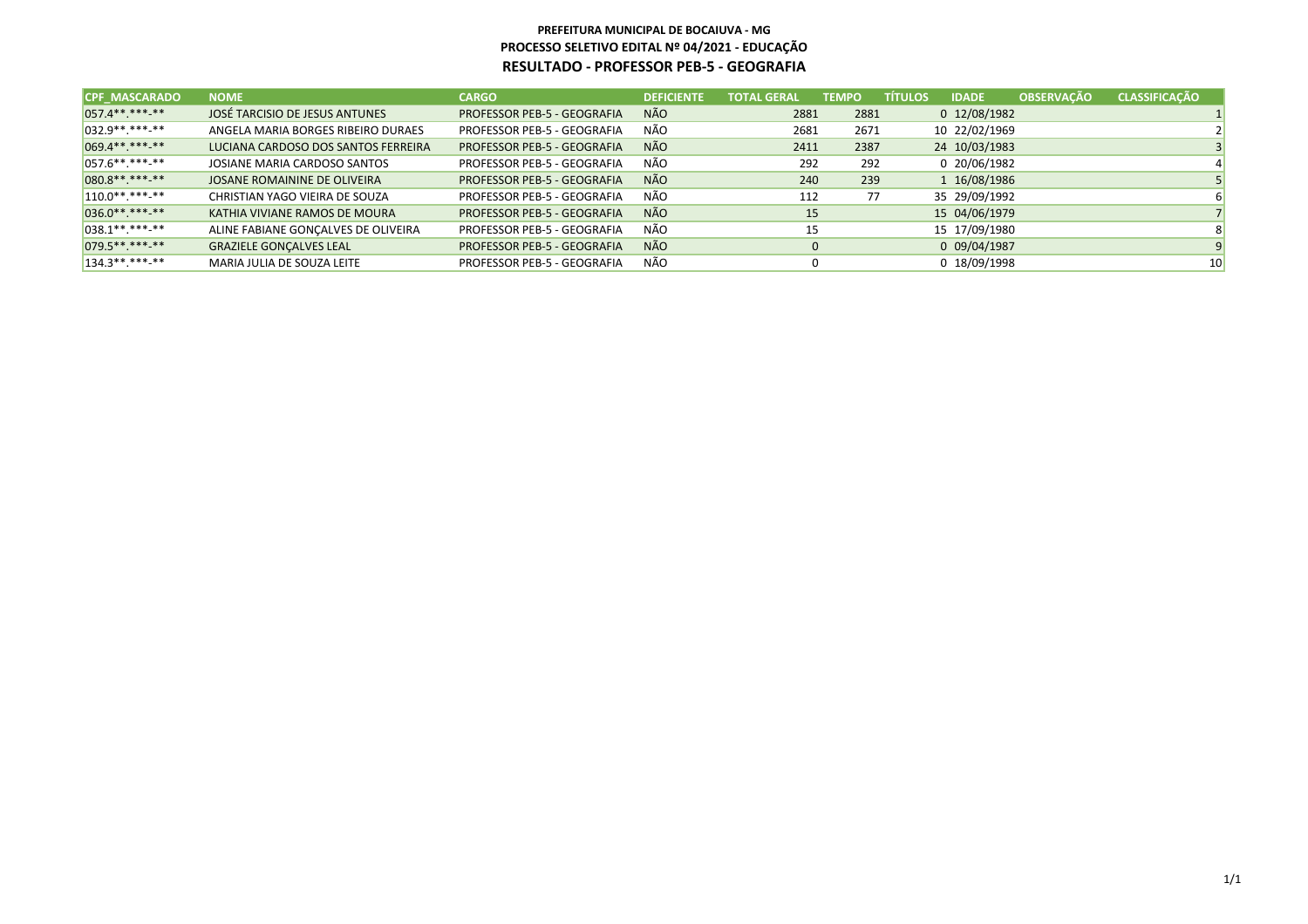| <b>CPF MASCARADO</b> | <b>NOME</b>                          | <b>CARGO</b>               | <b>DEFICIENTE</b> | <b>TOTAL GERAL</b> | <b>TEMPO</b> | <b>TÍTULOS</b> | <b>IDADE</b>   | <b>OBSERVAÇÃO</b> | <b>CLASSIFICAÇÃO</b> |
|----------------------|--------------------------------------|----------------------------|-------------------|--------------------|--------------|----------------|----------------|-------------------|----------------------|
| 072.6**.***-**       | MAGALI DE LOURDES LOGLI FONSECA      | PROFESSOR PEB-5 - HISTÓRIA | <b>NÃO</b>        | 2669               | 2669         |                | 0 15/04/1965   |                   |                      |
| $060.3*********$     | MARIA SIMONE DE OLIVEIRA             | PROFESSOR PEB-5 - HISTÓRIA | NÃO               | 1263               | 1255         |                | 8 02/08/1980   |                   |                      |
| $079.2*********$     | FERNANDA TATIANE PEREIRA DA SILVA    | PROFESSOR PEB-5 - HISTÓRIA | <b>NÃO</b>        | 1198               | 1180         |                | 18 25/02/1983  |                   |                      |
| $117.1******$        | DANIELLE APARECIDA DE OLIVEIRA SILVA | PROFESSOR PEB-5 - HISTÓRIA | NÃO               | 688                | 680          |                | 8 25/02/1991   |                   |                      |
| 717.2** ***-**       | <b>MARIA IRIS RIBEIRO</b>            | PROFESSOR PEB-5 - HISTÓRIA | <b>NÃO</b>        | 312                | 300          |                | 12 14/12/1962  |                   |                      |
| $004.2*********$     | ELUANA GERALDA PIRES TROVÃO          | PROFESSOR PEB-5 - HISTÓRIA | NÃO               | 8                  |              |                | 8 04/09/1975   |                   |                      |
| $711.7******$        | <b>IRENE MARIA ROSA ALVES</b>        | PROFESSOR PEB-5 - HISTÓRIA | <b>NÃO</b>        | 0                  |              |                | $0$ 02/07/1966 |                   |                      |
| $040.7******$        | LILIA CRISTINA DE JESUS              | PROFESSOR PEB-5 - HISTÓRIA | NÃO               |                    |              |                | 0 01/05/1979   |                   |                      |
| $074.7******$        | MARIANA CRISTINA PEREIRA BARROSO     | PROFESSOR PEB-5 - HISTÓRIA | <b>NÃO</b>        | 0                  |              |                | 0 15/04/1985   |                   |                      |
| $103.7******$        | CLAMARA RUTHE CRUZ ALMEIDA           | PROFESSOR PEB-5 - HISTÓRIA | NÃO               |                    |              |                | 0 19/07/1991   |                   | 10                   |
| $128.2*********$     | IZABELLA CAROLINA FERREIRA BENEVIDES | PROFESSOR PEB-5 - HISTÓRIA | <b>NÃO</b>        |                    | 0            |                | 0 18/01/1997   |                   | 11                   |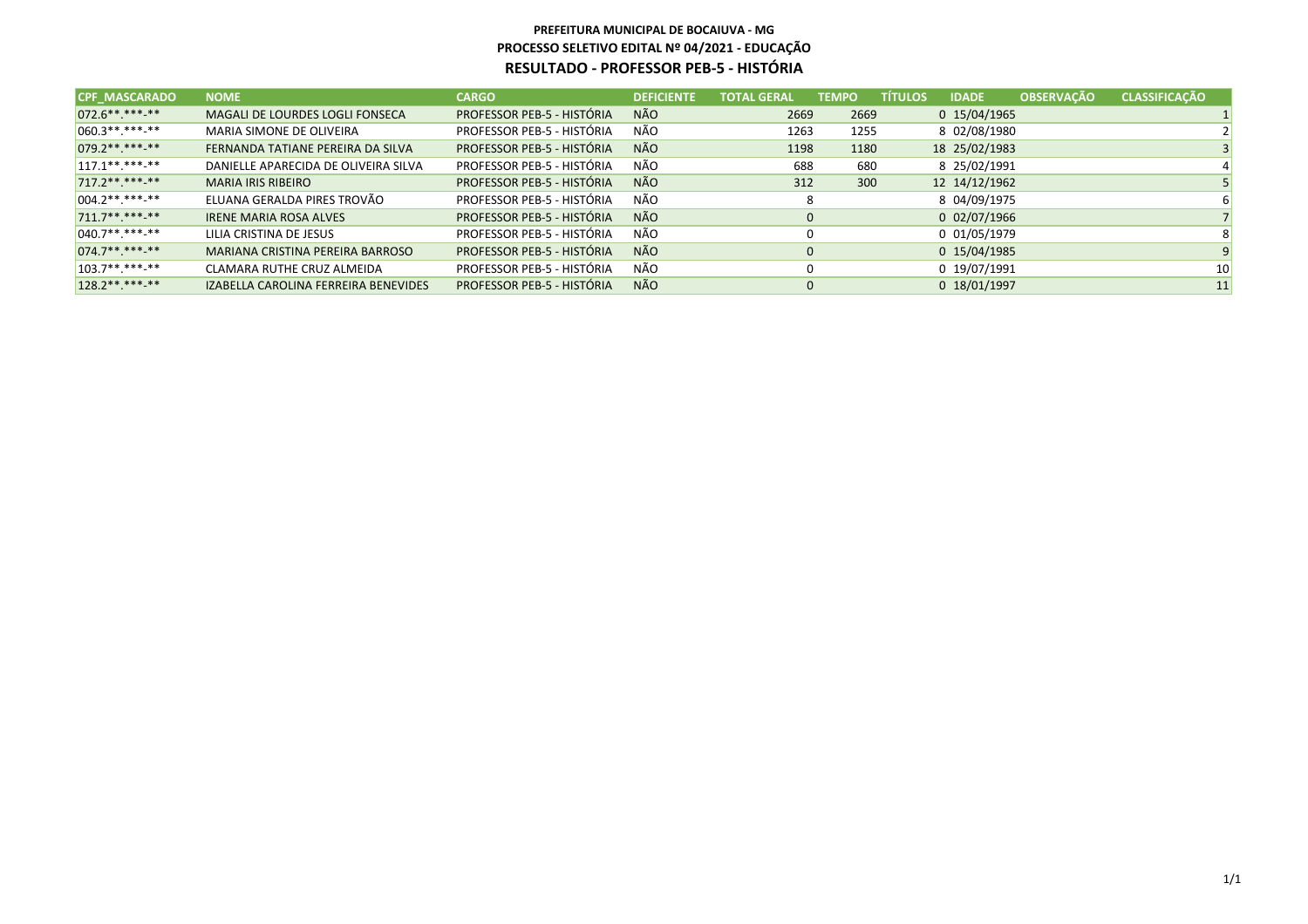#### **PREFEITURA MUNICIPAL DE BOCAIUVA - MG PROCESSO SELETIVO EDITAL Nº 04/2021 - EDUCAÇÃORESULTADO - PROFESSOR PEB-5 - LINGUA ESTRANGEIRA INGLÊS**

| <b>CPF MASCARADO</b> | <b>NOME</b>                          | <b>CARGO</b>                                | <b>DEFICIENTE</b> | <b>TOTAL GERAL.</b> | <b>TEMPO</b> | <b>TÍTULOS</b><br><b>IDADE</b> | <b>OBSERVACÃO</b> | <b>CLASSIFICAÇÃO</b> |
|----------------------|--------------------------------------|---------------------------------------------|-------------------|---------------------|--------------|--------------------------------|-------------------|----------------------|
| 091.8**.***-**       | LUCIANA DANIELLE DOMINGOS            | PROFESSOR PEB-5 - LÍNGUA ESTRANGEIRA INGLÊS | NÃO               | 2162                | 2155         | 7 22/04/1989                   |                   |                      |
| $042.1******$        | APARECIDA DAYANE BARROSO SILVA       | PROFESSOR PEB-5 - LÍNGUA ESTRANGEIRA INGLÊS | NÃO               | 1963                | 1947         | 16 16/12/1978                  |                   |                      |
| 089.4**.***-**       | <b>CLEUDE PEREIRA SANTOS NEVES</b>   | PROFESSOR PEB-5 - LÍNGUA ESTRANGEIRA INGLÊS | NÃO               | 1894                | 1894         | 0 03/01/1984                   |                   |                      |
| $092.9*********$     | BEATRIZ ELEUTÉRIO PEREIRA DA CRUZ    | PROFESSOR PEB-5 - LÍNGUA ESTRANGEIRA INGLÊS | NÃO               | 1492                | 1486         | 6 03/05/1967                   |                   |                      |
| 966.0**.***-**       | <b>EMERSON CAMARA SANTOS</b>         | PROFESSOR PEB-5 - LÍNGUA ESTRANGEIRA INGLÊS | <b>NÃO</b>        | 1490                | 1486         | 4 28/02/1973                   |                   |                      |
| $044.8******$        | SARA CARDOSO SILVA                   | PROFESSOR PEB-5 - LÍNGUA ESTRANGEIRA INGLÊS | NÃO               | 989                 | 980          | 9 20/09/1981                   |                   |                      |
| 049.7**.***-**       | ROSILENE GOMES DOS REIS SANTOS       | PROFESSOR PEB-5 - LÍNGUA ESTRANGEIRA INGLÊS | <b>NÃO</b>        | 586                 | 586          | 0 08/09/1979                   |                   |                      |
| $961.6*********$     | RAQUEL DIAS DE ALMEIDA RIBEIRO       | PROFESSOR PEB-5 - LÍNGUA ESTRANGEIRA INGLÊS | NÃO               | 314                 | 306          | 8 21/10/1972                   |                   |                      |
| 083.0 ** *** ***     | JEANE ROSANE DE SOUZA PIRES OLIVEIRA | PROFESSOR PEB-5 - LÍNGUA ESTRANGEIRA INGLÊS | <b>NÃO</b>        | 308                 | 300          | 8 10/02/1994                   |                   |                      |
| $077.7******$        | JOANA DARC FERREIRA RIBEIRO CRUZ     | PROFESSOR PEB-5 - LÍNGUA ESTRANGEIRA INGLÊS | NÃO               | 19                  |              | 19 21/05/1987                  |                   | 10 <sup>1</sup>      |
| 036.6**.***-**       | VÂNIA IVANETE FERREIRA               | PROFESSOR PEB-5 - LÍNGUA ESTRANGEIRA INGLÊS | <b>NÃO</b>        | 13                  |              | 13 20/01/1978                  |                   | 11                   |
| $090.5*********$     | RAYARA SIQUEIRA ARAUJO               | PROFESSOR PEB-5 - LÍNGUA ESTRANGEIRA INGLÊS | NÃO               | 13                  |              | 13 29/11/1989                  |                   | 12                   |
| 920.7**.***-**       | <b>MAURO CESAR PEREIRA</b>           | PROFESSOR PEB-5 - LÍNGUA ESTRANGEIRA INGLÊS | <b>NÃO</b>        | 8                   |              | 8 10/09/1973                   |                   | 13                   |
| $036.3*********$     | MARIELENA LIBRELON MILAGRES DE SOUZA | PROFESSOR PEB-5 - LÍNGUA ESTRANGEIRA INGLÊS | NÃO               | $\mathbf 0$         |              | 0 28/09/1979                   |                   | 14                   |
| $015.6*********$     | ANNA CAROLINE BOREM NARCISO          | PROFESSOR PEB-5 - LÍNGUA ESTRANGEIRA INGLÊS | <b>NÃO</b>        | $\mathbf 0$         |              | 0 17/11/1986                   |                   | 15                   |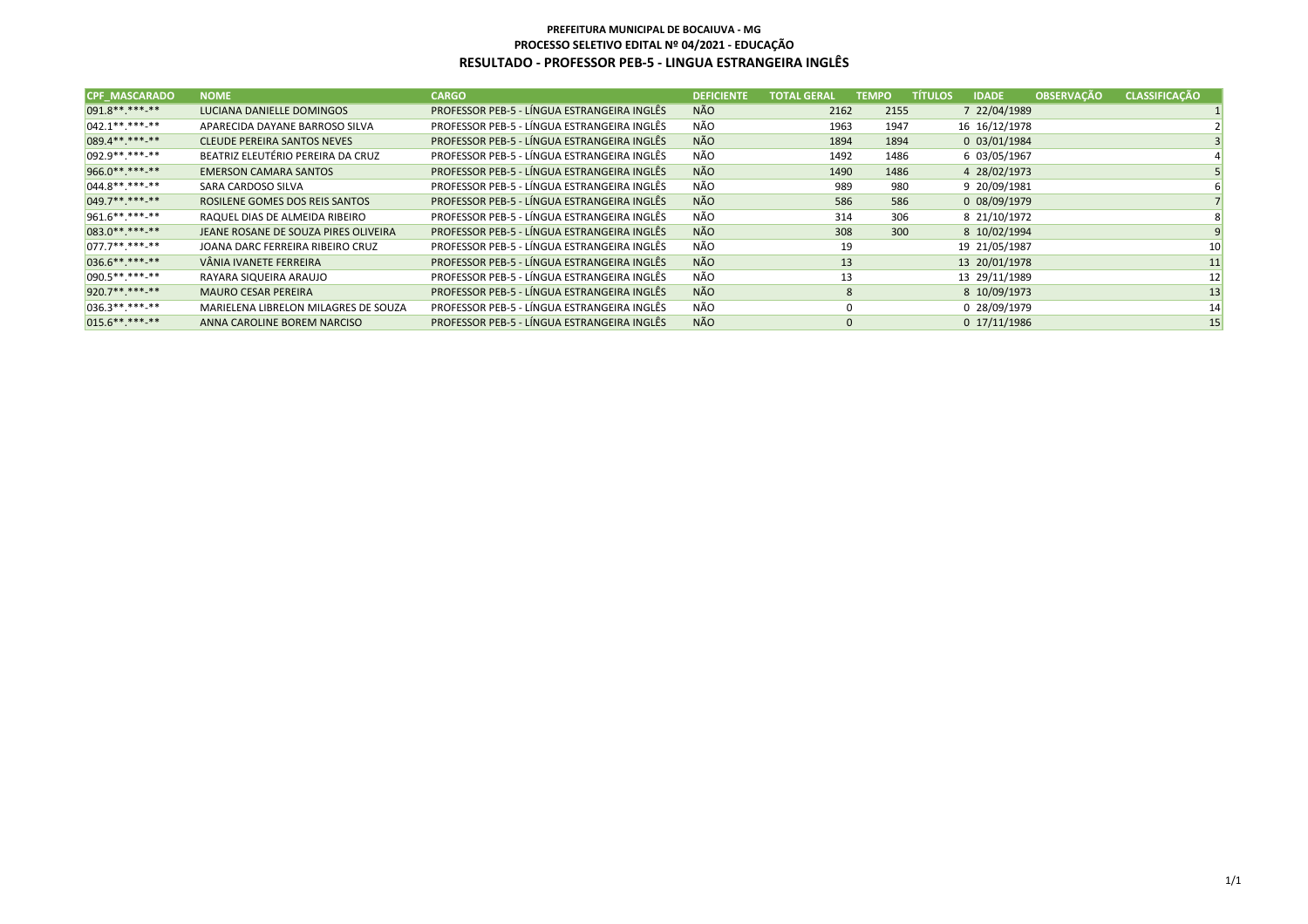| <b>CPF MASCARADO</b> | <b>NOME</b>                           | <b>CARGO</b>                        | <b>DEFICIENTE</b> | <b>TOTAL GERAL</b> | <b>TEMPO</b>   | <b>TÍTULOS</b> | <b>IDADE</b>   | <b>OBSERVAÇÃO</b> | <b>CLASSIFICAÇÃO</b> |
|----------------------|---------------------------------------|-------------------------------------|-------------------|--------------------|----------------|----------------|----------------|-------------------|----------------------|
| 097.3 ** *** **      | ELICA TATIANE COSTA CARDOSO           | PROFESSOR PEB-5 - MATEMÁTICA        | <b>NÃO</b>        | 2226               | 2218           |                | 8 17/05/1989   |                   |                      |
| 655.1**.***-**       | REINALDO APARECIDA DOS REIS           | PROFESSOR PEB-5 - MATEMÁTICA        | NÃO               | 1548               | 1537           |                | 11 11/03/1967  |                   |                      |
| 053.8**.***-**       | CINTHIA JOSEANE DE SOUZA BARBOSA      | PROFESSOR PEB-5 - MATEMÁTICA        | <b>NÃO</b>        | 925                | 917            |                | 8 15/06/1980   |                   |                      |
| 432.5**.***-**       | PEDRO CALDEIRA FIGUEIREDO             | <b>PROFESSOR PEB-5 - MATEMÁTICA</b> | NÃO               | 910                | 892            |                | 18 14/08/1961  |                   |                      |
| $017.4******$        | FERNANDA PEREIRA DO O CARVALHO        | PROFESSOR PEB-5 - MATEMÁTICA        | <b>NÃO</b>        | 814                | 814            |                | 0 16/04/1990   |                   |                      |
| 735.2 **. ***-**     | <b>WANDERLI DA FONSECA</b>            | PROFESSOR PEB-5 - MATEMÁTICA        | NÃO               | 748                | 733            |                | 15 11/09/1972  |                   |                      |
| 073.9**.***-**       | SABRINA ANGELA DE SOUZA GONÇALVES     | PROFESSOR PEB-5 - MATEMÁTICA        | <b>NÃO</b>        | 217                | 199            |                | 18 24/11/1986  |                   |                      |
| $013.0*********$     | <b>WEMENSON JUNIO SILVA</b>           | PROFESSOR PEB-5 - MATEMÁTICA        | NÃO               | 136                | 123            |                | 13 15/11/1982  |                   |                      |
| 048.4**.***-**       | CLAUDIA APARECIDA CÂMARA              | PROFESSOR PEB-5 - MATEMÁTICA        | <b>NÃO</b>        | 25                 |                |                | 25 16/06/1981  |                   |                      |
| $ 015.2*********$    | JAMES CRAWFORD FERNANDES JUNIOR       | PROFESSOR PEB-5 - MATEMÁTICA        | NÃO               | 23                 |                |                | 23 12/11/1985  |                   | 10                   |
| 091.6**.***-**       | <b>FAGNER TALLES DOS SANTOS</b>       | PROFESSOR PEB-5 - MATEMÁTICA        | <b>NÃO</b>        | 22                 |                |                | 22 20/01/1989  |                   | 11                   |
| 916.7**.***-**       | MARIA MARLENE BARROSO GUIMARÃES       | PROFESSOR PEB-5 - MATEMÁTICA        | NÃO               |                    | 8              |                | 8 12/10/1970   |                   | 12                   |
| 006.7**.***-**       | ROSALVA BORGES ROSA ANDRADE           | PROFESSOR PEB-5 - MATEMÁTICA        | <b>NÃO</b>        |                    | $\bf 8$        |                | 8 26/10/1973   |                   | 13                   |
| $ 089.4******$       | JACKELINE PAULA DE SOUZA              | PROFESSOR PEB-5 - MATEMÁTICA        | NÃO               |                    | 8              |                | 8 22/04/1988   |                   | 14                   |
| 090.7**.***-**       | ANALIA POLLYANNA SIQUEIRA OLIVEIRA    | PROFESSOR PEB-5 - MATEMÁTICA        | <b>NÃO</b>        |                    | 8              |                | 8 29/06/1989   |                   | 15                   |
| 083.0**.***-**       | ROSELY APARECIDA SANTOS PIRES BARBOSA | PROFESSOR PEB-5 - MATEMÁTICA        | NÃO               |                    | 8              |                | 8 02/01/1991   |                   | 16                   |
| 036.2**.***-**       | SÍRIA DE ANDRADE ALMEIDA              | PROFESSOR PEB-5 - MATEMÁTICA        | <b>NÃO</b>        |                    | $\mathbf{3}$   |                | 3 18/06/1978   |                   | 17                   |
| 464.1**.***-**       | JERÔNIMO DOS REIS RUAS PEREIRA        | PROFESSOR PEB-5 - MATEMÁTICA        | NÃO               |                    | $\overline{2}$ |                | 2 06/01/1962   |                   | 18                   |
| 084.8********        | ELIENAY FREIRE SANTOS LEITE           | PROFESSOR PEB-5 - MATEMÁTICA        | <b>NÃO</b>        | $\mathbf{1}$       |                |                | 1 22/12/1987   |                   | 19                   |
| $ 047.5******$       | NAIR APARECIDA INÊS                   | PROFESSOR PEB-5 - MATEMÁTICA        | NÃO               |                    | 0              |                | 0 15/08/1975   |                   | 20                   |
| 036.6**.***-**       | MARIA FERNANDA SOUTO PEREIRA          | PROFESSOR PEB-5 - MATEMÁTICA        | <b>NÃO</b>        |                    | $\mathbf 0$    |                | 0 17/04/1979   |                   | 21                   |
| $054.4******$        | MARIA OLIVETTI MOREIRA DA SILVA       | PROFESSOR PEB-5 - MATEMÁTICA        | NÃO               | $\mathbf 0$        |                |                | 0 13/10/1981   |                   | 22                   |
| 057.3**.***-**       | RENATA IRANETE TEIXEIRA DE ANDRADE    | PROFESSOR PEB-5 - MATEMÁTICA        | <b>NÃO</b>        | $\mathbf{0}$       |                |                | $0$ 01/03/1983 |                   | 23                   |
| 081.6**.***.**       | MARIA LILIAN SIQUEIRA MEIRA MACEDO    | PROFESSOR PEB-5 - MATEMÁTICA        | NÃO               |                    | 0              |                | 0 14/06/1986   |                   | 24                   |
| $118.1******$        | LÍVIA MARIA PEREIRA FONSECA           | PROFESSOR PEB-5 - MATEMÁTICA        | <b>NÃO</b>        |                    | $\mathbf{0}$   |                | 0 14/06/1993   |                   | 25                   |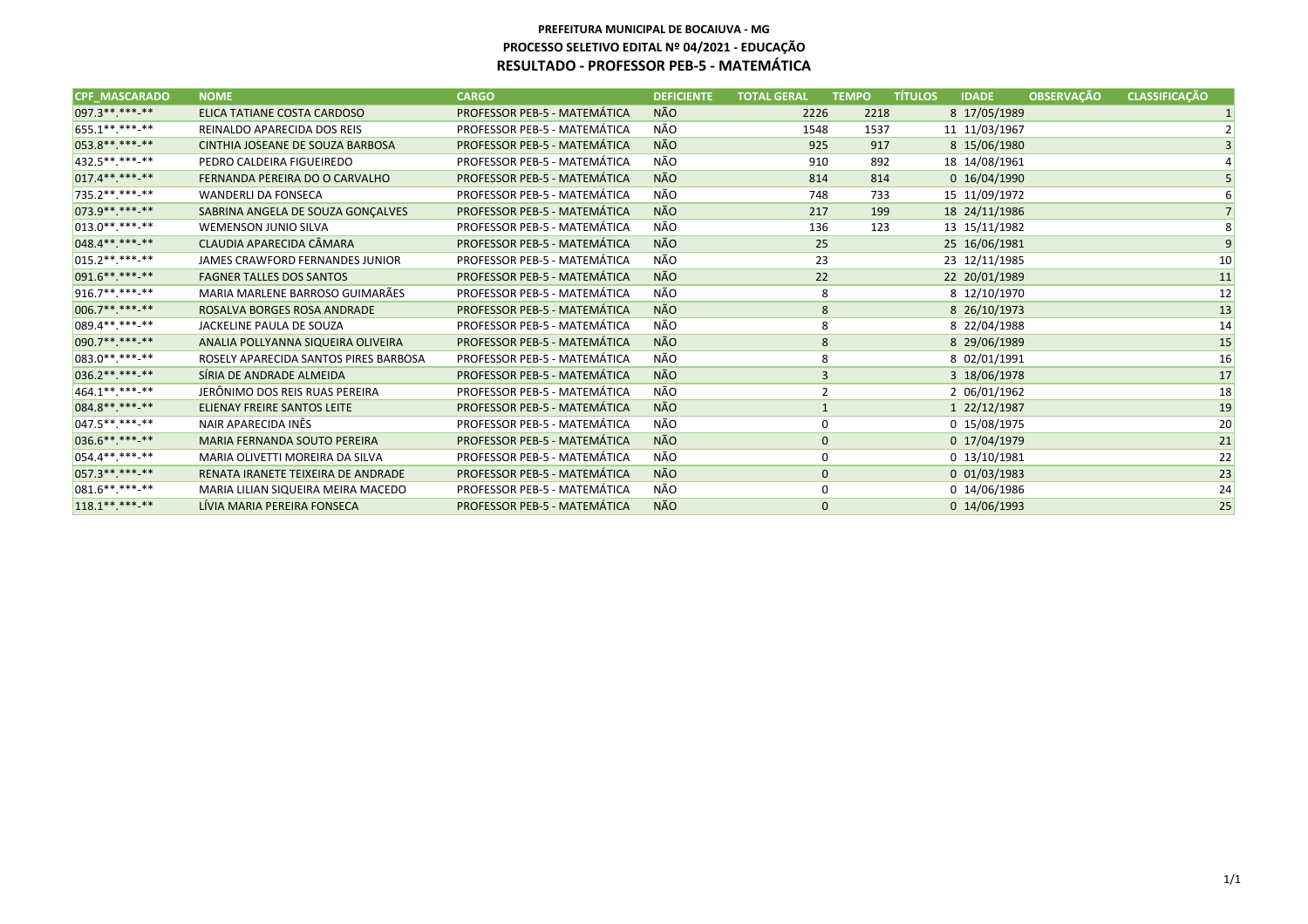| <b>CPF MASCARADO</b> | <b>NOME</b>                                            | <b>CARGO</b>                       | <b>DEFICIENTE</b> | <b>TOTAL GERAL</b> | <b>TEMPO</b> | <b>TÍTULOS</b> | <b>IDADE</b>      | <b>OBSERVAÇÃO</b> | <b>CLASSIFICAÇÃO</b> |    |
|----------------------|--------------------------------------------------------|------------------------------------|-------------------|--------------------|--------------|----------------|-------------------|-------------------|----------------------|----|
| 072.5 ** *** **      | MARIA ROSANA DA SILVA FERREIRA                         | <b>PROFESSOR PEB-5 - PORTUGUÊS</b> | <b>NÃO</b>        | 3293               | 3285         |                | 8 01/10/1982      |                   |                      |    |
| 089.1**.***-**       | <b>WARLLEY FRANCIS DUARTE</b>                          | <b>PROFESSOR PEB-5 - PORTUGUÊS</b> | NÃO               | 1081               | 1081         |                | 0 28/01/1989      |                   |                      |    |
| 033.6**.***.**       | LENY ARAUJO DE SOUZA                                   | PROFESSOR PEB-5 - PORTUGUÊS        | <b>NÃO</b>        | 920                | 906          |                | 14 20/12/1974     |                   |                      |    |
| $ 040.1******$       | <b>GRACIELLE VIRGINIA DE CARVALHO SILVA FIGUEIREDO</b> | <b>PROFESSOR PEB-5 - PORTUGUÊS</b> | NÃO               | 729                | 721          |                | 8 14/01/1978      |                   |                      |    |
| 034.6**.***-**       | RENATA PATRICIA PEREIRA SANTOS                         | <b>PROFESSOR PEB-5 - PORTUGUÊS</b> | <b>NÃO</b>        | 612                | 610          |                | 2 13/10/1976      |                   |                      |    |
| 034.5**.***.**       | GILVÂNIA DURÃES ALVES                                  | <b>PROFESSOR PEB-5 - PORTUGUÊS</b> | NÃO               | 352                | 331          |                | 21 14/07/1978     |                   |                      |    |
| 037.0**.***.**       | ANA CARLA DUARTE COSTA                                 | PROFESSOR PEB-5 - PORTUGUÊS        | <b>NÃO</b>        | 342                | 327          |                | 15 18/05/1979     |                   |                      |    |
| 068.5**.***-**       | <b>GRACIELLE LAGES PRATES</b>                          | PROFESSOR PEB-5 - PORTUGUÊS        | NÃO               | 311                | 303          |                | 8 20/08/1982      |                   |                      |    |
| 086.8** *** **       | EDNA VANUSA OLIVEIRA DA SILVA                          | <b>PROFESSOR PEB-5 - PORTUGUÊS</b> | <b>NÃO</b>        | 310                | 304          |                | 6 17/12/1992      |                   |                      |    |
| 078.4**.***.**       | MARLY GONÇALVES DA SILVA                               | <b>PROFESSOR PEB-5 - PORTUGUÊS</b> | NÃO               | 303                | 303          |                | 0 26/12/1984      |                   |                      | 10 |
| 085.7**.***-**       | SIMONE RODRIGUES DE OLIVEIRA                           | PROFESSOR PEB-5 - PORTUGUÊS        | <b>NÃO</b>        | 295                | 295          |                | $0$ 05/12/1985    |                   |                      | 11 |
| 986.3**.***.**       | <b>GENY DOS ANJOS RODRIGUES SANTOS PEIXOTO</b>         | <b>PROFESSOR PEB-5 - PORTUGUÊS</b> | NÃO               | 290                | 270          |                | 20 16/11/1973     |                   |                      | 12 |
| 869.8**.***.**       | <b>CECILIO BELCHIOR DE ANDRADE</b>                     | <b>PROFESSOR PEB-5 - PORTUGUÊS</b> | <b>NÃO</b>        | 251                | 243          |                | 8 20/07/1973      |                   |                      | 13 |
| 025.8**.***-**       | MARIA DA SOLEDADE LOPES PERPÉTUO                       | <b>PROFESSOR PEB-5 - PORTUGUÊS</b> | NÃO               | 247                | 243          |                | 4 17/08/1974      |                   |                      | 14 |
| 655.7**.***.**       | NELI APARECIDA SILVA FERREIRA                          | <b>PROFESSOR PEB-5 - PORTUGUÊS</b> | <b>NÃO</b>        | 202                | 194          |                | 8 27/09/1966      |                   |                      | 15 |
| $034.5*********$     | ELIANE DIAS DA SILVA RIBEIRO                           | <b>PROFESSOR PEB-5 - PORTUGUÊS</b> | NÃO               | 130                | 122          |                | 8 06/03/1973      |                   |                      | 16 |
| 644.0**.***-**       | <b>GISLENE APARECIDA DE SOUZA</b>                      | <b>PROFESSOR PEB-5 - PORTUGUÊS</b> | <b>NÃO</b>        | 63                 | 53           |                | 10 01/09/1963     |                   |                      | 17 |
| 077.7**.***-**       | JOANA DARC FERREIRA RIBEIRO CRUZ                       | <b>PROFESSOR PEB-5 - PORTUGUÊS</b> | NÃO               | 19                 |              |                | 19 21/05/1987     |                   |                      | 18 |
| 051.4********        | <b>ESMERALDA RODRIGUES CAMPOS</b>                      | <b>PROFESSOR PEB-5 - PORTUGUÊS</b> | <b>NÃO</b>        | 14                 |              |                | 14 10/04/1982     |                   |                      | 19 |
| 090.5**.***-**       | RAYARA SIQUEIRA ARAUJO                                 | <b>PROFESSOR PEB-5 - PORTUGUÊS</b> | NÃO               | 13                 |              |                | 13 29/11/1989     |                   |                      | 20 |
| 033.7**.***-**       | <b>MEIRIELLE FREITAS MAIA</b>                          | <b>PROFESSOR PEB-5 - PORTUGUÊS</b> | <b>NÃO</b>        | 12                 |              |                | 12 27/01/1976     |                   |                      | 21 |
| 784.3**.***-**       | ROSANGELA APARECIDA FROIS TAVARES                      | <b>PROFESSOR PEB-5 - PORTUGUÊS</b> | NÃO               |                    | 8            |                | 8 28/03/1970      |                   |                      | 22 |
| 823.0**.***.**       | EDNEI APARECIDA SANTOS LEAL ALKMIM                     | <b>PROFESSOR PEB-5 - PORTUGUÊS</b> | <b>NÃO</b>        |                    | 8            |                | 8 16/12/1973      |                   |                      | 23 |
| $ 004.3*********$    | TANIA MARIA PINHEIRO DA SILVA                          | <b>PROFESSOR PEB-5 - PORTUGUÊS</b> | NÃO               |                    | 8            |                | 8 26/10/1974      |                   |                      | 24 |
| 078.9**.***.**       | ELLEN KATIANE DA ROCHA                                 | <b>PROFESSOR PEB-5 - PORTUGUÊS</b> | <b>NÃO</b>        |                    | 8            |                | 8 06/09/1986      |                   |                      | 25 |
| 530.9**.***-**       | MARIA APARECIDA SIQUEIRA OLIVEIRA                      | <b>PROFESSOR PEB-5 - PORTUGUÊS</b> | NÃO               |                    | 0            |                | 0 19/11/1964      |                   |                      | 26 |
| 038.0**.***-**       | LEENSEN TEREZINHA PEREIRA PERPÉTUO                     | <b>PROFESSOR PEB-5 - PORTUGUÊS</b> | <b>NÃO</b>        |                    | $\mathbf 0$  |                | 0 05/06/1979      |                   |                      | 27 |
| $015.6*********$     | ANNA CAROLINE BOREM NARCISO                            | <b>PROFESSOR PEB-5 - PORTUGUÊS</b> | NÃO               |                    | 0            |                | 0 17/11/1986      |                   |                      | 28 |
| 090.5**.***.**       | RAFAELA CARDOSO DA SILVA FERREIRA                      | <b>PROFESSOR PEB-5 - PORTUGUÊS</b> | <b>NÃO</b>        |                    | $\mathbf{0}$ |                | 0 24/02/1989      |                   |                      | 29 |
| 708.0**.***-**       | NAYARA CAROLINE SOUTO                                  | <b>PROFESSOR PEB-5 - PORTUGUÊS</b> | NÃO               |                    | 0            |                | $0\ \ 01/02/1991$ |                   |                      | 30 |
| 086.8**.***-**       | DANUBIA APARECIDA DE SOUZA SILVA                       | <b>PROFESSOR PEB-5 - PORTUGUÊS</b> | <b>NÃO</b>        |                    | $\mathbf{0}$ |                | 0 23/07/1994      |                   |                      | 31 |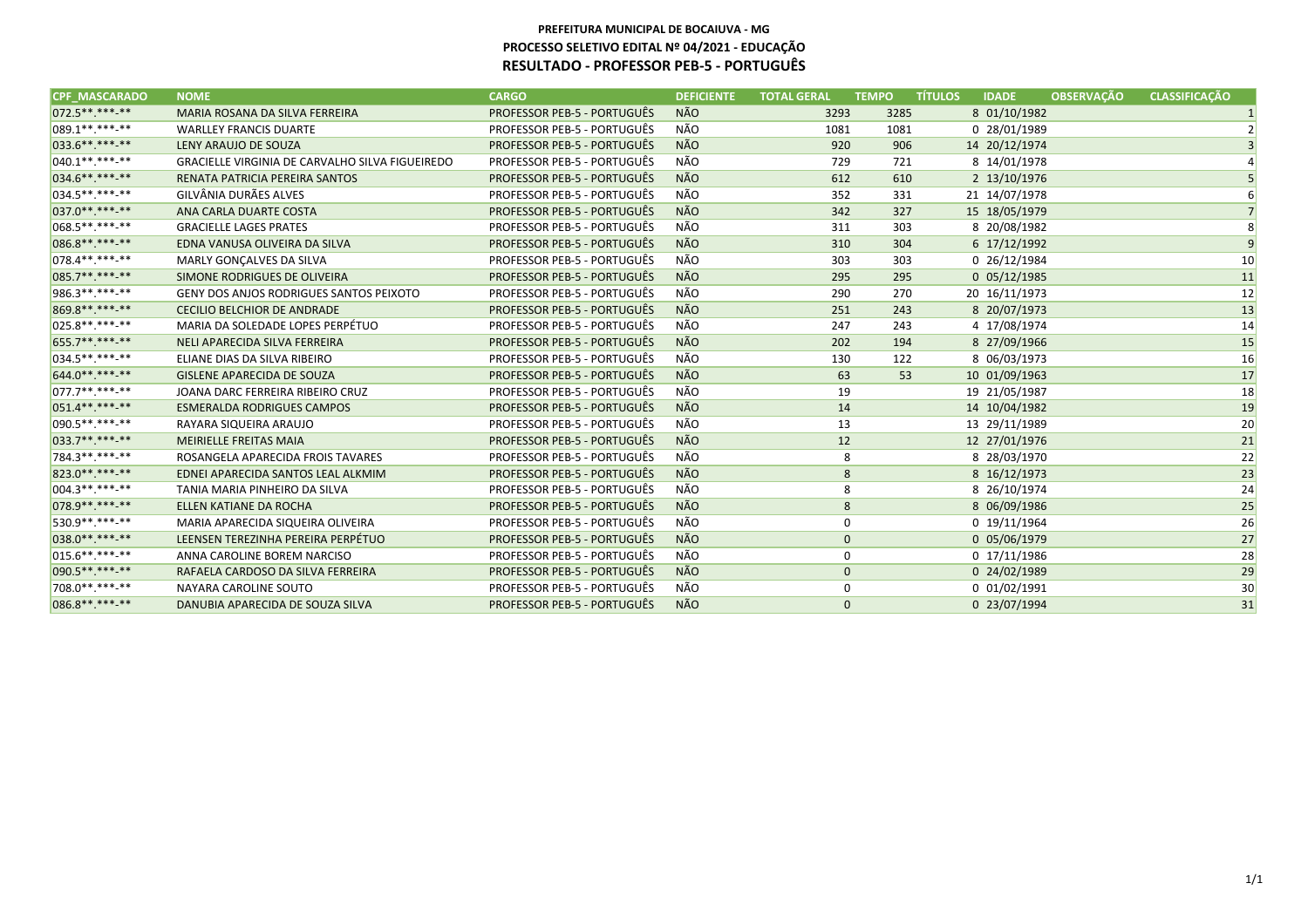|                      | <b>PORTADORES DE DEFICIÊNCIA</b> |               |  |                               |  |                      |              |                                 |  |  |
|----------------------|----------------------------------|---------------|--|-------------------------------|--|----------------------|--------------|---------------------------------|--|--|
| <b>CPF MASCARADO</b> | <b>NOME</b>                      | <b>CARGO</b>  |  | <b>DEFICIENTE TOTAL GERAL</b> |  | <b>TEMPO TÍTULOS</b> | <b>IDADE</b> | <b>OBSERVACÃO CLASSIFICACÃO</b> |  |  |
| $080.7*********$     | VALÉRIA APARECIDA LOPES SILVA    | PSICÓLOGO SIM |  |                               |  |                      | 6 02/06/1985 |                                 |  |  |
|                      |                                  |               |  |                               |  |                      |              |                                 |  |  |

|                      |                                              |               | <b>LISTA GERAL</b> |                    |              |                |               |                   |                      |
|----------------------|----------------------------------------------|---------------|--------------------|--------------------|--------------|----------------|---------------|-------------------|----------------------|
| <b>CPF MASCARADO</b> | <b>NOME</b>                                  | <b>CARGO</b>  | <b>DEFICIENTE</b>  | <b>TOTAL GERAL</b> | <b>TEMPO</b> | <b>TITULOS</b> | <b>IDADE</b>  | <b>OBSERVAÇÃO</b> | <b>CLASSIFICAÇÃO</b> |
| $027.2*********$     | <b>MAYARA FERNANDES ALVES VIEIRA</b>         | PSICÓLOGO NÃO |                    | 35                 |              | 10             | 25 30/01/1988 |                   | $\vert$ 1            |
| 108.0 **. ***- **    | RENATA CARVALHO SOARES                       | PSICÓLOGO NÃO |                    | 33                 |              | 10             | 23 23/04/1994 |                   | $\overline{2}$       |
| 064.1**.***-**       | PATRÍCIA DO ROSÁRIO PIMENTA SOARES           | PSICÓLOGO NÃO |                    | 31                 |              | 10             | 21 01/10/1982 |                   | 3                    |
| $103.9*********$     | <b>BRUNO GOMES DE ANDRADE</b>                | PSICÓLOGO NÃO |                    | 31                 |              | 10             | 21 14/11/1991 |                   | $\vert$              |
| 098.3**.***-**       | THAMIRES FERREIRA SILVA                      | PSICÓLOGO NÃO |                    | 30                 |              | 10             | 20 06/12/1990 |                   | 5                    |
| $131.7******$        | SANDRO NOGUEIRA                              | PSICÓLOGO NÃO |                    | 27                 |              | 10             | 17 25/06/1973 |                   | $6 \mid$             |
| 119.9**.***-**       | PAULA FERNANDA DA SILVA                      | PSICÓLOGO NÃO |                    | 27                 |              | 10             | 17 09/05/1995 |                   | 7                    |
| 089.8 ** *** -**     | KARLA PATRÍCIA MOURA BOAS                    | PSICÓLOGO NÃO |                    | 25                 |              | 10             | 15 24/08/1989 |                   | 8                    |
| 134.1**.***.**       | FERNANDA SOUSA DE OLIVEIRA                   | PSICÓLOGO NÃO |                    | 25                 |              | 10             | 15 17/02/1997 |                   | $\vert 9 \vert$      |
| $087.6*********$     | NADIELLE SOARES MACHADO                      | PSICÓLOGO NÃO |                    | 25                 |              |                | 25 07/12/1989 |                   | 10 <sup>°</sup>      |
| 080.1**.***-**       | LARISSA CAROLINA ROCHA DOS REIS              | PSICÓLOGO NÃO |                    | 24                 |              | 10             | 14 23/07/1985 |                   | 11                   |
| 098.3 **. ***- **    | PRISCILLA MARQUES RODRIGUES LEITE            | PSICÓLOGO NÃO |                    | 24                 |              | 10             | 14 27/09/1990 |                   | 12                   |
| 046.9 ** *** -**     | JOSIANE FÉLIX DA SILVA                       | PSICÓLOGO NÃO |                    | 23                 |              | 10             | 13 17/05/1981 |                   | 13                   |
| 108.0**.***-**       | ANGÉLICA AMARÍLIS VIEIRA BARBOSA             | PSICÓLOGO NÃO |                    | 23                 |              | 10             | 13 18/12/1996 |                   | 14                   |
| 027.1**.***-**       | IVANA MÁRCIA GONÇALVES MACIEL                | PSICÓLOGO NÃO |                    | 22                 |              | 10             | 12 04/02/1977 |                   | 15                   |
| 101.5 **. ***- **    | <b>RAFAEL RAMOS LEITE</b>                    | PSICÓLOGO NÃO |                    | 22                 |              |                | 22 16/04/1992 |                   | 16                   |
| $137.6*********$     | LUCIANA MIRANDA FONSECA                      | PSICÓLOGO NÃO |                    | 22                 |              |                | 22 01/01/1998 |                   | 17                   |
| $013.9******-*$      | ANNE MARY SOARES DE MATOS                    | PSICÓLOGO NÃO |                    | 21                 |              | 10             | 11 12/02/1980 |                   | 18                   |
| 084.4**.***.**       | FRANCIELE APARECIDA DA SILVA SOUZA           | PSICÓLOGO NÃO |                    | 19                 |              | 10             | 9 05/06/1986  |                   | 19                   |
| 578.6 **. ***-**     | TEREZA VIRGÍNIA CALIXTO                      | PSICÓLOGO NÃO |                    | 18                 |              | 10             | 8 21/06/1966  |                   | 20                   |
| $111.4******$        | STHEPHANIE APARECIDA SANTOS ROBERTO          | PSICÓLOGO NÃO |                    | 18                 |              | 10             | 8 30/01/1992  |                   | 21                   |
| $102.3*********$     | DENISE MARIA LIMA MAGALHÃES                  | PSICÓLOGO NÃO |                    | 18                 |              | 10             | 8 04/02/1992  |                   | 22                   |
| 121.2 ** *** -**     | <b>CAMILLA GONÇALVES SOUTO</b>               | PSICÓLOGO NÃO |                    | 18                 |              | 10             | 8 24/12/1995  |                   | 23                   |
| $101.5******-*$      | RAIANE VELOSO DOS REIS                       | PSICÓLOGO NÃO |                    | 17                 |              | 10             | 7 23/04/1990  |                   | 24                   |
| 015.7**.***.**       | CAMILA CRISTINA SOARES SANT'ANA CARVALHO     | PSICÓLOGO NÃO |                    | 17                 |              | $\mathbf{1}$   | 16 17/06/1989 |                   | 25                   |
| $103.0******-*$      | AUDREY JULIANA ARAÚJO                        | PSICÓLOGO NÃO |                    | 17                 |              |                | 17 24/08/1989 |                   | 26                   |
| $127.0******$        | MARIA FERNANDA RIBEIRO DE CARVALHO           | PSICÓLOGO NÃO |                    | 17                 |              |                | 17 14/08/1996 |                   | 27                   |
| 132.5 ** .*** -**    | DARA SOUSA MACÊDO                            | PSICÓLOGO NÃO |                    | 16                 |              |                | 16 31/07/1996 |                   | 28                   |
| 094.8**.***-**       | BRUNA MICAELLY ALMEIDA BARROSO               | PSICÓLOGO NÃO |                    | 15                 |              | 10             | 5 29/01/1991  |                   | 29                   |
| $121.3*********$     | BRUNA EMANUELE GONCALVES DE OLIVEIRA CARDOSO | PSICÓLOGO NÃO |                    | 15                 |              | 10             | 5 18/09/1995  |                   | 30                   |
| 090.6**.***-**       | <b>JULIANA VIEIRA DA SILVA ALVES</b>         | PSICÓLOGO NÃO |                    | 15                 |              | $\overline{7}$ | 8 17/01/1990  |                   | 31                   |
| $103.5*********$     | EDINALVA SILVEIRA SANTOS                     | PSICÓLOGO NÃO |                    | 15                 |              |                | 15 04/10/1990 |                   | 32                   |
| 088.3 ** *** -**     | PATRÍCIA RODRIGUES DE OLIVEIRA SOUZA         | PSICÓLOGO NÃO |                    | 14                 |              | 10             | 4 08/10/1988  |                   | 33                   |
| $117.4******$        | NAGILA RAYANNE SOARES DIAS                   | PSICÓLOGO NÃO |                    | 14                 |              | 10             | 4 10/07/1992  |                   | 34                   |
| 114.9 ** *** -**     | SÂMILLA LORRANY MARTINS                      | PSICÓLOGO NÃO |                    | 14                 |              | 9              | 5 12/06/1995  |                   | 35                   |
| 108.0**.***-**       | CAROLINA ROCHA CARVALHO                      | PSICÓLOGO NÃO |                    | 13                 |              | 10             | 3 15/07/1997  |                   | 36                   |
| 067.4**.***-**       | <b>CAMILA DE CASTRO QUEIROZ</b>              | PSICÓLOGO NÃO |                    | 12                 |              | 10             | 2 13/01/1986  |                   | 37                   |
| 119.9 ** *** -**     | <b>FRANCES LAYANE OLIVEIRA VELOSO</b>        | PSICÓLOGO NÃO |                    | 12                 |              | 10             | 2 29/10/1994  |                   | 38                   |
|                      |                                              |               |                    |                    |              |                |               |                   |                      |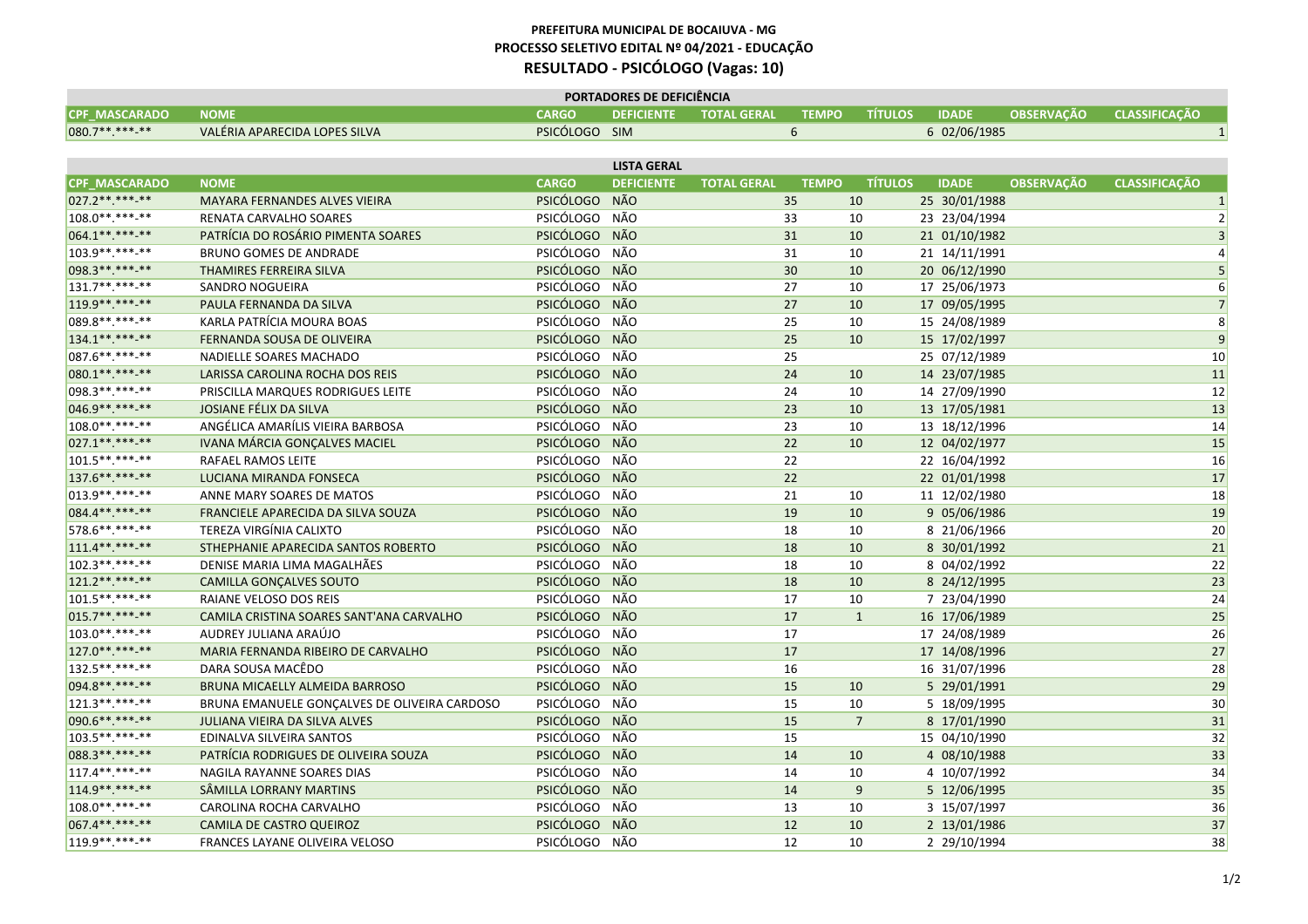| <b>CPF MASCARADO</b> | <b>NOME</b>                            | <b>CARGO</b>  | <b>DEFICIENTE</b> | <b>TOTAL GERAL</b> | <b>TEMPO</b>   | <b>TÍTULOS</b> | <b>IDADE</b>  | <b>OBSERVAÇÃO</b> | <b>CLASSIFICAÇÃO</b> |
|----------------------|----------------------------------------|---------------|-------------------|--------------------|----------------|----------------|---------------|-------------------|----------------------|
| $131.3*********$     | FLÁVIA RAIANE PEREIRA DA SILVA         | PSICÓLOGO NÃO |                   | 12                 |                | 6              | 6 05/09/1994  |                   | 39                   |
| $097.4******$        | AMYLLI MAYRA LEAL COELHO               | PSICÓLOGO NÃO |                   | 12                 |                |                | 12 04/10/1988 |                   | 40                   |
| $117.1******$        | LARA CRISTINA CARDOSO SIQUEIRA         | PSICÓLOGO NÃO |                   | 12                 |                |                | 12 11/09/1991 |                   | 41                   |
| 638.3 **. ***-**     | JOÃO BATISTA FERREIRA DE FREITAS       | PSICÓLOGO NÃO |                   | 11                 |                |                | 11 17/09/1966 |                   | 42                   |
| $117.2*********$     | THALITA ARIANE GONÇALVES               | PSICÓLOGO NÃO |                   | 11                 |                |                | 11 06/02/1994 |                   | 43                   |
| 120.0 ** *** -**     | BRENDA IZABELLA COSTA FERREIRA         | PSICÓLOGO NÃO |                   | 11                 |                |                | 11 06/12/1995 |                   | 44                   |
| 028.1**.***.**       | MARLEI APARECIDA CARDOSO DE OLIVEIRA   | PSICÓLOGO NÃO |                   | 10                 |                |                | 10 07/07/1976 |                   | 45                   |
| $117.7******$        | THAMIRES JAÍNE SILVA SANTOS            | PSICÓLOGO NÃO |                   | 10                 |                |                | 10 27/03/1994 |                   | 46                   |
| 120.4** *** **       | <b>MAYANE ASSIS NASCIMENTO</b>         | PSICÓLOGO NÃO |                   | 10                 |                |                | 10 18/08/1997 |                   | 47                   |
| $035.3*********$     | JONILDA APARECIDA CABRAL DE ALKMIM     | PSICÓLOGO NÃO |                   |                    | 8              |                | 8 05/05/1975  |                   | 48                   |
| 060.4**.***-**       | MARIA HELENA ALVES DOS SANTOS CARVALHO | PSICÓLOGO NÃO |                   |                    | 8              |                | 8 13/01/1983  |                   | 49                   |
| $108.0*********$     | LÍVIA SABRINA VIVEIROS BAKIR           | PSICÓLOGO NÃO |                   |                    | 8              |                | 8 21/03/1990  |                   | 50                   |
| 066.9**.***.**       | <b>CHRISTIANE SILVA SOUZA</b>          | PSICÓLOGO NÃO |                   |                    | $\overline{7}$ |                | 7 27/09/1982  |                   | 51                   |
| $115.3*********$     | NATHÁLIA GRAZIELLE GOMES SIQUEIRA      | PSICÓLOGO NÃO |                   |                    | $\overline{7}$ |                | 7 06/12/1996  |                   | 52                   |
| $103.7*********$     | JÉSSICA NATALÍCIA ALVES MONTEIRO       | PSICÓLOGO NÃO |                   |                    | 6              |                | 6 05/06/1991  |                   | 53                   |
| 088.3 ** *** -**     | ANA CLÁUDIA LEAL DE FREITAS            | PSICÓLOGO NÃO |                   |                    | 5              |                | 5 25/11/1987  |                   | 54                   |
| $113.4******$        | <b>JULIENE FERREIRA DE SOUZA</b>       | PSICÓLOGO NÃO |                   |                    | 5              |                | 5 16/06/1993  |                   | 55                   |
| 120.5 ** *** -**     | AMANDA MARIA OLIVEIRA SILVA            | PSICÓLOGO NÃO |                   |                    | 5              |                | 5 08/06/1995  |                   | 56                   |
| 131.6**.***-**       | <b>MARY CAROLINA SILVA RODRIGUES</b>   | PSICÓLOGO NÃO |                   |                    | 5              |                | 5 02/03/1997  |                   | 57                   |
| $103.7******$        | ANA KARINA FERREIRA                    | PSICÓLOGO NÃO |                   |                    | 3              |                | 3 13/09/1991  |                   | 58                   |
| 133.7**.***-**       | <b>GABRIELA LUIZA FREITAS SOUTO</b>    | PSICÓLOGO NÃO |                   |                    | $\overline{2}$ |                | 2 06/08/1997  |                   | 59                   |
| 103.8 ** *** **      | ANA CLÁUDIA DA SILVA AVELINO RAMOS     | PSICÓLOGO NÃO |                   |                    |                |                | 1 31/05/1990  |                   | 60                   |
| $116.5*********$     | ROSIANE DE SOUZA RIBEIRO               | PSICÓLOGO NÃO |                   |                    |                |                | 1 26/11/1993  |                   | 61                   |
| 128.5 **. ***- **    | SHEILA IMACULADA DOS SANTOS MENDES     | PSICÓLOGO NÃO |                   |                    |                |                | 1 28/04/1995  |                   | 62                   |
| 039.9 ** *** -**     | JEANE CRISTINA HONÓRIO                 | PSICÓLOGO NÃO |                   |                    | $\mathbf 0$    |                | 0 25/07/1979  |                   | 63                   |
| $112.4******$        | <b>GABRIELA DA ROCHA SANTANA</b>       | PSICÓLOGO NÃO |                   |                    | 0              |                | 0 15/05/1993  |                   | 64                   |
| 136.4**.***-**       | NATHÁLIA SILVA DE MACEDO               | PSICÓLOGO NÃO |                   |                    | $\mathbf{0}$   |                | 0 04/02/1997  |                   | 65                   |
|                      |                                        |               |                   |                    |                |                |               |                   |                      |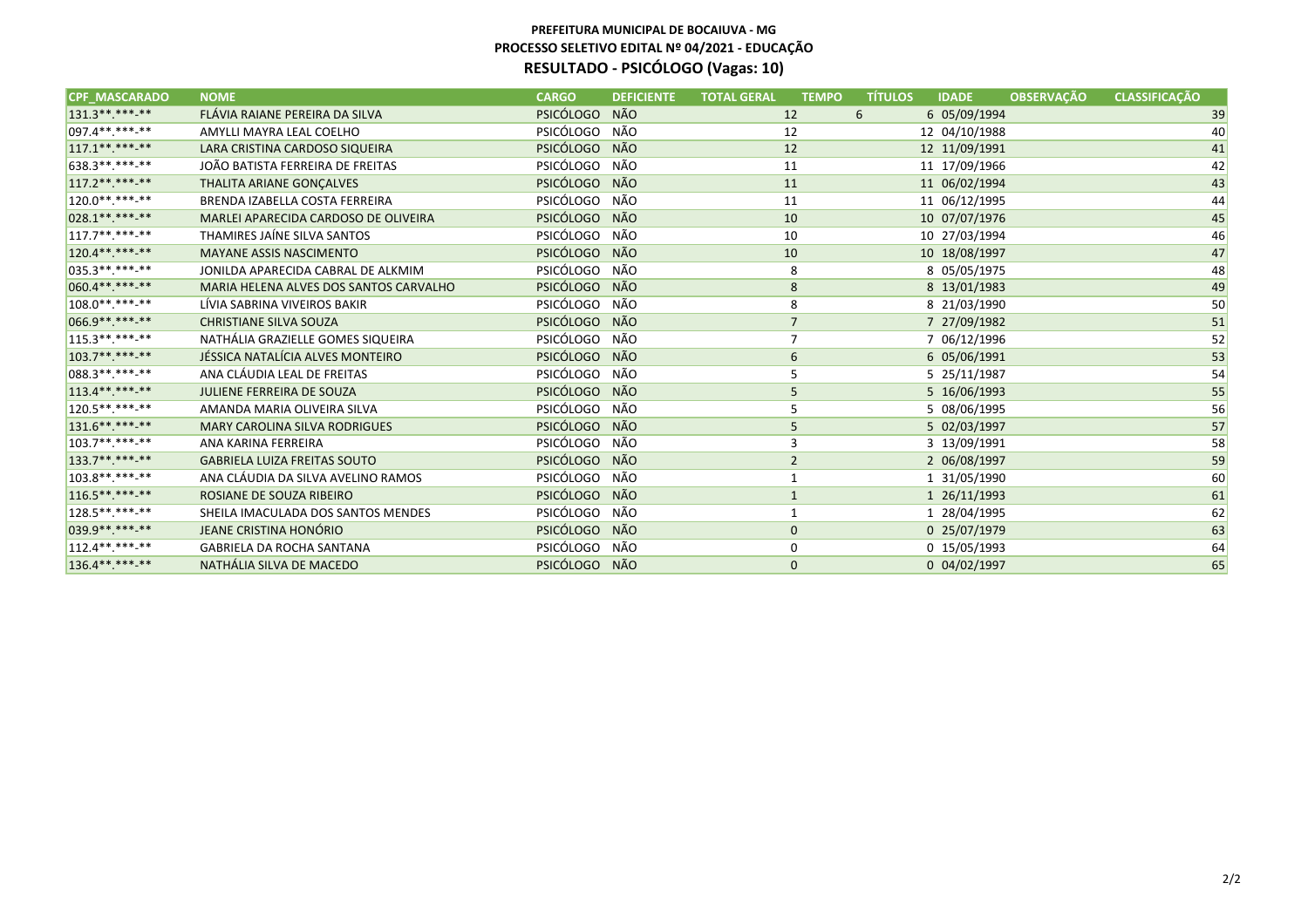| <b>CPF MASCARADO</b> | <b>NOME</b>                              | <b>CARGO</b>          | <b>DEFICIENTE</b> | <b>TOTAL GERAL</b> | <b>TEMPO</b> | <b>TÍTULOS</b> | <b>IDADE</b>  | <b>OBSERVAÇÃO</b> | <b>CLASSFICIAÇÃO</b> |
|----------------------|------------------------------------------|-----------------------|-------------------|--------------------|--------------|----------------|---------------|-------------------|----------------------|
| 105.1**.***-**       | LARISSA CÂNDIDA ALVES OLIVEIRA           | SUPERVISOR PEDAGÓGICO | <b>NÃO</b>        | 2108               | 2100         |                | 8 31/07/1991  |                   |                      |
| 700.9 **. ***- **    | <b>GILVANIA DA SILVA</b>                 | SUPERVISOR PEDAGÓGICO | NÃO               | 1974               | 1951         |                | 23 23/03/1962 |                   | $\mathcal{P}$        |
| 006.7**.***-**       | LÍVIA ROSIANE LIBRELON DE ARAÚJO         | SUPERVISOR PEDAGÓGICO | <b>NÃO</b>        | 1312               | 1298         |                | 14 26/10/1976 |                   |                      |
| 097.3 **. ***- **    | ELICA TATIANE COSTA CARDOSO              | SUPERVISOR PEDAGÓGICO | NÃO               | 928                | 920          |                | 8 17/05/1989  |                   |                      |
| 085.7**.***-**       | SIMONE RODRIGUES DE OLIVEIRA             | SUPERVISOR PEDAGÓGICO | <b>NÃO</b>        | 899                | 891          |                | 8 05/12/1985  |                   | 5                    |
| 032.3 **. ***- **    | SHEYLA MURTA ALVES                       | SUPERVISOR PEDAGÓGICO | NÃO               | 863                | 855          |                | 8 06/01/1979  |                   | 6                    |
| 069.7**.***-**       | SIZELE APARECIDA REIS MELO               | SUPERVISOR PEDAGÓGICO | <b>NÃO</b>        | 776                | 761          |                | 15 27/07/1985 |                   | $\overline{7}$       |
| 040.6**.***-**       | ÄNGELA MARIA SOUZA SIQUEIRA              | SUPERVISOR PEDAGÓGICO | NÃO               | 764                | 744          |                | 20 29/06/1974 |                   | 8                    |
| 028.0**.***-**       | EMMANUELLA PAOLA DE ANDRADE SILVEIRA     | SUPERVISOR PEDAGÓGICO | <b>NÃO</b>        | 709                | 701          |                | 8 03/12/1976  |                   | 9                    |
| 733.8**.***-**       | CARMEM SÍLVIA PEREIRA DURÃES             | SUPERVISOR PEDAGÓGICO | NÃO               | 507                | 488          |                | 19 03/04/1972 |                   | 10                   |
| 920.7**.***-**       | ALESSANDRA SIMÕES LOBATO DE CARVALHO     | SUPERVISOR PEDAGÓGICO | <b>NÃO</b>        | 318                | 310          |                | 8 27/08/1971  |                   | 11                   |
| 793.8**.***-**       | JOSIANE DE CÁSSIA PIMENTA DIAS           | SUPERVISOR PEDAGÓGICO | NÃO               | 310                | 292          |                | 18 23/06/1969 |                   | 12                   |
| 084.9**.***-**       | ANA MARIA DURÃES ALVES                   | SUPERVISOR PEDAGÓGICO | <b>NÃO</b>        | 298                | 292          |                | 6 09/11/1987  |                   | 13                   |
| 920.7**.***-**       | ELAINE CARLA LOPES CÂMARA                | SUPERVISOR PEDAGÓGICO | NÃO               | 290                | 271          |                | 19 28/05/1975 |                   | 14                   |
| 028.6 ** *** ***     | ÉRIKA FABRÍCIA DE CASTRO AZEVEDO PEREIRA | SUPERVISOR PEDAGÓGICO | NÃO               | 255                | 247          |                | 8 23/08/1977  |                   | 15                   |
| 110.3 **. ***-**     | ROSILENE PATRÍCIA PEREIRA                | SUPERVISOR PEDAGÓGICO | NÃO               | 26                 | 3            |                | 23 06/04/1990 |                   | 16                   |
| 059.7**.***-**       | ROSELY APARECIDA SOUZA DUARTE            | SUPERVISOR PEDAGÓGICO | <b>NÃO</b>        | 25                 |              |                | 25 18/05/1980 |                   | 17                   |
| 048.4**.***-**       | CLÁUDIA APARECIDA CÂMARA                 | SUPERVISOR PEDAGÓGICO | NÃO               | 25                 |              |                | 25 16/06/1981 |                   | 18                   |
| $110.4*********$     | KARLA DANIELLE LOPES SOUZA               | SUPERVISOR PEDAGÓGICO | <b>NÃO</b>        | 25                 |              |                | 25 13/02/1994 |                   | 19                   |
| 903.3**.***-**       | MARIA ELZA SIQUEIRA MURTA ALVES          | SUPERVISOR PEDAGÓGICO | NÃO               | 22                 |              |                | 22 29/07/1973 |                   | 20                   |
| 769.8**.***-**       | OSWALDINA MARIA ALFREDO BORGES           | SUPERVISOR PEDAGÓGICO | <b>NÃO</b>        | 19                 |              |                | 19 09/11/1963 |                   | 21                   |
| 986.3**.***-**       | MARIA DE JESUS SILVA CARDOSO             | SUPERVISOR PEDAGÓGICO | NÃO               | 19                 |              |                | 19 14/08/1972 |                   | 22                   |
| 583.1**.***-**       | ROSANIA MARIA LOPES                      | SUPERVISOR PEDAGÓGICO | <b>NÃO</b>        | 17                 |              |                | 17 18/04/1966 |                   | 23                   |
| 416.2 **. ***- **    | LÚCIA DO DIVINO SIQUEIRA                 | SUPERVISOR PEDAGÓGICO | NÃO               | 16                 |              |                | 16 30/05/1960 |                   | 24                   |
| 036.2 ** *** ***     | ANDRÉIA MARIA DE JESUS SERRA             | SUPERVISOR PEDAGÓGICO | <b>NÃO</b>        | 16                 |              |                | 16 19/03/1971 |                   | 25                   |
| 024.0**.***-**       | JÚNIA CLÉIA SIQUEIRA SANTOS              | SUPERVISOR PEDAGÓGICO | NÃO               | 13                 |              |                | 13 13/04/1975 |                   | 26                   |
| 035.1**.***-**       | ARLEIDE CRISTINA FERREIRA                | SUPERVISOR PEDAGÓGICO | <b>NÃO</b>        | 13                 |              |                | 13 28/07/1975 |                   | 27                   |
| 058.8 **. ***-**     | SARAH FERNANDES ANDRADE ALKMIM           | SUPERVISOR PEDAGÓGICO | NÃO               | 13                 |              |                | 13 27/06/1983 |                   | 28                   |
| 074.6**.***-**       | ANA PAULA CARNEIRO                       | SUPERVISOR PEDAGÓGICO | <b>NÃO</b>        | 13                 |              |                | 13 07/02/1987 |                   | 29                   |
| $077.7*********$     | ALINE ELOISA MELO MOREIRA                | SUPERVISOR PEDAGÓGICO | NÃO               | 12                 |              |                | 12 17/06/1987 |                   | 30                   |
| 084.8**.***-**       | <b>FRANCIELE LEITE MARTINS</b>           | SUPERVISOR PEDAGÓGICO | <b>NÃO</b>        | 12                 |              |                | 12 17/10/1988 |                   | 31                   |
| 083.0**.***-**       | GIZELE JANIETE DE SOUZA MORAIS           | SUPERVISOR PEDAGÓGICO | NÃO               | 12                 |              |                | 12 08/01/1989 |                   | 32                   |
| 655.7**.***-**       | FÁBIA APARECIDA VIEIRA SOUZA             | SUPERVISOR PEDAGÓGICO | <b>NÃO</b>        | 11                 |              |                | 11 18/07/1966 |                   | 33                   |
| 006.7**.***-**       | <b>MAGDA CHRISTIN RIBEIRO</b>            | SUPERVISOR PEDAGÓGICO | NÃO               | 11                 |              |                | 11 10/01/1975 |                   | 34                   |
| 757.9 ** ***-**      | SIVANI OLIVEIRA DIAS DA MOTTA            | SUPERVISOR PEDAGÓGICO | <b>NÃO</b>        | 10                 |              |                | 10 13/02/1969 |                   | 35                   |
| 075.3 **. ***-**     | LETÍCIA DE CASTRO SILVA OLIVEIRA         | SUPERVISOR PEDAGÓGICO | NÃO               | 9                  |              |                | 9 29/12/1984  |                   | 36                   |
| 741.1**.***.**       | ROSÂNGELA APARECIDA TÔRRES CARNEIRO      | SUPERVISOR PEDAGÓGICO | <b>NÃO</b>        | 8                  |              |                | 8 14/12/1968  |                   | 37                   |
| 784.3**.***-**       | ROSÂNGELA APARECIDA FRÓIS TAVARES        | SUPERVISOR PEDAGÓGICO | NÃO               | 8                  |              |                | 8 28/03/1970  |                   | 38                   |
| 004.3**.***-**       | TÂNIA MARIA PINHEIRO DA SILVA            | SUPERVISOR PEDAGÓGICO | <b>NÃO</b>        | 8                  |              |                | 8 26/10/1974  |                   | 39                   |
| 273.3 **. ***- **    | ELAINE CHRISTINA RIBEIRO GOMES           | SUPERVISOR PEDAGÓGICO | NÃO               | 8                  |              |                | 8 27/06/1977  |                   | 40                   |
| 039.1**.***-**       | RAQUEL DA DALT                           | SUPERVISOR PEDAGÓGICO | <b>NÃO</b>        | 8                  |              |                | 8 22/05/1978  |                   | 41                   |
| 059.0**.***-**       | MARIA BETÂNIA FRANÇA                     | SUPERVISOR PEDAGÓGICO | NÃO               | 8                  |              |                | 8 06/02/1979  |                   | 42                   |
| 042.0**.***-**       | DANIELLE GOMES FERREIRA                  | SUPERVISOR PEDAGÓGICO | <b>NÃO</b>        | $\bf 8$            |              |                | 8 10/11/1979  |                   | 43                   |
| 733.8**.***-**       | MARIA JOSÉ DE ARAÚJO CAMELO              | SUPERVISOR PEDAGÓGICO | NÃO               | 6                  |              |                | 6 03/09/1968  |                   | 44                   |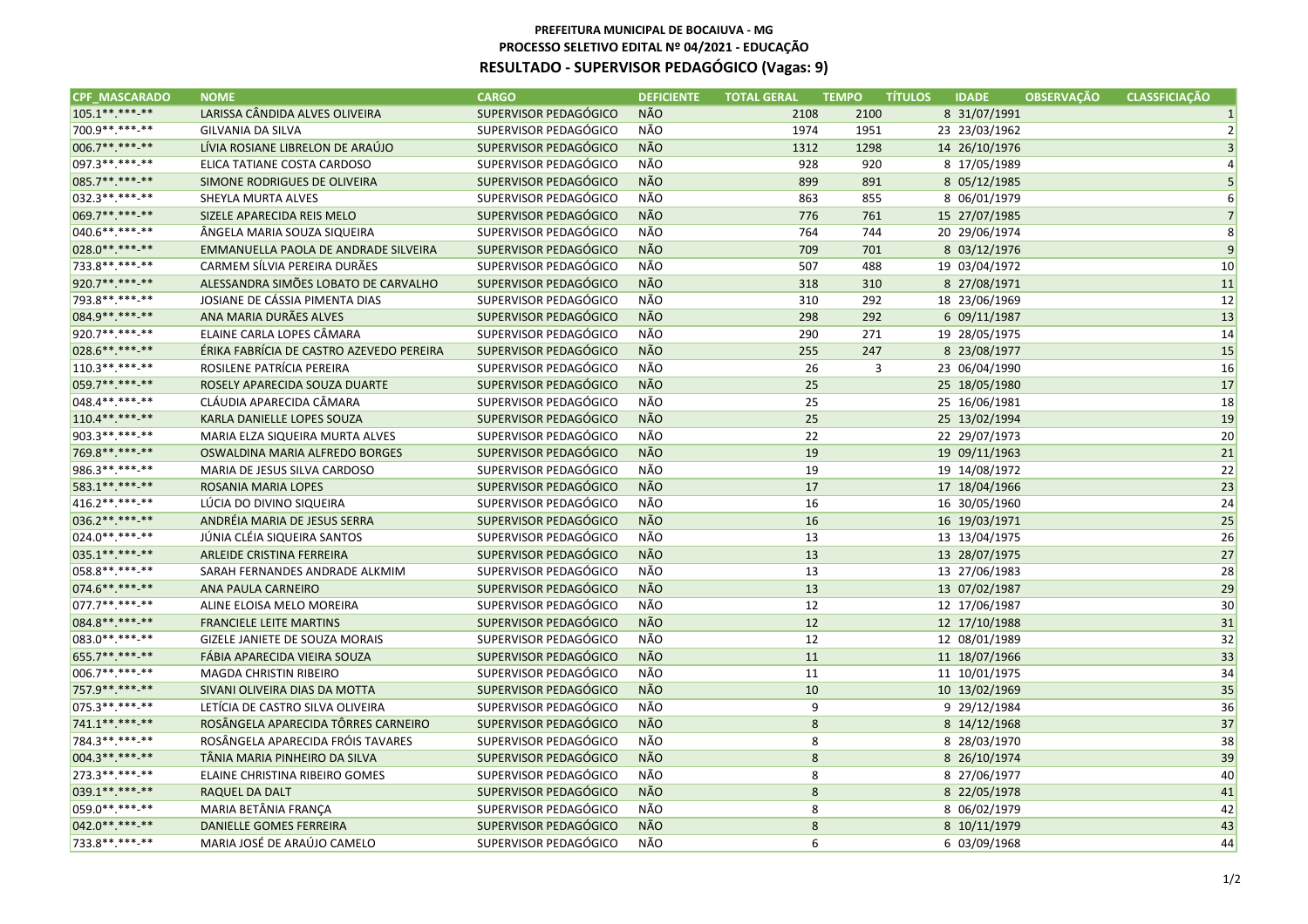| <b>CPF MASCARADO</b> | <b>NOME</b>                          | <b>CARGO</b>          | <b>DEFICIENTE</b> | <b>TOTAL GERAL</b> | <b>TEMPO</b> | <b>TÍTULOS</b> | <b>IDADE</b>     | <b>OBSERVAÇÃO</b> | <b>CLASSFICIAÇÃO</b> |
|----------------------|--------------------------------------|-----------------------|-------------------|--------------------|--------------|----------------|------------------|-------------------|----------------------|
| 843.4**.***-**       | ELIZANGELA NUNES FRANCO CARDOSO      | SUPERVISOR PEDAGÓGICO | <b>NÃO</b>        |                    | 6            |                | 6 03/12/1972     |                   | 45                   |
| $ 082.3*********$    | KÉSIA PEREIRA SANTOS                 | SUPERVISOR PEDAGÓGICO | NÃO               |                    |              |                | 3 14/12/1988     |                   | 46                   |
| $717.2*********$     | <b>MARIA IRIS RIBEIRO</b>            | SUPERVISOR PEDAGÓGICO | <b>NÃO</b>        |                    | $\mathbf{0}$ |                | $0$ 14/12/1962   |                   | 47                   |
| $557.1******$        | <b>REGINA NERY DA CRUZ CAMPOS</b>    | SUPERVISOR PEDAGÓGICO | NÃO               |                    | 0            |                | 0 10/03/1964     |                   | 48                   |
| $001.0*********$     | <b>JUSSANDRA MARIA PRATES DUARTE</b> | SUPERVISOR PEDAGÓGICO | <b>NÃO</b>        |                    | $\mathbf{0}$ |                | 0 22/03/1974     |                   | 49                   |
| $036.3*********$     | MARIELENA LIBRELON MILAGRES DE SOUZA | SUPERVISOR PEDAGÓGICO | NÃO               |                    | $\Omega$     |                | 0 28/09/1979     |                   | 50                   |
| $040.1*********$     | DEISIANE CARDOSO DURÃES              | SUPERVISOR PEDAGÓGICO | <b>NÃO</b>        |                    | $\mathbf{0}$ |                | $0$ $01/10/1979$ |                   | 51                   |
| $1048.9*********$    | ADRIANA LÚCIA ROSA                   | SUPERVISOR PEDAGÓGICO | NÃO               |                    | $\Omega$     |                | 0 11/05/1980     |                   | 52                   |
| $064.1******$        | ROSILENE JARDIM DE SOUZA             | SUPERVISOR PEDAGÓGICO | <b>NÃO</b>        |                    | $\Omega$     |                | 0 05/01/1984     |                   | 53                   |
| $ 067.0*********$    | SIDÁLIA MARIA ANTUNES VIEIRA         | SUPERVISOR PEDAGÓGICO | NÃO               |                    | 0            |                | 0 29/04/1984     |                   | 54                   |
| $074.7******$        | MARIANA CRISTINA PEREIRA BARROSO     | SUPERVISOR PEDAGÓGICO | <b>NÃO</b>        |                    | $\mathbf{0}$ |                | 0 15/04/1985     |                   | 55                   |
| $080.4*********$     | ELAINE CHRISTINA SOUZA DE JESUS      | SUPERVISOR PEDAGÓGICO | NÃO               |                    | $\Omega$     |                | 0 15/02/1987     |                   | 56                   |
| $130.3*********$     | LORENNA RIBEIRO SILVA                | SUPERVISOR PEDAGÓGICO | <b>NÃO</b>        |                    | $\mathbf{0}$ |                | 0 05/09/1995     |                   | 57                   |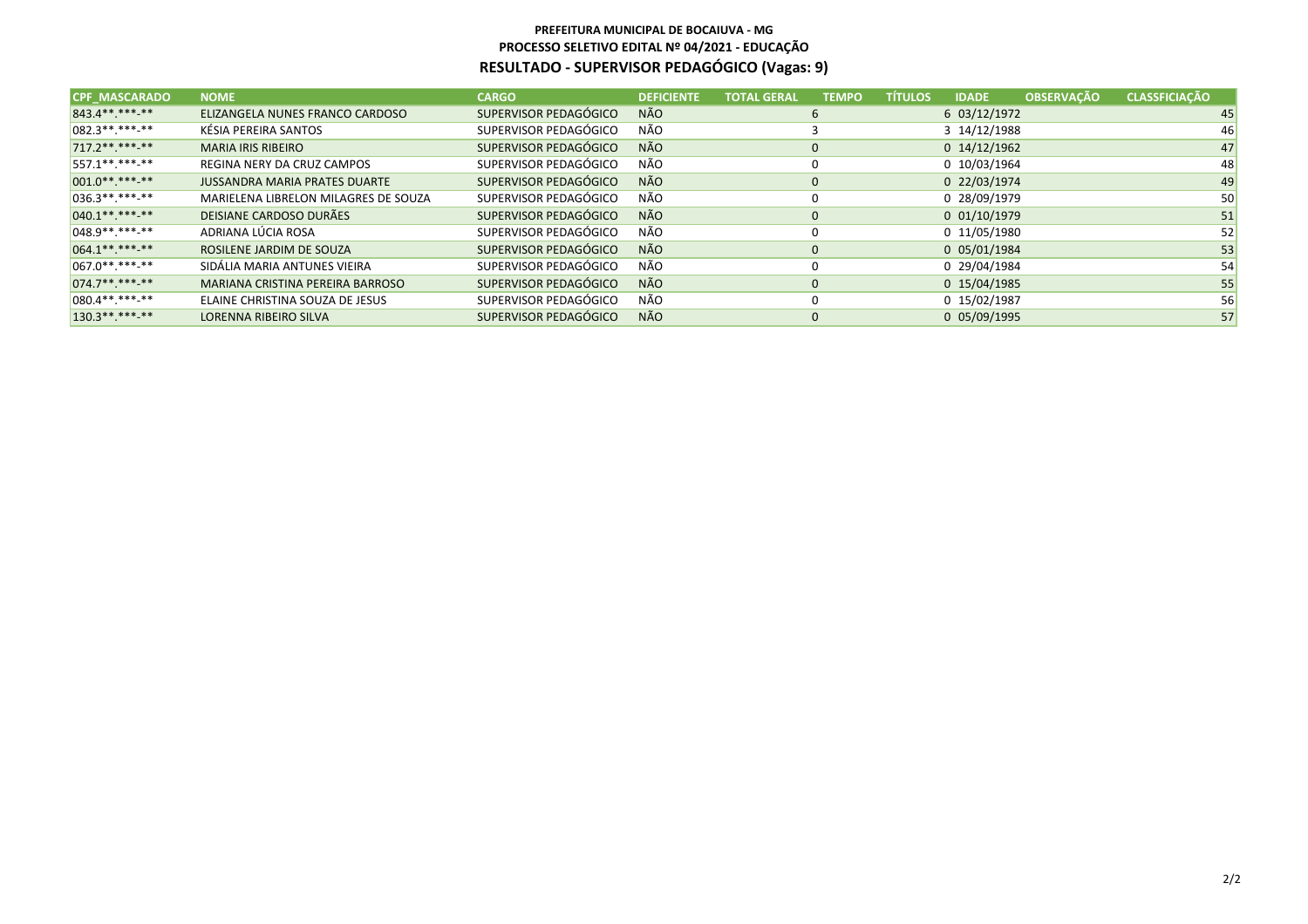| <b>CPF MASCARADO</b> | <b>NOME</b>                               | <b>CARGO</b>                          | <b>SITUAÇÃO</b><br><b>IDADE</b> |
|----------------------|-------------------------------------------|---------------------------------------|---------------------------------|
| 744.9 ** *** -**     | ADÃO JOSÉ DE JESUS                        | AUXILIAR SERVIÇOS DA EDUCAÇÃO - GERAL | 03/06/1970 DESCLASSIFICADO      |
| 056.9 ** *** -**     | ALZIRA MARIA DE SOUZA PEREIRA             | <b>MONITOR ESCOLAR</b>                | 29/05/1975 DESCLASSIFICADO      |
| 128.8 ** *** -**     | ANA CLARA DOS REIS SILVA                  | <b>PROFESSOR PEB-1</b>                | 17/08/1996 DESCLASSIFICADO      |
| $017.7******$        | ANA PAULA CORREIA DE MORAIS               | <b>PROFESSOR PEB-1</b>                | 22/03/1976 DESCLASSIFICADO      |
| 081.3 ** *** -**     | ANNA CLAUDIA APARECIDA OLIVEIRA DA SILVA  | <b>MONITOR ESCOLAR</b>                | 01/10/1988 DESCLASSIFICADO      |
| $111.7******$        | ANNA FLÁVIA VELOSO PINTO                  | <b>MONITOR ESCOLAR</b>                | 24/10/1992 DESCLASSIFICADO      |
| 112.6 ** *** -**     | ANNE REYSLA SOUZA CARVALHO                | PROFESSOR PEB-5 - EDUCAÇÃO FÍSICA     | 06/03/1994 DESCLASSIFICADO      |
| 090.7**.***-**       | ANÁLIA POLLYANNA SIQUEIRA OLIVEIRA        | PROFESSOR PEB-1                       | <b>DESCLASSIFICADO</b>          |
| 092.9 ** *** -**     | BEATRIZ ELEUTÉRIO PEREIRA DA CRUZ         | PROFESSOR PEB-5 - EDUCAÇÃO RELIGIOSA  | 03/05/1967 DESCLASSIFICADO      |
| $046.1******$        | CARLA CRISTIANE ALVES DOS SANTOS          | <b>MONITOR ESCOLAR</b>                | 19/09/1978 DESCLASSIFICADO      |
| 061.4**.***-**       | CARLA FERNANDA DURÃES VELOSO              | <b>MONITOR ESCOLAR</b>                | 27/11/1984 DESCLASSIFICADO      |
| $044.4******$        | <b>CLARICE MARIA DE JESUS LOPES</b>       | <b>PROFESSOR PEB-1</b>                | 10/06/1975 DESCLASSIFICADO      |
| 887.6 ** *** -**     | <b>CLEUZA DOS SANTOS GONZAGA</b>          | AUXILIAR SERVIÇOS DA EDUCAÇÃO - GERAL | 24/11/1969 DESCLASSIFICADO      |
| 084.7 ** *** -**     | <b>DILMA ALVES GOMES</b>                  | <b>MONITOR ESCOLAR</b>                | 02/12/1988 DESCLASSIFICADO      |
| 131.8 ** *** -**     | DÉBORA CAROLINE DOS SANTOS DIAS           | <b>PROFESSOR PEB-1</b>                | 03/08/1997 DESCLASSIFICADO      |
| 086.8**.***-**       | EDLAINE DA SILVA LOURENÇO                 | PROFESSOR PEB-5 - MATEMÁTICA          | 08/10/2000 DESCLASSIFICADO      |
| 086.8**.***-**       | EDLAINE DA SILVA LOURENÇO                 | <b>MONITOR ESCOLAR</b>                | 08/10/2000 DESCLASSIFICADO      |
| 096.9 ** *** -**     | EDSON DOS SANTOS PEREIRA                  | <b>SEM CARGO</b>                      | 05/12/1988 DESCLASSIFICADO      |
| 096.9**.***-**       | <b>EDSON DOS SANTOS PEREIRA</b>           | <b>MOTORISTA</b>                      | 05/12/1988 DESCLASSIFICADO      |
| 035.0 **. ***- **    | ELENICE DE FATIMA SILVA                   | PROFESSOR PEB-5 - PORTUGUÊS           | 10/08/1975 DESCLASSIFICADO      |
| 097.3 ** *** -**     | ELICA TATIANE COSTA CARDOSO               | <b>PROFESSOR PEB-1</b>                | 17/05/1989 DESCLASSIFICADO      |
| $141.0******$        | ELISENA MARCELLA SILVA                    | PROFESSOR PEB-5 - CIÊNCIAS            | 06/07/2000 DESCLASSIFICADO      |
| 520.1**.***-**       | ELIZABETH MOREIRA DE ARAUJO               | PROFESSOR PEB-5 - HISTÓRIA            | 19/04/1960 DESCLASSIFICADO      |
| 823.1 ** *** -**     | <b>ENOQUE FERREIRA LEITE</b>              | SEM CARGO                             | 21/08/1972 DESCLASSIFICADO      |
| 080.5 **. ***- **    | EVA FRANCIELLE LIMA DOS SANTOS            | <b>MONITOR ESCOLAR</b>                | 21/06/1987 DESCLASSIFICADO      |
| $110.8*********$     | <b>EVERTON DIAS RIBEIRO</b>               | PROFESSOR PEB-5 - EDUCAÇÃO FÍSICA     | 28/03/2000 DESCLASSIFICADO      |
| 099.0 ** *** -**     | <b>FERNANDA MENDES MORAIS</b>             | <b>MONITOR ESCOLAR</b>                | 01/11/1986 DESCLASSIFICADO      |
| 078.1 ** *** -**     | FERNANDA VIEIRA SANTOS                    | <b>MONITOR ESCOLAR</b>                | 28/05/1984 DESCLASSIFICADO      |
| 077.0 ** *** -**     | FRANCIELLE DE PAULA VIEIRA PESSOA         | <b>MONITOR ESCOLAR</b>                | 22/04/1986 DESCLASSIFICADO      |
| 077.0 **. ***- **    | FRANCIELLE DE PAULA VIEIRA PESSOA         | AUXILIAR SERVIÇOS DA EDUCAÇÃO - GERAL | 22/04/1986 DESCLASSIFICADO      |
| 098.5 ** *** -**     | <b>FÁBIO MOREIRA SILVA</b>                | <b>SEM CARGO</b>                      | 24/08/1986 DESCLASSIFICADO      |
| $046.2*********$     | <b>GRACIELLE APARECIDA HONORATO SOUZA</b> | AUXILIAR SERVIÇOS DA EDUCAÇÃO - GERAL | 28/11/1977 DESCLASSIFICADO      |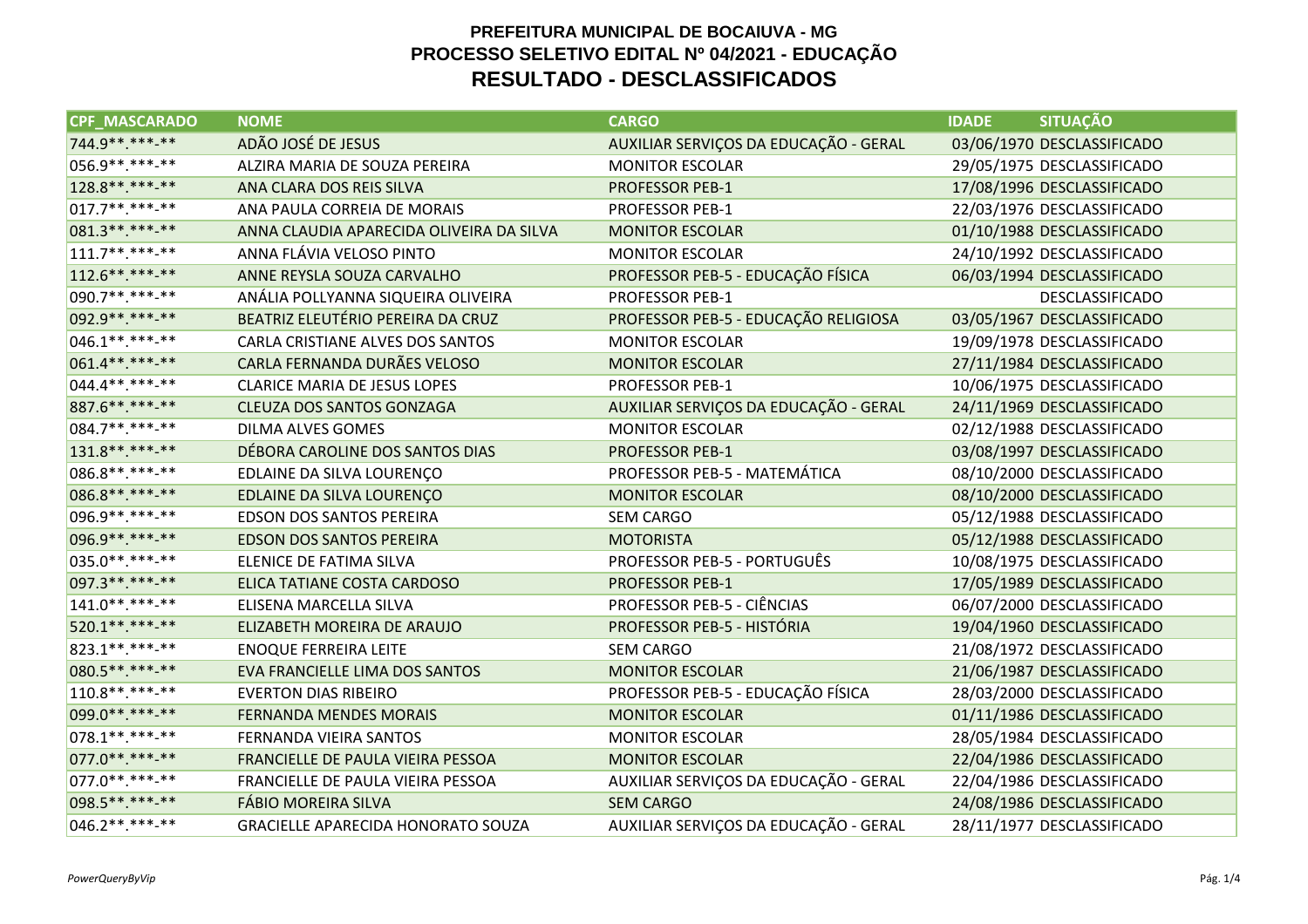| <b>CPF MASCARADO</b> | <b>NOME</b>                        | <b>CARGO</b>                          | <b>SITUAÇÃO</b><br><b>IDADE</b> |
|----------------------|------------------------------------|---------------------------------------|---------------------------------|
| 071.9**.***-**       | HELENA ALICE PEREIRA SANTOS        | <b>MONITOR ESCOLAR</b>                | 21/02/1981 DESCLASSIFICADO      |
| 085.1 **. ***- **    | <b>IRENE EPONINA DA SILVA REIS</b> | <b>MONITOR ESCOLAR</b>                | 25/08/1998 DESCLASSIFICADO      |
| 105.8 ** *** -**     | <b>IRLENE SANTOS FERREIRA</b>      | <b>PROFESSOR PEB-1</b>                | 07/08/1990 DESCLASSIFICADO      |
| 105.8**.***-**       | <b>IRLENE SANTOS PEREIRA</b>       | <b>MONITOR ESCOLAR</b>                | 07/08/1990 DESCLASSIFICADO      |
| 141.9 ** ***-**      | JANANINA THAINA DE SOUZA DIAS      | <b>PROFESSOR PEB-1</b>                | 09/08/1998 DESCLASSIFICADO      |
| 464.1 ** *** -**     | JERÔNIMO DOS REIS RUAS PEREIRA     | <b>PROFESSOR PEB-1</b>                | 06/01/1962 DESCLASSIFICADO      |
| 464.1**.***-**       | JERÔNIMO DOS REIS RUAS PEREIRA     | SUPERVISOR PEDAGÓGICO                 | 06/01/1962 DESCLASSIFICADO      |
| 959.2 ** *** -**     | <b>JOSE RUI DE MOURA</b>           | PROFESSOR PEB-5 - HISTÓRIA            | 12/03/1973 DESCLASSIFICADO      |
| 012.3 ** *** -**     | JOSEFINA PEREIRA DOS SANTOS        | <b>PROFESSOR PEB-1</b>                | 31/03/1974 DESCLASSIFICADO      |
| 995.0**.***-**       | JOSIANE DE CÁSSIA TEIXEIRA         | <b>MONITOR ESCOLAR</b>                | 23/05/1981 DESCLASSIFICADO      |
| 057.6 ** *** -**     | JOSIANE MARIA CARDOSO SANTOS       | PROFESSOR PEB-5 - HISTÓRIA            | 20/06/1982 DESCLASSIFICADO      |
| 050.9 ** *** -**     | JOSINEI KATIA DE SOUZA             | <b>PROFESSOR PEB-1</b>                | 15/06/1980 DESCLASSIFICADO      |
| 955.9**.***-**       | <b>JOSÉ JAILTON NORONHA NEVES</b>  | <b>SEM CARGO</b>                      | 02/05/1974 DESCLASSIFICADO      |
| $112.2*********$     | JÉSSICA NAZARETH TEIXEIRA DE SOUZA | <b>MONITOR ESCOLAR</b>                | 20/10/1990 DESCLASSIFICADO      |
| 823.0 ** *** ***     | KARLA PATRÍCIA DE LIMA             | <b>PROFESSOR PEB-1</b>                | 08/02/1970 DESCLASSIFICADO      |
| 164.3 ** *** -**     | LEANDRA GABRIELE SANTOS            | AUXILIAR SERVIÇOS DA EDUCAÇÃO - GERAL | 21/11/2001 DESCLASSIFICADO      |
| $116.3*********$     | LIRETE ROCHA DO NASCIMENTO         | <b>MONITOR ESCOLAR</b>                | 03/07/1993 DESCLASSIFICADO      |
| 072.2 ** *** -**     | LISIA DE CASSIA RIBEIRO NASCIMENTO | PROFESSOR PEB-1                       | 06/12/1981 DESCLASSIFICADO      |
| 139.0 ** *** -**     | LUCAS FELIPE SANTOS BISPO          | PROFESSOR PEB-5 - EDUCAÇÃO FÍSICA     | 29/04/2000 DESCLASSIFICADO      |
| 139.0 ** *** -**     | LUCAS FELIPE SANTOS BISPO          | <b>MOTORISTA</b>                      | 29/04/2000 DESCLASSIFICADO      |
| 056.5**.***-**       | LUCIANA DE OLIVEIRA REIS           | <b>PROFESSOR PEB-1</b>                | 12/02/1978 DESCLASSIFICADO      |
| 044.8 ** *** -**     | LUCIANNA SOARES SANTOS             | <b>PROFESSOR PEB-1</b>                | 03/09/1981 DESCLASSIFICADO      |
| 070.3 ** *** -**     | <b>LUCIENE BORGES PEREIRA</b>      | <b>PROFESSOR PEB-1</b>                | 03/08/1979 DESCLASSIFICADO      |
| 057.3 ** *** -**     | LUCIMARA DE JESUS VIEIRA           | AUXILIAR SERVIÇOS DA EDUCAÇÃO - GERAL | 03/08/1975 DESCLASSIFICADO      |
| 007.9 ** *** -**     | LUCIMARA DIAS DA CRUZ VELOSO       | <b>MONITOR ESCOLAR</b>                | 09/10/1971 DESCLASSIFICADO      |
| 104.3 **. ***- **    | LYDIANE DE JESUS SANTOS            | <b>PROFESSOR PEB-1</b>                | 08/06/1989 DESCLASSIFICADO      |
| 037.0 ** *** -**     | LÉIA ADRIANA DE OLIVEIRA FURTADO   | <b>MONITOR ESCOLAR</b>                | 01/12/1975 DESCLASSIFICADO      |
| 081.7**.***-**       | <b>MARCIA PEREIRA</b>              | <b>PROFESSOR PEB-1</b>                | 27/12/1987 DESCLASSIFICADO      |
| 651.3 ** *** -**     | MARIA APARECIDA DE SOUZA MACHADO   | <b>ASSISTENTE SOCIAL</b>              | 08/08/1967 DESCLASSIFICADO      |
| 750.8**.***-**       | MARIA DE JESUS FURTADO BRANDÃO     | PROFESSOR PEB-5 - PORTUGUÊS           | 10/11/1963 DESCLASSIFICADO      |
| 040.1 ** *** -**     | MARIA DE LOURDES GOMES DOS REIS    | <b>MONITOR ESCOLAR</b>                | 08/07/1977 DESCLASSIFICADO      |
| 107.1 ** *** -**     | <b>MARIA EDILENE SOARES</b>        | AUXILIAR SERVIÇOS DA EDUCAÇÃO - GERAL | 08/08/1989 DESCLASSIFICADO      |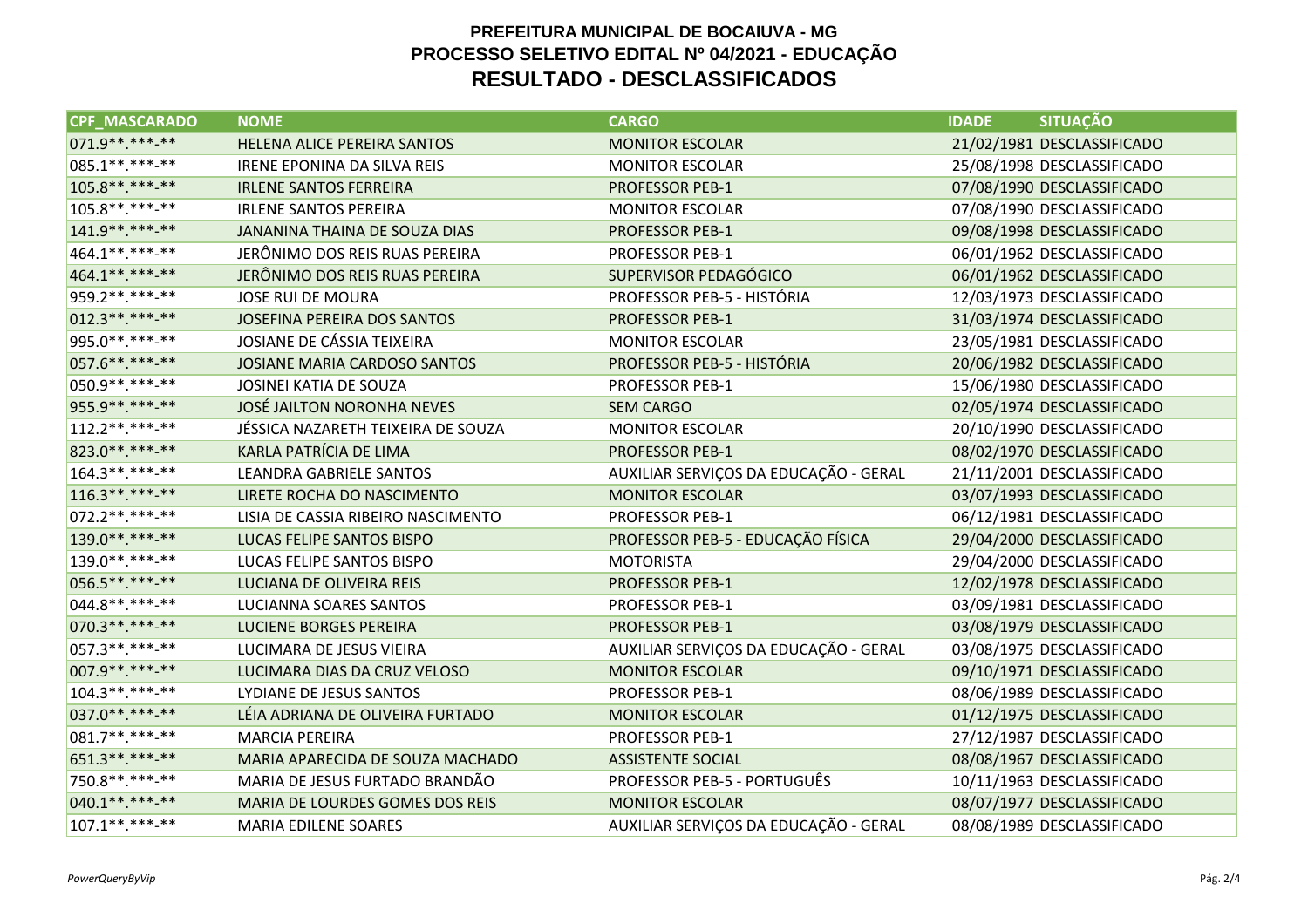| <b>CPF MASCARADO</b> | <b>NOME</b>                           | <b>CARGO</b>                          | <b>SITUAÇÃO</b><br><b>IDADE</b> |
|----------------------|---------------------------------------|---------------------------------------|---------------------------------|
| 779.5 ** *** -**     | MARIA ELIZABETH SILVA CALIXTO         | <b>MONITOR ESCOLAR</b>                | 10/01/1964 DESCLASSIFICADO      |
| 121.4**.***-**       | MARIA JAQUELINE REIS MELO             | PROFESSOR PEB-1                       | 23/09/1993 DESCLASSIFICADO      |
| 066.1 ** *** -**     | <b>MARIA LUCIENE DUARTE SANTOS</b>    | <b>PROFESSOR PEB-1</b>                | 22/12/1982 DESCLASSIFICADO      |
| 154.9**.***-**       | MARIA ODETE DA COSTA OLIVEIRA         | AUXILIAR SERVIÇOS DA EDUCAÇÃO - GERAL | 19/06/1971 DESCLASSIFICADO      |
| 054.4**.***-**       | MARIA OLIVETTI MOREIRA DA SILVA       | <b>MONITOR ESCOLAR</b>                | 13/10/1981 DESCLASSIFICADO      |
| 134.1 ** *** -**     | MARIA RAILDA BARROSO                  | <b>MONITOR ESCOLAR</b>                | 12/03/1992 DESCLASSIFICADO      |
| 961.6**.***-**       | MARIA RAIMUNDA GOMES DA SILVA         | AUXILIAR SERVIÇOS DA EDUCAÇÃO - GERAL | 12/07/1965 DESCLASSIFICADO      |
| 147.2 ** *** -**     | MARIA REGINA DA CRUZ                  | PROFESSOR PEB-5 - PORTUGUÊS           | 30/04/2000 DESCLASSIFICADO      |
| 028.8 ** *** -**     | <b>MARIA RUTH PEREIRA</b>             | <b>MONITOR ESCOLAR</b>                | 02/01/1977 DESCLASSIFICADO      |
| 060.3 **. ***- **    | MARIA SIMONE DE OLIVEIRA              | PROFESSOR PEB-5 - EDUCAÇÃO RELIGIOSA  | 02/08/1980 DESCLASSIFICADO      |
| 151.1**.***-**       | MARIA TEREZA VIEIRA SOUZA CARDOSO     | <b>MONITOR ESCOLAR</b>                | 24/07/2001 DESCLASSIFICADO      |
| 036.3 **. ***- **    | MARILSA LOPES DA SILVA                | <b>SEM CARGO</b>                      | 16/04/1979 DESCLASSIFICADO      |
| 055.2 ** *** -**     | MARLY DE LOURDES DURÃES SILVA         | <b>MONITOR ESCOLAR</b>                | 09/09/1972 DESCLASSIFICADO      |
| 085.3 **. ***- **    | MARTA RODRIGUES DE SOUZA OLIVEIRA     | <b>PROFESSOR PEB-1</b>                | 15/05/1987 DESCLASSIFICADO      |
| 077.4 ** *** -**     | MAYRA SABRINA DE JESUS SILVA OLIVEIRA | PROFESSOR PEB-5 - MATEMÁTICA          | 16/05/1985 DESCLASSIFICADO      |
| 818.2 ** *** -**     | MIRIAM ROSA VIEIRA DE OLIVEIRA        | <b>MONITOR ESCOLAR</b>                | 27/08/1969 DESCLASSIFICADO      |
| 065.6**.***-**       | NADIA CHRISTINA DE SOUZA              | <b>MONITOR ESCOLAR</b>                | 25/08/1983 DESCLASSIFICADO      |
| 146.1 ** *** -**     | NATALIA APARECIDA OLIVEIRA SOUZA      | <b>MONITOR ESCOLAR</b>                | 13/03/2000 DESCLASSIFICADO      |
| 404.2 ** ***-**      | NEILTON RODRIGUES XAVIER DE SOUZA     | <b>MOTORISTA</b>                      | 07/05/1956 DESCLASSIFICADO      |
| 655.7**.***-**       | NELI APARECIDA SILVA FERREIRA         | <b>PROFESSOR PEB-1</b>                | 27/09/1966 DESCLASSIFICADO      |
| $015.4******$        | PATRICIA DURÃES OLIVEIRA              | <b>MONITOR ESCOLAR</b>                | 29/09/1981 DESCLASSIFICADO      |
| 322.4 ** *** -**     | PAULO NUNES PEREIRA                   | <b>MOTORISTA</b>                      | 16/07/1959 DESCLASSIFICADO      |
| 903.3**.***-**       | PAULO ROBERTO DOS SANTOS TEIXEIRA     | <b>MONITOR ESCOLAR</b>                | 11/05/1972 DESCLASSIFICADO      |
| 903.3**.***-**       | PAULO ROBERTO DOS SANTOS TEIXEIRA     | <b>MONITOR ESCOLAR</b>                | 11/05/1972 DESCLASSIFICADO      |
| 903.3 ** *** ***     | PAULO ROBERTO DOS SANTOS TEIXEIRA     | SUPERVISOR PEDAGÓGICO                 | 11/05/1972 DESCLASSIFICADO      |
| 903.3 **. ***- **    | PAULO ROBERTO DOS SANTOS TEIXEIRA     | <b>PROFESSOR PEB-1</b>                | 11/05/1972 DESCLASSIFICADO      |
| 021.1**.***-**       | PEDRO HENRIQUE ALMEIDA BARROSO        | <b>MOTORISTA</b>                      | 27/06/2001 DESCLASSIFICADO      |
| $113.6*********$     | PRISCILLA KAROLLINY PEREIRA LUCENA    | PROFESSOR PEB-5 - MATEMÁTICA          | 09/11/1993 DESCLASSIFICADO      |
| 054.5 ** *** -**     | <b>QUELY SINEIDE ALMEIDA</b>          | AUXILIAR SERVIÇOS DA EDUCAÇÃO - GERAL | 17/10/1977 DESCLASSIFICADO      |
| 093.4 ** ** * * * *  | RAFAELA MARIA SOARES                  | <b>MONITOR ESCOLAR</b>                | 19/04/1994 DESCLASSIFICADO      |
| 557.1 ** *** -**     | REGINA CELIA NERY DA CRUZ CAMPOS      | <b>PROFESSOR PEB-1</b>                | 10/03/1964 DESCLASSIFICADO      |
| $114.3******$        | RENILDA APARECIDA PEREIRA             | <b>PROFESSOR PEB-1</b>                | 28/05/1993 DESCLASSIFICADO      |